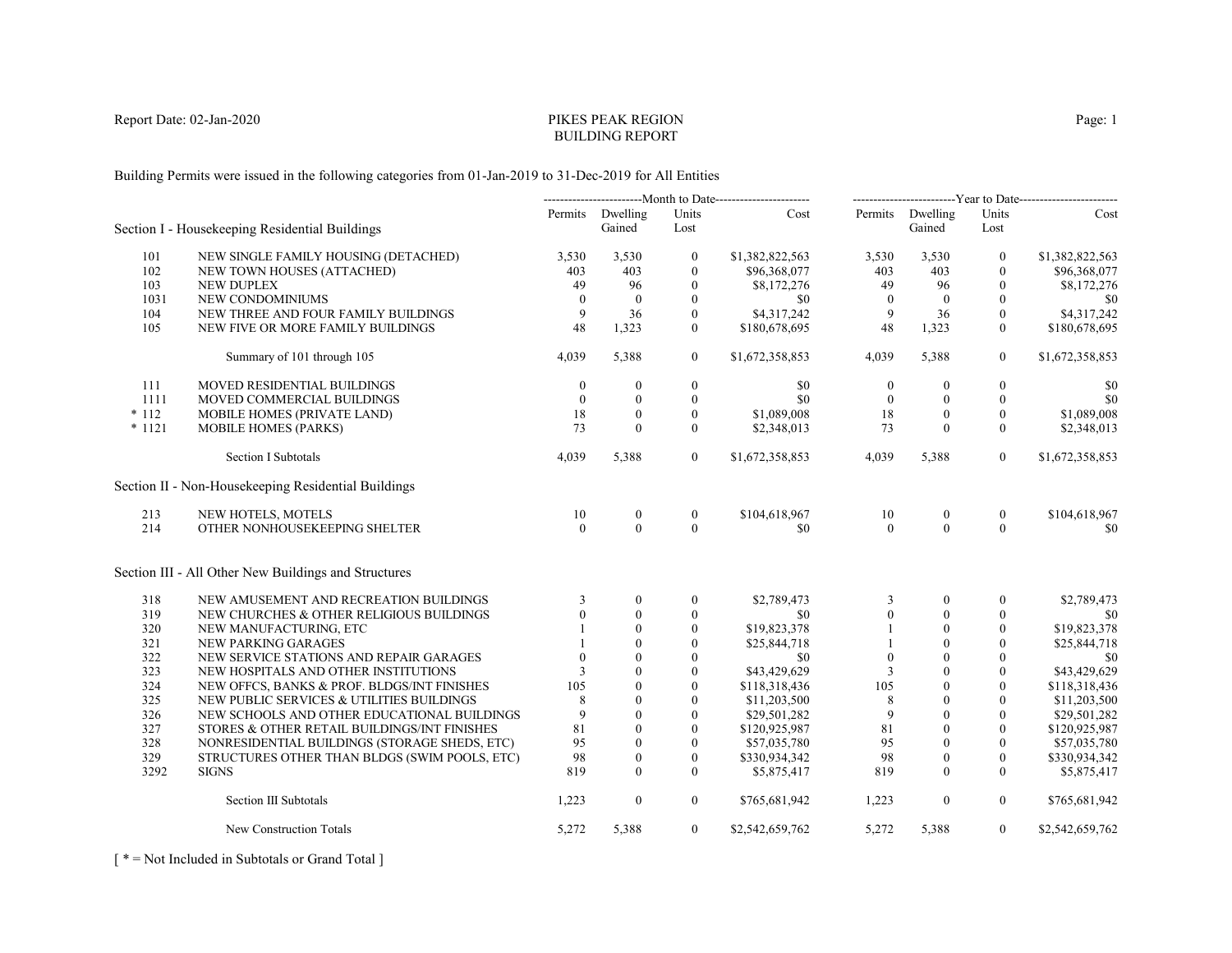# PIKES PEAK REGIONBUILDING REPORT

Building Permits were issued in the following categories from 01-Jan-2019 to 31-Dec-2019 for All Entities

|     |                                                 | ----------------------Month to Date----------------------- |                    | -------------------------Year to Date------------------------ |                 |              |                    |                |                 |
|-----|-------------------------------------------------|------------------------------------------------------------|--------------------|---------------------------------------------------------------|-----------------|--------------|--------------------|----------------|-----------------|
|     | Section IV - Additions and Alterations          | Permits                                                    | Dwelling<br>Gained | Units<br>Lost                                                 | Cost            | Permits      | Dwelling<br>Gained | Units<br>Lost  | Cost            |
|     |                                                 |                                                            |                    |                                                               |                 |              |                    |                |                 |
| 433 | RESIDENTIAL BLDGS CONV TO INCREASE UNITS        | 2                                                          |                    | 0                                                             | \$20,000        | 2            |                    | $\bf{0}$       | \$20,000        |
| 434 | RESIDENTIAL ALTERATIONS (REMODEL, ADD, ETC)     | 22,051                                                     |                    | $\theta$                                                      | \$276,907,083   | 22,051       |                    | $\mathbf{0}$   | \$276,907,083   |
| 435 | RESIDENTIAL REMODEL THAT DECREASE UNITS         |                                                            |                    |                                                               | \$0             |              |                    | $\theta$       | -\$0            |
| 436 | RESIDENTIAL GARAGES AND CARPORTS (ATT & DET)    | 290                                                        | $\boldsymbol{0}$   | $\mathbf{0}$                                                  | \$12,435,152    | 290          | $\mathbf{0}$       | $\bf{0}$       | \$12,435,152    |
| 437 | COMMERCIAL ALTERATIONS (ADD, REMODEL, ETC)      | 2,542                                                      | $\Omega$           | $\Omega$                                                      | \$379,131,523   | 2,542        | $\theta$           | $\theta$       | \$379,131,523   |
|     | Section IV Subtotals                            | 24,885                                                     |                    | $\mathbf{0}$                                                  | \$668,493,758   | 24,885       |                    | $\overline{0}$ | \$668,493,758   |
|     | Section V - Conversions                         |                                                            |                    |                                                               |                 |              |                    |                |                 |
| 540 | REMODEL COMMERCIAL TO RESIDENTIAL               |                                                            | 3                  | $\bf{0}$                                                      | \$21,000        | 4            | 3                  | $\overline{0}$ | \$21,000        |
| 541 | REMODEL RESIDENTIAL TO COMMERCIAL               | $\Omega$                                                   | $\theta$           | $\Omega$                                                      | \$0             | $\mathbf{0}$ | $\theta$           | $\theta$       | \$0             |
|     | Section V Subtotals                             | $\overline{4}$                                             | 3                  | $\mathbf{0}$                                                  | \$21,000        | 4            | 3                  | $\overline{0}$ | \$21,000        |
|     | Section VI - Demolitions and Razing of Building |                                                            |                    |                                                               |                 |              |                    |                |                 |
| 645 | DEMOLISH RESIDENTIAL BUILDINGS                  | 129                                                        | $\overline{0}$     |                                                               | \$1,158,400     | 129          | $\bf{0}$           |                | \$1,158,400     |
| 649 | DEMOLISH COMMERCIAL BUILDINGS                   | 41                                                         | $\mathbf{0}$       | $\Omega$                                                      | \$680,200       | 41           | $\mathbf{0}$       | $\theta$       | \$680,200       |
|     | Section VI Subtotals                            | 170                                                        | $\overline{0}$     |                                                               | \$1,838,600     | 170          | $\mathbf{0}$       |                | \$1,838,600     |
|     | Add, Alt and Conversion Totals                  | 25,059                                                     | 4                  |                                                               | \$670,353,358   | 25,059       | $\overline{4}$     |                | \$670,353,358   |
|     |                                                 |                                                            |                    |                                                               |                 |              |                    |                |                 |
|     | ***** GRAND TOTAL                               | 30,331                                                     | 5,392              |                                                               | \$3,213,013,120 | 30,331       | 5,392              | -1             | \$3,213,013,120 |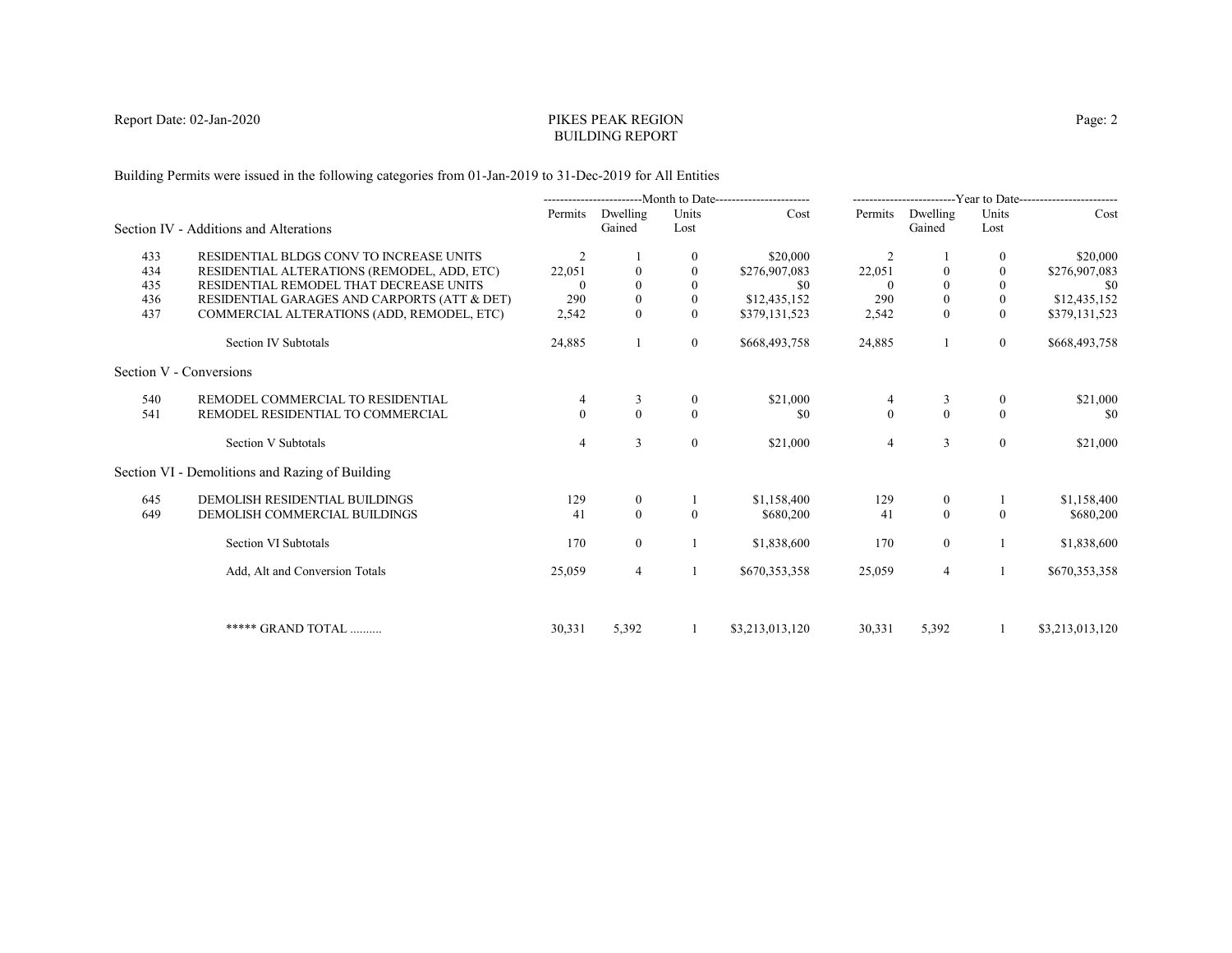# PIKES PEAK REGIONBUILDING REPORT

Building Permits were issued in the following categories from 01-Jan-2019 to 31-Dec-2019 for All Entities

| Permit | Classification                                                                       | Contractor                                 | Cost        |
|--------|--------------------------------------------------------------------------------------|--------------------------------------------|-------------|
| J62542 | COMMERCIAL ALTERATIONS (ADDITIONS, REMODELS, ETC)                                    | G E JOHNSON CONSTR CO, INC                 | \$742,000   |
|        | 7450 CAMPUS DR, 200 - INTERIOR REMODEL                                               |                                            |             |
|        | K98160 NEW SINGLE FAMILY HOUSING                                                     | COLARELLI CONSTRUCTION, INC.               | \$581,980   |
|        | 15904 POLE PINE PT - RESIDENCE                                                       |                                            |             |
|        | L16724 NEW HOTELS, MOTELS                                                            | SMITH-WOODLAND, INC.                       | \$3,700,000 |
|        | 722 COUNTRY DR - NEW HOTEL (62 UNITS) UPGRADE TO FINISH                              |                                            |             |
|        | L29258 COMMERCIAL ALTERATIONS (ADDITIONS, REMODELS, ETC)                             | TMS CONSTRUCTION, INC.                     | \$3,750,000 |
|        | 1828 SPRING WATER PT, BLDG, B - CORE AND SHELL TO COMPLETE G55888                    |                                            |             |
|        | L33647 COMMERCIAL ALTERATIONS (ADDITIONS, REMODELS, ETC)                             | TMS CONSTRUCTION, INC.                     | \$7,000,000 |
|        | 10855 HIDDEN POOL HTS - CORE /SHELL TO COMPLETE G55915                               |                                            |             |
|        | L40661 NEW SINGLE FAMILY HOUSING                                                     | <b>HOMEOWNER</b>                           | \$558,101   |
|        | 1727 REDBANK DR - RESIDENCE                                                          |                                            |             |
|        | L41029 NEW SINGLE FAMILY HOUSING                                                     | <b>HOMEOWNER</b>                           | \$840,000   |
|        | 12660 HOLMES RD - RESIDENCE<br>L43747 STORES AND OTHER RETAIL BUILDINGS/INT FINISHES | D & D CUSTOM HOME REMODELING               | \$987,000   |
|        | 4365 VENETUCCI BLVD - NEW CAR WASH                                                   |                                            |             |
|        | L49609 NEW SINGLE FAMILY HOUSING                                                     | MBI CONTRACTORS, INC.                      | \$837,151   |
|        | 4961 TROUT CREEK RD - RESIDENCE - ENGINEER STAMPED                                   |                                            |             |
|        | L52389 NEW SINGLE FAMILY HOUSING                                                     | KIRELLA HOMES, INC                         | \$582,000   |
|        | 19627 GUILDFORD CT - RESIDENCE                                                       |                                            |             |
|        | L58288 NEW SINGLE FAMILY HOUSING                                                     | ASPEN VALLEY CUSTOM HOMES, LLC             | \$570,415   |
|        | 1135 CAMBROOK CT - RESIDENCE                                                         |                                            |             |
|        | L61890 NEW DUPLEX                                                                    | DOUBLE DIAMOND ENTERPRISES, INC            | \$602,860   |
|        | 1321-1323 W COLORADO AVE - DUPLEX                                                    |                                            |             |
|        | L73103 NEW SINGLE FAMILY HOUSING                                                     | <b>HOMEOWNER</b>                           | \$550,000   |
|        | 1971 MESA PARK VW - RESIDENCE                                                        |                                            |             |
|        | L73131 NEW HOTELS, MOTELS                                                            | CROSSLAND CONSTRUCTION COMPANY, INC.       | \$3,770,000 |
|        | 7710 OFFICE CIR - NEW HOTEL THROUGH FINISH                                           |                                            |             |
|        | L76419 NEW SINGLE FAMILY HOUSING                                                     | <b>HOMEOWNER</b>                           | \$818,091   |
|        | 5225 SAXTON HOLLOW RD - RESIDENCE - ENGINEER STAMPED                                 |                                            |             |
|        | L90442 NEW SINGLE FAMILY HOUSING                                                     | <b>CRAFTSMAN HOMES &amp; INTERIORS LLC</b> | \$663,146   |
|        | 2865 SPAATZ RD - RESIDENCE                                                           |                                            |             |
|        | L95486 NEW SINGLE FAMILY HOUSING                                                     | WOOD STONE CONSTRUCTION, LLC.              | \$501,777   |
|        | 11930 SILVER CONCHO TRL - RESIDENCE                                                  |                                            |             |
|        | M03375 NEW SINGLE FAMILY HOUSING                                                     | <b>HOMEOWNER</b>                           | \$907,181   |
|        | 15030 ROLLER COASTER RD - RESIDENCE                                                  |                                            |             |
|        | M05594 NEW SINGLE FAMILY HOUSING                                                     | ELITE PROPERTIES OF AMERICA, INC.          | \$567,738   |
|        | 9372 BLUE BIRCH CT - RESIDENCE                                                       |                                            |             |
|        | M05665 COMMERCIAL ALTERATIONS (ADDITIONS, REMODELS, ETC)                             | WANER CONSTRUCTION CO., INC.               | \$740,000   |
|        | 7635 N ACADEMY BLVD - COMMERCIAL INTERIOR REMODEL                                    |                                            |             |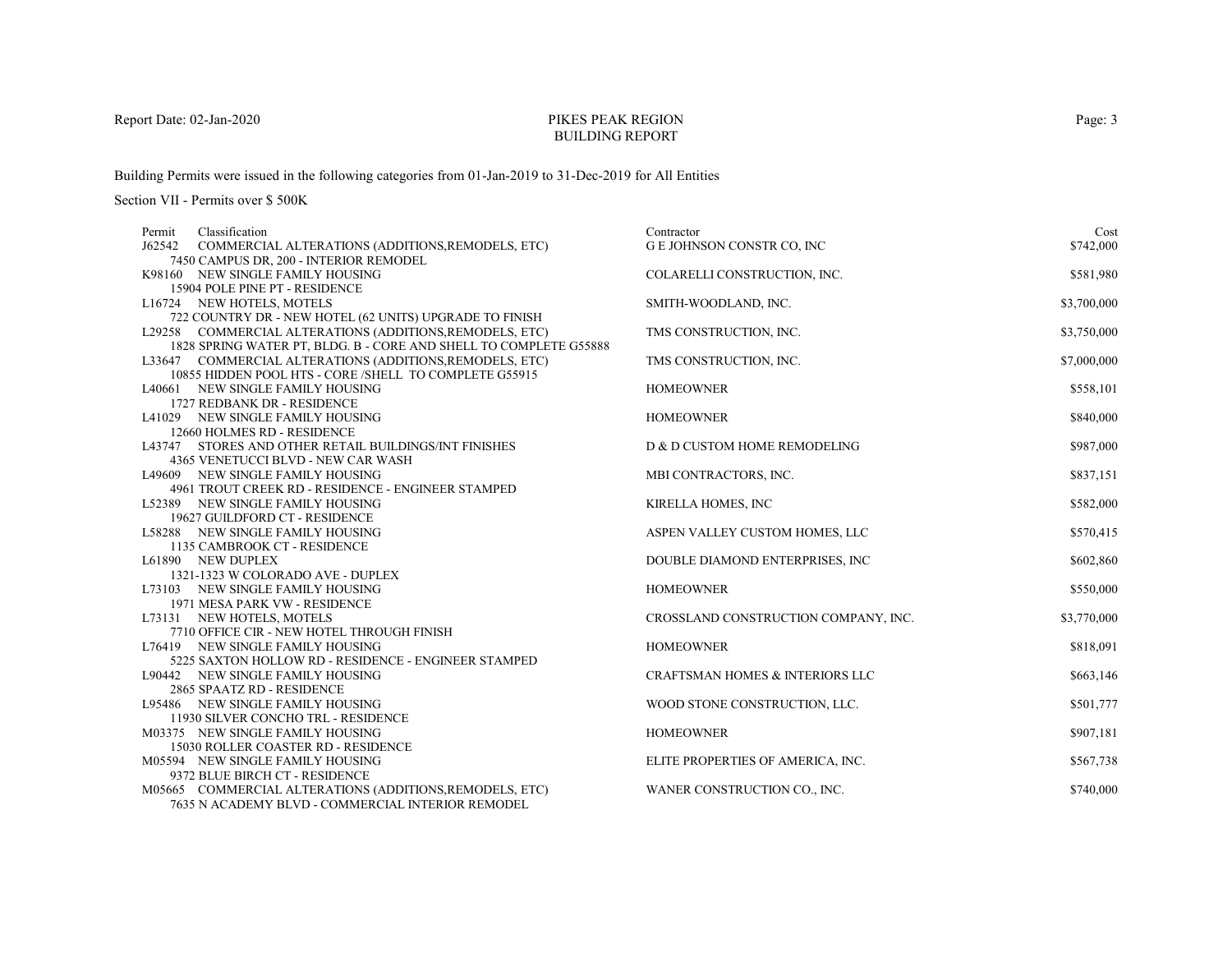# PIKES PEAK REGIONBUILDING REPORT

Building Permits were issued in the following categories from 01-Jan-2019 to 31-Dec-2019 for All Entities

Section VII - Permits over \$ 500K

| Classification<br>Permit                                            | Contractor                                | Cost         |
|---------------------------------------------------------------------|-------------------------------------------|--------------|
| M05696 NEW SINGLE FAMILY HOUSING                                    | VANGUARD HOMES CORP.                      | \$542,467    |
| 49 S OLYMPIAN DR - RESIDENCE                                        |                                           |              |
| M06172 NEW FIVE OR MORE FAMILY BUILDINGS                            | CAMERON GENERAL CONTRACTORS               | \$19,892,425 |
| 5455 NEW CAR DR - NEW APARTMENT BUILDINGS (130 UNITS) THRU FINISH   |                                           |              |
| M06186 COMMERCIAL ALTERATIONS (ADDITIONS, REMODELS, ETC)            | G E JOHNSON CONSTR CO, INC                | \$1,300,000  |
| 2244 N NEVADA AVE - INTERIOR REMODEL                                |                                           |              |
| M06225 NEW FIVE OR MORE FAMILY BUILDINGS                            | SYNERGY HOMES DC, LLC                     | \$880,792    |
| 1647 MONTEREY RD - NEW APARTMENT BUILDINGS (6 UNITS)                |                                           |              |
| M06246 NEW FIVE OR MORE FAMILY BUILDINGS                            | SYNERGY HOMES DC, LLC                     | \$880,792    |
| 1661 MONTEREY RD - NEW APARTMENT BUILDINGS (6 UNITS)                |                                           |              |
| M06309 NEW FIVE OR MORE FAMILY BUILDINGS                            | COMMONWEALTH CONSTRUCTION CORPORATION     | \$3,336,820  |
| 4343 TIMBERVIEW PT - APARTMENTS - BLDG 1 (20 UNITS)                 |                                           |              |
| M06311 NEW FIVE OR MORE FAMILY BUILDINGS                            | COMMONWEALTH CONSTRUCTION CORPORATION     | \$5,005,243  |
| 4382 TIMBERVIEW PT - APARTMENTS - BLDG 3 (30 UNITS)                 |                                           |              |
| M06313 NEW FIVE OR MORE FAMILY BUILDINGS                            | COMMONWEALTH CONSTRUCTION CORPORATION     | \$1,742,453  |
| 4383 TIMBERVIEW PT - APARTMENTS - BLDG 2 (10 UNITS) + CLUBHOUSE     |                                           |              |
| M06333 NEW FIVE OR MORE FAMILY BUILDINGS                            | PREMIER HOMES, INC.                       | \$800,000    |
| 5703-5743 LIONS DEN HTS - NEW APARTMENT BUILDINGS (6 UNITS)         |                                           |              |
| M06334 NEW FIVE OR MORE FAMILY BUILDINGS                            | PREMIER HOMES, INC.                       | \$800,000    |
| 5714-5764 LION RIDGE VW - NEW APARTMENT BUILDINGS (6 UNITS)         |                                           |              |
| M06344 NEW SINGLE FAMILY HOUSING                                    | <b>VANTAGE HOMES CORPORATION</b>          | \$560,000    |
| 12086 MONARCHOS LN - RESIDENCE                                      |                                           |              |
| M06576 NEW SINGLE FAMILY HOUSING<br>4015 HIDDEN ROCK RD - RESIDENCE | ALLIANCE HOMES, LLC DBA ALLIANCE BUILDERS | \$918,745    |
| M06580 NEW SINGLE FAMILY HOUSING                                    | ALLIANCE HOMES, LLC DBA ALLIANCE BUILDERS | \$982,083    |
| 1410 TRUMPETERS CT - RESIDENCE                                      |                                           |              |
| M06648 NEW SINGLE FAMILY HOUSING                                    | MELSSEN CONSTRUCTION LLC                  | \$666,466    |
| 2244 WHITE CLIFF WAY - RESIDENCE                                    |                                           |              |
| M06657 NEW SINGLE FAMILY HOUSING                                    | ALLIANCE HOMES, LLC DBA ALLIANCE BUILDERS | \$1,782,739  |
| 15290 SHORTWALL DR - RESIDENCE                                      |                                           |              |
| M06850 NEW SINGLE FAMILY HOUSING                                    | HIGH COUNTRY INTL LTD                     | \$597,185    |
| 2872 CATHEDRAL PARK VW - RESIDENCE - ENGINEER STAMPED               |                                           |              |
| M06918 NEW SINGLE FAMILY HOUSING                                    | WOOD STONE CONSTRUCTION, LLC.             | \$534,115    |
| 8965 S BLUE SAGE CIR - RESIDENCE                                    |                                           |              |
| M06977 NEW SINGLE FAMILY HOUSING                                    | RON COVINGTON HOMES                       | \$548,250    |
| 10033 THRIVE LN - RESIDENCE                                         |                                           |              |
| M07001 NEW HOSPITALS AND OTHER INSTITUTIONS                         | TRI-C CONSTRUCTION CO., INC.              | \$15,000,000 |
| 7570 TUTT BLVD - NEW INDEPENDENT LIVING FACILITY                    |                                           |              |
| M07214 NEW SINGLE FAMILY HOUSING                                    | ELEVATION HOMES, LLC                      | \$650,000    |
| 5506 WILSON RD - RESIDENCE                                          |                                           |              |

Page: 4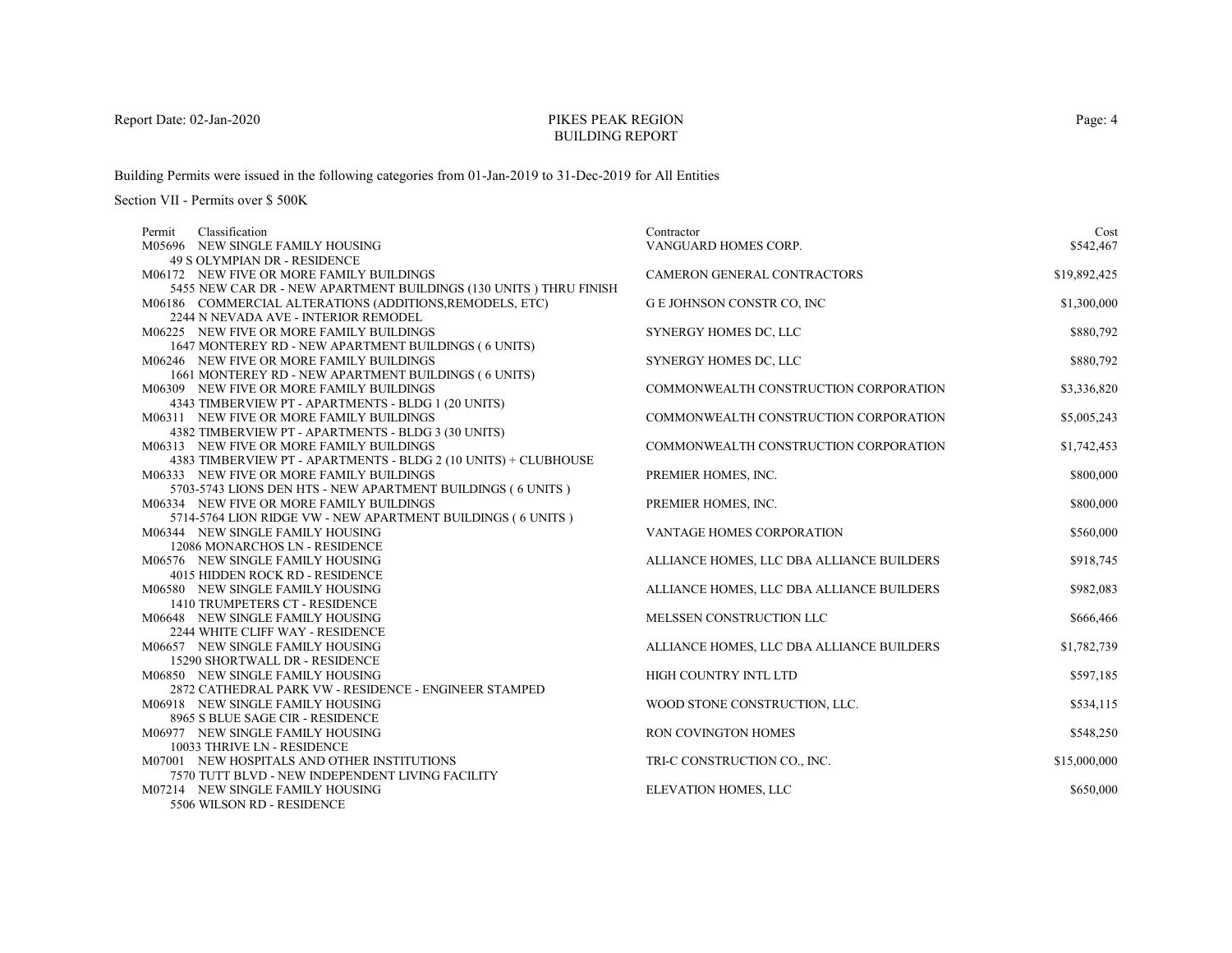# PIKES PEAK REGIONBUILDING REPORT

Building Permits were issued in the following categories from 01-Jan-2019 to 31-Dec-2019 for All Entities

| Classification<br>Permit                                 | Contractor                        | Cost        |
|----------------------------------------------------------|-----------------------------------|-------------|
| M07241 NEW SINGLE FAMILY HOUSING                         | HEREBIC HOMES, INC                | \$759,197   |
| 15182 QUARTZ CREEK DR - RESIDENCE                        |                                   |             |
| M07320 NEW SINGLE FAMILY HOUSING                         | SADDLETREE HOLDINGS, INC          | \$552,319   |
| 1360 VANDERWOLF CT - RESIDENCE - ENGINEER STAMPED        |                                   |             |
| M07348 NEW SINGLE FAMILY HOUSING                         | HARLAN HOMES, INC.                | \$615,924   |
| 7938 RANNOCH MOOR WAY - RESIDENCE - ENGINEER STAMPED     |                                   |             |
| M07518 NEW SINGLE FAMILY HOUSING                         | <b>VANTAGE HOMES CORPORATION</b>  | \$528,000   |
| <b>1087 BARBARO TER - RESIDENCE</b>                      |                                   |             |
| M07520 NEW SINGLE FAMILY HOUSING                         | VANTAGE HOMES CORPORATION         | \$504,133   |
| 16501 DANCING BEAR LN - RESIDENCE                        |                                   |             |
| M07547 COMMERCIAL ALTERATIONS (ADDITIONS, REMODELS, ETC) | <b>BOB MCGRATH CONSTRUCTION</b>   | \$700,000   |
| 21 N NEVADA AVE - INTERIOR REMODEL/ADDITION              |                                   |             |
| M07701 NEW SINGLE FAMILY HOUSING                         | RON MAKSYN CONSTRUCTION           | \$565,275   |
| 9225 BEN TIRRAN CT - RESIDENCE                           |                                   |             |
| M07703 NEW SINGLE FAMILY HOUSING                         | ROBERT SCOTT GENERAL CONTRACTORS  | \$604,467   |
| 3227 VIRIDIAN PT - RESIDENCE                             |                                   |             |
| M07807 COMMERCIAL ALTERATIONS (ADDITIONS, REMODELS, ETC) | HENSEL PHELPS CONSTRUCTION CO     | \$937,965   |
| 4050 BRIARGATE PKWY - INTERIOR REMODEL                   |                                   |             |
| M07918 NEW SINGLE FAMILY HOUSING                         | ELITE PROPERTIES OF AMERICA, INC. | \$513,449   |
| 10142 THRIVE LN - RESIDENCE                              |                                   |             |
| M07978 NEW SINGLE FAMILY HOUSING                         | <b>GRAY HOMES, INC</b>            | \$501,027   |
| 10125 MOON WALK DR - RESIDENCE                           |                                   |             |
| M08061 NEW SINGLE FAMILY HOUSING                         | HIGH PERFORMANCE STRUCTURES INC.  | \$1,100,000 |
| 9505 LOCHWINNOCH LN - RESIDENCE                          |                                   |             |
| M08277 NEW SINGLE FAMILY HOUSING                         | <b>VANTAGE HOMES CORPORATION</b>  | \$593,330   |
| 1991 WALNUT CREEK CT - RESIDENCE                         |                                   |             |
| M08278 NEW SINGLE FAMILY HOUSING                         | VANTAGE HOMES CORPORATION         | \$531,305   |
| 4601 HANGING LAKE CIR - RESIDENCE                        |                                   |             |
| M08279 NEW SINGLE FAMILY HOUSING                         | VANTAGE HOMES CORPORATION         | \$562,000   |
| 1956 WALNUT CREEK CT - RESIDENCE                         |                                   |             |
| M08492 COMMERCIAL ALTERATIONS (ADDITIONS, REMODELS, ETC) | <b>CLAREY CONSTRUCTION</b>        | \$1,500,000 |
| 2460 PASEO RD - COMMERCIAL INTERIOR REMODEL              |                                   |             |
| M08576 NEW SINGLE FAMILY HOUSING                         | <b>BELLA VITA CUSTOM HOMES</b>    | \$926,135   |
| 14510 HWY 83 - RESIDENCE                                 |                                   |             |
| M08664 NEW SINGLE FAMILY HOUSING                         | VANTAGE HOMES CORPORATION         | \$510,678   |
| 3431 PRAIRIE BLUFF CIR - RESIDENCE                       |                                   |             |
| M08677 NEW SINGLE FAMILY HOUSING                         | SADDLETREE HOLDINGS, INC          | \$628,988   |
| 12498 CARMEL RIDGE RD - RESIDENCE                        |                                   |             |
| M08696 NEW SINGLE FAMILY HOUSING                         | <b>SIGNATURE HOMES</b>            | \$576,733   |
| 2066 MAHAFFIE CT - RESIDENCE - ENGINEER STAMPED          |                                   |             |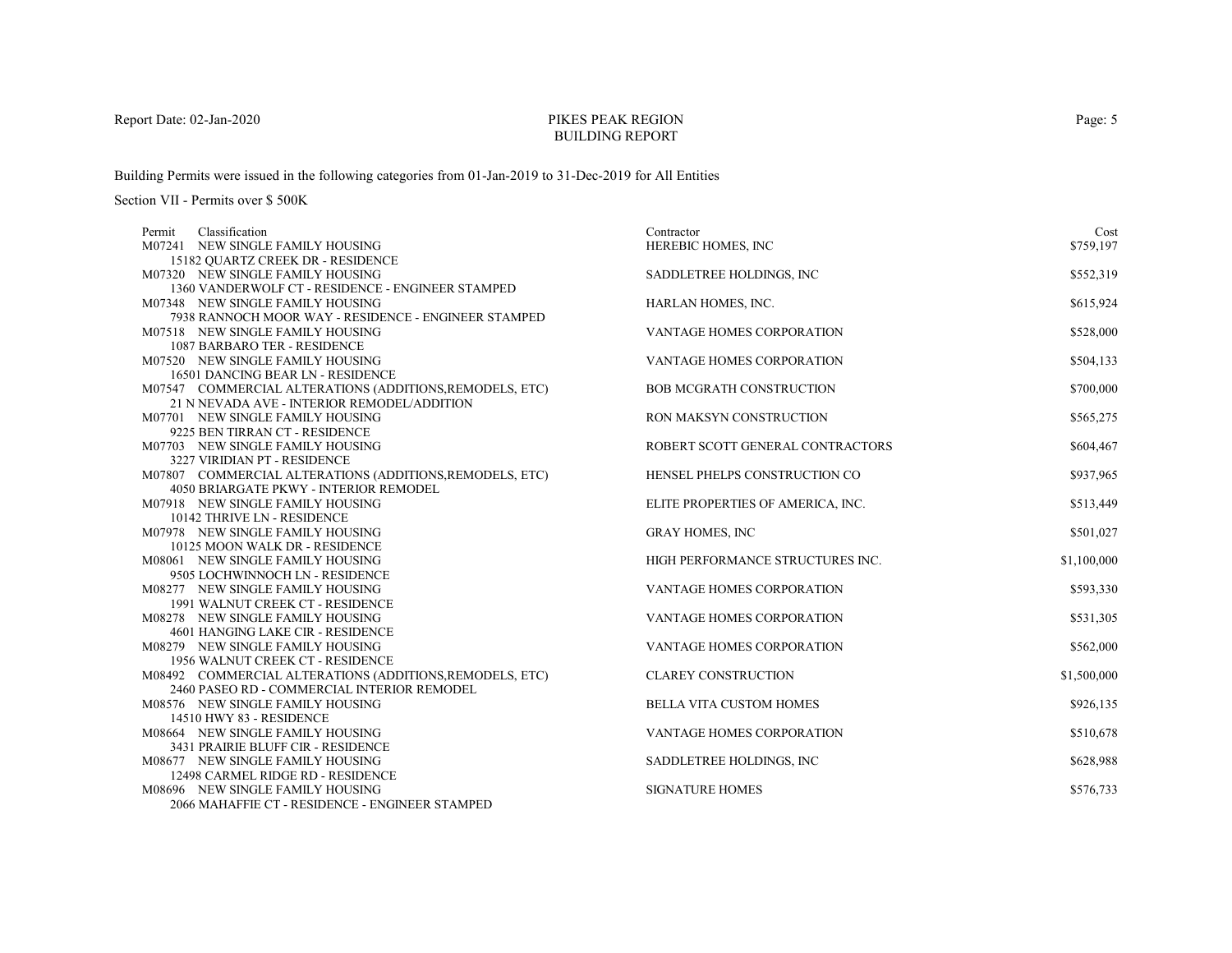# PIKES PEAK REGIONBUILDING REPORT

Building Permits were issued in the following categories from 01-Jan-2019 to 31-Dec-2019 for All Entities

| Classification<br>Permit                                       | Contractor                                 | Cost        |
|----------------------------------------------------------------|--------------------------------------------|-------------|
| M08739 NEW SINGLE FAMILY HOUSING                               | BLACK OAK HOMES, INC                       | \$674,818   |
| 12125 OREGON WAGON TRL - RESIDENCE                             |                                            |             |
| M08751 COMMERCIAL ALTERATIONS (ADDITIONS, REMODELS, ETC)       | <b>BOB MCGRATH CONSTRUCTION</b>            | \$620,000   |
| <b>1 LAKE AVE - INTERIOR REMODEL</b>                           |                                            |             |
| M08758 NEW SINGLE FAMILY HOUSING                               | <b>CRAFTSMAN HOMES &amp; INTERIORS LLC</b> | \$650,000   |
| 2850 WATERFRONT DR - RESIDENCE                                 |                                            |             |
| M08852 NEW SINGLE FAMILY HOUSING                               | ELITE PROPERTIES OF AMERICA, INC.          | \$630,166   |
| 1830 BOGUS PL - RESIDENCE                                      |                                            |             |
| M08853 NEW SINGLE FAMILY HOUSING                               | ELITE PROPERTIES OF AMERICA, INC.          | \$666,466   |
| 1829 WALNUT CREEK CT - RESIDENCE                               |                                            |             |
| M08854 COMMERCIAL ALTERATIONS (ADDITIONS, REMODELS, ETC)       | BRYAN CONSTRUCTION, INC.                   | \$2,000,000 |
| 1025-1065 E WOODMEN RD - COMMERCIAL EXTERIOR REMODEL           |                                            |             |
| M08871 STORES AND OTHER RETAIL BUILDINGS/INT FINISHES          | ART C KLEIN CONSTRUCTION, INC.             | \$835,000   |
| <b>15 E VERMIJO AVE - INTERIOR FINISH</b>                      |                                            |             |
| M08907 NEW SINGLE FAMILY HOUSING                               | <b>BLACK OAK HOMES, INC</b>                | \$757,163   |
| 13865 IRISH HUNTER TRL - RESIDENCE                             |                                            |             |
| M09158 NEW OFFICES, BANKS, AND PROFESSIONAL BLDGS/INT FINISHES | CASCO ENTERPRISES, INC.                    | \$725,000   |
| 2393 FLYING HORSE CLUB DR - NEW OFFICE BUILDING THRU FINISH    |                                            |             |
| M09434 NEW SINGLE FAMILY HOUSING                               | CONSTRUCTION BY GENESIS, INC.              | \$637,768   |
| 3590 STAGECOACH RD - RESIDENCE                                 |                                            |             |
| M09447 NEW HOTELS, MOTELS                                      | WRIGHT HOSPITALITY, LLC                    | \$6,334,709 |
| 1060 KELLY JOHNSON BLVD - NEW 4 STORY HOTEL                    |                                            |             |
| M09482 NEW SINGLE FAMILY HOUSING                               | VANTAGE HOMES CORPORATION                  | \$579,000   |
| 4509 CAPTAIN JACK LN - RESIDENCE                               |                                            |             |
| M09599 RESIDENTIAL ALTERATIONS (REMODEL, ADDITIONS, ETC)       | WEATHERCRAFT CO OF CO SPGS INC             | \$651,300   |
| <b>10 MESA LN - REROOF</b>                                     |                                            |             |
| M09655 COMMERCIAL ALTERATIONS (ADDITIONS, REMODELS, ETC)       | MARK YOUNG CONSTRUCTION, INC.              | \$1,505,000 |
| 5550 E WOODMEN RD - COMMERCIAL INTERIOR REMODEL                |                                            |             |
| M09697 NEW SINGLE FAMILY HOUSING                               | <b>GALIANT HOMES, LLC.</b>                 | \$1,000,000 |
| 1728 TURNBULL DR - RESIDENCE                                   |                                            |             |
| M09825 NEW SINGLE FAMILY HOUSING                               | <b>VANTAGE HOMES CORPORATION</b>           | \$506,000   |
| 10410 CRYSTAL LAKE CT - RESIDENCE                              |                                            |             |
| M09905 NEW SINGLE FAMILY HOUSING                               | RON COVINGTON HOMES                        | \$548,250   |
| 12755 STONE VALLEY DR - RESIDENCE                              |                                            |             |
| M09921 NEW SINGLE FAMILY HOUSING                               | SAINT AUBYN HOMES, LLC                     | \$540,326   |
| 5305 OLD STAR RANCH VW - RESIDENCE                             |                                            |             |
| M10069 NEW SINGLE FAMILY HOUSING                               | SADDLETREE HOLDINGS, INC.                  | \$614,211   |
| 14317 SPYGLASS HILL PL - RESIDENCE                             |                                            |             |
| M10081 NEW SINGLE FAMILY HOUSING                               | <b>CENTURY COMMUNITIES</b>                 | \$513,234   |
| 17936 LAKE SIDE DR - RESIDENCE                                 |                                            |             |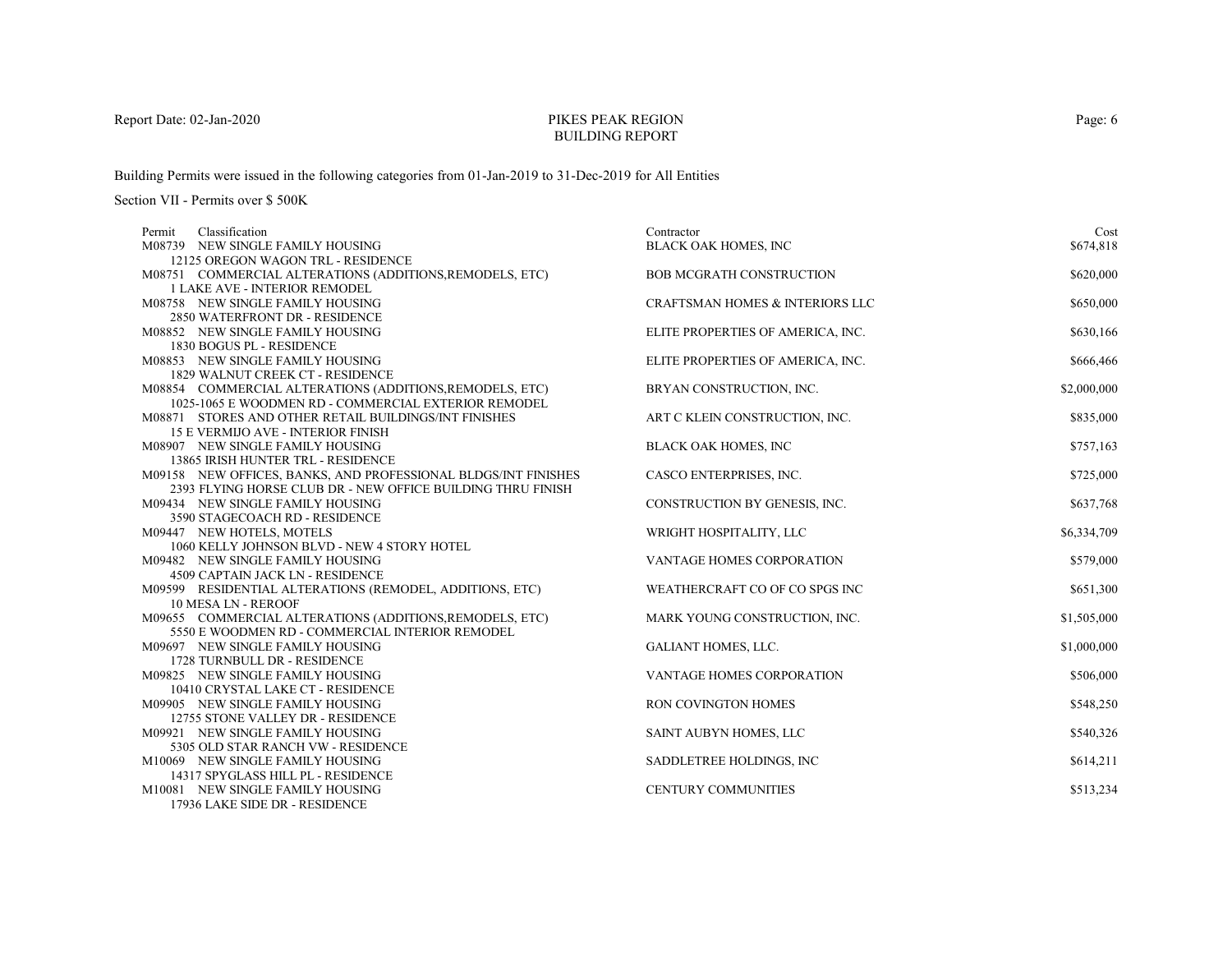# PIKES PEAK REGIONBUILDING REPORT

Building Permits were issued in the following categories from 01-Jan-2019 to 31-Dec-2019 for All Entities

| Classification<br>Permit                                            | Contractor                                                     | Cost        |
|---------------------------------------------------------------------|----------------------------------------------------------------|-------------|
| M10082 NEW SINGLE FAMILY HOUSING                                    | CENTURY COMMUNITIES                                            | \$513,234   |
| 17904 LAKE SIDE DR - RESIDENCE                                      |                                                                |             |
| M10086 NEW SINGLE FAMILY HOUSING                                    | CASCADE BUILDERS, LLC                                          | \$613,140   |
| 111 CRYSTAL VALLEY RD - RESIDENCE                                   |                                                                |             |
| M10094 NEW SINGLE FAMILY HOUSING                                    | CUTTING EDGE CONSTRUCTION COMPANY DBA ELK RIDGE CUSTOM HOMES28 |             |
| 1220 EAGLE ROCK RD - RESIDENCE                                      |                                                                |             |
| M10117 NEW SINGLE FAMILY HOUSING                                    | VANTAGE HOMES CORPORATION                                      | \$518,910   |
| 3095 GOLDEN MEADOW WAY - RESIDENCE                                  |                                                                |             |
| M10118 NEW SINGLE FAMILY HOUSING                                    | <b>VANTAGE HOMES CORPORATION</b>                               | \$584,000   |
| 1077 SIR BARTON DR - RESIDENCE                                      |                                                                |             |
| M10136 NEW SINGLE FAMILY HOUSING                                    | ELITE PROPERTIES OF AMERICA, INC.                              | \$563,669   |
| 1857 CLAYHOUSE DR - RESIDENCE                                       |                                                                |             |
| M10140 NEW SINGLE FAMILY HOUSING                                    | ELITE PROPERTIES OF AMERICA, INC.                              | \$567,738   |
| <b>6521 BACKCOUNTRY LOOP - RESIDENCE</b>                            |                                                                |             |
| M10252 NEW OFFICES, BANKS, AND PROFESSIONAL BLDGS/INT FINISHES      | TURNER CONSTRUCTION CO.                                        | \$2,681,600 |
| 2121 EXECUTIVE CIR, 100 - INTERIOR FINISH - CREATE NEW SUITE        |                                                                |             |
| M10310 NEW SINGLE FAMILY HOUSING                                    | WEEKLEY HOMES LLC DBA DAVID WEEKLEY HOMES                      | \$543,324   |
| 9960 MORNING VISTA DR - RESIDENCE                                   |                                                                |             |
| M10789 NEW SINGLE FAMILY HOUSING                                    | MAJESTIC CUSTOM HOMES, INC.                                    | \$588,190   |
| 12015 SILVER CONCHO TRL - RESIDENCE                                 |                                                                |             |
| M10802 NEW SINGLE FAMILY HOUSING                                    | <b>BLACK OAK HOMES, INC</b>                                    | \$601,254   |
| 8290 WOODCREST DR - RESIDENCE                                       |                                                                |             |
| M11138 NEW FIVE OR MORE FAMILY BUILDINGS                            | S & R CONSTRUCTION INC                                         | \$2,000,000 |
| 20 BOULDER CRESCENT ST - NEW APARTMENTS (3 UNITS) UPGRADE TO FINISH |                                                                |             |
| M11179 NEW SINGLE FAMILY HOUSING                                    | <b>HAMMER HOMES</b>                                            | \$646,763   |
| 4608 SILVER NELL DR - RESIDENCE                                     |                                                                |             |
| M11270 NEW SINGLE FAMILY HOUSING                                    | ELITE PROPERTIES OF AMERICA, INC.                              | \$659,506   |
| 1847 WALNUT CREEK CT - RESIDENCE                                    |                                                                |             |
| M11273 NEW SINGLE FAMILY HOUSING                                    | ELITE PROPERTIES OF AMERICA, INC.                              | \$533,473   |
| 15691 LAKE MIST DR - RESIDENCE                                      |                                                                |             |
| M11275 NEW SINGLE FAMILY HOUSING                                    | ELITE PROPERTIES OF AMERICA, INC.                              | \$542,039   |
| 10112 THRIVE LN - RESIDENCE                                         |                                                                |             |
| M11331 COMMERCIAL ALTERATIONS (ADDITIONS, REMODELS, ETC)            | GLACIER CONSTRUCTION CO., INC.                                 | \$630,000   |
| 3855 BROADMOOR VALLEY RD - ADDITION THRU FINISH                     |                                                                |             |
| M11550 NEW SINGLE FAMILY HOUSING                                    | <b>VANTAGE HOMES CORPORATION</b>                               | \$701,000   |
| 1955 WALNUT CREEK CT - RESIDENCE                                    |                                                                |             |
| M11551 NEW SINGLE FAMILY HOUSING                                    | <b>VANTAGE HOMES CORPORATION</b>                               | \$509,808   |
| 3225 BRIGHT MOON DR - RESIDENCE                                     |                                                                |             |
| M11552 NEW SINGLE FAMILY HOUSING                                    | VANTAGE HOMES CORPORATION                                      | \$547,784   |
| 4228 CAPTAIN JACK LN - RESIDENCE                                    |                                                                |             |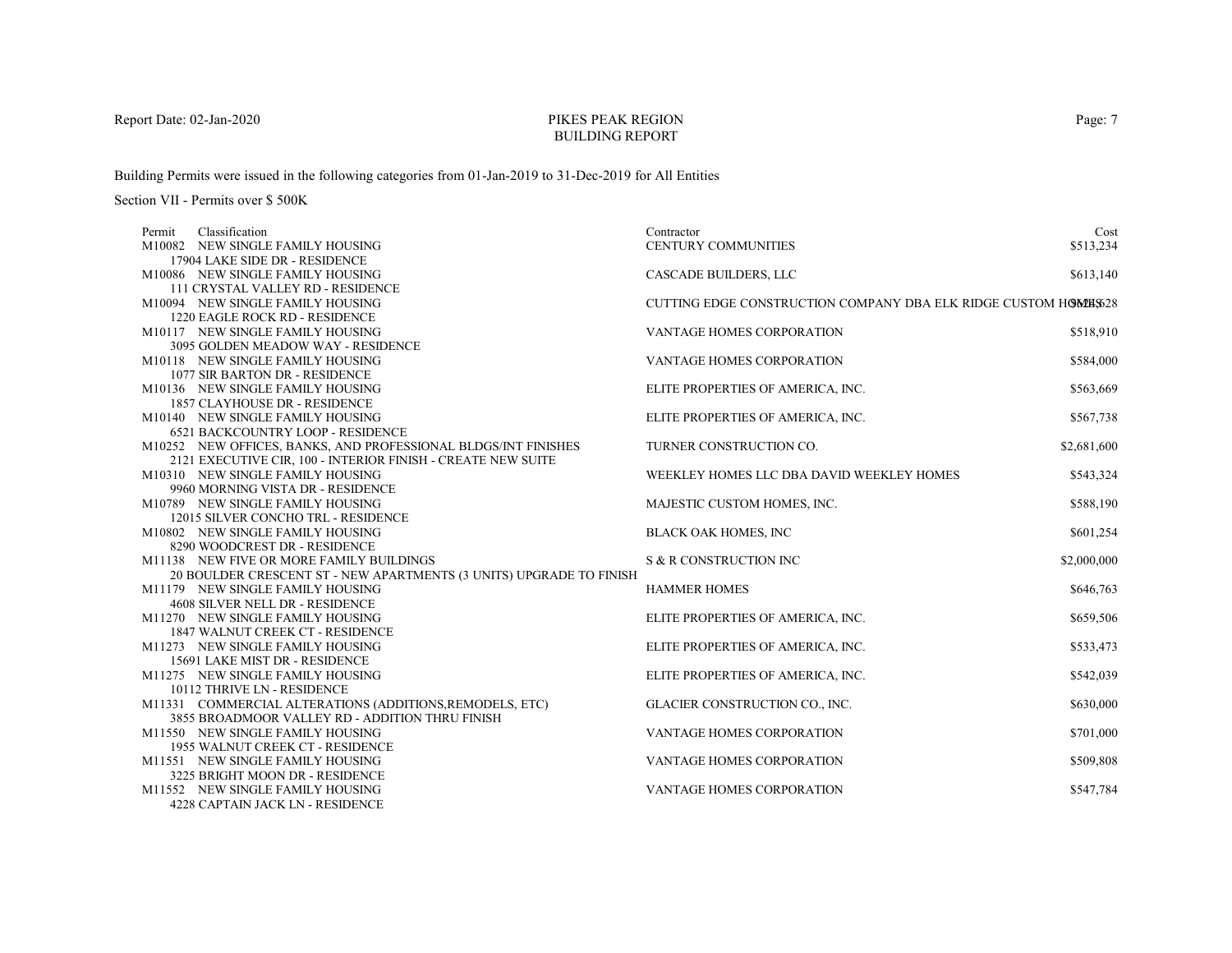# PIKES PEAK REGIONBUILDING REPORT

Building Permits were issued in the following categories from 01-Jan-2019 to 31-Dec-2019 for All Entities

Section VII - Permits over \$ 500K

| Classification<br>Permit                                                                 | Contractor                          | Cost        |
|------------------------------------------------------------------------------------------|-------------------------------------|-------------|
| M11984 STORES AND OTHER RETAIL BUILDINGS/INT FINISHES                                    | WOODLAKE CONSTRUCTION MGMT.         | \$500,500   |
| 5680 E WOODMEN RD - NEW CORE/SHELL RETAIL BUILDING                                       |                                     |             |
| M12017 NONRESIDENTIAL BUILDINGS (STORAGE SHEDS, ETC)                                     | CASCO ENTERPRISES, INC.             | \$936,560   |
| 6653 DALBY DR - NEW CAR WASH                                                             |                                     |             |
| M12036 NEW SINGLE FAMILY HOUSING                                                         | LOST CREEK CONSTRUCTION, LLC        | \$1,500,000 |
| 1484 VINE CLIFF HTS - RESIDENCE                                                          |                                     |             |
| M12055 NEW SINGLE FAMILY HOUSING                                                         | SADDLETREE HOLDINGS, INC            | \$536,578   |
| 4066 NEW SANTA FE TRL - RESIDENCE                                                        |                                     |             |
| M12082 COMMERCIAL ALTERATIONS (ADDITIONS, REMODELS, ETC)                                 | BLUSKY RESTORATION CONTRACTORS, LLC | \$1,600,000 |
| 525 LIONSTONE DR - INTERIOR/EXTERIOR REMODEL (FIRE DAMAGE REBUILD)                       |                                     |             |
| M12156 NEW SINGLE FAMILY HOUSING                                                         | SADDLETREE HOLDINGS, INC            | \$502,526   |
| 16262 DANCING BEAR LN - RESIDENCE                                                        |                                     |             |
| M12213 NEW SINGLE FAMILY HOUSING                                                         | <b>HOMEOWNER</b>                    | \$601,468   |
| 17855 BAR X RD - RESIDENCE                                                               | CREEKSTONE DEVELOPMENT, INC.        |             |
| M12233 NEW SINGLE FAMILY HOUSING                                                         |                                     | \$502,205   |
| 10137 GOLF CREST DR - RESIDENCE<br>M12346 STORES AND OTHER RETAIL BUILDINGS/INT FINISHES | SHARP GENERAL CONTRACTORS, INC      | \$950,000   |
| 460 CHAPEL HILLS DR - RETAIL - CORE AND SHELL                                            |                                     |             |
| M12518 NEW SINGLE FAMILY HOUSING                                                         | ELITE PROPERTIES OF AMERICA, INC.   | \$563,669   |
| 1817 CLAYHOUSE DR - RESIDENCE                                                            |                                     |             |
| M12520 NEW SINGLE FAMILY HOUSING                                                         | ELITE PROPERTIES OF AMERICA, INC.   | \$559,172   |
| 2676 SHAWNEE DR - RESIDENCE                                                              |                                     |             |
| M12522 NEW SINGLE FAMILY HOUSING                                                         | ELITE PROPERTIES OF AMERICA, INC.   | \$567,738   |
| 10154 THRIVE LN - RESIDENCE                                                              |                                     |             |
| M12523 NEW SINGLE FAMILY HOUSING                                                         | ELITE PROPERTIES OF AMERICA, INC.   | \$560,457   |
| 10136 THRIVE LN - RESIDENCE                                                              |                                     |             |
| M12685 NEW SINGLE FAMILY HOUSING                                                         | VILLAGREE, LLC                      | \$752,665   |
| 4615 FOXCHASE WAY - RESIDENCE                                                            |                                     |             |
| M13010 NEW SINGLE FAMILY HOUSING                                                         | SADDLETREE HOLDINGS, INC            | \$522,336   |
| 1178 BARBARO TER - RESIDENCE                                                             |                                     |             |
| M13078 NEW SINGLE FAMILY HOUSING                                                         | VANTAGE HOMES CORPORATION           | \$501,790   |
| 11932 RED BULLET LN - RESIDENCE                                                          |                                     |             |
| M13081 STORES AND OTHER RETAIL BUILDINGS/INT FINISHES                                    | HAMMERS CONSTRUCTION, INC           | \$2,106,663 |
| 10611 MALTESE PT - NEW GYMNASTIC BUILDING                                                |                                     |             |
| M13254 NEW OFFICES, BANKS, AND PROFESSIONAL BLDGS/INT FINISHES                           | OGC MANAGEMENT, LLC                 | \$600,000   |
| 557 E PIKES PEAK AVE, 100 - INTERIOR FINISH - CREATE NEW SUITE                           |                                     |             |
| M13314 NEW SINGLE FAMILY HOUSING                                                         | SEEGER HOMES, INC                   | \$549,963   |
| 24225 MOUNTAIN PRAIRIE GRV - RESIDENCE                                                   |                                     |             |
| M13387 NONRESIDENTIAL BUILDINGS (STORAGE SHEDS, ETC)                                     | BRINKMANN CONSTRUCTORS              | \$3,671,216 |
| 2640 ZEPPELIN RD - NEW WAREHOUSE - CORE AND SHELL                                        |                                     |             |

Page: 8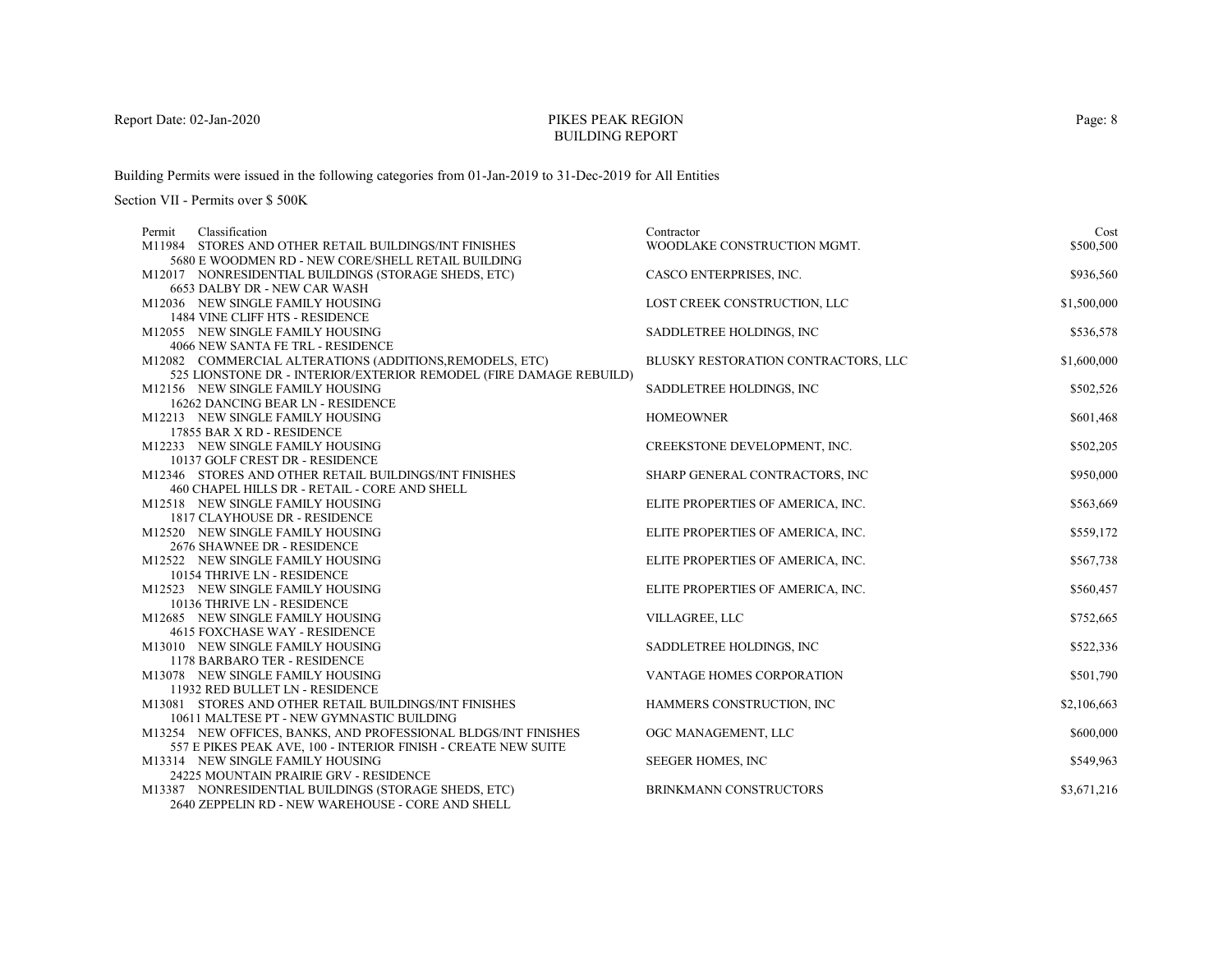# PIKES PEAK REGIONBUILDING REPORT

Building Permits were issued in the following categories from 01-Jan-2019 to 31-Dec-2019 for All Entities

| Classification<br>Permit                                                                                      | Contractor                        | Cost         |
|---------------------------------------------------------------------------------------------------------------|-----------------------------------|--------------|
| M13474 NEW SINGLE FAMILY HOUSING                                                                              | <b>HAMMER HOMES</b>               | \$648,048    |
| 17072 JACKSON RANCH CT - RESIDENCE                                                                            |                                   |              |
| M13495 NEW SINGLE FAMILY HOUSING                                                                              | ELITE PROPERTIES OF AMERICA, INC. | \$561,420    |
| <b>1824 ELEVATION WAY - RESIDENCE</b>                                                                         |                                   |              |
| M13496 NEW SINGLE FAMILY HOUSING                                                                              | ELITE PROPERTIES OF AMERICA, INC. | \$602,325    |
| 1820 CLAYHOUSE DR - RESIDENCE                                                                                 |                                   |              |
| M13504 NEW SINGLE FAMILY HOUSING                                                                              | HIGH COUNTRY INTL LTD             | \$510,343    |
| 2752 CATHEDRAL PARK VW - RESIDENCE - ENGINEER STAMPED                                                         |                                   |              |
| M13582 NEW SINGLE FAMILY HOUSING                                                                              | <b>VANTAGE HOMES CORPORATION</b>  | \$504,561    |
| <b>16351 CORKBARK TER - RESIDENCE</b>                                                                         |                                   |              |
| M13670 STORES AND OTHER RETAIL BUILDINGS/INT FINISHES                                                         | KCG SERVICES INC.                 | \$687,500    |
| 2120 SOUTHGATE RD, 100 - COMMERCIAL INTERIOR FINISH                                                           |                                   |              |
| M13672 STORES AND OTHER RETAIL BUILDINGS/INT FINISHES                                                         | CHRISTOFFERSON COMM BLDRS INC     | \$1,000,000  |
| 1255 INTERQUEST PKWY - NEW CONVENIENCE STORE                                                                  |                                   |              |
| M13716 NEW SINGLE FAMILY HOUSING                                                                              | <b>RON COVINGTON HOMES</b>        | \$548,250    |
| 13190 STONE PEAKS WAY - RESIDENCE                                                                             |                                   |              |
| M13751 STRUCTURES OTHER THAN BUILDINGS (SWIMMING POOLS, ETC)                                                  | TFI (CO), LLC                     | \$536,000    |
| 6240 TRANSMITTER LN - TELEVISION BROADCAST TOWER.                                                             |                                   |              |
| M13785 NEW SINGLE FAMILY HOUSING                                                                              | ACUFF HOMES, INC.                 | \$525,120    |
| 7965 HEARTLAND WAY - RESIDENCE                                                                                |                                   |              |
| M14265 NEW SINGLE FAMILY HOUSING                                                                              | <b>VANTAGE HOMES CORPORATION</b>  | \$504,133    |
| 1232 COUNT FLEET CT - RESIDENCE                                                                               |                                   |              |
| M14295 NEW SINGLE FAMILY HOUSING                                                                              | CLANCY BUILDING & DESIGN, LLC.    | \$853,856    |
| 710 LANCERS CT - RESIDENCE                                                                                    |                                   |              |
| M14301 COMMERCIAL ALTERATIONS (ADDITIONS, REMODELS, ETC)<br>3826 BLOOMINGTON ST - COMMERCIAL INTERIOR REMODEL | COLARELLI CONSTRUCTION, INC.      | \$700,000    |
| M14308 STORES AND OTHER RETAIL BUILDINGS/INT FINISHES                                                         | THE COPESTONE COMPANY             |              |
| 5660 BARNES RD - RETAIL BUILDING - CORE AND SHELL                                                             |                                   | \$1,299,650  |
| M14501 NEW HOTELS, MOTELS                                                                                     | THE LAW COMPANY INC.              | \$10,226,057 |
| 6020 S CAREFREE CIR - NEW HOTEL - UPGRADE TO FINISH                                                           |                                   |              |
| M14520 NEW SINGLE FAMILY HOUSING                                                                              | <b>HOMEOWNER</b>                  | \$610,570    |
| 7061 LAKENHEATH LN - RESIDENCE                                                                                |                                   |              |
| M14539 NEW SINGLE FAMILY HOUSING                                                                              | PICASSO HOMES, LLC                | \$800,000    |
| 763 OVERLOOK RIDGE PT - RESIDENCE                                                                             |                                   |              |
| M14568 COMMERCIAL ALTERATIONS (ADDITIONS, REMODELS, ETC)                                                      | HAMMERS CONSTRUCTION, INC         | \$800,000    |
| 8036 MERIDIAN PARK DR - ADDITION                                                                              |                                   |              |
| M14673 NEW SINGLE FAMILY HOUSING                                                                              | ELITE PROPERTIES OF AMERICA, INC. | \$567,738    |
| 16273 THUNDER CAT WAY - RESIDENCE                                                                             |                                   |              |
| M14676 NEW SINGLE FAMILY HOUSING                                                                              | ELITE PROPERTIES OF AMERICA, INC. | \$561,420    |
| 1830 WALNUT CREEK CT - RESIDENCE                                                                              |                                   |              |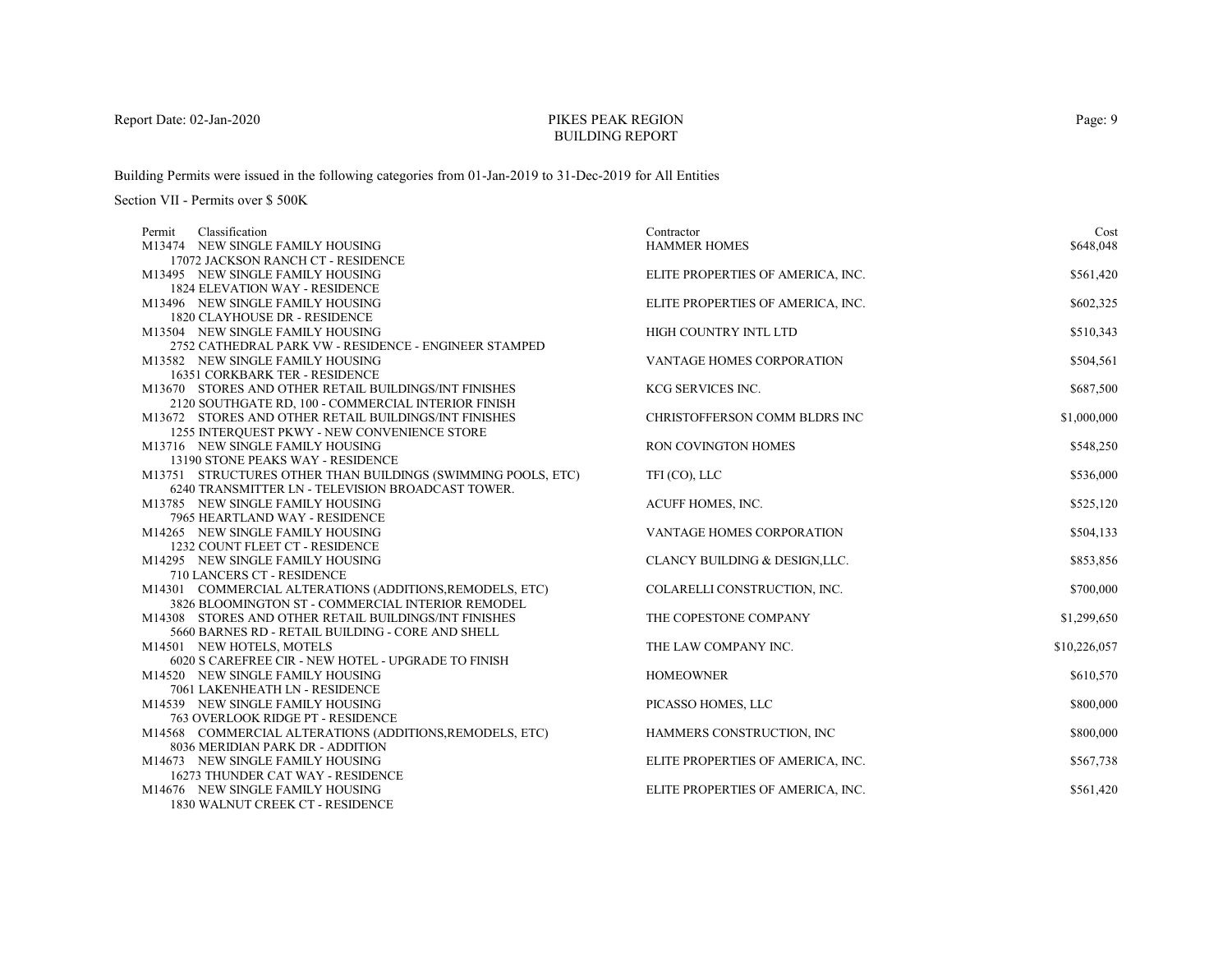# PIKES PEAK REGIONBUILDING REPORT

Building Permits were issued in the following categories from 01-Jan-2019 to 31-Dec-2019 for All Entities

| Classification<br>Permit                                                   | Contractor                                | Cost         |
|----------------------------------------------------------------------------|-------------------------------------------|--------------|
| M14677 NEW SINGLE FAMILY HOUSING                                           | ELITE PROPERTIES OF AMERICA, INC.         | \$638,625    |
| <b>1825 ELEVATION WAY - RESIDENCE</b>                                      |                                           |              |
| M14713 COMMERCIAL ALTERATIONS (ADDITIONS, REMODELS, ETC)                   | CHRISTOFFERSON COMM BLDRS INC             | \$600,000    |
| 3167 W COLORADO AVE - INTERIOR REMODEL                                     |                                           |              |
| M14764 NEW SINGLE FAMILY HOUSING                                           | <b>CENTURY COMMUNITIES</b>                | \$597,613    |
| 2510 LAKE OF THE ROCKIES DR - RESIDENCE                                    |                                           |              |
| M14845 NEW THREE AND FOUR FAMILY BUILDINGS                                 | SYNERGY HOMES DC, LLC                     | \$624,602    |
| 1620 MONTEREY RD - NEW 4 PLEX                                              |                                           |              |
| M14849 NEW THREE AND FOUR FAMILY BUILDINGS                                 | SYNERGY HOMES DC, LLC                     | \$624,602    |
| 1745 FLINTSHIRE ST - NEW 4 PLEX                                            |                                           |              |
| M14851 NEW THREE AND FOUR FAMILY BUILDINGS                                 | SYNERGY HOMES DC, LLC                     | \$624,602    |
| 1751 FLINTSHIRE ST - NEW 4 PLEX                                            |                                           |              |
| M14895 NEW SINGLE FAMILY HOUSING                                           | MASTER BILT HOMES, INC.                   | \$556,495    |
| 606 PIONEER HAVEN PT - RESIDENCE - ENGINEER STAMPED                        |                                           |              |
| M14978 NEW SINGLE FAMILY HOUSING                                           | WEEKLEY HOMES LLC DBA DAVID WEEKLEY HOMES | \$549,427    |
| 12681 LONGVIEW PARK LN - RESIDENCE                                         |                                           |              |
| M15021 NEW SINGLE FAMILY HOUSING                                           | ELITE PROPERTIES OF AMERICA, INC.         | \$507,452    |
| 15788 LONG VALLEY DR - RESIDENCE                                           |                                           |              |
| M15022 NEW SINGLE FAMILY HOUSING                                           | ELITE PROPERTIES OF AMERICA, INC.         | \$507,452    |
| 15798 LONG VALLEY DR - RESIDENCE                                           |                                           |              |
| M15142 NEW FIVE OR MORE FAMILY BUILDINGS                                   | GORDON CONSTRUCTION CO., INC.             | \$5,894,572  |
| 5521 CERNAN HTS - NEW APARTMENT BLDG (52 UNITS)                            |                                           |              |
| M15158 COMMERCIAL ALTERATIONS (ADDITIONS, REMODELS, ETC)                   | CREATION-BY-LAM, INC.                     | \$542,328    |
| 1785 BRIARGATE PKWY, 711 - COMMERCIAL INTERIOR REMODEL/CHANGE OF OCCUPANCY |                                           |              |
| M15297 COMMERCIAL ALTERATIONS (ADDITIONS, REMODELS, ETC)                   | WEATHERCRAFT CO OF CO SPGS INC            | \$512,140    |
| 503 W GARDEN OF THE GODS RD - REROOF                                       |                                           |              |
| M15322 NEW FIVE OR MORE FAMILY BUILDINGS                                   | PREMIER HOMES, INC.                       | \$1,570,261  |
| 5774-5884 LION RIDGE VW - NEW APARTMENT BUILDINGS 12 UNITS                 |                                           |              |
| M15342 COMMERCIAL ALTERATIONS (ADDITIONS, REMODELS, ETC)                   | BRYAN CONSTRUCTION, INC.                  | \$11,600,000 |
| 550 SAND CREEK DR - ADDITION AND REMODEL                                   |                                           |              |
| M15458 NEW SINGLE FAMILY HOUSING                                           | 5 STAR HOME CONSTRUCTION, LLC.            | \$520,944    |
| 180 WILDROSE CT - RESIDENCE ENGINEER STAMPED                               |                                           |              |
| M15509 NEW SINGLE FAMILY HOUSING                                           | PALMER RIDGE CONSTRUCTION CO.             | \$850,000    |
| 18965 HILLTOP PINES PATH - RESIDENCE                                       |                                           |              |
| M15536 NEW SINGLE FAMILY HOUSING                                           | RIVERWOOD HOMES OF COLORADO               | \$928,812    |
| 5261 GOLD RUN CT - RESIDENCE - ENGINEER STAMPED                            |                                           |              |
| M15749 NEW SINGLE FAMILY HOUSING                                           | ELITE PROPERTIES OF AMERICA, INC.         | \$659,506    |
| 1821 BOGUS PL - RESIDENCE                                                  |                                           |              |
| M15750 NEW SINGLE FAMILY HOUSING                                           | ELITE PROPERTIES OF AMERICA, INC.         | \$533,473    |
| 2572 PONY CLUB LN - RESIDENCE                                              |                                           |              |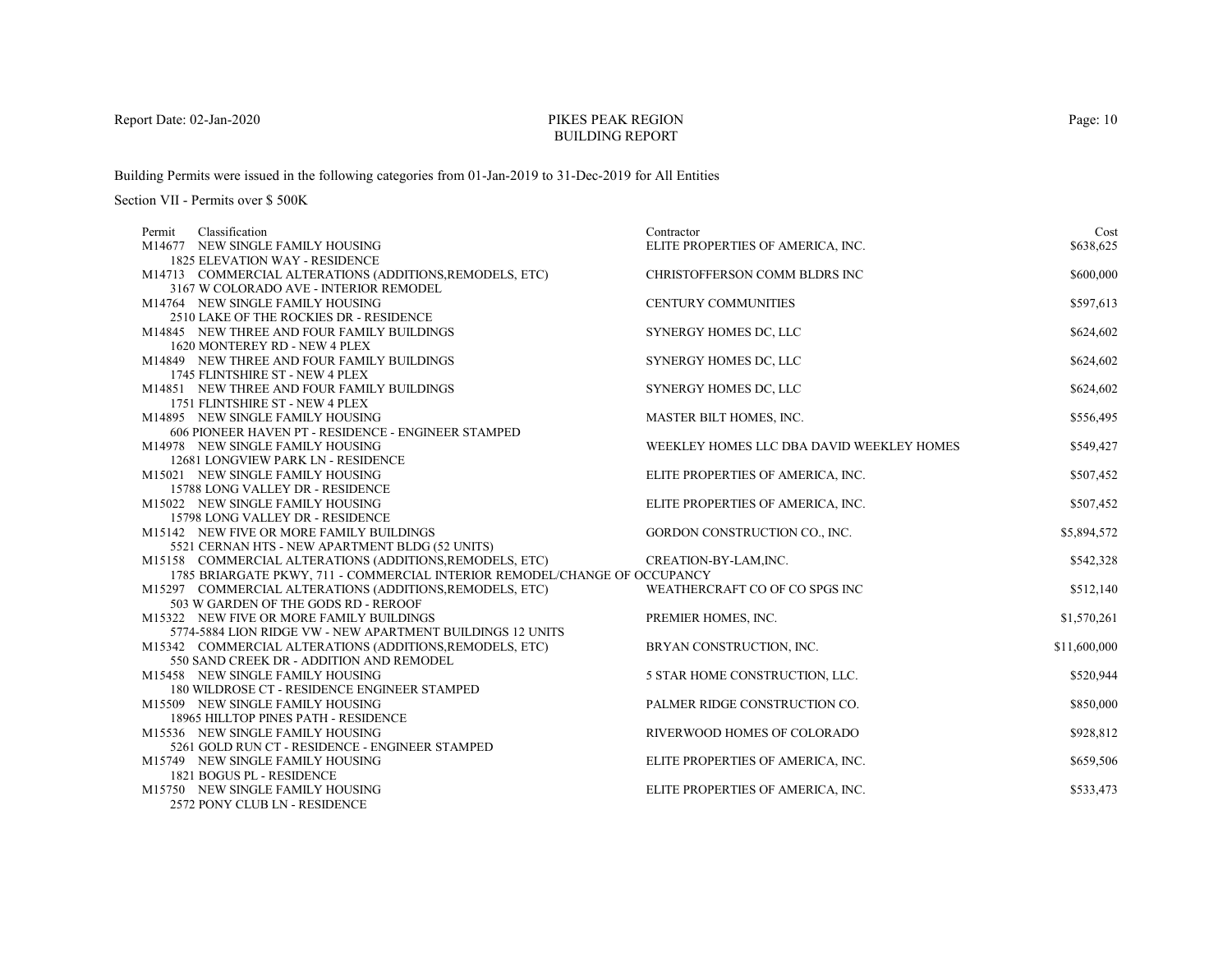# PIKES PEAK REGIONBUILDING REPORT

Building Permits were issued in the following categories from 01-Jan-2019 to 31-Dec-2019 for All Entities

| Classification<br>Permit                                             | Contractor                        | Cost        |
|----------------------------------------------------------------------|-----------------------------------|-------------|
| M15754 NEW SINGLE FAMILY HOUSING                                     | ELITE PROPERTIES OF AMERICA, INC. | \$507,452   |
| 15828 LONG VALLEY DR - RESIDENCE                                     |                                   |             |
| M15773 NEW FIVE OR MORE FAMILY BUILDINGS                             | GORDON CONSTRUCTION CO., INC.     | \$4,452,386 |
| 665 MCAULIFFE VW - NEW APARTMENT BUILDING(51 UNITS)                  |                                   |             |
| M15838 NEW SINGLE FAMILY HOUSING                                     | CALTON HOMES, LLC.                | \$508,630   |
| 24365 MURPHY RD - RESIDENCE                                          |                                   |             |
| M16093 NEW SINGLE FAMILY HOUSING                                     | SADDLETREE HOLDINGS, INC          | \$596,650   |
| 10005 BUCK GULCH CT - RESIDENCE                                      |                                   |             |
| M16118 NEW SINGLE FAMILY HOUSING                                     | VANTAGE HOMES CORPORATION         | \$617,852   |
| 12794 PENSADOR DR - RESIDENCE                                        |                                   |             |
| M16134 NEW SINGLE FAMILY HOUSING                                     | GOETZMANN CUSTOM HOMES INC        | \$540,112   |
| 1179 GIACOMO CT - RESIDENCE                                          |                                   |             |
| M16140 NEW SINGLE FAMILY HOUSING                                     | <b>HOMEOWNER</b>                  | \$514,734   |
| <b>6815 HT RANCH TRL - RESIDENCE</b>                                 |                                   |             |
| M16385 COMMERCIAL ALTERATIONS (ADDITIONS, REMODELS, ETC)             | DOUGLASS COLONY GROUP INC.        | \$617,540   |
| 500 S CHARTER OAK RANCH RD - REROOF                                  |                                   |             |
| M16415 NEW SINGLE FAMILY HOUSING                                     | VANTAGE HOMES CORPORATION         | \$539,000   |
| 3358 GOLDEN MEADOW WAY - RESIDENCE                                   |                                   |             |
| M16524 NONRESIDENTIAL BUILDINGS (STORAGE SHEDS, ETC)                 | GORDON CONSTRUCTION CO., INC.     | \$515,072   |
| 147-151 WINTERS DR - WAREHOUSE (CORE & SHELL)                        |                                   |             |
| M16593 COMMERCIAL ALTERATIONS (ADDITIONS, REMODELS, ETC)             | WEATHERCRAFT CO OF CO SPGS INC    | \$698,820   |
| 1175 CHAPEL HILLS DR - REROOF 604 SOS                                |                                   |             |
| M16620 NEW SINGLE FAMILY HOUSING<br>1061 GALLANT FOX TRL - RESIDENCE | VANTAGE HOMES CORPORATION         | \$616,000   |
| M16838 NEW SINGLE FAMILY HOUSING                                     | <b>KELLER HOMES INC</b>           | \$502,741   |
| 3745 HERMOSA CREEK CT - RESIDENCE                                    |                                   |             |
| M16865 NEW SINGLE FAMILY HOUSING                                     | CASCADE BUILDERS, LLC             | \$603,289   |
| 3755 TWISTED OAK CIR - RESIDENCE                                     |                                   |             |
| M16877 NEW SINGLE FAMILY HOUSING                                     | ELITE PROPERTIES OF AMERICA, INC. | \$542,039   |
| 15868 LONG VALLEY DR - RESIDENCE                                     |                                   |             |
| M16885 NEW SINGLE FAMILY HOUSING                                     | ELITE PROPERTIES OF AMERICA, INC. | \$560,457   |
| 10117 THRIVE LN - RESIDENCE                                          |                                   |             |
| M16886 NEW SINGLE FAMILY HOUSING                                     | ELITE PROPERTIES OF AMERICA, INC. | \$574,270   |
| 10236 HANNAWAY DR - RESIDENCE                                        |                                   |             |
| M16947 COMMERCIAL ALTERATIONS (ADDITIONS, REMODELS, ETC)             | OGC MANAGEMENT, LLC               | \$850,000   |
| 30 E PIKES PEAK AVE - INTERIOR REMODEL                               |                                   |             |
| M16990 NEW SINGLE FAMILY HOUSING                                     | <b>VANTAGE HOMES CORPORATION</b>  | \$513,000   |
| <b>4584 PORTILLO PL - RESIDENCE</b>                                  |                                   |             |
| M17170 NEW SINGLE FAMILY HOUSING                                     | SADDLETREE HOLDINGS, INC.         | \$530,796   |
| <b>4578 OUTLOOK RIDGE TRL - RESIDENCE</b>                            |                                   |             |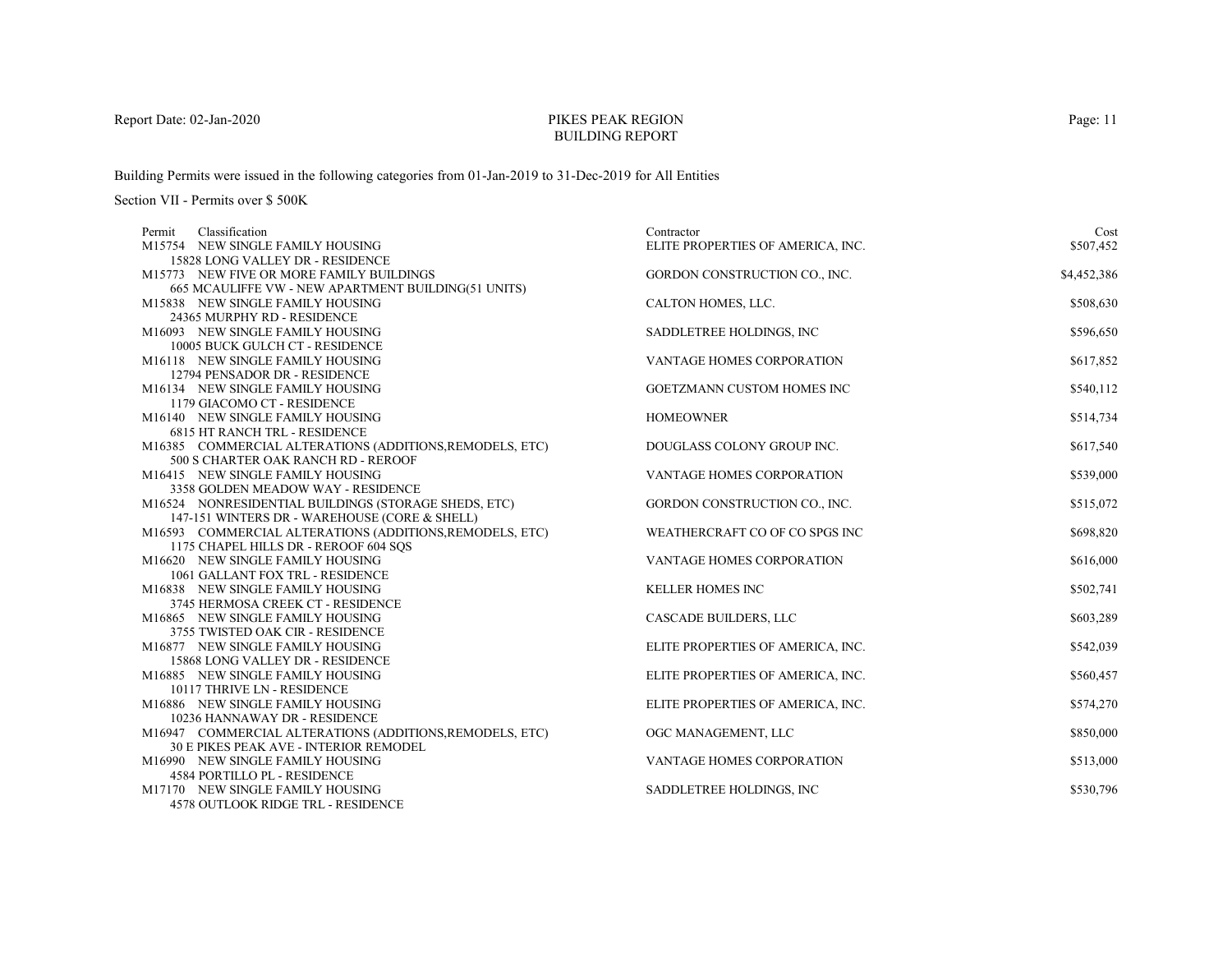# PIKES PEAK REGIONBUILDING REPORT

Building Permits were issued in the following categories from 01-Jan-2019 to 31-Dec-2019 for All Entities

| Classification<br>Permit                                                             | Contractor                        | Cost        |
|--------------------------------------------------------------------------------------|-----------------------------------|-------------|
| M17191 NEW SINGLE FAMILY HOUSING                                                     | <b>VANTAGE HOMES CORPORATION</b>  | \$518,910   |
| 8292 WHEATLAND DR - RESIDENCE                                                        |                                   |             |
| M17418 NEW SINGLE FAMILY HOUSING                                                     | <b>BALDWIN ENTERPRISES</b>        | \$650,000   |
| 3730 TWISTED OAK CIR - RESIDENCE                                                     |                                   |             |
| M17570 NEW SINGLE FAMILY HOUSING                                                     | MASTER BILT HOMES, INC.           | \$519,980   |
| 16525 JUDGE ORR RD - RESIDENCE                                                       |                                   |             |
| M17571 NEW SINGLE FAMILY HOUSING                                                     | MASTER BILT HOMES, INC.           | \$574,805   |
| 16365 JUDGE ORR RD - RESIDENCE - ENGINEER STAMPED                                    |                                   |             |
| M17598 COMMERCIAL ALTERATIONS (ADDITIONS, REMODELS, ETC)                             | WEATHERCRAFT CO OF CO SPGS INC    | \$1,532,908 |
| 9 EL POMAR RD - REROOF                                                               |                                   |             |
| M17642 NEW SINGLE FAMILY HOUSING                                                     | CREEKSTONE DEVELOPMENT, INC.      | \$502,205   |
| 4550 CAPTAIN JACK LN - RESIDENCE                                                     |                                   |             |
| M17678 NEW FIVE OR MORE FAMILY BUILDINGS                                             | GORDON CONSTRUCTION CO., INC.     | \$4,452,386 |
| 615 MCAULIFFE VW - NEW APARTMENT BUILDING(51 UNITS)                                  |                                   |             |
| M17679 NEW FIVE OR MORE FAMILY BUILDINGS                                             | GORDON CONSTRUCTION CO., INC.     | \$5,894,572 |
| 612 JEMISON GRV - NEW APARTMENT BLDG (52 UNITS)                                      |                                   |             |
| M17681 NEW FIVE OR MORE FAMILY BUILDINGS                                             | GORDON CONSTRUCTION CO., INC.     | \$5,894,572 |
| 662 JEMISON GRV - NEW APARTMENT BLDG (52 UNITS)                                      |                                   |             |
| M17711 NEW OFFICES, BANKS, AND PROFESSIONAL BLDGS/INT FINISHES                       | <b>CLAREY CONSTRUCTION</b>        | \$6,401,480 |
| 1935 AEROTECH DR - MIXED USE - STORAGE AND RESIDENCE                                 |                                   |             |
| M17893 NEW SINGLE FAMILY HOUSING                                                     | <b>HOMEOWNER</b>                  | \$740,779   |
| 19165 SIXPENNY LN - RESIDENCE - ENGINEER STAMPED<br>M17955 NEW SINGLE FAMILY HOUSING |                                   | \$507,452   |
| 1486 CATNAP LN - RESIDENCE                                                           | ELITE PROPERTIES OF AMERICA, INC. |             |
| M17956 NEW SINGLE FAMILY HOUSING                                                     | ELITE PROPERTIES OF AMERICA, INC. | \$504,347   |
| 1865 WALNUT CREEK CT - RESIDENCE                                                     |                                   |             |
| M17957 STORES AND OTHER RETAIL BUILDINGS/INT FINISHES                                | HAMMERS CONSTRUCTION, INC         | \$2,737,800 |
| 6220 TUTT BLVD - NEW CLIMBING GYM                                                    |                                   |             |
| M17962 NEW SINGLE FAMILY HOUSING                                                     | ELITE PROPERTIES OF AMERICA, INC. | \$567,738   |
| 10284 FINN DR - RESIDENCE                                                            |                                   |             |
| M17990 NEW SINGLE FAMILY HOUSING                                                     | <b>FROHLING ENTERPRISES</b>       | \$650,000   |
| 4945 STAGECOACH RD - RESIDENCE                                                       |                                   |             |
| M18015 NEW SINGLE FAMILY HOUSING                                                     | <b>RON COVINGTON HOMES</b>        | \$516,768   |
| 10154 BOULDER RIDGE DR - RESIDENCE                                                   |                                   |             |
| M18163 NEW SINGLE FAMILY HOUSING                                                     | ALL ABOUT HOME DESIGN, LLC        | \$850,000   |
| 5433 NOVELLA GRV - RESIDENCE                                                         |                                   |             |
| M18218 RESIDENTIAL ALTERATIONS (REMODEL, ADDITIONS, ETC)                             | LINCOLN HANCOCK RESTORATION, LLC. | \$2,397,973 |
| 4206-4250 CHARLESTON DR - 12 TOWNHOME REMODEL ON EXISTING FOUNDATION                 |                                   |             |
| M18220 RESIDENTIAL ALTERATIONS (REMODEL, ADDITIONS, ETC)                             | LINCOLN HANCOCK RESTORATION, LLC. | \$1,519,480 |
| 4254-4282 CHARLESTON DR - REBUILD ON EXISTING FOUNDATION (TOWNHOMES)                 |                                   |             |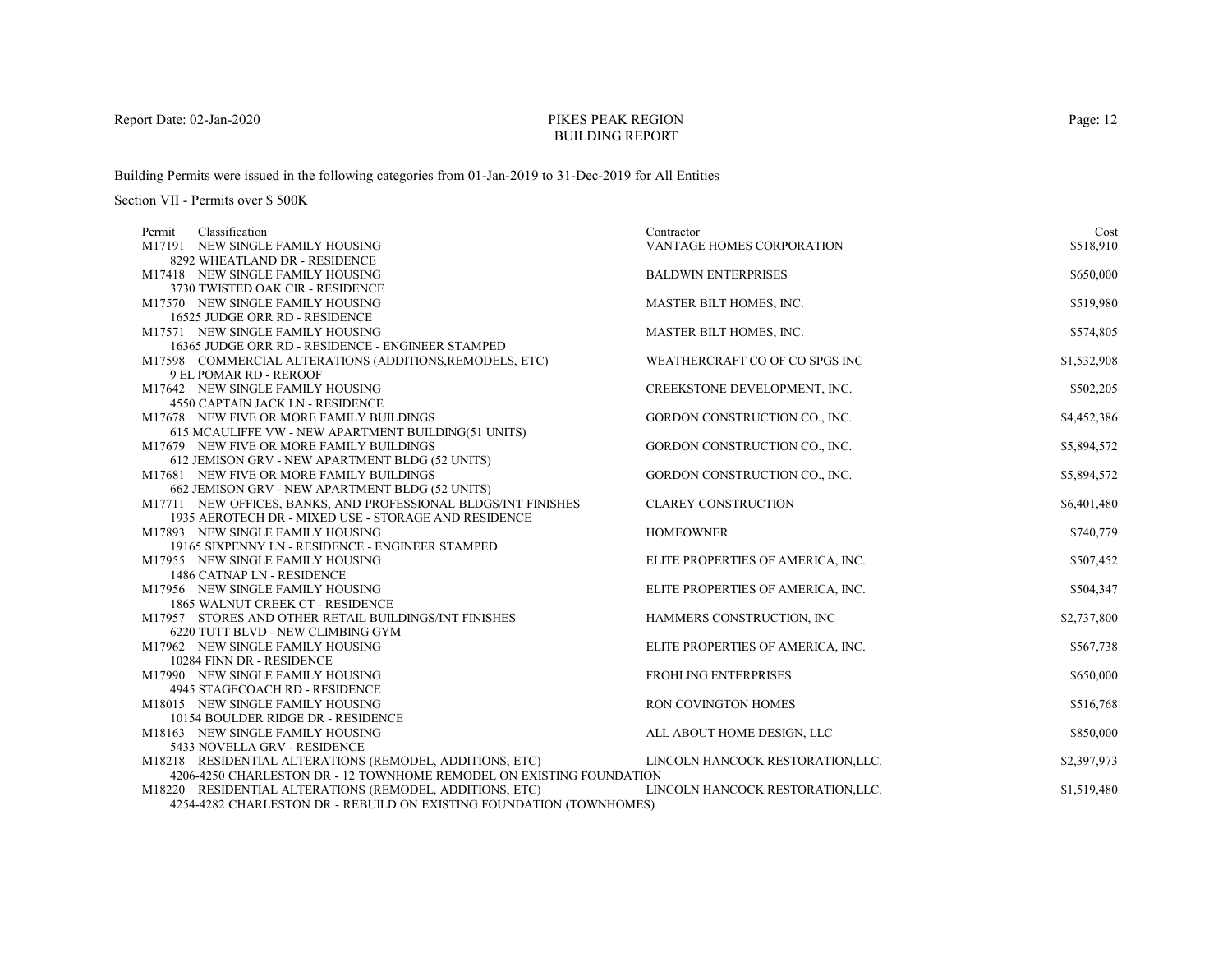# PIKES PEAK REGIONBUILDING REPORT

Building Permits were issued in the following categories from 01-Jan-2019 to 31-Dec-2019 for All Entities

| Classification<br>Permit                                                                       | Contractor                                | Cost        |
|------------------------------------------------------------------------------------------------|-------------------------------------------|-------------|
| M18286 NEW SINGLE FAMILY HOUSING                                                               | RICHMOND AMERICAN HOMES                   | \$1,433,763 |
| 10023 JAGGAR WAY - RESIDENCE                                                                   |                                           |             |
| M18619 NEW SINGLE FAMILY HOUSING                                                               | SADDLETREE HOLDINGS, INC.                 | \$543,217   |
| 1606 SUMMERGLOW LN - RESIDENCE - ENGINEER STAMPED                                              |                                           |             |
| M18862 COMMERCIAL ALTERATIONS (ADDITIONS, REMODELS, ETC)                                       | BRYAN CONSTRUCTION, INC.                  | \$2,100,000 |
| 565 AUTOMOTIVE DR - INTERIOR AND EXTERIOR REMODEL                                              |                                           |             |
| M18877 NEW SINGLE FAMILY HOUSING                                                               | CENTURY COMMUNITIES                       | \$564,954   |
| 17775 LAKE SIDE DR - RESIDENCE                                                                 |                                           |             |
| M18879 NEW SINGLE FAMILY HOUSING                                                               | CENTURY COMMUNITIES                       | \$537,649   |
| 17968 LAKE SIDE DR - RESIDENCE                                                                 |                                           |             |
| M18883 NEW SINGLE FAMILY HOUSING                                                               | CENTURY COMMUNITIES                       | \$584,764   |
| 17791 LAKE SIDE DR - RESIDENCE                                                                 |                                           |             |
| M18947 NEW SINGLE FAMILY HOUSING                                                               | <b>GOETZMANN CUSTOM HOMES INC</b>         | \$559,386   |
| 3831 HORSE GULCH LOOP - RESIDENCE                                                              |                                           |             |
| M18971 NEW SINGLE FAMILY HOUSING                                                               | <b>VANTAGE HOMES CORPORATION</b>          | \$602,000   |
| 1167 BARBARO TER - RESIDENCE                                                                   |                                           |             |
| M18974 NEW SINGLE FAMILY HOUSING                                                               | VANTAGE HOMES CORPORATION                 | \$552,000   |
| 1257 COUNT FLEET CT - RESIDENCE                                                                |                                           |             |
| M18982 COMMERCIAL ALTERATIONS (ADDITIONS, REMODELS, ETC)                                       | NUNN CONSTRUCTION INC                     | \$1,106,752 |
| 8250 LEXINGTON DR - INTERIOR REMODEL                                                           |                                           |             |
| M18993 STORES AND OTHER RETAIL BUILDINGS/INT FINISHES                                          | AVALON DEVELOPMENT COMPANY LLC            | \$650,000   |
| 5421 RIO VISTA DR - NEW RETAIL BUILDING                                                        | BRYAN CONSTRUCTION, INC.                  | \$6,900,000 |
| M19015 NEW FIVE OR MORE FAMILY BUILDINGS<br>734 WESTERN DR - NEW APARTMENT BUILDING (50 UNITS) |                                           |             |
| M19069 NEW SINGLE FAMILY HOUSING                                                               | VANGUARD HOMES CORP.                      | \$596,221   |
| 17 N OLYMPIAN DR - RESIDENCE                                                                   |                                           |             |
| M19081 NEW SINGLE FAMILY HOUSING                                                               | <b>CUSTOM DESIGN BUILDERS, INC</b>        | \$525,000   |
| 8565 WOODCREST DR - RESIDENCE                                                                  |                                           |             |
| M19087 NEW SINGLE FAMILY HOUSING                                                               | ALLIANCE HOMES, LLC DBA ALLIANCE BUILDERS | \$893,218   |
| 3809 NEEDLES DR - RESIDENCE                                                                    |                                           |             |
| M19128 COMMERCIAL ALTERATIONS (ADDITIONS, REMODELS, ETC)                                       | WELLS & WEST GENERAL CONT. INC            | \$562,582   |
| 2424 W GARDEN OF THE GODS RD, 266 - INTERIOR FINISH - CREATION OF NEW SUITE                    |                                           |             |
| M19234 NEW SINGLE FAMILY HOUSING                                                               | ELITE PROPERTIES OF AMERICA, INC.         | \$521,908   |
| 7443 LEWIS CLARK TRL - RESIDENCE                                                               |                                           |             |
| M19235 NEW SINGLE FAMILY HOUSING                                                               | ELITE PROPERTIES OF AMERICA, INC.         | \$602,325   |
| 1840 CLAYHOUSE DR - RESIDENCE                                                                  |                                           |             |
| M19244 NEW SINGLE FAMILY HOUSING                                                               | ELITE PROPERTIES OF AMERICA, INC.         | \$569,023   |
| 10254 RAVENCLAW DR - RESIDENCE                                                                 |                                           |             |
| M19331 STORES AND OTHER RETAIL BUILDINGS/INT FINISHES                                          | KTK GENERAL CONTRACTING LTD.              | \$603,096   |
| 940 W BAPTIST RD - NEW DRIVE THROUGH SHELL ONLY                                                |                                           |             |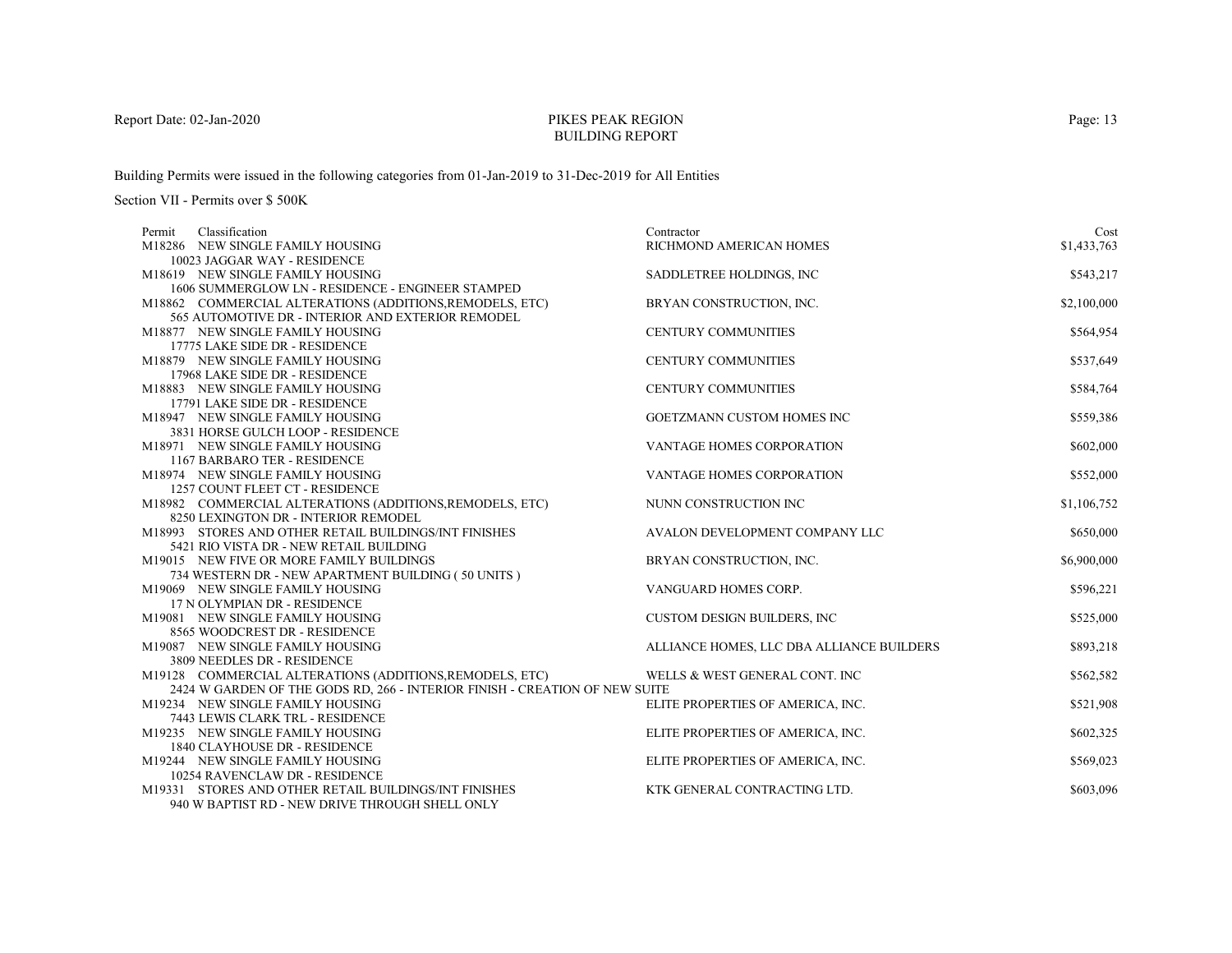# PIKES PEAK REGIONBUILDING REPORT

Building Permits were issued in the following categories from 01-Jan-2019 to 31-Dec-2019 for All Entities

| Classification<br>Permit                                                                                               | Contractor                        | Cost        |
|------------------------------------------------------------------------------------------------------------------------|-----------------------------------|-------------|
| M19362 NEW OFFICES, BANKS, AND PROFESSIONAL BLDGS/INT FINISHES<br>6795 CAMPUS DR - COMMERCIAL INTERIOR FINISH - OFFICE | BERGMAN KPRS, LLC                 | \$2,300,000 |
| M19541 STORES AND OTHER RETAIL BUILDINGS/INT FINISHES                                                                  | PARKWAY C & A LP                  | \$1,200,000 |
| 7605 N ACADEMY BLVD - NEW RESTAURANT                                                                                   |                                   |             |
| M19542 NEW SINGLE FAMILY HOUSING                                                                                       | VANTAGE HOMES CORPORATION         | \$655,000   |
| 2076 EVER RED CT - RESIDENCE                                                                                           |                                   |             |
| M19544 NEW SINGLE FAMILY HOUSING                                                                                       | <b>VANTAGE HOMES CORPORATION</b>  | \$501,000   |
| <b>4508 CAPTAIN JACK LN - RESIDENCE</b>                                                                                |                                   |             |
| M19545 NEW SINGLE FAMILY HOUSING                                                                                       | VANTAGE HOMES CORPORATION         | \$504,561   |
| 3309 BRIGHT MOON DR - RESIDENCE                                                                                        |                                   |             |
| M19697 NEW SINGLE FAMILY HOUSING                                                                                       | ACUFF HOMES, INC.                 | \$525,120   |
| 139 KIRKSTONE LN - RESIDENCE                                                                                           |                                   |             |
| M19731 NEW SINGLE FAMILY HOUSING                                                                                       | OX CONSTRUCTION LLC               | \$635,091   |
| 14145 GLENEAGLE DR - RESIDENCE                                                                                         |                                   |             |
| M19746 COMMERCIAL ALTERATIONS (ADDITIONS, REMODELS, ETC)                                                               | G E JOHNSON CONSTR CO, INC        | \$580,000   |
| 6001 E WOODMEN RD - INTERIOR REMODEL                                                                                   |                                   |             |
| M19840 NEW SINGLE FAMILY HOUSING                                                                                       | <b>WOOD WORKS UNLIMITED</b>       | \$682,100   |
| 14316 SPYGLASS HILL PL - RESIDENCE                                                                                     |                                   |             |
| M19960 NEW SINGLE FAMILY HOUSING                                                                                       | HEREBIC PROPERTIES, LLC.          | \$700,000   |
| 12517 CREEKHURST DR - RESIDENCE                                                                                        |                                   |             |
| M20214 NEW SINGLE FAMILY HOUSING                                                                                       | ALL ABOUT HOME DESIGN, LLC        | \$750,000   |
| 3456 MESA TOP DR - RESIDENCE                                                                                           |                                   |             |
| M20541 NEW SINGLE FAMILY HOUSING<br>1065 SIR BARTON DR - RESIDENCE                                                     | VANTAGE HOMES CORPORATION         | \$565,204   |
| M20564 NEW SINGLE FAMILY HOUSING                                                                                       |                                   | \$543,324   |
| 1586 CATNAP LN - RESIDENCE                                                                                             | ELITE PROPERTIES OF AMERICA, INC. |             |
| M20567 NEW SINGLE FAMILY HOUSING                                                                                       | ELITE PROPERTIES OF AMERICA, INC. | \$632,736   |
| 1810 BOGUS PL - RESIDENCE                                                                                              |                                   |             |
| M20578 NEW SINGLE FAMILY HOUSING                                                                                       | ELITE PROPERTIES OF AMERICA, INC. | \$561,420   |
| 10243 HANNAWAY DR - RESIDENCE                                                                                          |                                   |             |
| M20580 NEW SINGLE FAMILY HOUSING                                                                                       | ELITE PROPERTIES OF AMERICA, INC. | \$572,236   |
| 10224 FINN DR - RESIDENCE                                                                                              |                                   |             |
| M20584 NEW SINGLE FAMILY HOUSING                                                                                       | ELITE PROPERTIES OF AMERICA, INC. | \$550,712   |
| 8272 WHEATLAND DR - RESIDENCE                                                                                          |                                   |             |
| M20691 COMMERCIAL ALTERATIONS (ADDITIONS, REMODELS, ETC)                                                               | <b>ELDER CONSTRUCTION</b>         | \$1,000,000 |
| 1975 RESEARCH PKWY, 165 - INTERIOR REMODEL                                                                             |                                   |             |
| M20704 NEW OFFICES, BANKS, AND PROFESSIONAL BLDGS/INT FINISHES                                                         | PARK VISTA BUILDERS, INC          | \$1,712,160 |
| 2515 LARAMIE DR - OFFICE/WAREHOUSE CORE AND SHELL                                                                      |                                   |             |
| M20871 NEW SINGLE FAMILY HOUSING                                                                                       | <b>KELLER HOMES INC</b>           | \$502,741   |
| <b>3895 BIERSTADT LAKE CT - RESIDENCE</b>                                                                              |                                   |             |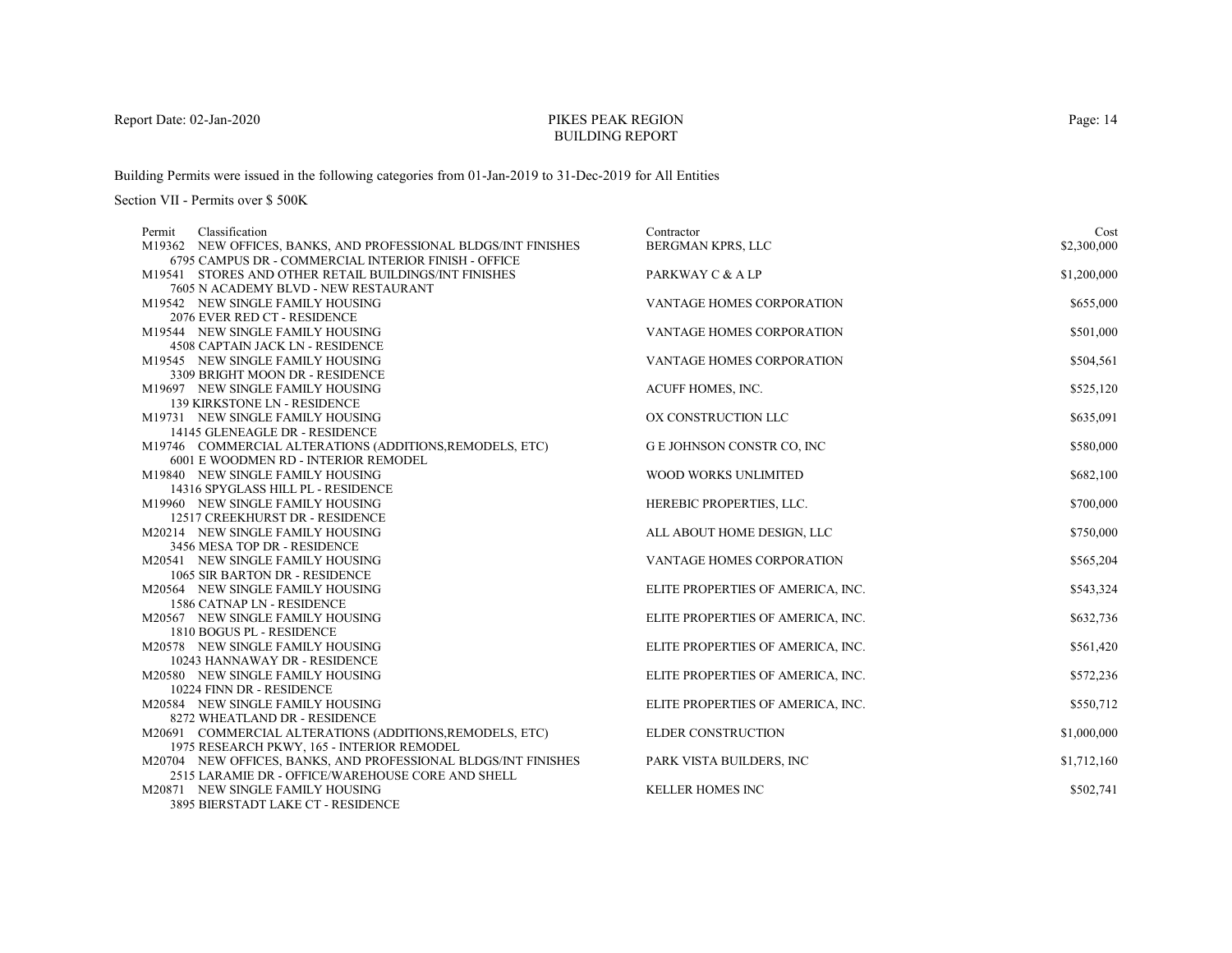# PIKES PEAK REGIONBUILDING REPORT

Building Permits were issued in the following categories from 01-Jan-2019 to 31-Dec-2019 for All Entities

| Classification<br>Permit                                                                                        | Contractor                                | Cost        |
|-----------------------------------------------------------------------------------------------------------------|-------------------------------------------|-------------|
| M20872 NEW SINGLE FAMILY HOUSING                                                                                | MASTER BILT HOMES, INC.                   | \$540,968   |
| <b>605 PIONEER HAVEN PT - RESIDENCE</b>                                                                         |                                           |             |
| M20873 NEW SINGLE FAMILY HOUSING                                                                                | <b>KELLER HOMES INC</b>                   | \$544,288   |
| 3879 BIERSTADT LAKE CT - RESIDENCE                                                                              |                                           |             |
| M20908 NEW SINGLE FAMILY HOUSING                                                                                | <b>MOELLER HOMES LLC</b>                  | \$641,623   |
| 19145 ROYAL TROON DR - RESIDENCE                                                                                |                                           |             |
| M20916 COMMERCIAL ALTERATIONS (ADDITIONS, REMODELS, ETC)<br>3020 N NEVADA AVE - INTERIOR REMODEL/ CHANGE OF OCC | WANER CONSTRUCTION CO., INC.              | \$8,616,156 |
| M20945 STORES AND OTHER RETAIL BUILDINGS/INT FINISHES                                                           | GLR, INC                                  | \$1,676,539 |
| 455 N CIRCLE DR - NEW PHARMACY STORE                                                                            |                                           |             |
| M21119 NEW SINGLE FAMILY HOUSING                                                                                | <b>HOMEOWNER</b>                          | \$549,856   |
| 20202 CAMPBELL RD - RESIDENCE                                                                                   |                                           |             |
| M21144 NEW SINGLE FAMILY HOUSING                                                                                | WEEKLEY HOMES LLC DBA DAVID WEEKLEY HOMES | \$575,127   |
| 9710 VISTAS PARK DR - RESIDENCE                                                                                 |                                           |             |
| M21145 NEW SINGLE FAMILY HOUSING                                                                                | WEEKLEY HOMES LLC DBA DAVID WEEKLEY HOMES | \$509,808   |
| 9702 VISTAS PARK DR - RESIDENCE                                                                                 |                                           |             |
| M21372 STORES AND OTHER RETAIL BUILDINGS/INT FINISHES                                                           | CHRISTOFFERSON COMM BLDRS INC             | \$1,750,000 |
| 1120 N NEWPORT RD - CONVENIENCE STORE                                                                           |                                           |             |
| M21474 NEW SINGLE FAMILY HOUSING                                                                                | PALMER RIDGE CONSTRUCTION CO.             | \$750,000   |
| 1835 PENNYROYAL CT - RESIDENCE                                                                                  |                                           |             |
| M21868 NEW SINGLE FAMILY HOUSING                                                                                | ELITE PROPERTIES OF AMERICA, INC.         | \$549,749   |
| 16279 THUNDER CAT WAY - RESIDENCE                                                                               |                                           |             |
| M21875 NEW SINGLE FAMILY HOUSING                                                                                | ELITE PROPERTIES OF AMERICA, INC.         | \$542,039   |
| 10130 THRIVE LN - RESIDENCE                                                                                     |                                           |             |
| M21878 NEW SINGLE FAMILY HOUSING                                                                                | ELITE PROPERTIES OF AMERICA, INC.         | \$526,084   |
| 3262 RED CAVERN RD - RESIDENCE                                                                                  |                                           |             |
| M21956 NEW SINGLE FAMILY HOUSING                                                                                | SAINT AUBYN HOMES, LLC                    | \$540,326   |
| 499 MOUNTAIN PASS VW - RESIDENCE                                                                                |                                           |             |
| M21972 COMMERCIAL ALTERATIONS (ADDITIONS, REMODELS, ETC)                                                        | BRYAN CONSTRUCTION, INC.                  | \$950,000   |
| 1555 W GARDEN OF THE GODS RD - INTERIOR REMODEL                                                                 |                                           |             |
| M21975 NEW SINGLE FAMILY HOUSING                                                                                | HOFFMAN HOMES, INC.                       | \$511,414   |
| 17165 PAPAGO WAY - RESIDENCE                                                                                    |                                           |             |
| M22101 STORES AND OTHER RETAIL BUILDINGS/INT FINISHES                                                           | CASCO ENTERPRISES, INC.                   | \$765,000   |
| 7344 MCLAUGHLIN RD - RETAIL BUILDING - CORE AND SHELL                                                           |                                           |             |
| M22229 NEW SINGLE FAMILY HOUSING                                                                                | VANGUARD HOMES CORP.                      | \$542,467   |
| 7 N OLYMPIAN DR - RESIDENCE                                                                                     |                                           |             |
| M22251 NEW SINGLE FAMILY HOUSING                                                                                | <b>VANTAGE HOMES CORPORATION</b>          | \$654,000   |
| 1931 WALNUT CREEK CT - RESIDENCE                                                                                |                                           |             |
| M22256 NEW SINGLE FAMILY HOUSING                                                                                | HIGH PERFORMANCE STRUCTURES INC.          | \$546,000   |
| 750 ENGLEBY DR - RESIDENCE                                                                                      |                                           |             |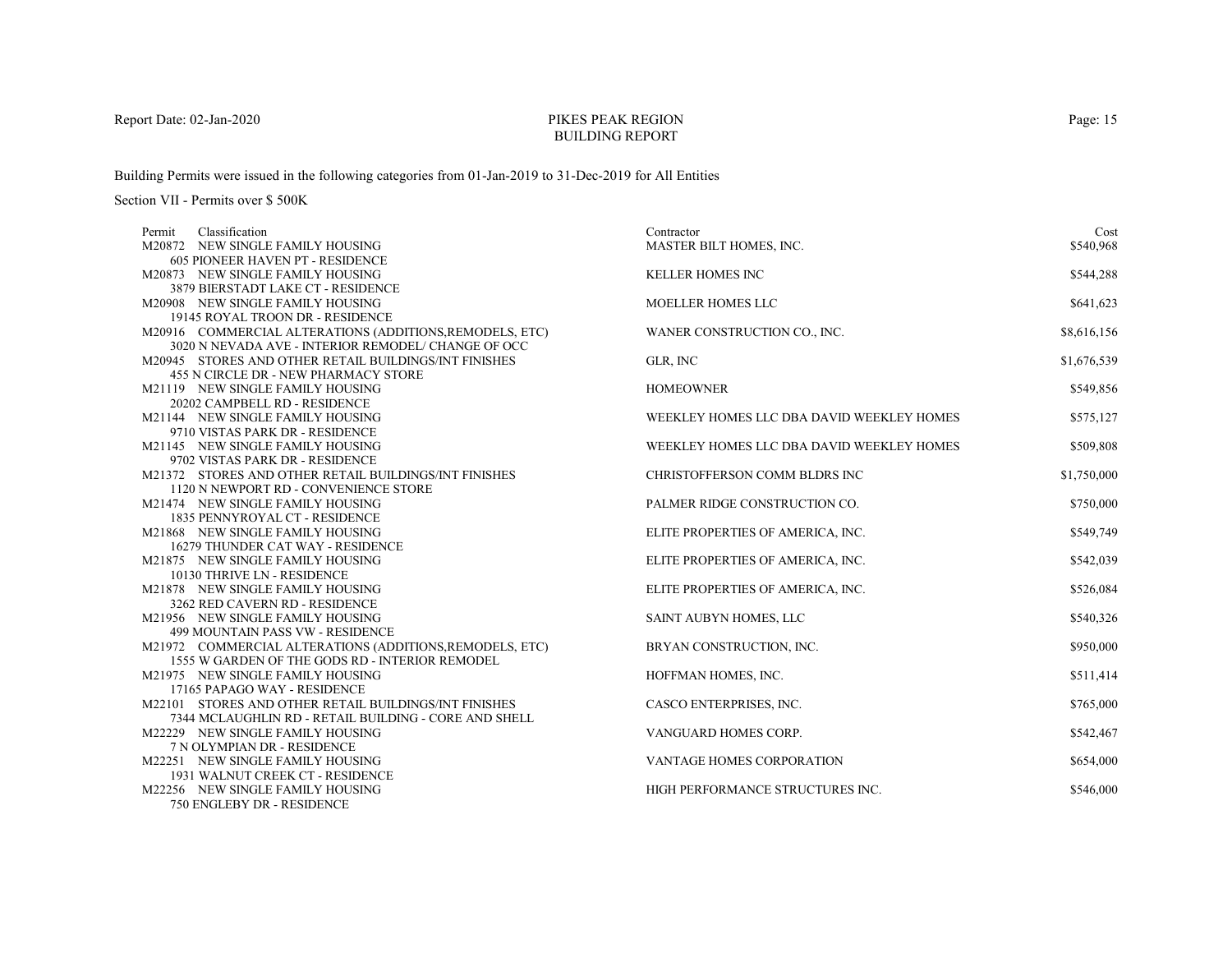# PIKES PEAK REGIONBUILDING REPORT

Building Permits were issued in the following categories from 01-Jan-2019 to 31-Dec-2019 for All Entities

| Classification<br>Permit                                                    | Contractor                           | Cost        |
|-----------------------------------------------------------------------------|--------------------------------------|-------------|
| M22468 NEW SINGLE FAMILY HOUSING                                            | DREAM TEAM CONSTRUCTION, INC         | \$638,090   |
| 7950 MALLARD DR - RESIDENCE - ENGINEER STAMPED                              |                                      |             |
| M22592 NEW SINGLE FAMILY HOUSING                                            | ALL ABOUT HOME DESIGN, LLC           | \$900,000   |
| 1847 REDBANK DR - RESIDENCE                                                 |                                      |             |
| M22652 NEW SINGLE FAMILY HOUSING                                            | HI POINT HOME BUILDERS LLC           | \$505,418   |
| <b>454 ECLIPSE DR - RESIDENCE</b>                                           |                                      |             |
| M22726 STORES AND OTHER RETAIL BUILDINGS/INT FINISHES                       | <b>EXECUTIVE CUSTOM CONSTRUCTION</b> | \$1,800,000 |
| 15 SPECTRUM LOOP - COMMERCIAL CORE AND SHELL                                |                                      |             |
| M22975 COMMERCIAL ALTERATIONS (ADDITIONS, REMODELS, ETC)                    | COLARELLI CONSTRUCTION, INC.         | \$3,890,000 |
| 2050 CYGNET HTS - COMMERCIAL INTERIOR REMODEL                               |                                      |             |
| M22985 NEW FIVE OR MORE FAMILY BUILDINGS                                    | <b>SHAW BUILDERS LLC</b>             | \$6,826,278 |
| 4705 PROMINENT MESA VW - NEW APARTMENTS(50 UNITS) TYPE 9                    |                                      |             |
| M22990 NEW FIVE OR MORE FAMILY BUILDINGS                                    | <b>SHAW BUILDERS LLC</b>             | \$8,191,534 |
| 4745 PROMINENT MESA VW - NEW APARTMENTS (60 UNITS) TYPE 11                  |                                      |             |
| M23008 NEW FIVE OR MORE FAMILY BUILDINGS                                    | <b>SHAW BUILDERS LLC</b>             | \$6,962,804 |
| 4765 PROMINENT MESA VW - APT BUILDING(46 UNITS) TYPE 10                     |                                      |             |
| M23146 NEW SINGLE FAMILY HOUSING                                            | <b>VANTAGE HOMES CORPORATION</b>     | \$588,000   |
| 12433 CARMEL RIDGE RD - RESIDENCE                                           |                                      |             |
| M23148 NEW SINGLE FAMILY HOUSING                                            | VANTAGE HOMES CORPORATION            | \$550,000   |
| 10434 CRYSTAL LAKE CT - RESIDENCE                                           |                                      |             |
| M23156 NEW SINGLE FAMILY HOUSING                                            | VANTAGE HOMES CORPORATION            | \$518,910   |
| 8162 WHEATLAND DR - RESIDENCE                                               |                                      |             |
| M23159 NEW SINGLE FAMILY HOUSING                                            | SADDLETREE HOLDINGS, INC             | \$554,139   |
| 15291 LONGWALL CT - RESIDENCE                                               |                                      |             |
| M23357 NEW SINGLE FAMILY HOUSING                                            | ELITE PROPERTIES OF AMERICA, INC.    | \$507,452   |
| 15972 LAKE MIST DR - RESIDENCE                                              |                                      |             |
| M23362 NEW SINGLE FAMILY HOUSING                                            | ELITE PROPERTIES OF AMERICA, INC.    | \$559,172   |
| 10223 FINN DR - RESIDENCE                                                   |                                      |             |
| M23629 NEW SINGLE FAMILY HOUSING                                            | LAURIA BUILDERS & LAND, LLC.         | \$724,717   |
| 1615 TERRI LEE DR - RESIDENCE/WITH ATTACHED GUEST STUDIO - ENGINEER STAMPED |                                      |             |
| M23647 NEW SINGLE FAMILY HOUSING                                            | SADDLETREE HOLDINGS, INC             | \$540,326   |
| 1280 COUNT FLEET CT - RESIDENCE                                             |                                      |             |
| M23652 NEW SINGLE FAMILY HOUSING                                            | SADDLETREE HOLDINGS, INC             | \$507,452   |
| 1272 COUNT FLEET CT - RESIDENCE                                             |                                      |             |
| M23654 NEW SINGLE FAMILY HOUSING                                            | <b>KELLER HOMES INC</b>              | \$540,004   |
| 3757 HERMOSA CREEK CT - RESIDENCE                                           |                                      |             |
| M24012 NEW SINGLE FAMILY HOUSING                                            | ELITE PROPERTIES OF AMERICA, INC.    | \$666,894   |
| 3860 STAGECOACH RD - RESIDENCE                                              |                                      |             |
| M24026 NONRESIDENTIAL BUILDINGS (STORAGE SHEDS, ETC)                        | <b>RSD - ROCK SOLID DEVELOPMENT</b>  | \$1,300,000 |
| 2773 JUNIPER WAY LOOP - REPLACEMENT RESTROOM BLDG - NORTH MAIN              |                                      |             |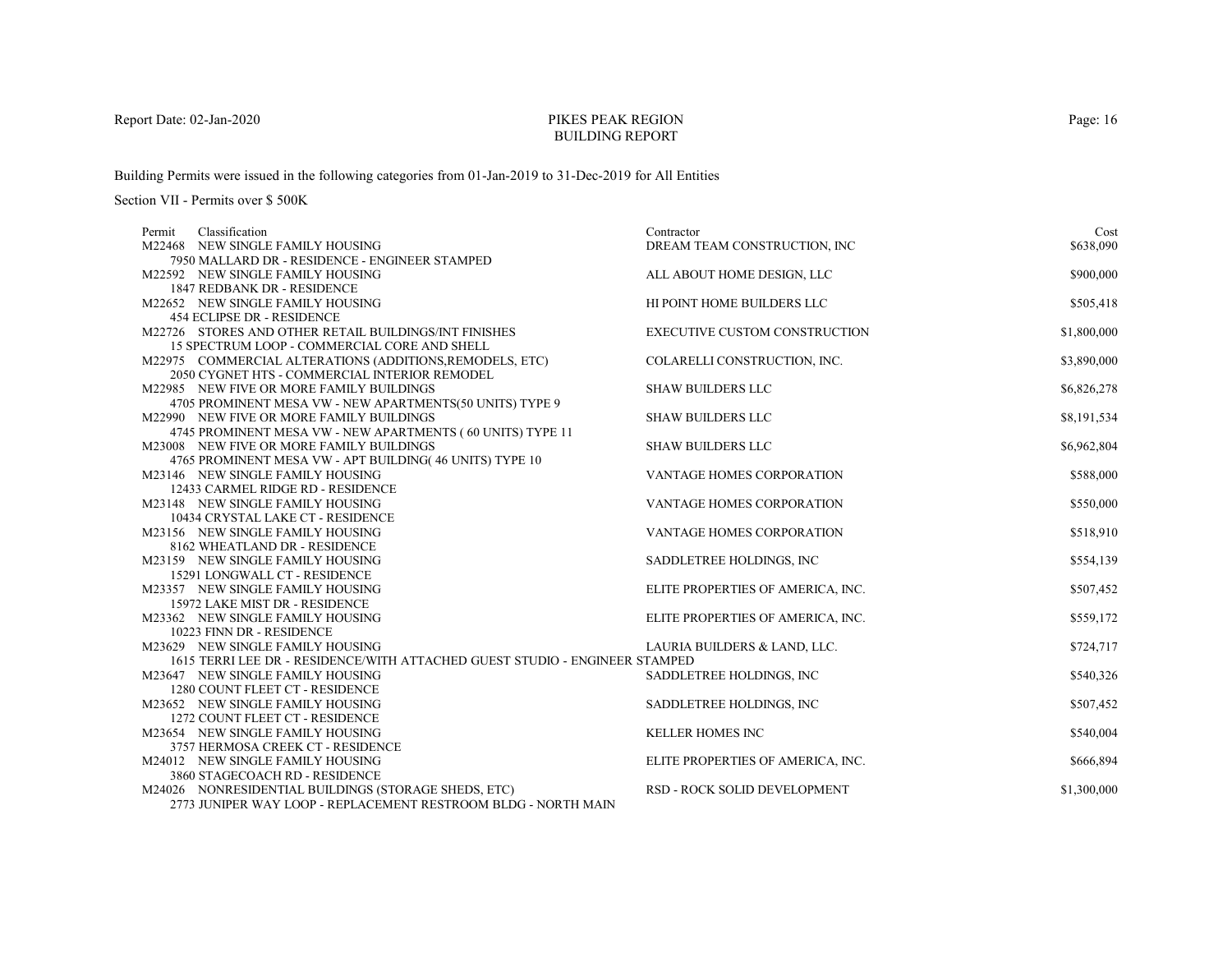# PIKES PEAK REGIONBUILDING REPORT

Building Permits were issued in the following categories from 01-Jan-2019 to 31-Dec-2019 for All Entities

| Classification<br>Permit                                             | Contractor                                   | Cost        |
|----------------------------------------------------------------------|----------------------------------------------|-------------|
| M24033 COMMERCIAL ALTERATIONS (ADDITIONS, REMODELS, ETC)             | BRYAN CONSTRUCTION, INC.                     | \$638,000   |
| 325 S PARKSIDE DR - COMMERCIAL INTERIOR REMODEL                      |                                              |             |
| M24171 NEW SINGLE FAMILY HOUSING                                     | VANTAGE HOMES CORPORATION                    | \$609,000   |
| 1836 WALNUT CREEK CT - RESIDENCE                                     |                                              |             |
| M24250 NONRESIDENTIAL BUILDINGS (STORAGE SHEDS, ETC)                 | CATAMOUNT CONSTRUCTORS, INC.                 | \$5,955,799 |
| 4303 GRINNELL BLVD - COMMERCIAL WAREHOUSE (THRU FINISH)              |                                              |             |
| M24298 NEW SINGLE FAMILY HOUSING                                     | GOETZMANN CUSTOM HOMES INC                   | \$559,386   |
| 4232 HORSE GULCH LOOP - RESIDENCE                                    |                                              |             |
| M24413 COMMERCIAL ALTERATIONS (ADDITIONS, REMODELS, ETC)             | STELLAR RESTORATION SERVICES, LLC            | \$678,816   |
| 1045 LOWER GOLD CAMP RD - REROOF                                     |                                              |             |
| M24751 NEW HOTELS, MOTELS                                            | JACO GENERAL CONTRACTOR, INC.                | \$8,250,000 |
| 4435 VENETUCCI BLVD - NEW HOTEL-92 ROOMS                             |                                              |             |
| M24753 NEW SINGLE FAMILY HOUSING                                     | JS HOMES INC.                                | \$635,413   |
| 2131 WHITE CLIFF WAY - RESIDENCE                                     |                                              |             |
| M24782 NEW SINGLE FAMILY HOUSING                                     | ELITE PROPERTIES OF AMERICA, INC.            | \$507,452   |
| 15942 LAKE MIST DR - RESIDENCE                                       |                                              | \$659,506   |
| M24789 NEW SINGLE FAMILY HOUSING<br>1973 WALNUT CREEK CT - RESIDENCE | ELITE PROPERTIES OF AMERICA, INC.            |             |
| M24793 NEW SINGLE FAMILY HOUSING                                     | ELITE PROPERTIES OF AMERICA, INC.            | \$533,473   |
| 15912 LAKE MIST DR - RESIDENCE                                       |                                              |             |
| M24838 COMMERCIAL ALTERATIONS (ADDITIONS, REMODELS, ETC)             | <b>IICON CONSTRUCTION GROUP</b>              | \$649,600   |
| 15 E MOTOR WAY - ELEVEN NEW CANOPIES- ONE PERMIT                     |                                              |             |
| M24885 NEW SINGLE FAMILY HOUSING                                     | MBI CONTRACTORS, INC.                        | \$621,599   |
| 950 SPACIOUS SKIES DR - RESIDENCE                                    |                                              |             |
| M25034 NEW SINGLE FAMILY HOUSING                                     | <b>HOMEOWNER</b>                             | \$508,416   |
| 4180 GREEN MOUNTAIN DR - RESIDENCE                                   |                                              |             |
| M25115 NEW SINGLE FAMILY HOUSING                                     | VANGUARD HOMES CORP.                         | \$501,991   |
| 10495 KELOWNA VW - RESIDENCE                                         |                                              |             |
| M25178 NEW SINGLE FAMILY HOUSING                                     | <b>GALIANT HOMES, LLC.</b>                   | \$700,000   |
| 17548 COLONIAL PARK DR - RESIDENCE                                   |                                              |             |
| M25186 NEW OFFICES, BANKS, AND PROFESSIONAL BLDGS/INT FINISHES       | ART C KLEIN CONSTRUCTION, INC.               | \$4,526,401 |
| 11545 LINK RD - NEW OFFICE BUILDING                                  |                                              |             |
| M25304 COMMERCIAL ALTERATIONS (ADDITIONS, REMODELS, ETC)             | CENTRAL STATES ROOF. & INSULAT               | \$1,764,577 |
| 445 JERSEY LN - REROOF                                               |                                              |             |
| M25305 COMMERCIAL ALTERATIONS (ADDITIONS, REMODELS, ETC)             | CENTRAL STATES ROOF. & INSULAT               | \$1,537,341 |
| 209 LETA DR - REROOF                                                 |                                              |             |
| M25331 NEW SINGLE FAMILY HOUSING                                     | VANGUARD HOMES CORP.                         | \$541,504   |
| 10489 KELOWNA VW - RESIDENCE                                         |                                              |             |
| M25369 NEW SINGLE FAMILY HOUSING                                     | TKO DESIGN & CONSTRUCTION LTD. LIABILITY CO. | \$526,834   |
| 929 W CARIBOU DR - RESIDENCE                                         |                                              |             |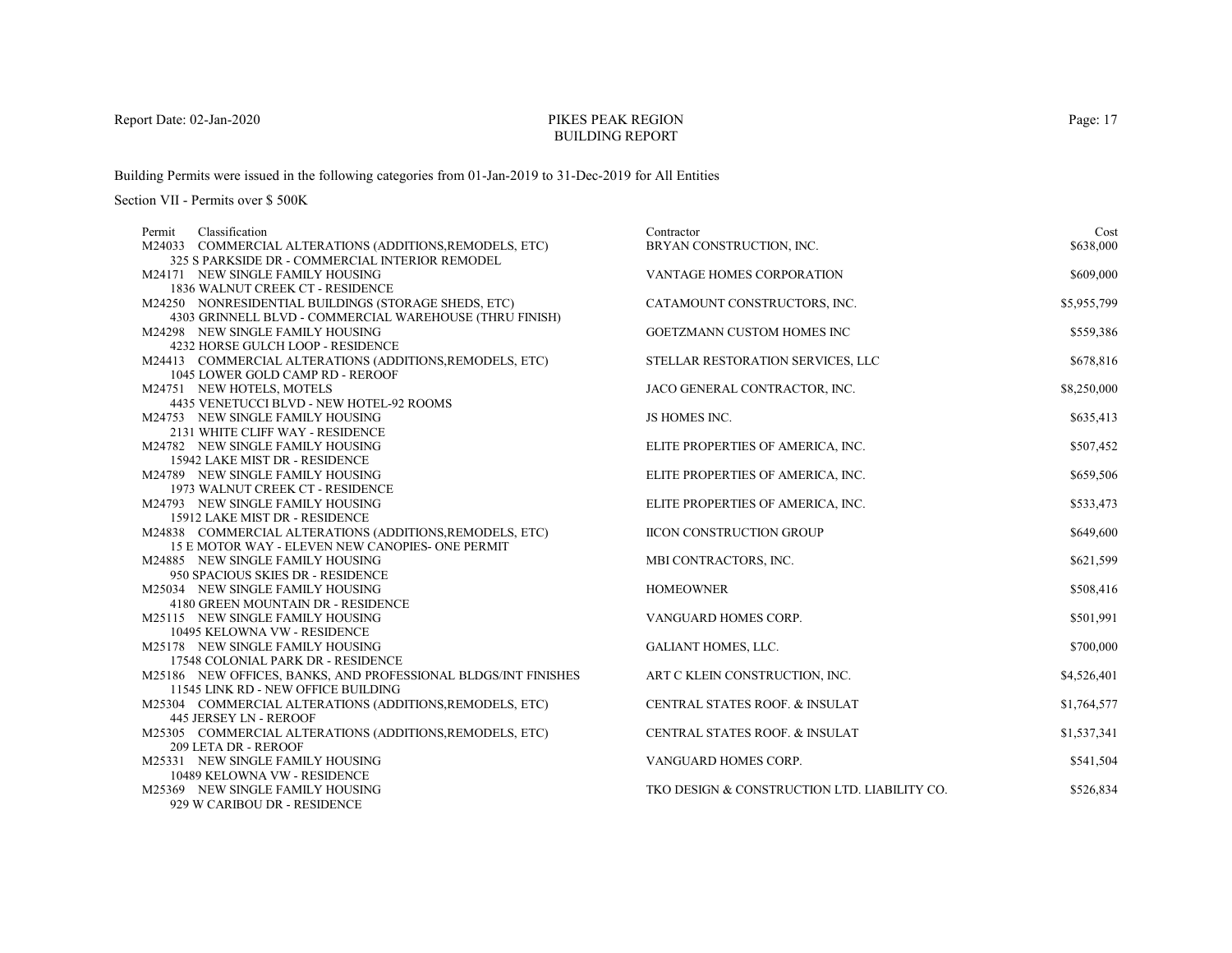# PIKES PEAK REGIONBUILDING REPORT

Building Permits were issued in the following categories from 01-Jan-2019 to 31-Dec-2019 for All Entities

| Classification<br>Permit                                                                                               | Contractor                             | Cost        |
|------------------------------------------------------------------------------------------------------------------------|----------------------------------------|-------------|
| M25470 NEW SINGLE FAMILY HOUSING                                                                                       | CENTURY COMMUNITIES                    | \$537,649   |
| 17606 LEISURE LAKE DR - RESIDENCE                                                                                      |                                        |             |
| M25473 NEW SINGLE FAMILY HOUSING                                                                                       | <b>CENTURY COMMUNITIES</b>             | \$517,839   |
| 17571 LAKE OVERLOOK CT - RESIDENCE                                                                                     |                                        |             |
| M25481 NEW SINGLE FAMILY HOUSING                                                                                       | <b>CENTURY COMMUNITIES</b>             | \$597,613   |
| 17555 LAKE OVERLOOK CT - RESIDENCE                                                                                     |                                        |             |
| M25779 COMMERCIAL ALTERATIONS (ADDITIONS, REMODELS, ETC)                                                               | LOEWEN CONSTRUCTION, INC.              | \$580,000   |
| 901 N ACADEMY BLVD - INTERIOR REMODEL                                                                                  |                                        |             |
| M25961 COMMERCIAL ALTERATIONS (ADDITIONS, REMODELS, ETC)                                                               | <b>GERALD H PHIPPS INC</b>             | \$550,000   |
| 1325 VINDICATOR DR - INTERIOR REMODEL                                                                                  |                                        |             |
| M25991 NEW SINGLE FAMILY HOUSING                                                                                       | ELITE PROPERTIES OF AMERICA, INC.      | \$569,023   |
| 10248 FINN DR - RESIDENCE                                                                                              |                                        |             |
| M26070 NEW SINGLE FAMILY HOUSING                                                                                       | SOLID ROCK CONSTRUCTION, LLC           | \$650,000   |
| <b>1646 ROCKVIEW TRL - RESIDENCE</b>                                                                                   |                                        |             |
| M26194 NEW SINGLE FAMILY HOUSING                                                                                       | GMC CONSTRUCTION COMPANY, INC          | \$629,095   |
| 19084 HILLTOP PINES PATH - RESIDENCE                                                                                   |                                        |             |
| M26330 NEW SINGLE FAMILY HOUSING                                                                                       | GOEBEL CONSTRUCTION, INC               | \$617,423   |
| 19144 BASKERVILLE WAY - RESIDENCE - ENGINEER STAMPED                                                                   |                                        |             |
| M26373 NEW SINGLE FAMILY HOUSING                                                                                       | VANTAGE HOMES CORPORATION              | \$574,000   |
| 1932 WALNUT CREEK CT - RESIDENCE                                                                                       |                                        |             |
| M26386 NEW SINGLE FAMILY HOUSING                                                                                       | VANGUARD HOMES CORP.                   | \$559,814   |
| 6644 CUBBAGE DR - RESIDENCE                                                                                            |                                        |             |
| M26655 COMMERCIAL ALTERATIONS (ADDITIONS, REMODELS, ETC)<br>1030 S CHELTON RD - COMMERCIAL INTERIOR & EXTERIOR REMODEL | FARRINGTON CONSTRUCTION MANAGEMENT LLC | \$825,000   |
| M26673 NEW SINGLE FAMILY HOUSING                                                                                       | <b>VANTAGE HOMES CORPORATION</b>       | \$580,000   |
| 1041 SIR BARTON DR - RESIDENCE                                                                                         |                                        |             |
| M26674 COMMERCIAL ALTERATIONS (ADDITIONS, REMODELS, ETC)                                                               | ELDER CONSTRUCTION                     | \$600,000   |
| 2 N NEVADA AVE, 1400 - INTERIOR REMODEL                                                                                |                                        |             |
| M26675 COMMERCIAL ALTERATIONS (ADDITIONS, REMODELS, ETC)                                                               | <b>IICON CONSTRUCTION GROUP</b>        | \$1,197,600 |
| 5115 NEW CAR DR, A-T - CANOPIES                                                                                        |                                        |             |
| M26678 COMMERCIAL ALTERATIONS (ADDITIONS, REMODELS, ETC)                                                               | G E JOHNSON CONSTR CO, INC             | \$625,000   |
| 1815 JET WING DR - INTERIOR FINISH                                                                                     |                                        |             |
| M26766 NEW SINGLE FAMILY HOUSING                                                                                       | ELITE PROPERTIES OF AMERICA, INC.      | \$543,859   |
| 1962 WALNUT CREEK CT - RESIDENCE                                                                                       |                                        |             |
| M26786 COMMERCIAL ALTERATIONS (ADDITIONS, REMODELS, ETC)                                                               | G E JOHNSON CONSTR CO, INC             | \$800,000   |
| 6001 E WOODMEN RD - INTERIOR REMODEL                                                                                   |                                        |             |
| M26848 NEW SINGLE FAMILY HOUSING                                                                                       | S.C. SCOTT CONST. CONSULTING           | \$618,922   |
| 17555 COLONIAL PARK DR - RESIDENCE - ENGINEER STAMPED                                                                  |                                        |             |
| M26849 STORES AND OTHER RETAIL BUILDINGS/INT FINISHES                                                                  | <b>VERCON INC</b>                      | \$2,500,000 |
| 960 W BAPTIST RD - NEW AUTO BODY TO FINISH                                                                             |                                        |             |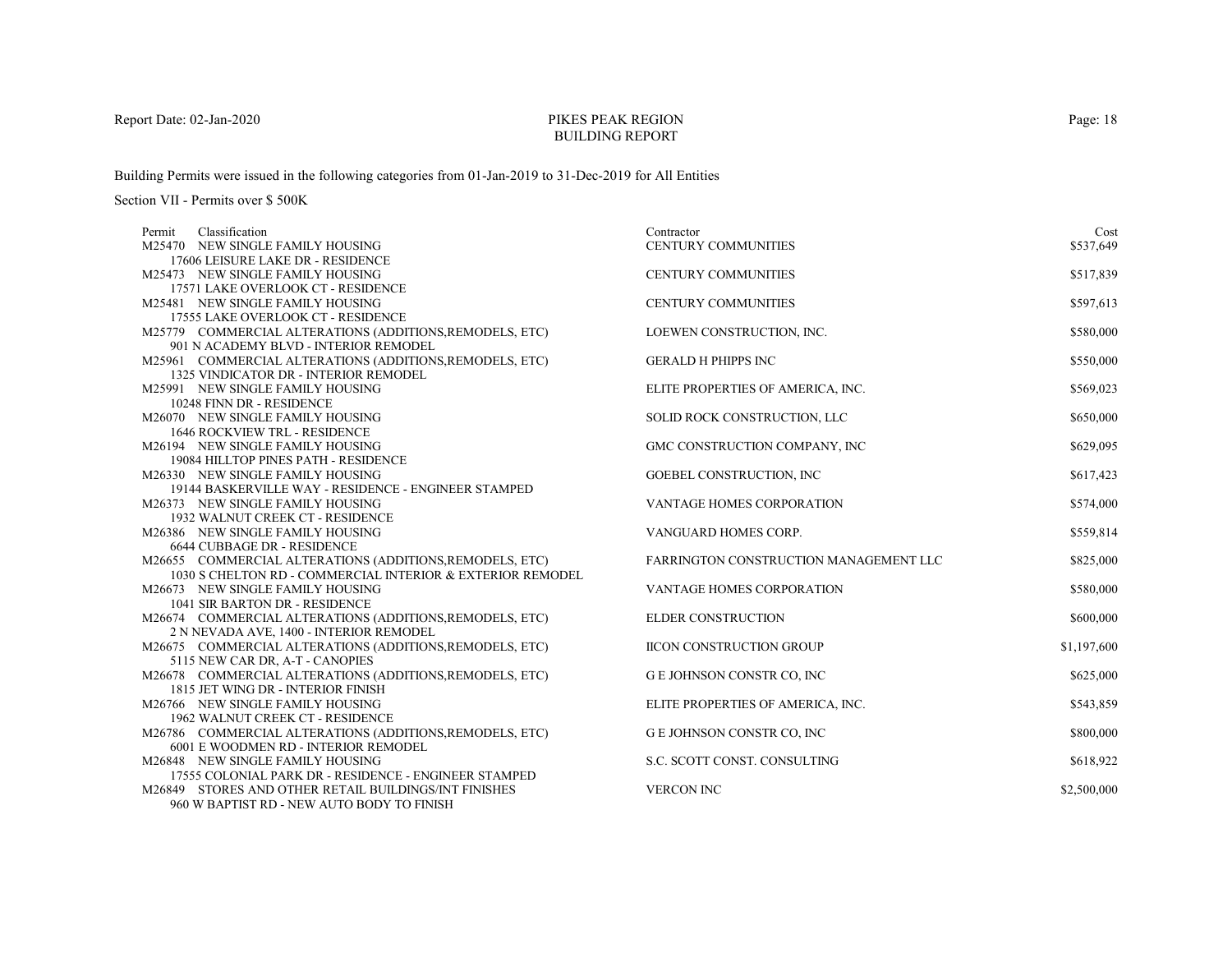# PIKES PEAK REGIONBUILDING REPORT

Building Permits were issued in the following categories from 01-Jan-2019 to 31-Dec-2019 for All Entities

| Classification<br>Permit          |                                                                                                   | Contractor                                | Cost        |
|-----------------------------------|---------------------------------------------------------------------------------------------------|-------------------------------------------|-------------|
|                                   | M26917 STORES AND OTHER RETAIL BUILDINGS/INT FINISHES                                             | EMBREE CONSTRUCTION GROUP, INC            | \$1,000,000 |
|                                   | 5717 BARNES RD - NEW RESTAURANT                                                                   |                                           |             |
| M26937 NEW SINGLE FAMILY HOUSING  |                                                                                                   | CHALLENGER BUILDING, LLC                  | \$534,008   |
| 10934 LAVANYA PL - RESIDENCE      |                                                                                                   |                                           |             |
| M26967 NEW SINGLE FAMILY HOUSING  |                                                                                                   | <b>HOMEOWNER</b>                          | \$600,719   |
|                                   | 17355 WARRIORS PATH DR - RES MFG HSG - IRC BASEMENT                                               |                                           |             |
| M27004 NEW SINGLE FAMILY HOUSING  |                                                                                                   | STAUFFER AND SONS CONSTRUCTION            | \$584,764   |
| 13095 DARR DR - RESIDENCE         |                                                                                                   |                                           |             |
| M27012 NEW SINGLE FAMILY HOUSING  |                                                                                                   | MAJESTIC CUSTOM HOMES, INC.               | \$732,963   |
|                                   | 11955 SILVER CONCHO TRL - RESIDENCE                                                               |                                           |             |
| M27015 NEW SINGLE FAMILY HOUSING  |                                                                                                   | MAJESTIC CUSTOM HOMES, INC.               | \$613,997   |
|                                   | 6750 OLD STAGECOACH RD - RESIDENCE                                                                |                                           |             |
| M27131 NEW SINGLE FAMILY HOUSING  |                                                                                                   | LAURIA BUILDERS & LAND, LLC.              | \$681,457   |
|                                   | 16630 W CHERRY STAGE RD - RESIDENCE - ENGINEER STAMPED                                            |                                           |             |
|                                   | M27135 COMMERCIAL ALTERATIONS (ADDITIONS, REMODELS, ETC)                                          | <b>CENTRAL STATES ROOF. &amp; INSULAT</b> | \$672,298   |
| <b>136 FONTAINE BLVD - REROOF</b> |                                                                                                   |                                           |             |
| M27163 NEW SINGLE FAMILY HOUSING  |                                                                                                   | GOEBEL CONSTRUCTION, INC                  | \$550,177   |
|                                   | 5710 SAXTON HOLLOW RD - RESIDENCE - ENGINEER STAMPED                                              |                                           |             |
| M27191 NEW SINGLE FAMILY HOUSING  |                                                                                                   | HACIENDA CONSTRUCTION, INC.               | \$559,065   |
| 3835 NEEDLES DR - RESIDENCE       |                                                                                                   |                                           |             |
|                                   | M27260 NEW OFFICES, BANKS, AND PROFESSIONAL BLDGS/INT FINISHES<br>2768 NORTH GATE BLVD - NEW BANK | HAMMERS CONSTRUCTION, INC                 | \$2,000,000 |
| M27377 NEW SINGLE FAMILY HOUSING  |                                                                                                   |                                           | \$504,347   |
|                                   | 1968 WALNUT CREEK CT - RESIDENCE                                                                  | ELITE PROPERTIES OF AMERICA, INC.         |             |
| M27378 NEW SINGLE FAMILY HOUSING  |                                                                                                   | ELITE PROPERTIES OF AMERICA, INC.         | \$574,270   |
|                                   | 1979 WALNUT CREEK CT - RESIDENCE                                                                  |                                           |             |
| M27419 NEW SINGLE FAMILY HOUSING  |                                                                                                   | <b>HOMEOWNER</b>                          | \$515,590   |
|                                   | <b>6865 HT RANCH TRL - RESIDENCE</b>                                                              |                                           |             |
| M27633 NEW SINGLE FAMILY HOUSING  |                                                                                                   | <b>ASPEN VIEW HOMES</b>                   | \$511,628   |
| 9911 HENMAN TER - RESIDENCE       |                                                                                                   |                                           |             |
|                                   | M27643 COMMERCIAL ALTERATIONS (ADDITIONS, REMODELS, ETC)                                          | <b>IICON CONSTRUCTION GROUP</b>           | \$2,250,000 |
|                                   | 155 N JEFFERSON ST - ADDITION/INTERIOR REMODEL/CHANGE OF OCCUPANCY                                |                                           |             |
| M27652 NEW SINGLE FAMILY HOUSING  |                                                                                                   | THORNE BUILDERS LLC                       | \$643,872   |
| 1650 MESA RD - RESIDENCE          |                                                                                                   |                                           |             |
| M27741 NEW SINGLE FAMILY HOUSING  |                                                                                                   | VANTAGE HOMES CORPORATION                 | \$530,903   |
|                                   | 16285 THUNDER CAT WAY - RESIDENCE                                                                 |                                           |             |
| M27744 NEW SINGLE FAMILY HOUSING  |                                                                                                   | VANTAGE HOMES CORPORATION                 | \$568,000   |
|                                   | 1005 SIR BARTON DR - RESIDENCE                                                                    |                                           |             |
| M27745 NEW SINGLE FAMILY HOUSING  |                                                                                                   | VANTAGE HOMES CORPORATION                 | \$518,910   |
|                                   | 3311 GOLDEN MEADOW WAY - RESIDENCE                                                                |                                           |             |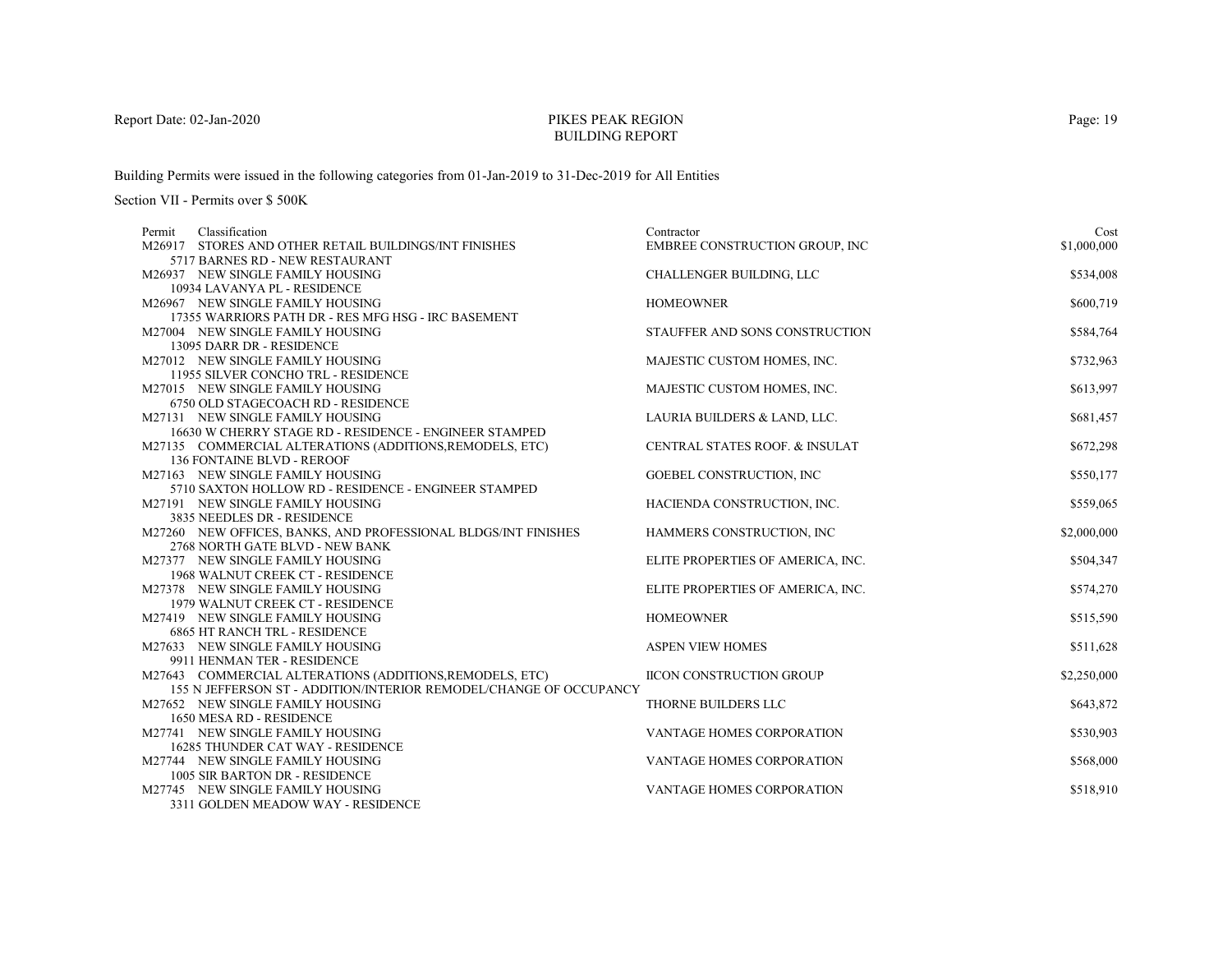# PIKES PEAK REGIONBUILDING REPORT

Building Permits were issued in the following categories from 01-Jan-2019 to 31-Dec-2019 for All Entities

| Classification<br>Permit |                                                                                                                                                                                                                                                                                                          | Contractor                                                                                                                                                         | Cost                                             |
|--------------------------|----------------------------------------------------------------------------------------------------------------------------------------------------------------------------------------------------------------------------------------------------------------------------------------------------------|--------------------------------------------------------------------------------------------------------------------------------------------------------------------|--------------------------------------------------|
|                          | M27755 NEW SINGLE FAMILY HOUSING                                                                                                                                                                                                                                                                         | SEEGER HOMES, INC                                                                                                                                                  | \$533,687                                        |
|                          | 7535 PINERY CIR - RES MFG HSG - BASEMENT                                                                                                                                                                                                                                                                 |                                                                                                                                                                    |                                                  |
|                          | M27906 NEW SINGLE FAMILY HOUSING                                                                                                                                                                                                                                                                         | LOST CREEK CONSTRUCTION, LLC                                                                                                                                       | \$1,000,000                                      |
|                          | 2776 CATHEDRAL ROCK VW - RESIDENCE                                                                                                                                                                                                                                                                       |                                                                                                                                                                    |                                                  |
|                          | M27909 NEW SINGLE FAMILY HOUSING                                                                                                                                                                                                                                                                         | PICASSO HOMES, LLC                                                                                                                                                 | \$657,471                                        |
|                          | 14080 ROLLER COASTER RD - RESIDENCE                                                                                                                                                                                                                                                                      |                                                                                                                                                                    |                                                  |
|                          | M27963 COMMERCIAL ALTERATIONS (ADDITIONS, REMODELS, ETC)                                                                                                                                                                                                                                                 | MCWILLIAMS ROOFING, INC                                                                                                                                            | \$650,000                                        |
|                          | 115-165 FONTAINE BLVD - REROOF                                                                                                                                                                                                                                                                           |                                                                                                                                                                    |                                                  |
|                          | M28011 COMMERCIAL ALTERATIONS (ADDITIONS, REMODELS, ETC)                                                                                                                                                                                                                                                 | ADVANTEDGE DRYWALL                                                                                                                                                 | \$1,200,000                                      |
|                          | 4110 HIGH COUNTRY RD - INTERIOR REMODEL                                                                                                                                                                                                                                                                  |                                                                                                                                                                    |                                                  |
|                          | M28079 NEW SINGLE FAMILY HOUSING                                                                                                                                                                                                                                                                         | <b>NEXPLAN LLC</b>                                                                                                                                                 | \$505,311                                        |
|                          | 1986 SAFE HARBOR CT - RESIDENCE                                                                                                                                                                                                                                                                          |                                                                                                                                                                    |                                                  |
|                          | M28180 STORES AND OTHER RETAIL BUILDINGS/INT FINISHES                                                                                                                                                                                                                                                    | <b>ELDER CONSTRUCTION</b>                                                                                                                                          | \$1,250,000                                      |
|                          | 11590 RIDGELINE DR - RETAIL BUILDING - CORE AND SHELL                                                                                                                                                                                                                                                    |                                                                                                                                                                    |                                                  |
|                          | M28194 NONRESIDENTIAL BUILDINGS (STORAGE SHEDS, ETC)                                                                                                                                                                                                                                                     | <b>CLAREY CONSTRUCTION</b>                                                                                                                                         | \$753,702                                        |
|                          | 1935 AEROTECH DR, F - NEW MINI STORAGE BLDG F (11340 SF)                                                                                                                                                                                                                                                 |                                                                                                                                                                    |                                                  |
|                          | M28208 NONRESIDENTIAL BUILDINGS (STORAGE SHEDS, ETC)                                                                                                                                                                                                                                                     | <b>CLAREY CONSTRUCTION</b>                                                                                                                                         | \$586,212                                        |
|                          | 1935 AEROTECH DR, G - NEW MINI STORAGE BLDG G (8820 SF)                                                                                                                                                                                                                                                  |                                                                                                                                                                    |                                                  |
|                          | M28239 NONRESIDENTIAL BUILDINGS (STORAGE SHEDS, ETC)                                                                                                                                                                                                                                                     | J.R. FILANC CONSTRUCTION CO., INC.                                                                                                                                 | \$2,258,517                                      |
|                          | 5779 OLD RANCH RD - PUMP STATION                                                                                                                                                                                                                                                                         |                                                                                                                                                                    |                                                  |
|                          | M28357 NEW SINGLE FAMILY HOUSING                                                                                                                                                                                                                                                                         | LARRY ANDERSON CONSTRUCTION                                                                                                                                        | \$546,643                                        |
|                          | 16035 HOMECREST CIR - RESIDENCE                                                                                                                                                                                                                                                                          |                                                                                                                                                                    |                                                  |
|                          | M28433 NONRESIDENTIAL BUILDINGS (STORAGE SHEDS, ETC)                                                                                                                                                                                                                                                     | <b>CLAREY CONSTRUCTION</b>                                                                                                                                         | \$558,298                                        |
|                          | 1935 AEROTECH DR, C - NEW MINI STORAGE BLDG C (8400 SF)                                                                                                                                                                                                                                                  |                                                                                                                                                                    |                                                  |
|                          | M28441 NEW SINGLE FAMILY HOUSING                                                                                                                                                                                                                                                                         | PARAMOUNT HOMES COMPANY                                                                                                                                            | \$800,000                                        |
|                          | 4229 MCPHERSON AVE - RESIDENCE                                                                                                                                                                                                                                                                           |                                                                                                                                                                    |                                                  |
|                          | M28685 NEW SINGLE FAMILY HOUSING                                                                                                                                                                                                                                                                         | PARAMOUNT HOMES COMPANY                                                                                                                                            | \$800,000                                        |
|                          | 4995 OLD STAGECOACH RD - RESIDENCE                                                                                                                                                                                                                                                                       |                                                                                                                                                                    |                                                  |
|                          | M28777 NEW SINGLE FAMILY HOUSING                                                                                                                                                                                                                                                                         | ELITE PROPERTIES OF AMERICA, INC.                                                                                                                                  | \$504,347                                        |
|                          | 16491 CORKBARK TER - RESIDENCE<br>M28781 NEW SINGLE FAMILY HOUSING                                                                                                                                                                                                                                       |                                                                                                                                                                    | \$543,859                                        |
|                          | 9388 BLUE BIRCH CT - RESIDENCE                                                                                                                                                                                                                                                                           | ELITE PROPERTIES OF AMERICA, INC.                                                                                                                                  |                                                  |
|                          |                                                                                                                                                                                                                                                                                                          |                                                                                                                                                                    |                                                  |
|                          |                                                                                                                                                                                                                                                                                                          |                                                                                                                                                                    |                                                  |
|                          |                                                                                                                                                                                                                                                                                                          |                                                                                                                                                                    |                                                  |
|                          |                                                                                                                                                                                                                                                                                                          |                                                                                                                                                                    |                                                  |
|                          |                                                                                                                                                                                                                                                                                                          |                                                                                                                                                                    |                                                  |
|                          |                                                                                                                                                                                                                                                                                                          |                                                                                                                                                                    |                                                  |
|                          |                                                                                                                                                                                                                                                                                                          |                                                                                                                                                                    |                                                  |
|                          |                                                                                                                                                                                                                                                                                                          |                                                                                                                                                                    |                                                  |
|                          | M28783 NEW SINGLE FAMILY HOUSING<br>1961 WALNUT CREEK CT - RESIDENCE<br>M28785 NEW SINGLE FAMILY HOUSING<br>1890 WALNUT CREEK CT - RESIDENCE<br>M28837 NEW SINGLE FAMILY HOUSING<br>9370 DOME RUN CT - RESIDENCE<br>M28934 COMMERCIAL ALTERATIONS (ADDITIONS, REMODELS, ETC)<br>2050 CYGNET HTS - REROOF | ELITE PROPERTIES OF AMERICA, INC.<br>ELITE PROPERTIES OF AMERICA, INC.<br>CLAYTON PROPERTIES GROUP II, INC. DBA OAKWOOD HOMES OF C/S<br>DOUGLASS COLONY GROUP INC. | \$659,506<br>\$567,738<br>\$624,491<br>\$584,000 |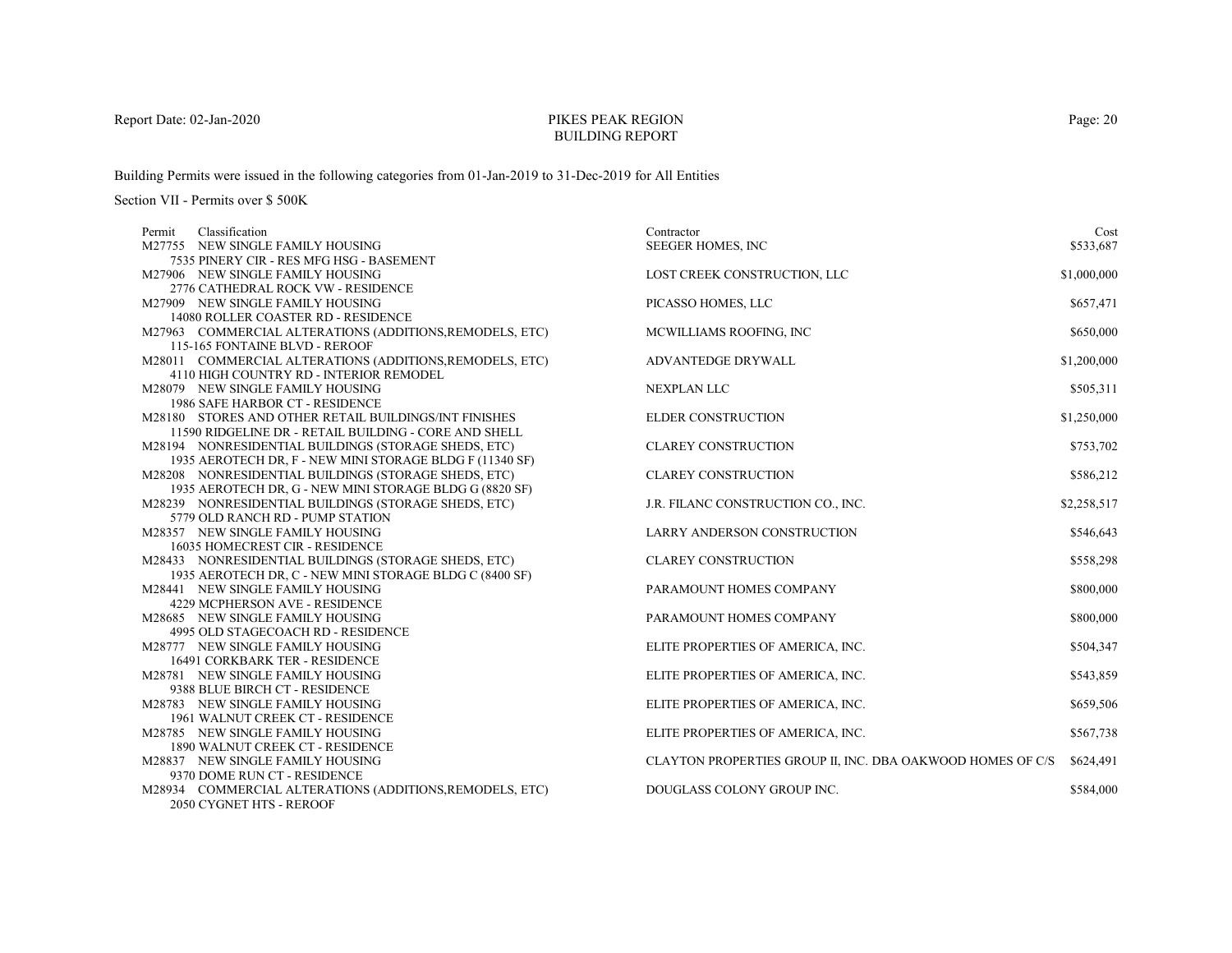# PIKES PEAK REGIONBUILDING REPORT

Building Permits were issued in the following categories from 01-Jan-2019 to 31-Dec-2019 for All Entities

| Classification<br>Permit                                         | Contractor                        | Cost        |
|------------------------------------------------------------------|-----------------------------------|-------------|
| M29078 COMMERCIAL ALTERATIONS (ADDITIONS, REMODELS, ETC)         | NUNN CONSTRUCTION INC             | \$3,724,688 |
| 1860 S CHELTON RD - INTERIOR REMODEL                             |                                   |             |
| M29088 NEW SINGLE FAMILY HOUSING                                 | DREAM TEAM CONSTRUCTION, INC      | \$625,026   |
| 17590 W CHERRY STAGE RD - RESIDENCE                              |                                   |             |
| M29096 NEW SINGLE FAMILY HOUSING                                 | <b>CENTURY COMMUNITIES</b>        | \$513,234   |
| 2526 LAKE OF THE ROCKIES DR - RESIDENCE                          |                                   |             |
| M29097 NEW SINGLE FAMILY HOUSING                                 | <b>CENTURY COMMUNITIES</b>        | \$537,649   |
| 2558 LAKE OF THE ROCKIES DR - RESIDENCE                          |                                   |             |
| M29192 NEW SINGLE FAMILY HOUSING                                 | <b>VANTAGE HOMES CORPORATION</b>  | \$518,910   |
| 1505 CATNAP LN - RESIDENCE                                       |                                   |             |
| M29193 NEW SINGLE FAMILY HOUSING                                 | <b>VANTAGE HOMES CORPORATION</b>  | \$607,000   |
| 4657 HANGING LAKE CIR - RESIDENCE                                |                                   |             |
| M29218 COMMERCIAL ALTERATIONS (ADDITIONS, REMODELS, ETC)         | ART C KLEIN CONSTRUCTION, INC.    | \$900,000   |
| 900 JIMMY CAMP RD - INTERIOR REMODEL - FOUNTAIN FORT CARSON HS   |                                   |             |
| M29407 NEW SINGLE FAMILY HOUSING                                 | <b>MURPHY'S CUSTOM HOMES</b>      | \$525,000   |
| 330 SILVER ROCK PL - RESIDENCE                                   |                                   |             |
| M29452 COMMERCIAL ALTERATIONS (ADDITIONS, REMODELS, ETC)         | <b>COLORADO STRUCTURES INC</b>    | \$750,000   |
| 3640 AUSTIN BLUFFS PKWY, 100 - COMMERCIAL INTERIOR REMODEL       |                                   |             |
| M29615 NEW SINGLE FAMILY HOUSING                                 | THE FIRM, AN INS. CLAIM SPCS LLC  | \$676,853   |
| 5630 OLD STAGECOACH RD - RESIDENCE - ENGINEER STAMPED            |                                   |             |
| M29697 COMMERCIAL ALTERATIONS (ADDITIONS, REMODELS, ETC)         | CODA CONSTRUCTION GROUP, LLC      | \$1,400,000 |
| 536 CHAPEL HILLS DR, 120 - COMMERCIAL INTERIOR REMODEL           |                                   |             |
| M29835 NEW SINGLE FAMILY HOUSING                                 | WOOD WORKS UNLIMITED              | \$522,015   |
| 13665 IRISH HUNTER TRL - RESIDENCE                               |                                   |             |
| M29841 COMMERCIAL ALTERATIONS (ADDITIONS, REMODELS, ETC)         | G E JOHNSON CONSTR CO, INC        | \$1,000,000 |
| 230 N ACADEMY BLVD - COMMERCIAL ADDITION (THROUGH FINISH)        |                                   |             |
| M29890 NEW SINGLE FAMILY HOUSING                                 | RIVERWOOD HOMES OF COLORADO       | \$800,000   |
| 5292 GOLD RUN CT - RESIDENCE<br>M30064 NEW SINGLE FAMILY HOUSING |                                   |             |
|                                                                  | ELITE PROPERTIES OF AMERICA, INC. | \$659,506   |
| 1405 CATNAP LN - RESIDENCE<br>M30070 NEW SINGLE FAMILY HOUSING   |                                   | \$504,347   |
| 1980 WALNUT CREEK CT - RESIDENCE                                 | ELITE PROPERTIES OF AMERICA, INC. |             |
| M30117 NEW SINGLE FAMILY HOUSING                                 | SADDLETREE HOLDINGS, INC.         | \$608,107   |
| 16406 CLANDESTINE CT - RESIDENCE                                 |                                   |             |
| M30177 COMMERCIAL ALTERATIONS (ADDITIONS, REMODELS, ETC)         | BRYAN CONSTRUCTION, INC.          | \$1,290,000 |
| 5555 TECH CENTER DR, 400 - INTERIOR REMODEL                      |                                   |             |
| M30183 NEW SINGLE FAMILY HOUSING                                 | GOETZMANN CUSTOM HOMES INC        | \$663,896   |
| 1750 MESA RD - RESIDENCE                                         |                                   |             |
| M30185 NEW SINGLE FAMILY HOUSING                                 | GOETZMANN CUSTOM HOMES INC        | \$635,413   |
| 1198 KELSO PL - RESIDENCE                                        |                                   |             |
|                                                                  |                                   |             |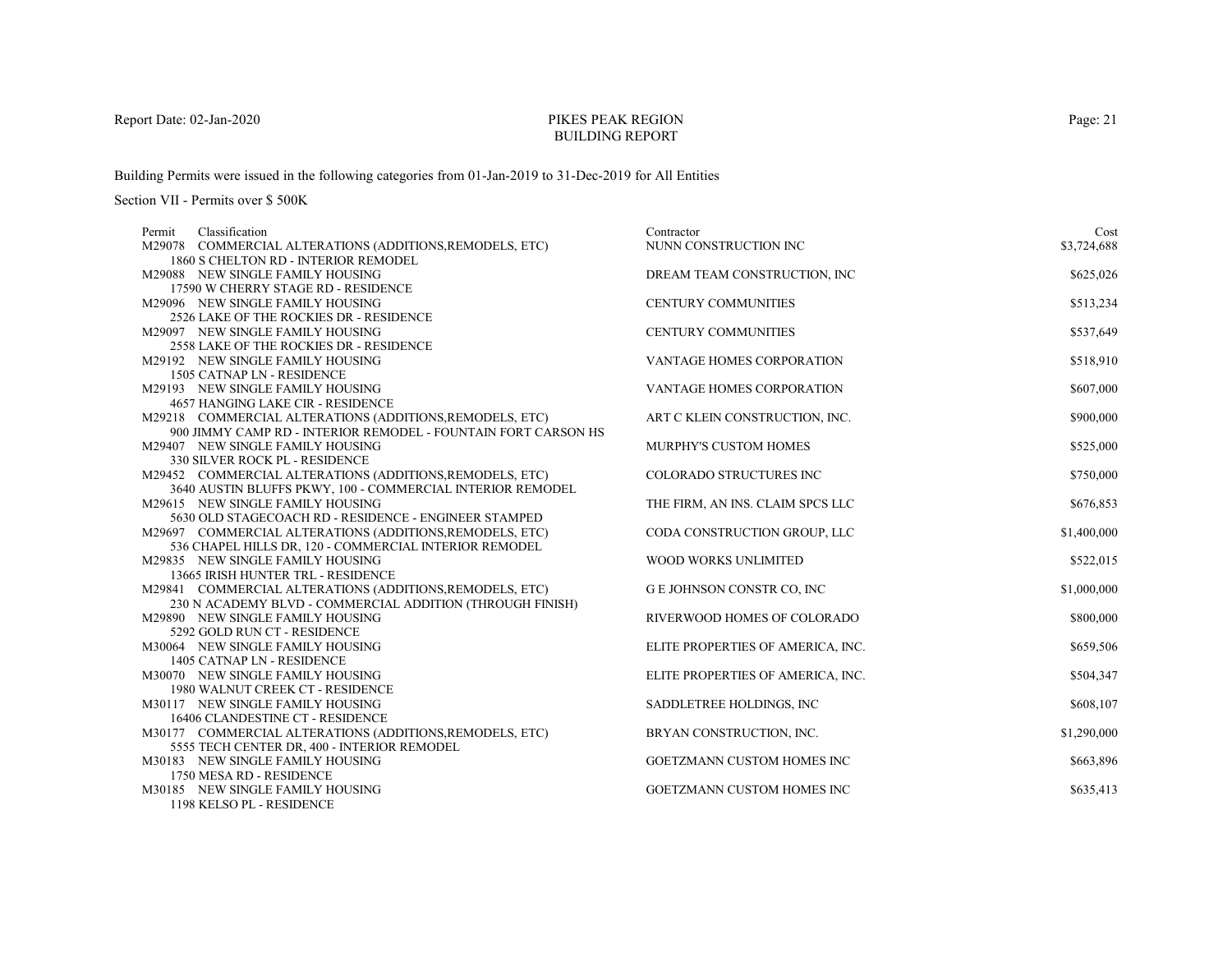# PIKES PEAK REGIONBUILDING REPORT

Building Permits were issued in the following categories from 01-Jan-2019 to 31-Dec-2019 for All Entities

| Classification<br>Permit                                                                                       | Contractor                      | Cost        |
|----------------------------------------------------------------------------------------------------------------|---------------------------------|-------------|
| M30343 NEW SINGLE FAMILY HOUSING                                                                               | VANTAGE HOMES CORPORATION       | \$515,000   |
| 12447 ARROW CREEK CT - RESIDENCE                                                                               |                                 |             |
| M30356 NEW SINGLE FAMILY HOUSING                                                                               | ELEVATION HOMES, LLC            | \$634,449   |
| 20170 ROAMING DR - RESIDENCE                                                                                   |                                 |             |
| M30589 STORES AND OTHER RETAIL BUILDINGS/INT FINISHES                                                          | DOUBLE DIAMOND ENTERPRISES, INC | \$542,766   |
| 4343 S CAREFREE CIR - RETAIL BUILDING - CORE AND SHELL                                                         |                                 |             |
| M30641 COMMERCIAL ALTERATIONS (ADDITIONS, REMODELS, ETC)                                                       | ART C KLEIN CONSTRUCTION, INC.  | \$600,000   |
| 900 JIMMY CAMP RD - MECHANICAL ROOM RENOVATIONS                                                                |                                 |             |
| M30658 NEW SINGLE FAMILY HOUSING                                                                               | PALMER RIDGE CONSTRUCTION CO.   | \$1,100,000 |
| 2825 MEADOW RUN CIR - RESIDENCE WITH ATTACHED HEATED GARAGE                                                    |                                 |             |
| M30663 COMMERCIAL ALTERATIONS (ADDITIONS, REMODELS, ETC)                                                       | NUNN CONSTRUCTION INC           | \$2,282,018 |
| 1650 CHARMWOOD DR - COMMERCIAL INTERIOR REMODEL                                                                |                                 |             |
| M30679 NEW FIVE OR MORE FAMILY BUILDINGS                                                                       | TRI-C CONSTRUCTION CO., INC.    | \$2,248,460 |
| 6517 ANTELOPE RUN CIR - NEW APTARTMENTS (22 UNITS) TYPE A                                                      |                                 |             |
| M30683 NEW FIVE OR MORE FAMILY BUILDINGS                                                                       | TRI-C CONSTRUCTION CO., INC.    | \$2,248,460 |
| 6518 ANTELOPE RUN CIR - NEW APARTMENT BUILDINGS (22 UNITS ) TYPE A                                             |                                 |             |
| M30689 NEW FIVE OR MORE FAMILY BUILDINGS                                                                       | TRI-C CONSTRUCTION CO., INC.    | \$2,248,460 |
| 6565 ANTELOPE RUN CIR - NEW APARTMENT BUILDINGS ( $22$ UNITS ) TYPE ${\bf A}$                                  |                                 |             |
| M30694 NEW FIVE OR MORE FAMILY BUILDINGS                                                                       | TRI-C CONSTRUCTION CO., INC.    | \$2,248,460 |
| 6558 ANTELOPE RUN CIR - NEW APARTMENT BUILDINGS (22 UNITS ) TYPE A                                             |                                 |             |
| M30696 NEW FIVE OR MORE FAMILY BUILDINGS<br>6525 ANTELOPE RUN CIR - NEW APARTMENT BUILDINGS (22 UNITS ) UNIT B | TRI-C CONSTRUCTION CO., INC.    | \$3,570,115 |
| M30700 NEW FIVE OR MORE FAMILY BUILDINGS                                                                       | TRI-C CONSTRUCTION CO., INC.    | \$3,570,115 |
| 6509 ANTELOPE RUN CIR - NEW APARTMENT BUILDINGS (22 UNITS) UNIT B                                              |                                 |             |
| M30705 NEW FIVE OR MORE FAMILY BUILDINGS                                                                       | TRI-C CONSTRUCTION CO., INC.    | \$3,570,115 |
| 6542 ANTELOPE RUN CIR - NEW APARTMENT BUILDINGS (22 UNITS ) UNIT B                                             |                                 |             |
| M30707 NEW FIVE OR MORE FAMILY BUILDINGS                                                                       | TRI-C CONSTRUCTION CO., INC.    | \$3,570,115 |
| $6566$ ANTELOPE RUN CIR - NEW APARTMENT BUILDINGS ( $22$ UNITS ) UNIT B                                        |                                 |             |
| M30709 NEW FIVE OR MORE FAMILY BUILDINGS                                                                       | TRI-C CONSTRUCTION CO., INC.    | \$2,665,674 |
| 6533 ANTELOPE RUN CIR - NEW APARTMENT BUILDINGS (22 UNITS ) UNIT D                                             |                                 |             |
| M30710 NEW FIVE OR MORE FAMILY BUILDINGS                                                                       | TRI-C CONSTRUCTION CO., INC.    | \$2,665,674 |
| 6573 ANTELOPE RUN CIR - NEW APARTMENT BUILDINGS (22 UNITS ) UNIT D                                             |                                 |             |
| M30711 NEW FIVE OR MORE FAMILY BUILDINGS                                                                       | TRI-C CONSTRUCTION CO., INC.    | \$2,665,674 |
| 6549 ANTELOPE RUN CIR - NEW APARTMENT BUILDINGS (22 UNITS) UNIT D                                              |                                 |             |
| M30712 NEW FIVE OR MORE FAMILY BUILDINGS                                                                       | TRI-C CONSTRUCTION CO., INC.    | \$2,665,674 |
| 6557 ANTELOPE RUN CIR - NEW APARTMENT BUILDINGS (22 UNITS ) UNIT D                                             |                                 |             |
| M30716 NEW AMUSEMENT AND RECREATION BUILDINGS                                                                  | TRI-C CONSTRUCTION CO., INC.    | \$1,443,826 |
| 6510 ANTELOPE RUN CIR - CLUBHOUSE                                                                              |                                 |             |
| M30773 NEW FIVE OR MORE FAMILY BUILDINGS                                                                       | TRI-C CONSTRUCTION CO., INC.    | \$3,570,115 |
| 6541 ANTELOPE RUN CIR - NEW APARTMENT BUILDINGS (22 UNITS) UNIT B                                              |                                 |             |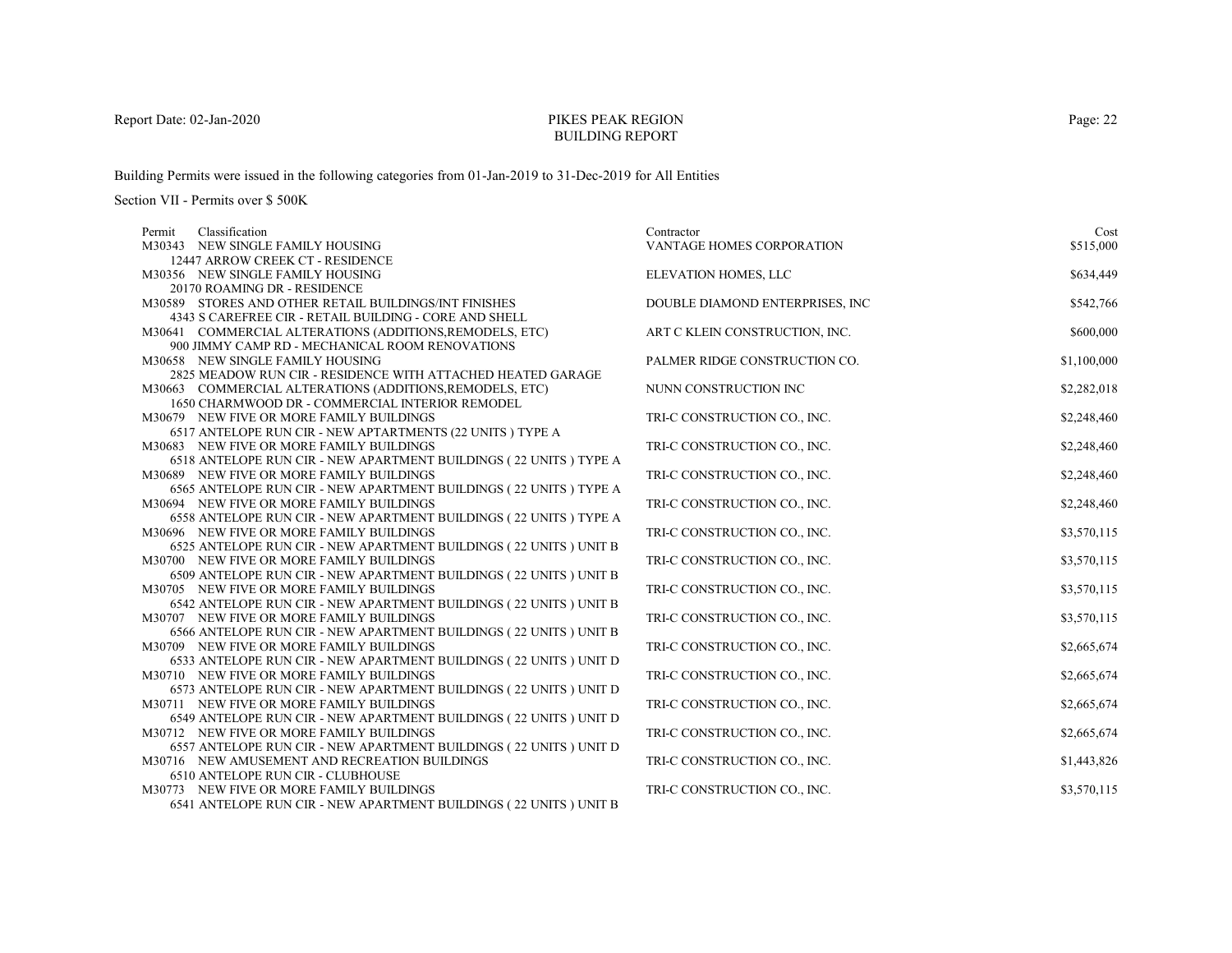# PIKES PEAK REGIONBUILDING REPORT

Building Permits were issued in the following categories from 01-Jan-2019 to 31-Dec-2019 for All Entities

| Classification<br>Permit                                                                         | Contractor                             | Cost         |
|--------------------------------------------------------------------------------------------------|----------------------------------------|--------------|
| M30802 NEW SINGLE FAMILY HOUSING                                                                 | <b>GREGOIRE HOMES</b>                  | \$1,784,025  |
| 3290 MAJESTIC VIEW PT - RESIDENCE                                                                |                                        |              |
| M30959 NEW SINGLE FAMILY HOUSING                                                                 | <b>HOMEOWNER</b>                       | \$734,569    |
| 40 HERCULES CT - RESIDENCE ENGINEER STAMPED                                                      |                                        |              |
| M30962 NEW SINGLE FAMILY HOUSING                                                                 | CONSTRUCTION BY GENESIS, INC.          | \$788,430    |
| 5390 OLD STAGECOACH RD - RESIDENCE                                                               |                                        |              |
| M31068 STRUCTURES OTHER THAN BUILDINGS (SWIMMING POOLS, ETC)                                     | MOLTZ CONSTRUCTION, INC.               | \$3,865,000  |
| 6526 SOUTHMOOR DR - WATER TREATMENT FACILITY-CLARIFIER COMPLEX                                   |                                        |              |
| M31087 NEW SINGLE FAMILY HOUSING                                                                 | SAINT AUBYN HOMES, LLC                 | \$540,326    |
| 5354 OLD STAR RANCH VW - RESIDENCE                                                               |                                        |              |
| M31090 NEW SINGLE FAMILY HOUSING                                                                 | SAINT AUBYN HOMES, LLC                 | \$540,326    |
| 5343 OLD TIMBER GRV - RESIDENCE                                                                  |                                        |              |
| M31287 NEW SINGLE FAMILY HOUSING                                                                 | ELITE PROPERTIES OF AMERICA, INC.      | \$567,738    |
| 10228 HANNAWAY DR - RESIDENCE                                                                    |                                        |              |
| M31306 COMMERCIAL ALTERATIONS (ADDITIONS, REMODELS, ETC)                                         | FARRINGTON CONSTRUCTION MANAGEMENT LLC | \$645,000    |
| 720 CHAPMAN DR - COMMERCIAL INTERIOR REMODEL - CLUBHOUSE                                         |                                        |              |
| M31483 STRUCTURES OTHER THAN BUILDINGS (SWIMMING POOLS, ETC)                                     | NATIVE SUN MATERIALS, INC              | \$1,139,000  |
| 12048 FALCON HWY - NEW PUMP STATION                                                              |                                        |              |
| M31497 COMMERCIAL ALTERATIONS (ADDITIONS, REMODELS, ETC)                                         | UNIFIED BUILDING GROUP LLC             | \$1,550,000  |
| 755 W CITADEL DR, 200 - INTERIOR FINISH(CREATE NEW SUITE)/CHANGE OF OCCUPANCY                    |                                        |              |
| M31511 COMMERCIAL ALTERATIONS (ADDITIONS, REMODELS, ETC)                                         | WEATHERCRAFT CO OF CO SPGS INC         | \$560,954    |
| 1860 S CHELTON RD - REROOF                                                                       |                                        |              |
| M31533 NEW SINGLE FAMILY HOUSING                                                                 | PICASSO HOMES, LLC                     | \$596,436    |
| 775 OVERLOOK RIDGE PT - RESIDENCE                                                                |                                        |              |
| M31560 COMMERCIAL ALTERATIONS (ADDITIONS, REMODELS, ETC)                                         | M.A. MORTENSON COMPANY                 | \$30,351,762 |
| <b>15 LAKE CIR - EXHIBIT HALL ADDITION</b><br>M31626 NEW FIVE OR MORE FAMILY BUILDINGS           |                                        |              |
|                                                                                                  | PREMIER HOMES, INC.                    | \$2,000,000  |
| 5751-5847 LIONS DEN HTS - NEW APARTMENT BUILDINGS (13 UNITS)<br>M31801 NEW SINGLE FAMILY HOUSING | <b>VANTAGE HOMES CORPORATION</b>       | \$556,000    |
| 4643 PORTILLO PL - RESIDENCE                                                                     |                                        |              |
| M31802 NEW SINGLE FAMILY HOUSING                                                                 | VANTAGE HOMES CORPORATION              | \$526,000    |
| 1157 BARBARO TER - RESIDENCE                                                                     |                                        |              |
| M31835 NEW SINGLE FAMILY HOUSING                                                                 | CASCADE BUILDERS, LLC                  | \$637,876    |
| 102 CRYSTAL VALLEY RD - RESIDENCE - ENGINEER STAMPED                                             |                                        |              |
| M31881 COMMERCIAL ALTERATIONS (ADDITIONS, REMODELS, ETC)                                         | <b>ELDER CONSTRUCTION</b>              | \$600,000    |
| 1470 CHAPEL HILLS DR - ADDITION/INTERIOR REMODEL                                                 |                                        |              |
| M31906 COMMERCIAL ALTERATIONS (ADDITIONS, REMODELS, ETC)                                         | STELLAR RESTORATION SERVICES, LLC      | \$602,564    |
| 1832 S WAHSATCH AVE - REROOF                                                                     |                                        |              |
| M31937 NEW HOSPITALS AND OTHER INSTITUTIONS                                                      | BRINKMANN CONSTRUCTORS                 | \$16,029,629 |
| 2368 RESEARCH PKWY - NEW ASSISTED LIVING FACILITY                                                |                                        |              |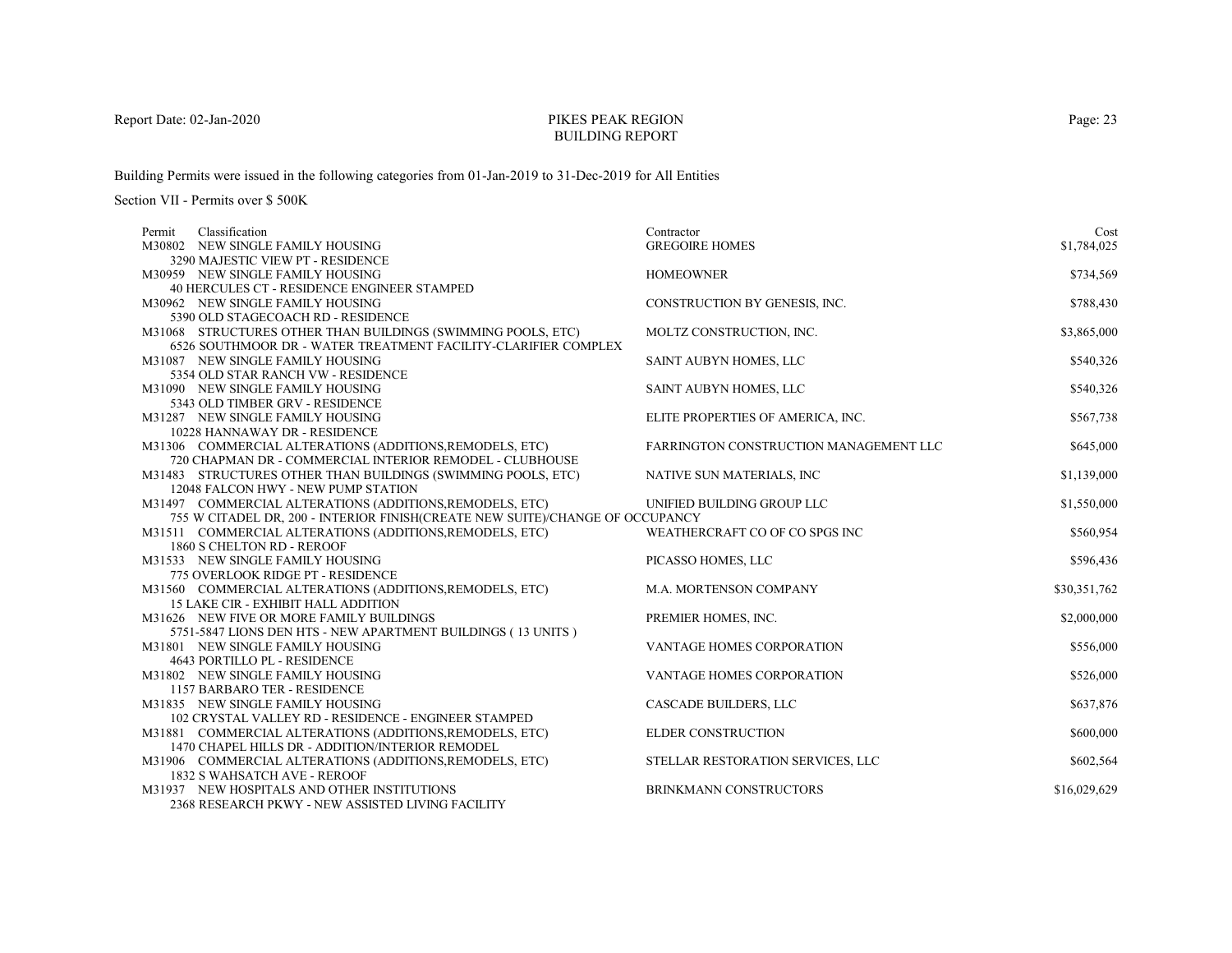# PIKES PEAK REGIONBUILDING REPORT

Building Permits were issued in the following categories from 01-Jan-2019 to 31-Dec-2019 for All Entities

| Permit | Classification                                                                                                  | Contractor                                                 | Cost         |
|--------|-----------------------------------------------------------------------------------------------------------------|------------------------------------------------------------|--------------|
|        | M32078 NEW SINGLE FAMILY HOUSING                                                                                | <b>TUSCANY HOMES LLC</b>                                   | \$650,000    |
|        | 17935 CANTERBURY DR - RESIDENCE                                                                                 |                                                            |              |
|        | M32095 NEW SINGLE FAMILY HOUSING                                                                                | SOLID ROCK CONSTRUCTION, LLC                               | \$557,458    |
|        | <b>1654 ROCKVIEW TRL - RESIDENCE</b>                                                                            |                                                            |              |
|        | M32114 COMMERCIAL ALTERATIONS (ADDITIONS, REMODELS, ETC)                                                        | NUNN CONSTRUCTION INC                                      | \$566,329    |
|        | 6910 CARLTON DR, A - INTERIOR REMODEL                                                                           |                                                            |              |
|        | M32262 NEW SINGLE FAMILY HOUSING                                                                                | CLAYTON PROPERTIES GROUP II, INC. DBA OAKWOOD HOMES OF C/S | \$513,877    |
|        | 6950 COMPASS BEND DR - RESIDENCE                                                                                |                                                            |              |
|        | M32384 NEW SINGLE FAMILY HOUSING                                                                                | <b>HAMMER HOMES</b>                                        | \$562,277    |
|        | 2006 MAHAFFIE CT - RESIDENCE                                                                                    |                                                            |              |
|        | M32463 NEW HOTELS, MOTELS                                                                                       | GORDON CONSTRUCTION CO., INC.                              | \$5,200,000  |
|        | 415 S NEVADA AVE - NEW HOTEL (41 UNITS)                                                                         |                                                            |              |
|        | M32511 STORES AND OTHER RETAIL BUILDINGS/INT FINISHES                                                           | ART C KLEIN CONSTRUCTION, INC.                             | \$3,234,000  |
|        | 3330 CHUCKWAGON RD - NEW RESTAURANT                                                                             |                                                            |              |
|        | M32639 NEW SINGLE FAMILY HOUSING                                                                                | ELITE PROPERTIES OF AMERICA, INC.                          | \$745,705    |
|        | 987 GRAYWOODS TER, a - RESIDENCE                                                                                |                                                            |              |
|        | M32641 NEW SINGLE FAMILY HOUSING                                                                                | ELITE PROPERTIES OF AMERICA, INC.                          | \$504,347    |
|        | 16116 SUNRISE GLORY LN, B - RESIDENCE                                                                           |                                                            |              |
|        | M32643 NEW SINGLE FAMILY HOUSING                                                                                | ELITE PROPERTIES OF AMERICA, INC.                          | \$535,293    |
|        | 10244 HANNAWAY DR - RESIDENCE                                                                                   |                                                            |              |
|        | M32657 NEW SINGLE FAMILY HOUSING                                                                                | ELITE PROPERTIES OF AMERICA, INC.                          | \$506,703    |
|        | 3298 GOLDEN MEADOW WAY - RESIDENCE                                                                              |                                                            |              |
|        | M32667 COMMERCIAL ALTERATIONS (ADDITIONS, REMODELS, ETC)                                                        | STELLAR RESTORATION SERVICES, LLC                          | \$547,397    |
|        | 1605 S CORONA AVE - REROOF MAIN, BLDG B, GYM                                                                    |                                                            |              |
|        | M32739 STORES AND OTHER RETAIL BUILDINGS/INT FINISHES                                                           | Q & D CONSTRUCTION, LLC                                    | \$57,232,727 |
|        | 1226 INTERQUEST PKWY - NEW RETAIL STORE (THRU SUPERSTRUCTURE)                                                   |                                                            |              |
|        | M32887 NEW SINGLE FAMILY HOUSING                                                                                | HACIENDA CONSTRUCTION, INC.                                | \$513,984    |
|        | <b>445 WOLVERINE WAY - RESIDENCE</b>                                                                            |                                                            |              |
|        | M32939 NONRESIDENTIAL BUILDINGS (STORAGE SHEDS, ETC)                                                            | <b>BRINKMANN CONSTRUCTORS</b>                              | \$591,736    |
|        | 2640 ZEPPELIN RD, 100 - INTERIOR FINISH - WAREHOUSE<br>M33089 COMMERCIAL ALTERATIONS (ADDITIONS, REMODELS, ETC) | BARKER CONTRACTING, INC.                                   |              |
|        | 5506 N ACADEMY BLVD - COMMERCIAL INTERIOR REMODEL                                                               |                                                            | \$1,717,000  |
|        | M33112 NEW SINGLE FAMILY HOUSING                                                                                | SADDLETREE HOLDINGS, INC                                   | \$1,553,624  |
|        | 1905 SPRING VALLEY DR - RESIDENCE                                                                               |                                                            |              |
|        | M33252 NEW SINGLE FAMILY HOUSING                                                                                | <b>VANTAGE HOMES CORPORATION</b>                           | \$533,258    |
|        | 957 GRAYWOODS TER - RESIDENCE                                                                                   |                                                            |              |
|        | M33255 NEW SINGLE FAMILY HOUSING                                                                                | <b>VANTAGE HOMES CORPORATION</b>                           | \$520,195    |
|        | 927 GRAYWOODS TER - RESIDENCE                                                                                   |                                                            |              |
|        | M33257 NEW SINGLE FAMILY HOUSING                                                                                | VANTAGE HOMES CORPORATION                                  | \$561,206    |
|        | 16052 MISTY RAIN CT - RESIDENCE                                                                                 |                                                            |              |
|        |                                                                                                                 |                                                            |              |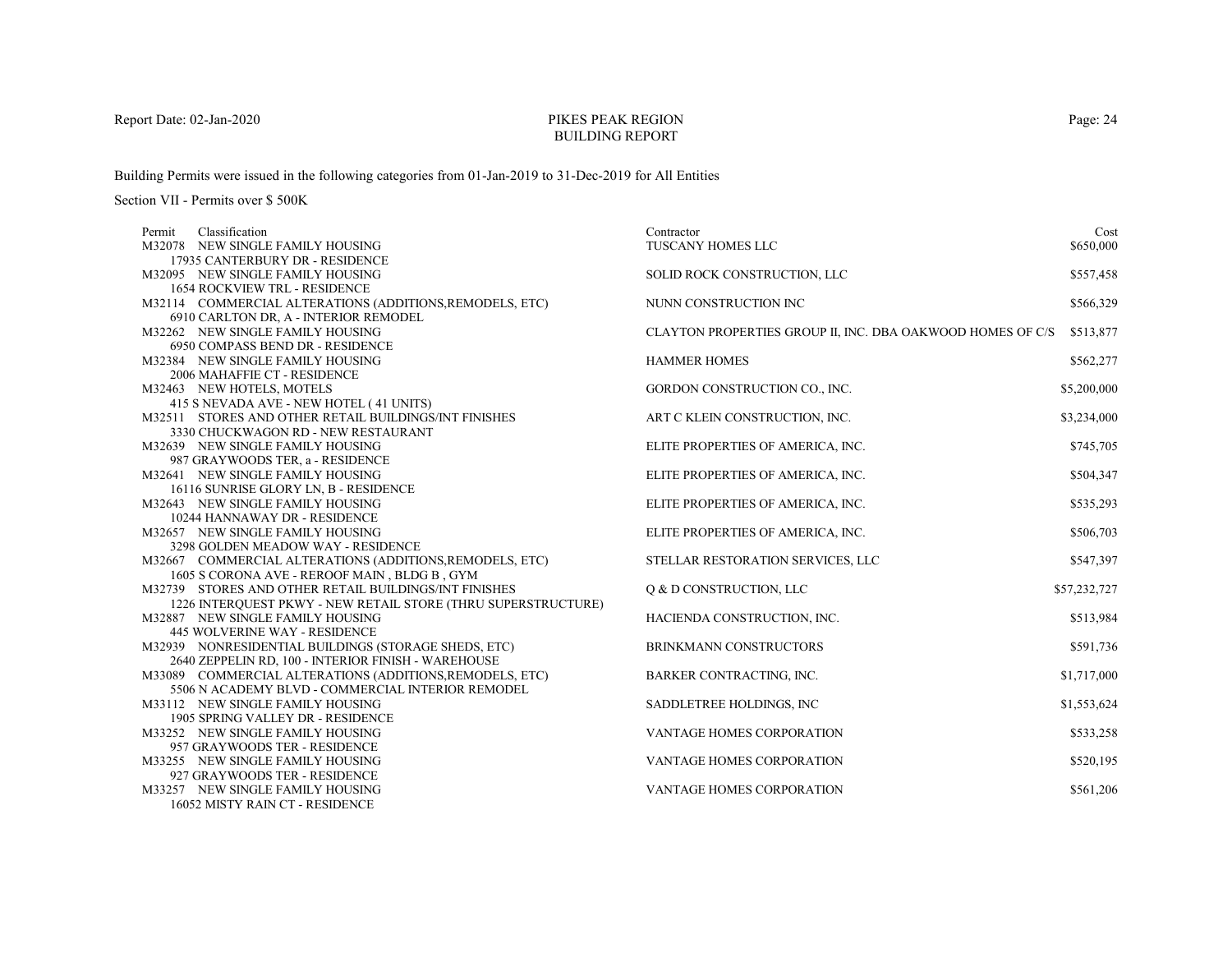# PIKES PEAK REGIONBUILDING REPORT

Building Permits were issued in the following categories from 01-Jan-2019 to 31-Dec-2019 for All Entities

| Permit | Classification                                                    | Contractor                                                 | Cost         |
|--------|-------------------------------------------------------------------|------------------------------------------------------------|--------------|
|        | M33579 NEW SINGLE FAMILY HOUSING                                  | BRENNAN DOWNEY, INC.                                       | \$566,453    |
|        | 621 SKYLINE DR - RESIDENCE (ENGINEER STAMPED)                     |                                                            |              |
|        | M33830 NEW SINGLE FAMILY HOUSING                                  | CLAYTON PROPERTIES GROUP II, INC. DBA OAKWOOD HOMES OF C/S | \$528,654    |
|        | 7176 RIM BLUFF LN - RESIDENCE                                     |                                                            |              |
|        | M33922 COMMERCIAL ALTERATIONS (ADDITIONS, REMODELS, ETC)          | NATIONAL RETAIL SERVICES GROUP, INC.                       | \$505,000    |
|        | 6925 MESA RIDGE PKWY - INTERIOR REMODEL                           |                                                            |              |
|        | M33940 NEW HOSPITALS AND OTHER INSTITUTIONS                       | BRINKMANN CONSTRUCTORS                                     | \$12,400,000 |
|        | 1889 SILVERSMITH RD - PHASED COMMERCIAL BLDG UPGRADE TO FINISH    |                                                            |              |
|        | M33942 NEW SINGLE FAMILY HOUSING                                  | ELITE PROPERTIES OF AMERICA, INC.                          | \$630,166    |
|        | 1093 FOREST CHIME PL - RESIDENCE                                  |                                                            |              |
|        | M33943 NEW SINGLE FAMILY HOUSING                                  | ELITE PROPERTIES OF AMERICA, INC.                          | \$569,023    |
|        | 1056 FOREST CHIME PL - RESIDENCE                                  |                                                            |              |
|        | M33946 NEW SINGLE FAMILY HOUSING                                  | ELITE PROPERTIES OF AMERICA, INC.                          | \$561,420    |
|        | 15954 ENCHANTED PEAK WAY - RESIDENCE                              |                                                            |              |
|        | M33951 NEW SINGLE FAMILY HOUSING                                  | ELITE PROPERTIES OF AMERICA, INC.                          | \$567,738    |
|        | 10272 FINN DR - RESIDENCE                                         |                                                            |              |
|        | M33953 NEW SINGLE FAMILY HOUSING                                  | ELITE PROPERTIES OF AMERICA, INC.                          | \$569,023    |
|        | 1871 WALNUT CREEK CT - RESIDENCE                                  |                                                            |              |
|        | M34078 NEW OFFICES, BANKS, AND PROFESSIONAL BLDGS/INT FINISHES    | ALEXANDHER BUILDING CO., INC.                              | \$1,010,127  |
|        | 4421 INTEGRITY CENTER PT - NEW BUILDING - CORE AND SHELL ONLY     |                                                            |              |
|        | M34079 NEW OFFICES, BANKS, AND PROFESSIONAL BLDGS/INT FINISHES    | CODA CONSTRUCTION GROUP, LLC                               | \$1,100,000  |
|        | 3326 CENTENNIAL BLVD - INTERIOR FINISH OUTPATIENT DAILYSIS CLINIC |                                                            |              |
|        | M34080 NEW SINGLE FAMILY HOUSING                                  | LOST CREEK CONSTRUCTION, LLC                               | \$1,038,462  |
|        | 2254 COYOTE CREST VW - RESIDENCE                                  |                                                            |              |
|        | M34081 NEW SINGLE FAMILY HOUSING                                  | LOST CREEK CONSTRUCTION, LLC                               | \$1,200,000  |
|        | 13750 HOLMES RD - RESIDENCE                                       |                                                            |              |
|        | M34281 NEW SINGLE FAMILY HOUSING                                  | VANTAGE HOMES CORPORATION                                  | \$627,000    |
|        | 4633 HANGING LAKE CIR - RESIDENCE                                 |                                                            |              |
|        | M34283 NEW SINGLE FAMILY HOUSING                                  | <b>VANTAGE HOMES CORPORATION</b>                           | \$523,942    |
|        | 716 STONEWOOD CT - RESIDENCE                                      |                                                            |              |
|        | M34505 NEW SINGLE FAMILY HOUSING                                  | CLAYTON PROPERTIES GROUP II, INC. DBA OAKWOOD HOMES OF C/S | \$736,496    |
|        | 9382 DOME RUN CT - RESIDENCE                                      |                                                            |              |
|        | M34549 NEW SINGLE FAMILY HOUSING                                  | <b>GOEBEL CONSTRUCTION, INC</b>                            | \$624,276    |
|        | 12720 HOLMES RD - RESIDENCE - ENGINEER STAMPED                    |                                                            |              |
|        | M34572 NEW SINGLE FAMILY HOUSING                                  | <b>HOMEOWNER</b>                                           | \$740,779    |
|        | 9210 N PEYTON HWY - RESIDENCE                                     |                                                            |              |
|        | M34646 NEW SINGLE FAMILY HOUSING                                  | ELITE PROPERTIES OF AMERICA, INC.                          | \$504,347    |
|        | 3239 RED CAVERN RD - RESIDENCE                                    |                                                            |              |
|        | M34672 COMMERCIAL ALTERATIONS (ADDITIONS, REMODELS, ETC)          | <b>GERALD H PHIPPS INC</b>                                 | \$3,380,000  |
|        | 10215 LEXINGTON DR - ADDITION/REMODEL                             |                                                            |              |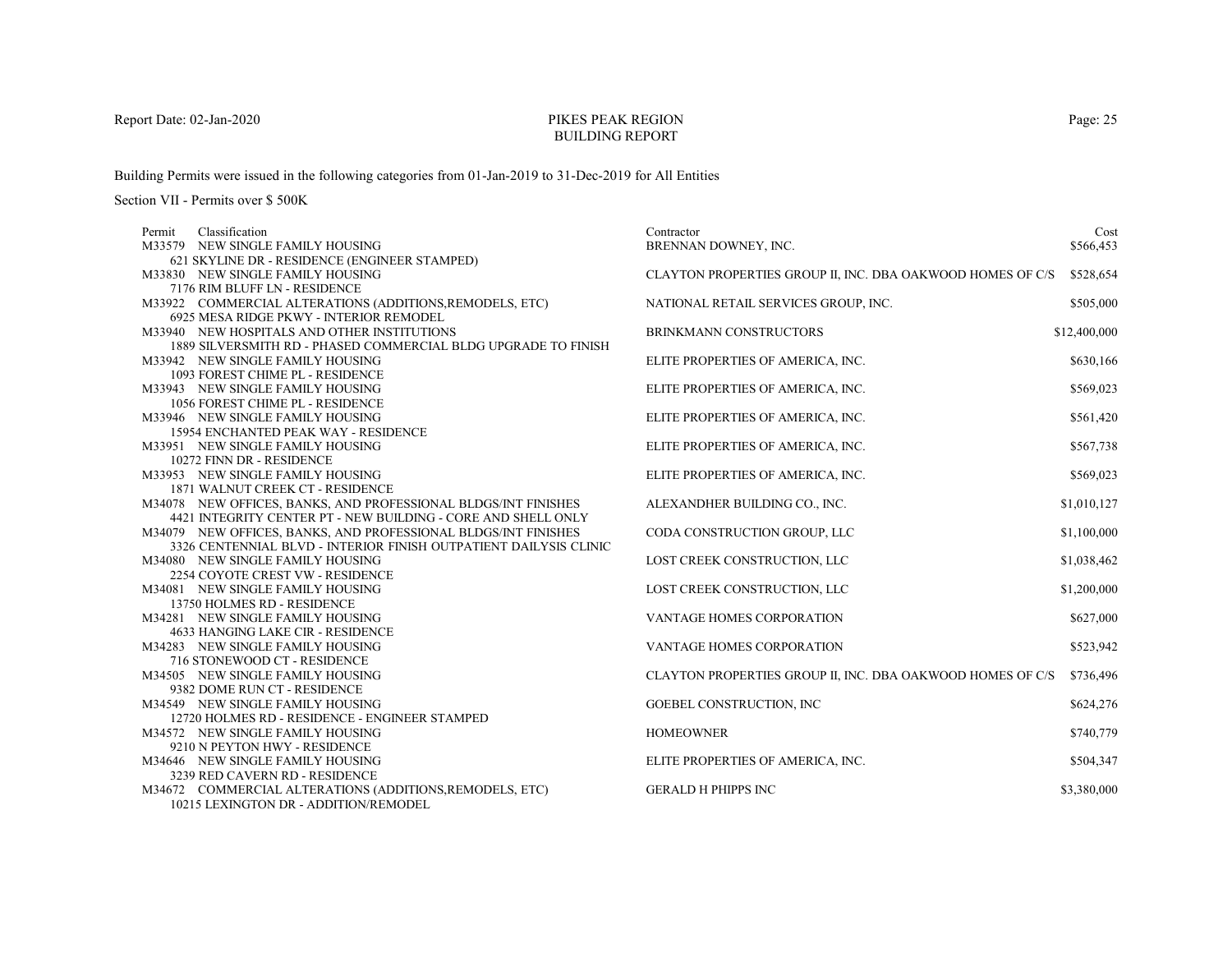# PIKES PEAK REGIONBUILDING REPORT

Building Permits were issued in the following categories from 01-Jan-2019 to 31-Dec-2019 for All Entities

| Classification<br>Permit                                                                               | Contractor                                                 | Cost         |
|--------------------------------------------------------------------------------------------------------|------------------------------------------------------------|--------------|
| M34800 NEW SINGLE FAMILY HOUSING                                                                       | SAINT AUBYN HOMES, LLC                                     | \$633,914    |
| 676 HIGH LONESOME VW - RESIDENCE                                                                       |                                                            |              |
| M34809 COMMERCIAL ALTERATIONS (ADDITIONS, REMODELS, ETC)                                               | G E JOHNSON CONSTR CO, INC                                 | \$5,870,000  |
| 6001 E WOODMEN RD - INTERIOR REMODEL - OPERATING ROOM PHASE 1                                          |                                                            |              |
| M34918 NEW SINGLE FAMILY HOUSING                                                                       | EA CONSTRUCTION CO                                         | \$760,482    |
| 2212 WHITE CLIFF WAY - RESIDENCE                                                                       |                                                            |              |
| M34968 STORES AND OTHER RETAIL BUILDINGS/INT FINISHES                                                  | SHARP GENERAL CONTRACTORS, INC                             | \$2,500,000  |
| 1268 INTERQUEST PKWY - RETAIL BUILDING - CORE AND SHELL                                                |                                                            |              |
| M35177 NONRESIDENTIAL BUILDINGS (STORAGE SHEDS, ETC)                                                   | GYS GENERAL CONTRACTING, LLC                               | \$10,517,352 |
| 2793 JANITELL RD - NEW STORAGE BLDG (124,250 SF)                                                       |                                                            |              |
| M35185 NEW SINGLE FAMILY HOUSING                                                                       | ELITE PROPERTIES OF AMERICA, INC.                          | \$602,325    |
| 917 GRAYWOODS TER - RESIDENCE                                                                          |                                                            |              |
| M35186 NEW SINGLE FAMILY HOUSING                                                                       | ELITE PROPERTIES OF AMERICA, INC.                          | \$535,293    |
| 16173 ENCHANTED PEAK WAY - RESIDENCE                                                                   |                                                            |              |
| M35193 NEW SINGLE FAMILY HOUSING                                                                       | ELITE PROPERTIES OF AMERICA, INC.                          | \$638,625    |
| <b>1814 ELEVATION WAY - RESIDENCE</b>                                                                  |                                                            |              |
| M35203 NEW SINGLE FAMILY HOUSING                                                                       | ELITE PROPERTIES OF AMERICA, INC.                          | \$567,738    |
| 3235 RED CAVERN RD - RESIDENCE                                                                         |                                                            |              |
| M35331 NEW SINGLE FAMILY HOUSING                                                                       | TUSCANY HOMES LLC                                          | \$615,924    |
| 9720 LOCHWINNOCH LN - RESIDENCE                                                                        |                                                            |              |
| M35476 NEW SINGLE FAMILY HOUSING                                                                       | CAMPBELL HOMES LTD.                                        | \$520,088    |
| 9902 HENMAN TER - RESIDENCE                                                                            |                                                            |              |
| M35496 NEW SINGLE FAMILY HOUSING                                                                       | <b>KELLER HOMES INC</b>                                    | \$540,004    |
| 3750 BIERSTADT LAKE CT - RESIDENCE                                                                     |                                                            |              |
| M35507 NEW SINGLE FAMILY HOUSING                                                                       | VANGUARD HOMES CORP.                                       | \$535,828    |
| 6613 CUBBAGE DR - RESIDENCE                                                                            |                                                            |              |
| M35535 NEW SINGLE FAMILY HOUSING                                                                       | VANTAGE HOMES CORPORATION                                  | \$511,040    |
| 3215 RED CAVERN RD - RESIDENCE                                                                         |                                                            |              |
| M35544 NEW SINGLE FAMILY HOUSING                                                                       | GOETZMANN CUSTOM HOMES INC                                 | \$559,386    |
| 910 SIR BARTON DR - RESIDENCE                                                                          |                                                            |              |
| M35724 COMMERCIAL ALTERATIONS (ADDITIONS, REMODELS, ETC)                                               | G E JOHNSON CONSTR CO, INC                                 | \$3,420,000  |
| 6001 E WOODMEN RD - INTERIOR FINISH/ REMODEL PHASE 1 (STERILE PROCESSING DEPARTMENT) AD PARTIAL FINISH |                                                            |              |
| M36148 NEW SINGLE FAMILY HOUSING                                                                       | ACUFF HOMES, INC.                                          | \$611,855    |
| 17 MIDLAND RD - RESIDENCE                                                                              |                                                            | \$630,000    |
| M36256 NEW SINGLE FAMILY HOUSING<br>13770 IRISH HUNTER TRL - RESIDENCE                                 | ELEVATION HOMES, LLC                                       |              |
| M36336 NEW SINGLE FAMILY HOUSING                                                                       | CLAYTON PROPERTIES GROUP II, INC. DBA OAKWOOD HOMES OF C/S | \$507,131    |
|                                                                                                        |                                                            |              |
| 8802 TRANQUIL KNOLL LN - RESIDENCE<br>M36577 NEW SINGLE FAMILY HOUSING                                 | MELSSEN CONSTRUCTION LLC                                   | \$592,152    |
| 4670 STAGECOACH RD - RESIDENCE - ENGINEER STAMPED                                                      |                                                            |              |
|                                                                                                        |                                                            |              |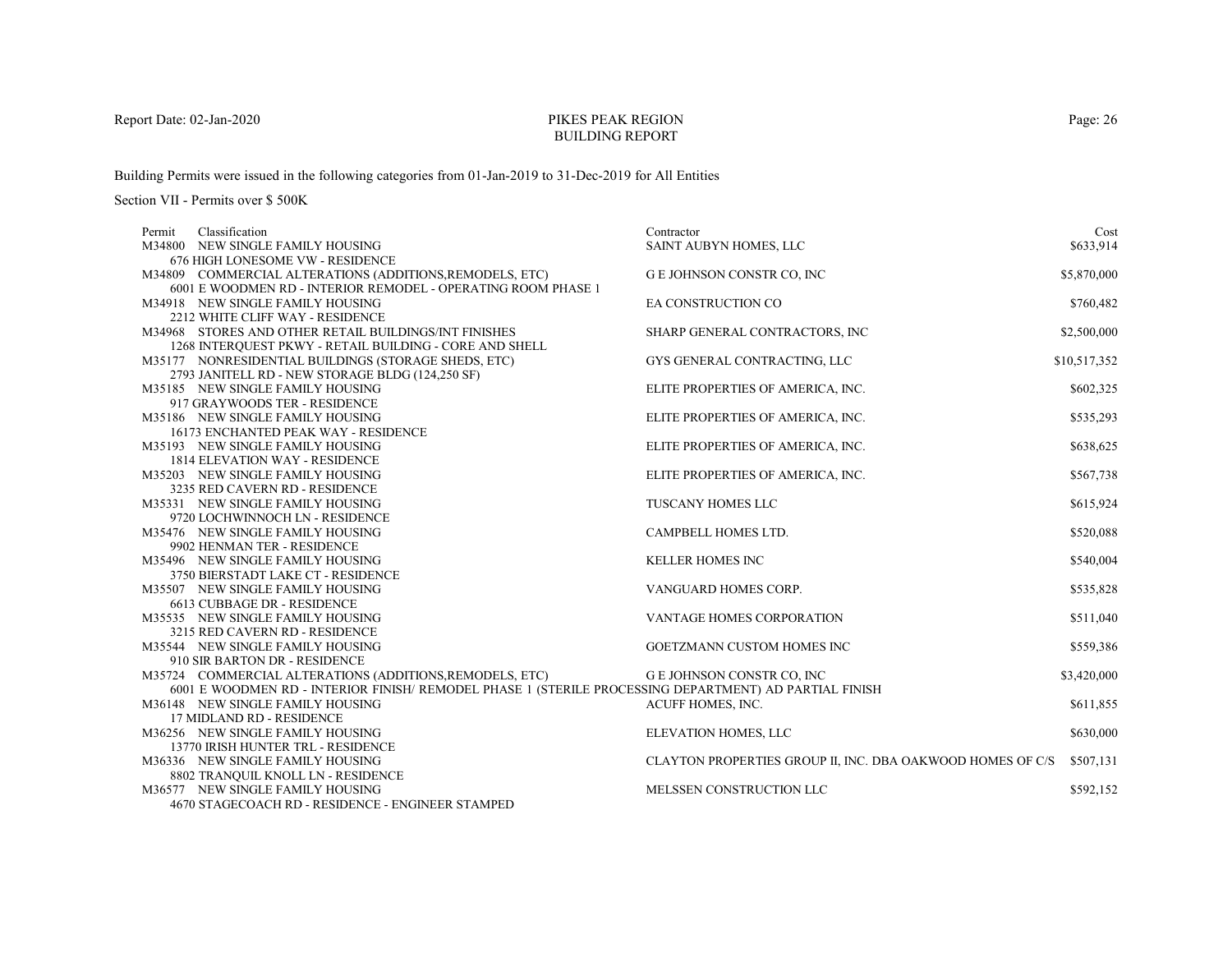# PIKES PEAK REGIONBUILDING REPORT

Building Permits were issued in the following categories from 01-Jan-2019 to 31-Dec-2019 for All Entities

| Classification<br>Permit                                                    | Contractor                           | Cost        |
|-----------------------------------------------------------------------------|--------------------------------------|-------------|
| M36604 NEW SINGLE FAMILY HOUSING                                            | RAYBURN CONSTRUCTION AND DESIGN, LLC | \$516,340   |
| 3120 TACKHOUSE RD - SINGLE FAMILY RESIDENCE                                 |                                      |             |
| M36619 NEW SINGLE FAMILY HOUSING                                            | ELITE PROPERTIES OF AMERICA, INC.    | \$561,420   |
| 1949 WALNUT CREEK CT - RESIDENCE                                            |                                      |             |
| M36624 NEW SINGLE FAMILY HOUSING                                            | ELITE PROPERTIES OF AMERICA, INC.    | \$559,172   |
| 2533 PONY CLUB LN - RESIDENCE                                               |                                      |             |
| M36665 STRUCTURES OTHER THAN BUILDINGS (SWIMMING POOLS, ETC)                | CATAMOUNT CONSTRUCTORS, INC.         | \$923,511   |
| 4303 GRINNELL BLVD - ATTACHED CANOPY                                        |                                      |             |
| M36684 NEW SINGLE FAMILY HOUSING                                            | PALMER RIDGE CONSTRUCTION CO.        | \$1,473,100 |
| 4909 REDSTONE RIDGE RD - RESIDENCE                                          |                                      |             |
| M36712 NEW SINGLE FAMILY HOUSING                                            | JS HOMES INC.                        | \$603,931   |
| 12116 OREGON WAGON TRL - RESIDENCE                                          |                                      |             |
| M36854 NEW SINGLE FAMILY HOUSING                                            | <b>KELLER HOMES INC</b>              | \$520,302   |
| 6411 TUMBLE CREEK DR - RESIDENCE                                            |                                      |             |
| M36906 NEW SINGLE FAMILY HOUSING                                            | SAINT AUBYN HOMES, LLC               | \$540,326   |
| 603 HIGH LONESOME VW - RESIDENCE                                            |                                      |             |
| M36911 NEW SINGLE FAMILY HOUSING                                            | SAINT AUBYN HOMES, LLC               | \$540,326   |
| 640 HIGH LONESOME VW - RESIDENCE                                            |                                      |             |
| M36960 NEW SINGLE FAMILY HOUSING                                            | <b>RON COVINGTON HOMES</b>           | \$548,143   |
| 7424 RIM BLUFF LN - RESIDENCE                                               |                                      |             |
| M37003 NEW SINGLE FAMILY HOUSING                                            | <b>CENTURY COMMUNITIES</b>           | \$537,649   |
| 2590 LAKE OF THE ROCKIES DR - RESIDENCE<br>M37008 NEW SINGLE FAMILY HOUSING | <b>CENTURY COMMUNITIES</b>           | \$513,234   |
| 17887 LAKE SIDE DR - RESIDENCE                                              |                                      |             |
| M37014 NEW SINGLE FAMILY HOUSING                                            | <b>CENTURY COMMUNITIES</b>           | \$513,234   |
| 17855 LAKE SIDE DR - RESIDENCE                                              |                                      |             |
| M37097 NEW SINGLE FAMILY HOUSING                                            | <b>RON COVINGTON HOMES</b>           | \$655,223   |
| 10098 STONEMONT DR - RESIDENCE                                              |                                      |             |
| M37176 NEW OFFICES, BANKS, AND PROFESSIONAL BLDGS/INT FINISHES              | WESTCO CONSTRUCTION MANAGEMENT, LLC  | \$550,000   |
| 7796 DUBLIN BLVD - NEW BANK                                                 |                                      |             |
| M37244 NEW SINGLE FAMILY HOUSING                                            | S K STEELE CONSTRUCTION COMPANY INC. | \$1,325,115 |
| <b>6 POLO DR - RESIDENCE</b>                                                |                                      |             |
| M37252 COMMERCIAL ALTERATIONS (ADDITIONS, REMODELS, ETC)                    | COLARELLI CONSTRUCTION, INC.         | \$520,000   |
| 505 CASTLE RD - INTERIOR REMODEL                                            |                                      |             |
| M37254 COMMERCIAL ALTERATIONS (ADDITIONS, REMODELS, ETC)                    | THOMAS GEN. CONTRACTORS, INC.        | \$795,807   |
| <b>6650 CORPORATE DR - CHANGE OF OCCUPANCY</b>                              |                                      |             |
| M37436 NEW SINGLE FAMILY HOUSING                                            | PREFERRED HOME BUILDERS, LLC         | \$611,106   |
| 15245 TERRA RIDGE CIR - RESIDENCE                                           |                                      |             |
| M37463 NEW DUPLEX                                                           | <b>IICON CONSTRUCTION GROUP</b>      | \$535,222   |
| 5322 FOUNTAIN VALLEY SCHOOL RD, 101/102 - DUPLEX                            |                                      |             |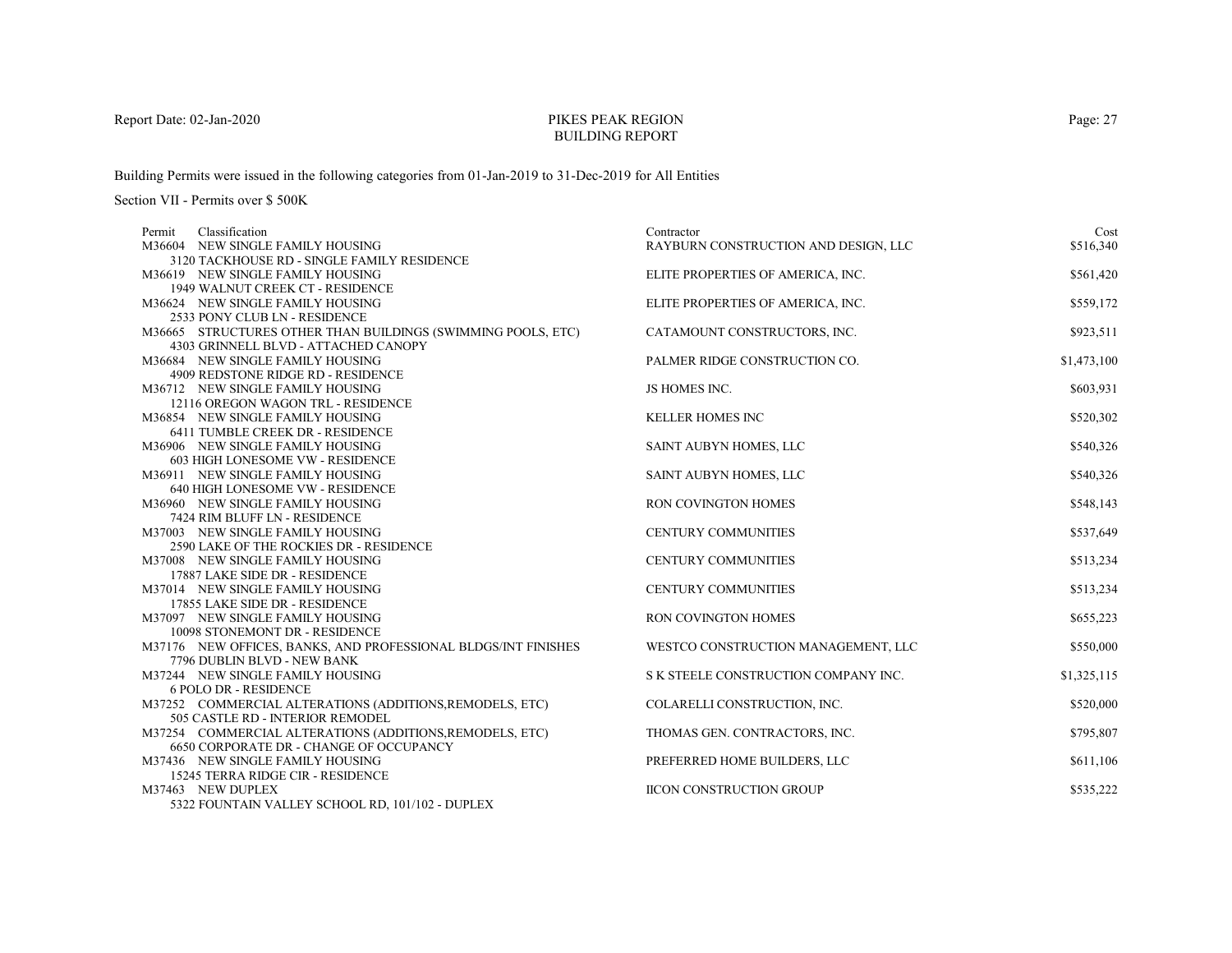# PIKES PEAK REGIONBUILDING REPORT

Building Permits were issued in the following categories from 01-Jan-2019 to 31-Dec-2019 for All Entities

|                                                        | Contractor                                                                                                                                                                                                                                                                                                                                                                                                                                                                                                                                                                                                                                                                                                                                                                                                                                                                                                                                                                                                                                                                                                                                                                                                                                                                                                                                                                                                                                                                                                                                                     | Cost                                                                                                                                                                                                                                                                                                                                                                                                                                                                                                                                                                                                                        |
|--------------------------------------------------------|----------------------------------------------------------------------------------------------------------------------------------------------------------------------------------------------------------------------------------------------------------------------------------------------------------------------------------------------------------------------------------------------------------------------------------------------------------------------------------------------------------------------------------------------------------------------------------------------------------------------------------------------------------------------------------------------------------------------------------------------------------------------------------------------------------------------------------------------------------------------------------------------------------------------------------------------------------------------------------------------------------------------------------------------------------------------------------------------------------------------------------------------------------------------------------------------------------------------------------------------------------------------------------------------------------------------------------------------------------------------------------------------------------------------------------------------------------------------------------------------------------------------------------------------------------------|-----------------------------------------------------------------------------------------------------------------------------------------------------------------------------------------------------------------------------------------------------------------------------------------------------------------------------------------------------------------------------------------------------------------------------------------------------------------------------------------------------------------------------------------------------------------------------------------------------------------------------|
|                                                        | SADDLETREE HOLDINGS, INC                                                                                                                                                                                                                                                                                                                                                                                                                                                                                                                                                                                                                                                                                                                                                                                                                                                                                                                                                                                                                                                                                                                                                                                                                                                                                                                                                                                                                                                                                                                                       | \$504,347                                                                                                                                                                                                                                                                                                                                                                                                                                                                                                                                                                                                                   |
|                                                        |                                                                                                                                                                                                                                                                                                                                                                                                                                                                                                                                                                                                                                                                                                                                                                                                                                                                                                                                                                                                                                                                                                                                                                                                                                                                                                                                                                                                                                                                                                                                                                |                                                                                                                                                                                                                                                                                                                                                                                                                                                                                                                                                                                                                             |
|                                                        |                                                                                                                                                                                                                                                                                                                                                                                                                                                                                                                                                                                                                                                                                                                                                                                                                                                                                                                                                                                                                                                                                                                                                                                                                                                                                                                                                                                                                                                                                                                                                                | \$576,197                                                                                                                                                                                                                                                                                                                                                                                                                                                                                                                                                                                                                   |
|                                                        |                                                                                                                                                                                                                                                                                                                                                                                                                                                                                                                                                                                                                                                                                                                                                                                                                                                                                                                                                                                                                                                                                                                                                                                                                                                                                                                                                                                                                                                                                                                                                                |                                                                                                                                                                                                                                                                                                                                                                                                                                                                                                                                                                                                                             |
|                                                        |                                                                                                                                                                                                                                                                                                                                                                                                                                                                                                                                                                                                                                                                                                                                                                                                                                                                                                                                                                                                                                                                                                                                                                                                                                                                                                                                                                                                                                                                                                                                                                | \$520,875                                                                                                                                                                                                                                                                                                                                                                                                                                                                                                                                                                                                                   |
|                                                        |                                                                                                                                                                                                                                                                                                                                                                                                                                                                                                                                                                                                                                                                                                                                                                                                                                                                                                                                                                                                                                                                                                                                                                                                                                                                                                                                                                                                                                                                                                                                                                |                                                                                                                                                                                                                                                                                                                                                                                                                                                                                                                                                                                                                             |
|                                                        |                                                                                                                                                                                                                                                                                                                                                                                                                                                                                                                                                                                                                                                                                                                                                                                                                                                                                                                                                                                                                                                                                                                                                                                                                                                                                                                                                                                                                                                                                                                                                                | \$1,596,027                                                                                                                                                                                                                                                                                                                                                                                                                                                                                                                                                                                                                 |
|                                                        |                                                                                                                                                                                                                                                                                                                                                                                                                                                                                                                                                                                                                                                                                                                                                                                                                                                                                                                                                                                                                                                                                                                                                                                                                                                                                                                                                                                                                                                                                                                                                                |                                                                                                                                                                                                                                                                                                                                                                                                                                                                                                                                                                                                                             |
|                                                        |                                                                                                                                                                                                                                                                                                                                                                                                                                                                                                                                                                                                                                                                                                                                                                                                                                                                                                                                                                                                                                                                                                                                                                                                                                                                                                                                                                                                                                                                                                                                                                | \$638,625                                                                                                                                                                                                                                                                                                                                                                                                                                                                                                                                                                                                                   |
|                                                        |                                                                                                                                                                                                                                                                                                                                                                                                                                                                                                                                                                                                                                                                                                                                                                                                                                                                                                                                                                                                                                                                                                                                                                                                                                                                                                                                                                                                                                                                                                                                                                |                                                                                                                                                                                                                                                                                                                                                                                                                                                                                                                                                                                                                             |
|                                                        |                                                                                                                                                                                                                                                                                                                                                                                                                                                                                                                                                                                                                                                                                                                                                                                                                                                                                                                                                                                                                                                                                                                                                                                                                                                                                                                                                                                                                                                                                                                                                                | \$572,236                                                                                                                                                                                                                                                                                                                                                                                                                                                                                                                                                                                                                   |
|                                                        |                                                                                                                                                                                                                                                                                                                                                                                                                                                                                                                                                                                                                                                                                                                                                                                                                                                                                                                                                                                                                                                                                                                                                                                                                                                                                                                                                                                                                                                                                                                                                                |                                                                                                                                                                                                                                                                                                                                                                                                                                                                                                                                                                                                                             |
|                                                        |                                                                                                                                                                                                                                                                                                                                                                                                                                                                                                                                                                                                                                                                                                                                                                                                                                                                                                                                                                                                                                                                                                                                                                                                                                                                                                                                                                                                                                                                                                                                                                | \$513,770                                                                                                                                                                                                                                                                                                                                                                                                                                                                                                                                                                                                                   |
|                                                        |                                                                                                                                                                                                                                                                                                                                                                                                                                                                                                                                                                                                                                                                                                                                                                                                                                                                                                                                                                                                                                                                                                                                                                                                                                                                                                                                                                                                                                                                                                                                                                |                                                                                                                                                                                                                                                                                                                                                                                                                                                                                                                                                                                                                             |
|                                                        |                                                                                                                                                                                                                                                                                                                                                                                                                                                                                                                                                                                                                                                                                                                                                                                                                                                                                                                                                                                                                                                                                                                                                                                                                                                                                                                                                                                                                                                                                                                                                                | \$535,293                                                                                                                                                                                                                                                                                                                                                                                                                                                                                                                                                                                                                   |
|                                                        |                                                                                                                                                                                                                                                                                                                                                                                                                                                                                                                                                                                                                                                                                                                                                                                                                                                                                                                                                                                                                                                                                                                                                                                                                                                                                                                                                                                                                                                                                                                                                                |                                                                                                                                                                                                                                                                                                                                                                                                                                                                                                                                                                                                                             |
|                                                        |                                                                                                                                                                                                                                                                                                                                                                                                                                                                                                                                                                                                                                                                                                                                                                                                                                                                                                                                                                                                                                                                                                                                                                                                                                                                                                                                                                                                                                                                                                                                                                | \$508,095                                                                                                                                                                                                                                                                                                                                                                                                                                                                                                                                                                                                                   |
|                                                        |                                                                                                                                                                                                                                                                                                                                                                                                                                                                                                                                                                                                                                                                                                                                                                                                                                                                                                                                                                                                                                                                                                                                                                                                                                                                                                                                                                                                                                                                                                                                                                |                                                                                                                                                                                                                                                                                                                                                                                                                                                                                                                                                                                                                             |
|                                                        |                                                                                                                                                                                                                                                                                                                                                                                                                                                                                                                                                                                                                                                                                                                                                                                                                                                                                                                                                                                                                                                                                                                                                                                                                                                                                                                                                                                                                                                                                                                                                                | \$530,903                                                                                                                                                                                                                                                                                                                                                                                                                                                                                                                                                                                                                   |
|                                                        |                                                                                                                                                                                                                                                                                                                                                                                                                                                                                                                                                                                                                                                                                                                                                                                                                                                                                                                                                                                                                                                                                                                                                                                                                                                                                                                                                                                                                                                                                                                                                                |                                                                                                                                                                                                                                                                                                                                                                                                                                                                                                                                                                                                                             |
|                                                        |                                                                                                                                                                                                                                                                                                                                                                                                                                                                                                                                                                                                                                                                                                                                                                                                                                                                                                                                                                                                                                                                                                                                                                                                                                                                                                                                                                                                                                                                                                                                                                | \$585,908                                                                                                                                                                                                                                                                                                                                                                                                                                                                                                                                                                                                                   |
|                                                        |                                                                                                                                                                                                                                                                                                                                                                                                                                                                                                                                                                                                                                                                                                                                                                                                                                                                                                                                                                                                                                                                                                                                                                                                                                                                                                                                                                                                                                                                                                                                                                |                                                                                                                                                                                                                                                                                                                                                                                                                                                                                                                                                                                                                             |
|                                                        |                                                                                                                                                                                                                                                                                                                                                                                                                                                                                                                                                                                                                                                                                                                                                                                                                                                                                                                                                                                                                                                                                                                                                                                                                                                                                                                                                                                                                                                                                                                                                                | \$714,009                                                                                                                                                                                                                                                                                                                                                                                                                                                                                                                                                                                                                   |
|                                                        |                                                                                                                                                                                                                                                                                                                                                                                                                                                                                                                                                                                                                                                                                                                                                                                                                                                                                                                                                                                                                                                                                                                                                                                                                                                                                                                                                                                                                                                                                                                                                                |                                                                                                                                                                                                                                                                                                                                                                                                                                                                                                                                                                                                                             |
|                                                        |                                                                                                                                                                                                                                                                                                                                                                                                                                                                                                                                                                                                                                                                                                                                                                                                                                                                                                                                                                                                                                                                                                                                                                                                                                                                                                                                                                                                                                                                                                                                                                | \$1,600,000                                                                                                                                                                                                                                                                                                                                                                                                                                                                                                                                                                                                                 |
|                                                        |                                                                                                                                                                                                                                                                                                                                                                                                                                                                                                                                                                                                                                                                                                                                                                                                                                                                                                                                                                                                                                                                                                                                                                                                                                                                                                                                                                                                                                                                                                                                                                |                                                                                                                                                                                                                                                                                                                                                                                                                                                                                                                                                                                                                             |
|                                                        |                                                                                                                                                                                                                                                                                                                                                                                                                                                                                                                                                                                                                                                                                                                                                                                                                                                                                                                                                                                                                                                                                                                                                                                                                                                                                                                                                                                                                                                                                                                                                                | \$558,636                                                                                                                                                                                                                                                                                                                                                                                                                                                                                                                                                                                                                   |
|                                                        |                                                                                                                                                                                                                                                                                                                                                                                                                                                                                                                                                                                                                                                                                                                                                                                                                                                                                                                                                                                                                                                                                                                                                                                                                                                                                                                                                                                                                                                                                                                                                                |                                                                                                                                                                                                                                                                                                                                                                                                                                                                                                                                                                                                                             |
|                                                        |                                                                                                                                                                                                                                                                                                                                                                                                                                                                                                                                                                                                                                                                                                                                                                                                                                                                                                                                                                                                                                                                                                                                                                                                                                                                                                                                                                                                                                                                                                                                                                | \$506,810                                                                                                                                                                                                                                                                                                                                                                                                                                                                                                                                                                                                                   |
|                                                        |                                                                                                                                                                                                                                                                                                                                                                                                                                                                                                                                                                                                                                                                                                                                                                                                                                                                                                                                                                                                                                                                                                                                                                                                                                                                                                                                                                                                                                                                                                                                                                |                                                                                                                                                                                                                                                                                                                                                                                                                                                                                                                                                                                                                             |
|                                                        |                                                                                                                                                                                                                                                                                                                                                                                                                                                                                                                                                                                                                                                                                                                                                                                                                                                                                                                                                                                                                                                                                                                                                                                                                                                                                                                                                                                                                                                                                                                                                                | \$764,980                                                                                                                                                                                                                                                                                                                                                                                                                                                                                                                                                                                                                   |
|                                                        |                                                                                                                                                                                                                                                                                                                                                                                                                                                                                                                                                                                                                                                                                                                                                                                                                                                                                                                                                                                                                                                                                                                                                                                                                                                                                                                                                                                                                                                                                                                                                                | \$508,095                                                                                                                                                                                                                                                                                                                                                                                                                                                                                                                                                                                                                   |
|                                                        |                                                                                                                                                                                                                                                                                                                                                                                                                                                                                                                                                                                                                                                                                                                                                                                                                                                                                                                                                                                                                                                                                                                                                                                                                                                                                                                                                                                                                                                                                                                                                                |                                                                                                                                                                                                                                                                                                                                                                                                                                                                                                                                                                                                                             |
|                                                        |                                                                                                                                                                                                                                                                                                                                                                                                                                                                                                                                                                                                                                                                                                                                                                                                                                                                                                                                                                                                                                                                                                                                                                                                                                                                                                                                                                                                                                                                                                                                                                | \$549,535                                                                                                                                                                                                                                                                                                                                                                                                                                                                                                                                                                                                                   |
|                                                        |                                                                                                                                                                                                                                                                                                                                                                                                                                                                                                                                                                                                                                                                                                                                                                                                                                                                                                                                                                                                                                                                                                                                                                                                                                                                                                                                                                                                                                                                                                                                                                |                                                                                                                                                                                                                                                                                                                                                                                                                                                                                                                                                                                                                             |
|                                                        |                                                                                                                                                                                                                                                                                                                                                                                                                                                                                                                                                                                                                                                                                                                                                                                                                                                                                                                                                                                                                                                                                                                                                                                                                                                                                                                                                                                                                                                                                                                                                                | \$567,845                                                                                                                                                                                                                                                                                                                                                                                                                                                                                                                                                                                                                   |
|                                                        |                                                                                                                                                                                                                                                                                                                                                                                                                                                                                                                                                                                                                                                                                                                                                                                                                                                                                                                                                                                                                                                                                                                                                                                                                                                                                                                                                                                                                                                                                                                                                                |                                                                                                                                                                                                                                                                                                                                                                                                                                                                                                                                                                                                                             |
|                                                        |                                                                                                                                                                                                                                                                                                                                                                                                                                                                                                                                                                                                                                                                                                                                                                                                                                                                                                                                                                                                                                                                                                                                                                                                                                                                                                                                                                                                                                                                                                                                                                | \$2,440,667                                                                                                                                                                                                                                                                                                                                                                                                                                                                                                                                                                                                                 |
| 11910 TOURMALINE DR - RETAIL BUILDING - CORE AND SHELL |                                                                                                                                                                                                                                                                                                                                                                                                                                                                                                                                                                                                                                                                                                                                                                                                                                                                                                                                                                                                                                                                                                                                                                                                                                                                                                                                                                                                                                                                                                                                                                |                                                                                                                                                                                                                                                                                                                                                                                                                                                                                                                                                                                                                             |
|                                                        | Classification<br>M37706 NEW SINGLE FAMILY HOUSING<br>16280 SNOWY VISTA PL - RESIDENCE<br>M37707 NEW SINGLE FAMILY HOUSING<br>897 TREE BARK TER - RESIDENCE<br>M37794 NONRESIDENTIAL BUILDINGS (STORAGE SHEDS, ETC)<br>7204 COLE VW - WAREHOUSE<br>M37804 NEW SINGLE FAMILY HOUSING<br>15233 QUARTZ CREEK DR - RESIDENCE - ENGINEER STAMPED<br>M37960 NEW SINGLE FAMILY HOUSING<br>967 GRAYWOODS TER - RESIDENCE<br>M37965 NEW SINGLE FAMILY HOUSING<br>12335 CANDONI TER - RESIDENCE<br>M37986 NEW SINGLE FAMILY HOUSING<br>12465 CARMEL RIDGE RD - RESIDENCE<br>M37989 NEW SINGLE FAMILY HOUSING<br>10235 HANNAWAY DR - RESIDENCE<br>M38007 NEW SINGLE FAMILY HOUSING<br>1045 FOREST CHIME PL - RESIDENCE<br>M38008 NEW SINGLE FAMILY HOUSING<br>12002 MONARCHOS LN - RESIDENCE<br>M38010 NEW SINGLE FAMILY HOUSING<br>4649 HANGING LAKE CIR - RESIDENCE<br>M38048 NEW SINGLE FAMILY HOUSING<br>6670 OLD STAGECOACH RD - RESIDENCE<br>M38206 COMMERCIAL ALTERATIONS (ADDITIONS, REMODELS, ETC)<br>4530 HILTON PKWY - INTERIOR/EXTERIOR REMODEL<br>M38491 NEW SINGLE FAMILY HOUSING<br>6612 CUBBAGE DR - RESIDENCE<br>M39078 NEW SINGLE FAMILY HOUSING<br>15993 ENCHANTED PEAK WAY - RESIDENCE<br>M39082 NEW SINGLE FAMILY HOUSING<br>915 TREE BARK TER - RESIDENCE<br>M39147 NEW SINGLE FAMILY HOUSING<br>10458 CRYSTAL LAKE CT - RESIDENCE<br>M39181 NEW SINGLE FAMILY HOUSING<br>18511 CHERRY SPRINGS RANCH DR - RESIDENCE<br>M39351 NEW SINGLE FAMILY HOUSING<br>10312 MOUNT ROSA LN - RESIDENCE<br>M39445 STORES AND OTHER RETAIL BUILDINGS/INT FINISHES | SADDLETREE HOLDINGS, INC<br>LIQUID STRUCTURES, INC.<br>SAINT AUBYN HOMES, LLC<br>ELITE PROPERTIES OF AMERICA, INC.<br>ELITE PROPERTIES OF AMERICA, INC.<br>ELITE PROPERTIES OF AMERICA, INC.<br>ELITE PROPERTIES OF AMERICA, INC.<br>VANTAGE HOMES CORPORATION<br><b>VANTAGE HOMES CORPORATION</b><br><b>VANTAGE HOMES CORPORATION</b><br>CONSTRUCTION BY GENESIS, INC.<br>EMBREE CONSTRUCTION GROUP, INC<br>VANGUARD HOMES CORP.<br>ELITE PROPERTIES OF AMERICA, INC.<br>ELITE PROPERTIES OF AMERICA, INC.<br>VANTAGE HOMES CORPORATION<br>ACORDIA HOMES, INC.<br><b>KELLER HOMES INC</b><br>THOMAS GEN. CONTRACTORS, INC. |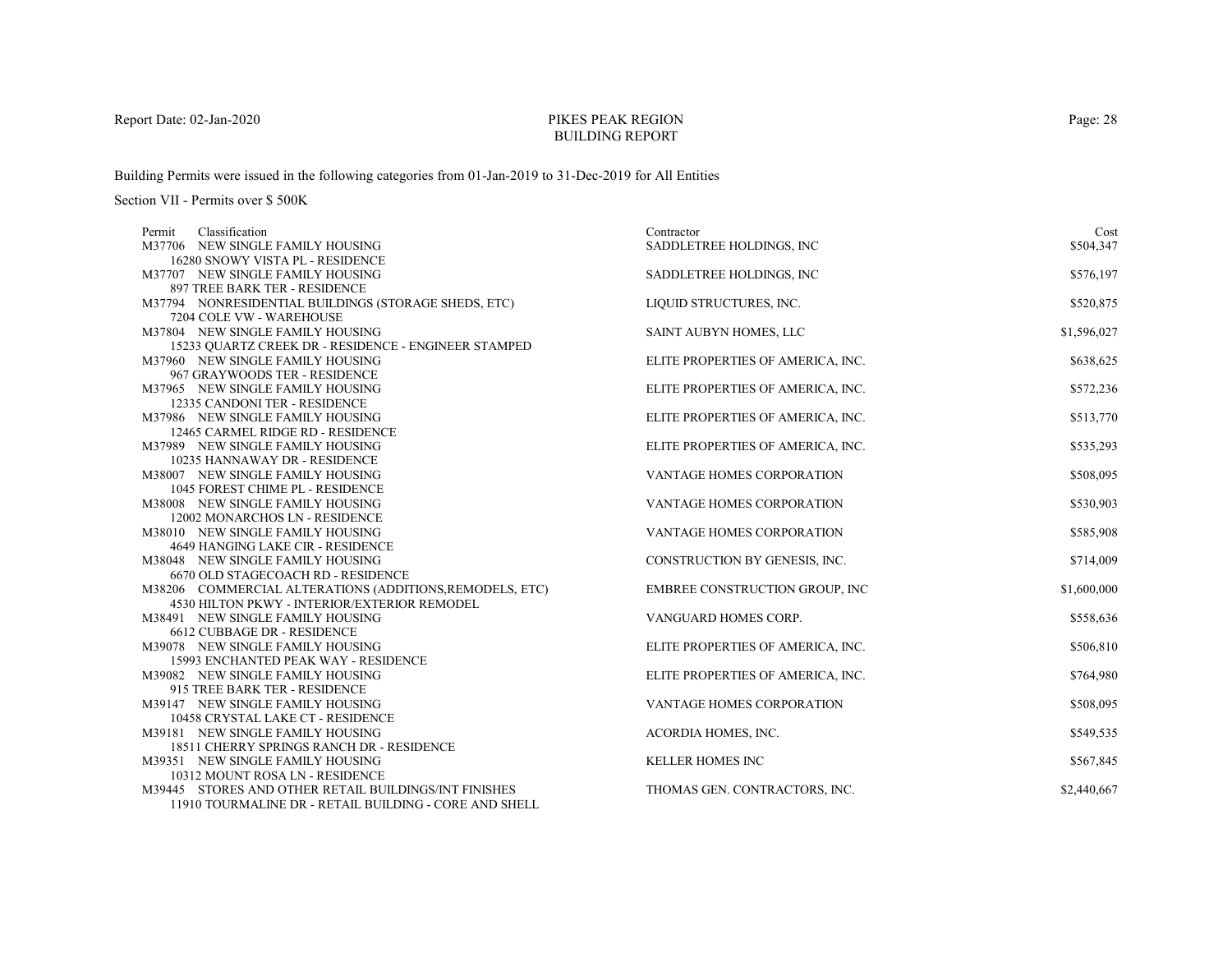# PIKES PEAK REGIONBUILDING REPORT

Building Permits were issued in the following categories from 01-Jan-2019 to 31-Dec-2019 for All Entities

| Classification<br>Permit                                    | Contractor                             | Cost         |
|-------------------------------------------------------------|----------------------------------------|--------------|
| M39586 NEW SINGLE FAMILY HOUSING                            | SADDLETREE HOLDINGS, INC               | \$547,928    |
| 1859 WALNUT CREEK CT - RESIDENCE                            |                                        |              |
| M39698 NEW SINGLE FAMILY HOUSING                            | GOETZMANN CUSTOM HOMES INC             | \$559,386    |
| 12076 WHIRLAWAY PL - RESIDENCE                              |                                        |              |
| M39729 NEW SINGLE FAMILY HOUSING                            | HIGH PERFORMANCE STRUCTURES INC.       | \$673,725    |
| 720 SUN VALLEY DR - RESIDENCE                               |                                        |              |
| M39918 COMMERCIAL ALTERATIONS (ADDITIONS, REMODELS, ETC)    | TMS CONSTRUCTION, INC.                 | \$3,379,248  |
| 1818 SPRING WATER PT - ADDITION                             |                                        |              |
| M40001 NEW SINGLE FAMILY HOUSING                            | HACIENDA CONSTRUCTION, INC.            | \$516,768    |
| 3210 DOUBLE TREE CT - RESIDENCE                             |                                        |              |
| M40023 COMMERCIAL ALTERATIONS (ADDITIONS, REMODELS, ETC)    | G E JOHNSON CONSTR CO, INC             | \$1,410,800  |
| 6001 E WOODMEN RD, 1ST FL - INTERIOR REMODEL                |                                        |              |
| M40025 NEW SINGLE FAMILY HOUSING                            | SADDLETREE HOLDINGS, INC               | \$604,360    |
| 1023 TREE BARK TER - RESIDENCE                              |                                        |              |
| M40038 NEW SINGLE FAMILY HOUSING                            | <b>SEEGER HOMES, INC</b>               | \$565,382    |
| 5915 SCHWENCKS PL - RES MFG HSG (BASEMENT)                  |                                        |              |
| M40089 NEW SINGLE FAMILY HOUSING                            | <b>HOMEOWNER</b>                       | \$702,231    |
| 19305 QUEENS CRESCENT WAY - RESIDENCE                       |                                        |              |
| M40110 NEW SINGLE FAMILY HOUSING                            | ALBANO CONSTRUCTION, INC.              | \$700,000    |
| 7712 BANNOCKBURN TRL - RESIDENCE                            |                                        |              |
| M40163 NEW SCHOOLS AND OTHER EDUCATIONAL BUILDINGS          | JHL CONSTRUCTORS, INC.                 | \$17,023,832 |
| 4303 PINEHURST CIR - SCHOOL BUILDING THRU FINISH            |                                        |              |
| M40165 NEW SINGLE FAMILY HOUSING                            | RON COVINGTON HOMES                    | \$548,250    |
| 7407 RIM BLUFF LN - RESIDENCE                               |                                        |              |
| M40180 NEW SINGLE FAMILY HOUSING                            | PICASSO HOMES, LLC                     | \$800,000    |
| 740 PAISLEY DR - RESIDENCE                                  |                                        |              |
| M40264 NEW SINGLE FAMILY HOUSING                            | MAJESTIC CUSTOM HOMES, INC.            | \$613,997    |
| 11995 SILVER CONCHO TRL - RESIDENCE                         |                                        |              |
| M40372 NEW SINGLE FAMILY HOUSING                            | ELITE PROPERTIES OF AMERICA, INC.      | \$764,980    |
| 16026 SUNRISE GLORY LN - RESIDENCE                          |                                        |              |
| M40373 NEW SINGLE FAMILY HOUSING                            | ELITE PROPERTIES OF AMERICA, INC.      | \$542,039    |
| 15778 LONG VALLEY DR - RESIDENCE                            |                                        |              |
| M40381 NEW SINGLE FAMILY HOUSING                            | ELITE PROPERTIES OF AMERICA, INC.      | \$500,278    |
| 12315 CANDONI TER - RESIDENCE                               |                                        |              |
| M40417 NEW SINGLE FAMILY HOUSING                            | WOOD STONE CONSTRUCTION, LLC.          | \$662,825    |
| 4130 STAGECOACH RD - RESIDENCE                              |                                        |              |
| M40429 NONRESIDENTIAL BUILDINGS (STORAGE SHEDS, ETC)        | COLORADO COMMERCIAL CONSTRUCTION, INC. | \$1,054,037  |
| 4225 LINCOLN PLAZA DR, K - MINI STORAGE WAREHOUSE W/ OFFICE |                                        |              |
| M40432 NONRESIDENTIAL BUILDINGS (STORAGE SHEDS, ETC)        | COLORADO COMMERCIAL CONSTRUCTION, INC. | \$777,629    |
| 4225 LINCOLN PLAZA DR, B - MINI STORAGE WAREHOUSE           |                                        |              |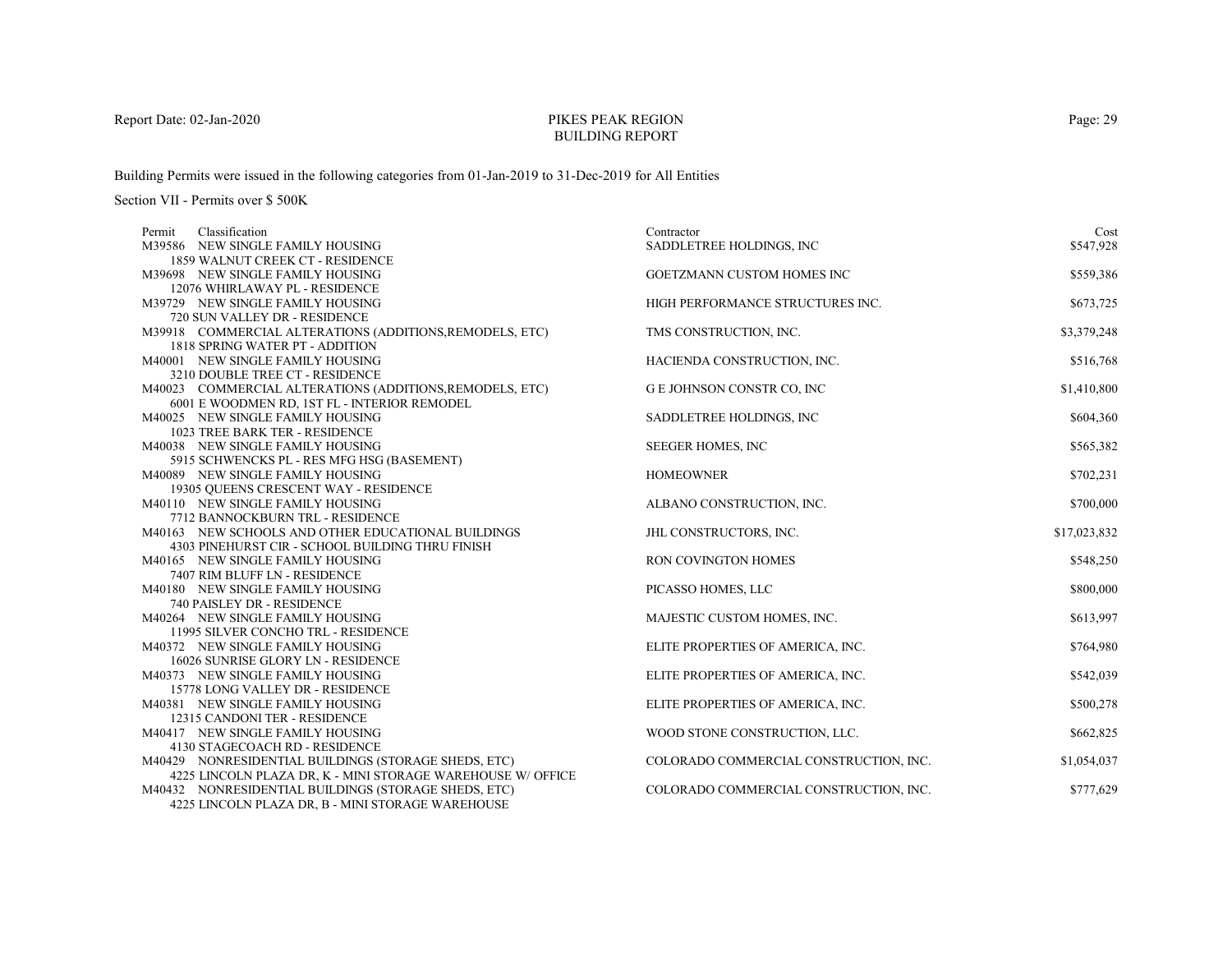# PIKES PEAK REGIONBUILDING REPORT

Building Permits were issued in the following categories from 01-Jan-2019 to 31-Dec-2019 for All Entities

| Classification<br>Permit                                                                        | Contractor                                | Cost          |
|-------------------------------------------------------------------------------------------------|-------------------------------------------|---------------|
| M40434 NONRESIDENTIAL BUILDINGS (STORAGE SHEDS, ETC)                                            | COLORADO COMMERCIAL CONSTRUCTION, INC.    | \$910,557     |
| 4225 LINCOLN PLAZA DR, C - MINI STORAGE WAREHOUSE                                               |                                           |               |
| M40435 NONRESIDENTIAL BUILDINGS (STORAGE SHEDS, ETC)                                            | COLORADO COMMERCIAL CONSTRUCTION, INC.    | \$515,096     |
| 4225 LINCOLN PLAZA DR, D - MINI STORAGE WAREHOUSE                                               |                                           |               |
| M40497 NEW SINGLE FAMILY HOUSING                                                                | <b>HOMEOWNER</b>                          | \$701,802     |
| 19820 GLEN SHADOWS DR - RESIDENCE                                                               |                                           |               |
| M40588 NEW SINGLE FAMILY HOUSING                                                                | STEPHENS AND ASSOCIATES, INC.             | \$501,349     |
| 1023 KELSO PL - RESIDENCE                                                                       |                                           |               |
| M40654 NEW SINGLE FAMILY HOUSING                                                                | ELITE PROPERTIES OF AMERICA, INC.         | \$567,738     |
| 8142 WHEATLAND DR - RESIDENCE                                                                   |                                           |               |
| M40655 NEW SINGLE FAMILY HOUSING                                                                | ELITE PROPERTIES OF AMERICA, INC.         | \$559,172     |
| 8073 WHEATLAND DR - RESIDENCE                                                                   |                                           |               |
| M40959 NEW OFFICES, BANKS, AND PROFESSIONAL BLDGS/INT FINISHES                                  | <b>CMG CORP</b>                           | \$1,500,000   |
| 77 3RD ST - NEW MEDICAL OFFICE THROUGH FINISH                                                   |                                           |               |
| M41081 NEW SINGLE FAMILY HOUSING                                                                | ALLIANCE HOMES, LLC DBA ALLIANCE BUILDERS | \$969,868     |
| 3640 BLUE HERON SPRING LN - RESIDENCE                                                           |                                           |               |
| M41084 NEW SINGLE FAMILY HOUSING                                                                | ALLIANCE HOMES, LLC DBA ALLIANCE BUILDERS | \$1,140,490   |
| 7574 RANNOCH MOOR WAY - RESIDENCE                                                               |                                           |               |
| M41188 STRUCTURES OTHER THAN BUILDINGS (SWIMMING POOLS, ETC)                                    | M.A. MORTENSON COMPANY                    | \$316,000,000 |
| 31275 WASHINGTON RD - PV SOLAR FARM(79,000,000 WATTS)                                           |                                           |               |
| M41197 STORES AND OTHER RETAIL BUILDINGS/INT FINISHES                                           | SHARP GENERAL CONTRACTORS, INC            | \$1,000,000   |
| 1274-1276 INTERQUEST PKWY - RETAIL - CORE AND SHELL                                             |                                           |               |
| M41278 COMMERCIAL ALTERATIONS (ADDITIONS, REMODELS, ETC)                                        | HENSEL PHELPS CONSTRUCTION CO             | \$2,226,000   |
| 1400 E BOULDER ST - INTERIOR REMODEL (GEN/ORTHO/TRAUMA CLINIC)                                  |                                           |               |
| M41488 COMMERCIAL ALTERATIONS (ADDITIONS, REMODELS, ETC)<br>6001 E WOODMEN RD - INTERIOR FINISH | G E JOHNSON CONSTR CO, INC                | \$1,673,500   |
| M41721 NEW OFFICES, BANKS, AND PROFESSIONAL BLDGS/INT FINISHES                                  | ELITE PROPERTIES OF AMERICA, INC.         | \$875,000     |
| 2138 FLYING HORSE CLUB DR - COMMERCIAL INTERIOR FINISH                                          |                                           |               |
| M41726 NEW SINGLE FAMILY HOUSING                                                                | ELITE PROPERTIES OF AMERICA, INC.         | \$632,736     |
| 8072 WHEATLAND DR - RESIDENCE                                                                   |                                           |               |
| M41729 NEW SINGLE FAMILY HOUSING                                                                | ELITE PROPERTIES OF AMERICA, INC.         | \$638,625     |
| 16033 MISTY RAIN CT - RESIDENCE                                                                 |                                           |               |
| M41731 NEW SINGLE FAMILY HOUSING                                                                | ELITE PROPERTIES OF AMERICA, INC.         | \$563,669     |
| 12381 MOSCATO DR - RESIDENCE                                                                    |                                           |               |
| M41735 NEW SINGLE FAMILY HOUSING                                                                | ELITE PROPERTIES OF AMERICA, INC.         | \$506,703     |
| 10238 RAVENCLAW DR - RESIDENCE                                                                  |                                           |               |
| M41755 NEW SINGLE FAMILY HOUSING                                                                | MAJESTIC CUSTOM HOMES, INC.               | \$579,731     |
| 12075 SILVER CONCHO TRL - RESIDENCE                                                             |                                           |               |
| M41992 STORES AND OTHER RETAIL BUILDINGS/INT FINISHES                                           | THE COPESTONE COMPANY                     | \$1,814,220   |
| 4929 CARRERA PT - AUTO DEALERSHIP (GROUND UP)                                                   |                                           |               |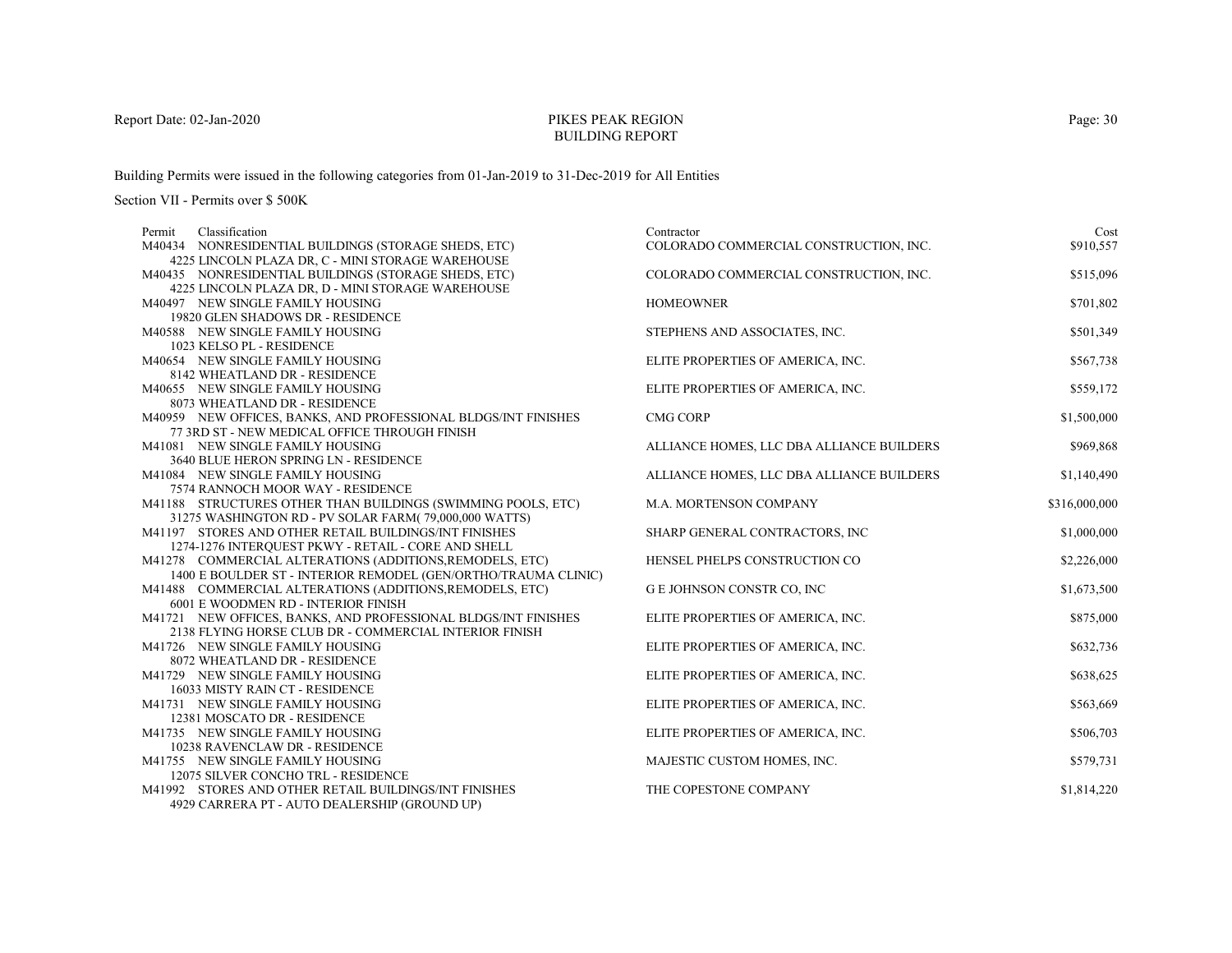# PIKES PEAK REGIONBUILDING REPORT

Building Permits were issued in the following categories from 01-Jan-2019 to 31-Dec-2019 for All Entities

| Classification<br>Permit                                                                                                      | Contractor                          | Cost        |
|-------------------------------------------------------------------------------------------------------------------------------|-------------------------------------|-------------|
| M42040 NEW OFFICES, BANKS, AND PROFESSIONAL BLDGS/INT FINISHES<br>80 S SPRUCE MOUNTAIN RD - NEW OFFICE BUILDING AND SHOW ROOM | WESTCO CONSTRUCTION MANAGEMENT, LLC | \$523,000   |
| M42043 NEW SINGLE FAMILY HOUSING                                                                                              | SCHWERS CONSTRUCTION CO             | \$626,418   |
| 2910 ROSSMERE ST - RESIDENCE                                                                                                  |                                     |             |
| M42065 NEW SINGLE FAMILY HOUSING                                                                                              | VANTAGE HOMES CORPORATION           | \$508,095   |
| 11772 THUNDER MOUNTAIN AVE - RESIDENCE                                                                                        |                                     |             |
| M42093 STORES AND OTHER RETAIL BUILDINGS/INT FINISHES                                                                         | THOMAS GEN. CONTRACTORS, INC.       | \$660,342   |
| 7955 FOUNTAIN MESA RD - NEW RETAIL CORE AND SHELL                                                                             |                                     |             |
| M42240 NEW SINGLE FAMILY HOUSING                                                                                              | ELITE PROPERTIES OF AMERICA, INC.   | \$567,738   |
| 10124 HANNAWAY DR - RESIDENCE                                                                                                 |                                     |             |
| M42291 NEW SINGLE FAMILY HOUSING                                                                                              | CONSTRUCTION BY GENESIS, INC.       | \$823,552   |
| 5141 GOLD RUN CT - RESIDENCE                                                                                                  |                                     |             |
| M42369 NEW SINGLE FAMILY HOUSING                                                                                              | <b>HOMEOWNER</b>                    | \$607,465   |
| 3514 BLUE HERON SPRING LN - RESIDENCE                                                                                         |                                     |             |
| M42503 NONRESIDENTIAL BUILDINGS (STORAGE SHEDS, ETC)                                                                          | LONE STAR BUILDERS, LLC             | \$555,000   |
| 2437 N MARKSHEFFEL RD - NEW CAR WASH                                                                                          |                                     |             |
| M42827 NEW SINGLE FAMILY HOUSING                                                                                              | <b>GOETZMANN CUSTOM HOMES INC</b>   | \$559,386   |
| 18439 FOREST VIEW RD - RESIDENCE                                                                                              |                                     |             |
| M43043 NEW SINGLE FAMILY HOUSING                                                                                              | ELITE PROPERTIES OF AMERICA, INC.   | \$764,980   |
| <b>1815 ELEVATION WAY - RESIDENCE</b>                                                                                         |                                     |             |
| M43073 NEW SINGLE FAMILY HOUSING                                                                                              | AVALON DEVELOPMENT COMPANY LLC      | \$1,000,000 |
| 2641 N CHELTON RD - RESIDENCE                                                                                                 |                                     |             |
| M43173 COMMERCIAL ALTERATIONS (ADDITIONS, REMODELS, ETC)                                                                      | TRINITY CONSTRUCTION SERVICES, LLC  | \$712,000   |
| 5506 HARR AVE - REROOF                                                                                                        |                                     |             |
| M43585 NEW SINGLE FAMILY HOUSING                                                                                              | SADDLETREE HOLDINGS, INC            | \$648,584   |
| 10324 STAGECOACH PARK CT - RESIDENCE                                                                                          |                                     |             |
| M43588 NEW SINGLE FAMILY HOUSING                                                                                              | SADDLETREE HOLDINGS, INC            | \$636,376   |
| 937 GRAYWOODS TER - RESIDENCE<br>M43616 NEW SINGLE FAMILY HOUSING                                                             | <b>HOMEOWNER</b>                    | \$840,000   |
| 100 AJO WAY - RESIDENCE                                                                                                       |                                     |             |
| M43628 NEW SINGLE FAMILY HOUSING                                                                                              | CONSTRUCTION BY GENESIS, INC.       | \$856,640   |
| 18345 E HWY 24 - RESIDENCE                                                                                                    |                                     |             |
| M43984 NEW SINGLE FAMILY HOUSING                                                                                              | ASPEN GOLD GEN. CONTR. & ENG.       | \$550,000   |
| 756 FOREST VIEW WAY - RESIDENCE                                                                                               |                                     |             |
| M44297 NEW SINGLE FAMILY HOUSING                                                                                              | ELITE PROPERTIES OF AMERICA, INC.   | \$569,987   |
| 1040 TREE BARK TER - RESIDENCE                                                                                                |                                     |             |
| M44298 NEW SINGLE FAMILY HOUSING                                                                                              | ELITE PROPERTIES OF AMERICA, INC.   | \$563,669   |
| 1841 BOGUS PL - RESIDENCE                                                                                                     |                                     |             |
| M44772 NONRESIDENTIAL BUILDINGS (STORAGE SHEDS, ETC)                                                                          | CONTECH CONSTRUCTION CO             | \$630,374   |
| <b>605 COUNTY LINE RD - WAREHOUSE - SHELL</b>                                                                                 |                                     |             |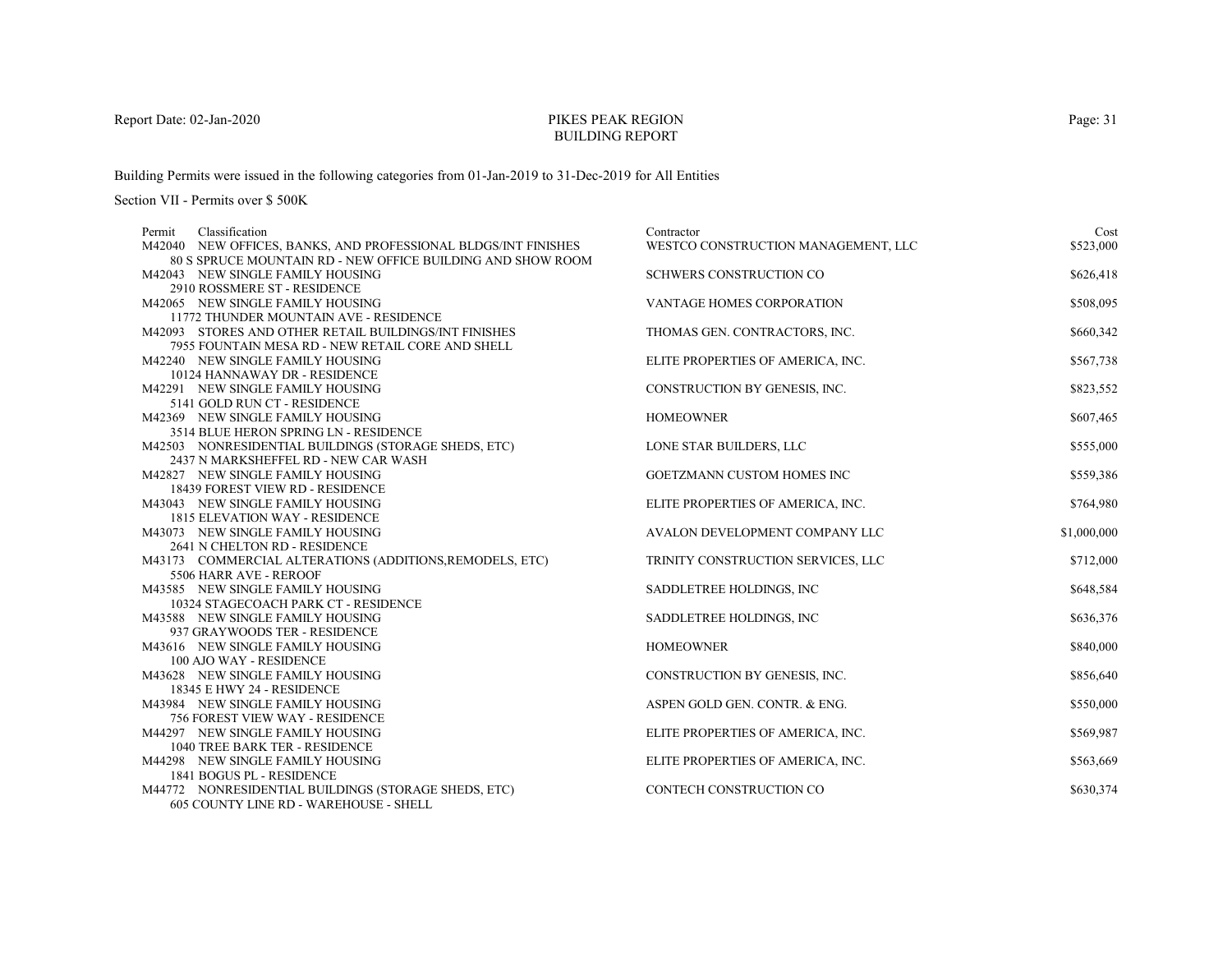# PIKES PEAK REGIONBUILDING REPORT

Building Permits were issued in the following categories from 01-Jan-2019 to 31-Dec-2019 for All Entities

| Classification<br>Permit                                                  | Contractor                                   | Cost        |
|---------------------------------------------------------------------------|----------------------------------------------|-------------|
| M44916 NEW SINGLE FAMILY HOUSING                                          | GOETZMANN CUSTOM HOMES INC                   | \$575,234   |
| 1850 MUD HEN DR - RESIDENCE                                               |                                              |             |
| M44928 NEW SINGLE FAMILY HOUSING                                          | <b>BLACK OAK HOMES, INC</b>                  | \$755,985   |
| 12070 SILVER CONCHO TRL - RESIDENCE                                       |                                              |             |
| M45052 NEW SINGLE FAMILY HOUSING                                          | JS HOMES INC.                                | \$792,178   |
| 1954 BASHLEY RD - RESIDENCE                                               |                                              |             |
| M45255 NEW SINGLE FAMILY HOUSING                                          | <b>BLACK OAK HOMES, INC</b>                  | \$640,553   |
| 12010 SILVER CONCHO TRL - RESIDENCE                                       |                                              |             |
| M45265 COMMERCIAL ALTERATIONS (ADDITIONS, REMODELS, ETC)                  | WELLS & WEST GENERAL CONT. INC               | \$600,000   |
| 194 W MIKADO DR - INTERIOR REMODEL/ADDITION                               |                                              |             |
| M45310 NEW SINGLE FAMILY HOUSING                                          | <b>HAMMER HOMES</b>                          | \$923,458   |
| 16191 OPEN SKY WAY - RESIDENCE                                            |                                              |             |
| M45318 COMMERCIAL ALTERATIONS (ADDITIONS, REMODELS, ETC)                  | MOLTZ CONSTRUCTION, INC.                     | \$700,000   |
| 6510 SOUTHMOOR DR, A - ADDITION                                           |                                              |             |
| M45448 STRUCTURES OTHER THAN BUILDINGS (SWIMMING POOLS, ETC)              | HENSEL PHELPS CONSTRUCTION CO                | \$600,000   |
| 5613 PULPIT PEAK VW - RETAINING WALL - COMMERCIAL                         |                                              |             |
| M45460 NEW SINGLE FAMILY HOUSING                                          | ELITE PROPERTIES OF AMERICA, INC.            | \$563,669   |
| 16098 SUNRISE GLORY LN - RESIDENCE                                        |                                              |             |
| M45461 NEW SINGLE FAMILY HOUSING                                          | ELITE PROPERTIES OF AMERICA, INC.            | \$574,270   |
| <b>1855 ELEVATION WAY - RESIDENCE</b><br>M45464 NEW SINGLE FAMILY HOUSING | ELITE PROPERTIES OF AMERICA, INC.            | \$506,060   |
| 2573 PONY CLUB LN - RESIDENCE                                             |                                              |             |
| M45541 STORES AND OTHER RETAIL BUILDINGS/INT FINISHES                     | WAFFLE HOUSE, INC.                           | \$700,000   |
| 755 W FILLMORE ST - COMMERCIAL BUILDING (THROUGH FINISH)                  |                                              |             |
| M45573 NEW SINGLE FAMILY HOUSING                                          | VANGUARD HOMES CORP.                         | \$518,803   |
| 37 S OLYMPIAN DR - RESIDENCE                                              |                                              |             |
| M45622 COMMERCIAL ALTERATIONS (ADDITIONS, REMODELS, ETC)                  | NUNN CONSTRUCTION INC                        | \$1,318,094 |
| 4041 E SAN MIGUEL ST - INTERIOR REMODEL/CHANGE OF OCCUPANCY               |                                              |             |
| M45868 NEW SINGLE FAMILY HOUSING                                          | JP COOPER CONSTRUCTION/INTERIOR FINISHES LLC | \$777,187   |
| 4095 RESERVE PT - RESIDENCE                                               |                                              |             |
| M45907 NEW SINGLE FAMILY HOUSING                                          | VANTAGE HOMES CORPORATION                    | \$507,345   |
| <b>1058 TREE BARK TER - RESIDENCE</b>                                     |                                              |             |
| M45908 NEW SINGLE FAMILY HOUSING                                          | <b>VANTAGE HOMES CORPORATION</b>             | \$509,808   |
| 3231 RED CAVERN RD - RESIDENCE                                            |                                              |             |
| M45912 NEW SINGLE FAMILY HOUSING                                          | VANTAGE HOMES CORPORATION                    | \$530,903   |
| 1002 NATIVE DANCER TER - RESIDENCE                                        |                                              |             |
| M45913 NEW SINGLE FAMILY HOUSING                                          | VANTAGE HOMES CORPORATION                    | \$518,910   |
| 3214 RED CAVERN RD - RESIDENCE                                            |                                              |             |
| M45922 NEW SINGLE FAMILY HOUSING                                          | ELEVATION HOMES, LLC                         | \$709,619   |
| 18515 JUDGE ORR RD - RESIDENCE                                            |                                              |             |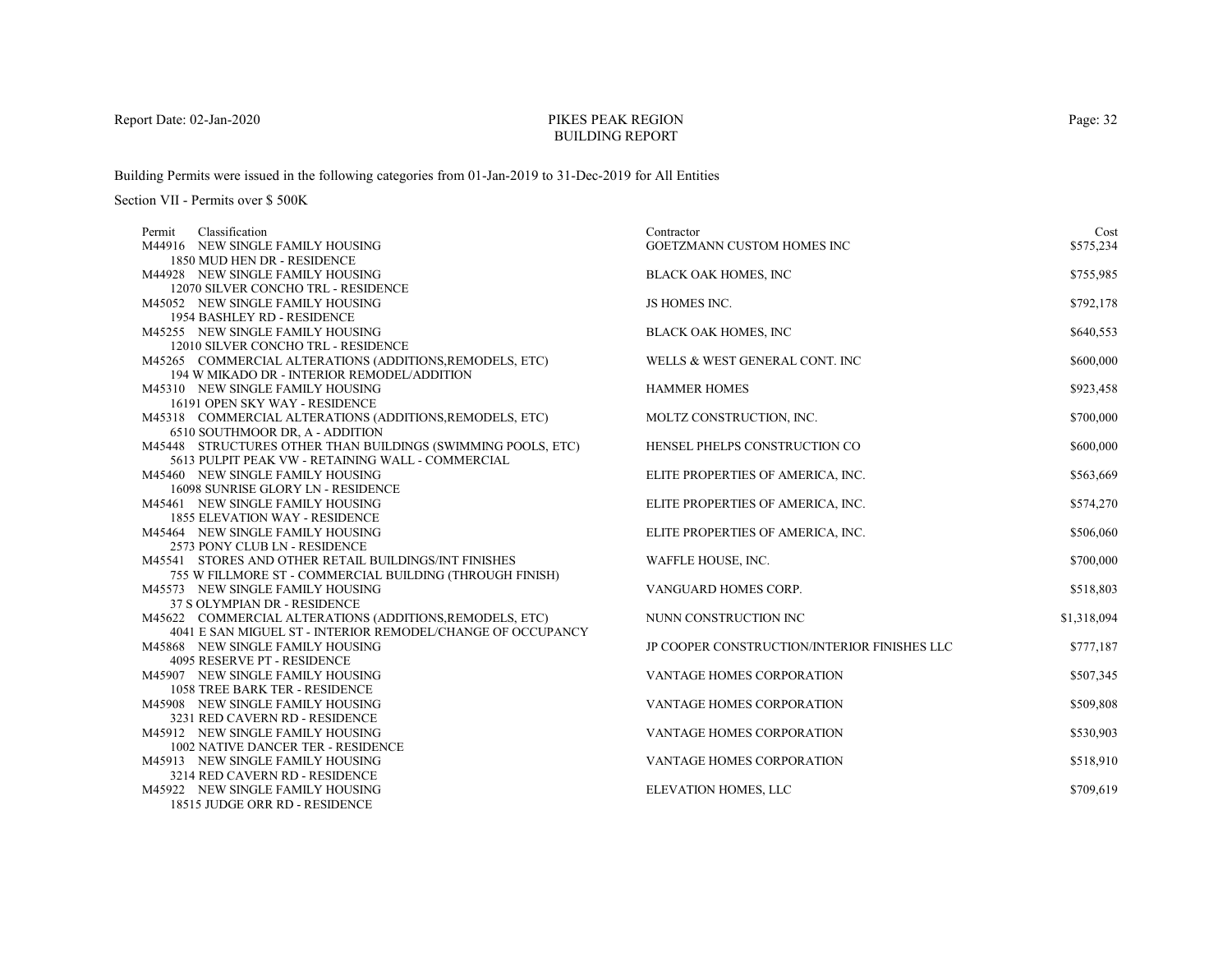# PIKES PEAK REGIONBUILDING REPORT

Building Permits were issued in the following categories from 01-Jan-2019 to 31-Dec-2019 for All Entities

| Classification<br>Permit                                                                                            | Contractor                                        | Cost        |
|---------------------------------------------------------------------------------------------------------------------|---------------------------------------------------|-------------|
| M46007 NEW SINGLE FAMILY HOUSING                                                                                    | <b>HAMMER HOMES</b>                               | \$666,787   |
| 2036 MAHAFFIE CT - RESIDENCE                                                                                        |                                                   |             |
| M46113 NEW SINGLE FAMILY HOUSING                                                                                    | JP COOPER CONSTRUCTION/INTERIOR FINISHES LLC      | \$1,014,476 |
| 1455 VINE CLIFF HTS - RESIDENCE - ENGINEER STAMPED                                                                  |                                                   |             |
| M46131 NEW FIVE OR MORE FAMILY BUILDINGS                                                                            | MURPHY CONSTRUCTORS OF C/S INC                    | \$1,000,000 |
| 430 W PIKES PEAK AVE - NEW APARTMENT BUILDINGS (11 UNITS)                                                           |                                                   |             |
| M46223 COMMERCIAL ALTERATIONS (ADDITIONS, REMODELS, ETC)                                                            | CHAMPION CONTRACTORS & SERVICES - COMMERCIAL, LLC | \$1,437,032 |
| 1150 E CHEYENNE MOUNTAIN BLVD - REROOF                                                                              |                                                   |             |
| M46267 COMMERCIAL ALTERATIONS (ADDITIONS, REMODELS, ETC)                                                            | CHAMPION CONTRACTORS & SERVICES - COMMERCIAL, LLC | \$680,000   |
| 6436 S HWY 85-87 - REROOF                                                                                           |                                                   |             |
| M46417 NONRESIDENTIAL BUILDINGS (STORAGE SHEDS, ETC)                                                                | <b>SR SIEVERS COMPANY</b>                         | \$1,500,000 |
| 1945 DEER CREEK RD - WAREHOUSE SHELL BUILDING                                                                       |                                                   |             |
| M46418 NONRESIDENTIAL BUILDINGS (STORAGE SHEDS, ETC)                                                                | SR SIEVERS COMPANY                                | \$1,203,464 |
| 1925 DEER CREEK RD - WAREHOUSE SHELL BUILDING                                                                       |                                                   |             |
| M46597 NEW SINGLE FAMILY HOUSING                                                                                    | SADDLETREE HOLDINGS, INC                          | \$604,467   |
| 4910 OLD STAGECOACH RD - RESIDENCE                                                                                  |                                                   |             |
| M46624 NEW SINGLE FAMILY HOUSING                                                                                    | ALL ABOUT HOME DESIGN, LLC                        | \$1,200,000 |
| 5488 NOVELLA GRV - RESIDENCE                                                                                        |                                                   |             |
| M46659 COMMERCIAL ALTERATIONS (ADDITIONS, REMODELS, ETC)                                                            | WESTEC CONSTRUCTION MGMT CO                       | \$594,700   |
| 1895 S NEVADA AVE - COMMERCIAL INTERIOR REMODEL                                                                     |                                                   |             |
| M46675 COMMERCIAL ALTERATIONS (ADDITIONS, REMODELS, ETC)                                                            | TRINITY CONSTRUCTION SERVICES, LLC                | \$945,500   |
| 800 PROGRESS DR - REROOF                                                                                            |                                                   |             |
| M46928 COMMERCIAL ALTERATIONS (ADDITIONS, REMODELS, ETC)                                                            | <b>GLOBAL ROOFING COMPANY LLC</b>                 | \$592,000   |
| 3150 BOYCHUK AVE - REROOF- INSTALL 1" POLYISO INSULATION AND.60MIL TPO-SINGLE PLY MEMBRANE OVER EXISTING METAL ROOF |                                                   |             |
| M47102 NEW SINGLE FAMILY HOUSING                                                                                    | <b>RON COVINGTON HOMES</b>                        | \$548,143   |
| 7412 RIM BLUFF LN - RESIDENCE                                                                                       |                                                   |             |
| M47200 COMMERCIAL ALTERATIONS (ADDITIONS, REMODELS, ETC)                                                            | WD CONSULTING LLC                                 | \$2,730,000 |
| 3030 N NEVADA AVE - INTERIOR REMODEL /CHANGE OF OCCUPANCY                                                           |                                                   |             |
| M47363 NEW SINGLE FAMILY HOUSING                                                                                    | SADDLETREE HOLDINGS, INC                          | \$502,526   |
| 10352 STAGECOACH PARK CT - RESIDENCE                                                                                |                                                   |             |
| M47364 NEW SINGLE FAMILY HOUSING                                                                                    | SADDLETREE HOLDINGS, INC                          | \$502,848   |
| 1377 EAGLE CLAW LN - RESIDENCE                                                                                      |                                                   |             |
| M47391 NEW SINGLE FAMILY HOUSING                                                                                    | PALACE HOMES, INC.                                | \$576,733   |
| 5003 CONSTITUTION AVE - RESIDENCE                                                                                   |                                                   |             |
| M47398 COMMERCIAL ALTERATIONS (ADDITIONS, REMODELS, ETC)                                                            | BERGMAN KPRS, LLC                                 | \$1,535,540 |
| 6795 CAMPUS DR - INTERIOR FINISH - EXPAND NEW SUITE                                                                 |                                                   |             |
| M47440 NEW SINGLE FAMILY HOUSING                                                                                    | VANGUARD HOMES CORP.                              | \$598,256   |
| 3790 HILL CIR - RESIDENCE                                                                                           |                                                   |             |
| M47605 NEW SINGLE FAMILY HOUSING                                                                                    | <b>M6 STRUCTURES LLC</b>                          | \$551,034   |
| 7410 WINDING OAKS DR - RESIDENCE                                                                                    |                                                   |             |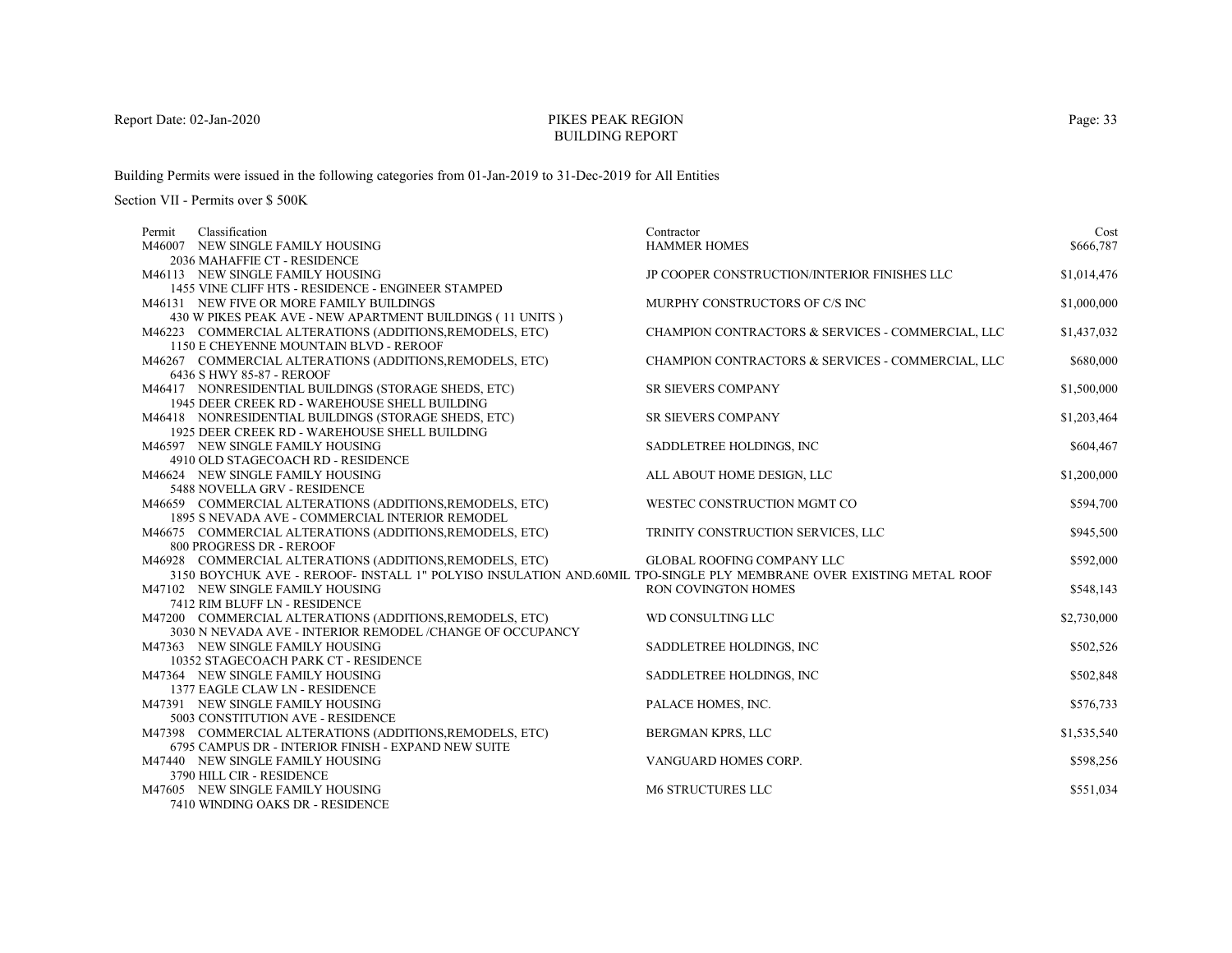# PIKES PEAK REGIONBUILDING REPORT

Building Permits were issued in the following categories from 01-Jan-2019 to 31-Dec-2019 for All Entities

| Classification<br>Permit                                                                         | Contractor                         | Cost         |
|--------------------------------------------------------------------------------------------------|------------------------------------|--------------|
| M47667 NEW SINGLE FAMILY HOUSING                                                                 | VANGUARD HOMES CORP.               | \$533,580    |
| 10549 KELOWNA VW - RESIDENCE                                                                     |                                    |              |
| M47673 RESIDENTIAL ALTERATIONS (REMODEL, ADDITIONS, ETC)                                         | <b>LORIC HOMES &amp; INTERIORS</b> | \$790,000    |
| 2640 TREVOR LN - INTERIOR REMODEL/FIRE DAMAGE                                                    |                                    |              |
| M47703 NEW PUBLIC SERVICES & UTILITIES BUILDINGS                                                 | DANIEL-BARRY CONSTRUCTION INC      | \$10,600,000 |
| 700 S CHARTER OAK RANCH RD - UTILITIES OPERATION CENTER-UPGRADE TO FINISH                        |                                    |              |
| M47803 COMMERCIAL ALTERATIONS (ADDITIONS, REMODELS, ETC)                                         | CENTRAL STATES ROOF. & INSULAT     | \$513,617    |
| 1205 POTTER DR - REROOF                                                                          |                                    |              |
| M47838 STORES AND OTHER RETAIL BUILDINGS/INT FINISHES                                            | THE COPESTONE COMPANY              | \$850,000    |
| 7492 BLACK FOREST RD - NEW CONVENIENCE STORE                                                     |                                    |              |
| M48054 NEW SINGLE FAMILY HOUSING                                                                 | ELITE PROPERTIES OF AMERICA, INC.  | \$507,452    |
| 1555 CATNAP LN - RESIDENCE                                                                       |                                    |              |
| M48063 NEW SINGLE FAMILY HOUSING                                                                 | LAURIA BUILDERS & LAND, LLC.       | \$512,913    |
| 17224 CARRIAGE HORSE DR - RESIDENCE - ENGINEER STAMPED                                           |                                    |              |
| M48082 NEW SINGLE FAMILY HOUSING                                                                 | COMITO BUILDING AND DESIGN, LLC    | \$1,500,000  |
| 4075 CEDAR HEIGHTS DR - RESIDENCE                                                                |                                    |              |
| M48162 STORES AND OTHER RETAIL BUILDINGS/INT FINISHES                                            | HAMMERS CONSTRUCTION, INC          | \$2,000,000  |
| 1405 SELIX GRV - DISTILLERY                                                                      |                                    |              |
| M48165 NONRESIDENTIAL BUILDINGS (STORAGE SHEDS, ETC)<br>1471 WOOLSEY HTS - WAREHOUSE WITH OFFICE | HAMMERS CONSTRUCTION, INC          | \$931,275    |
| M48279 NEW SINGLE FAMILY HOUSING                                                                 | <b>HOMEOWNER</b>                   | \$650,000    |
| 18401 FOREST VIEW RD - RESIDENCE                                                                 |                                    |              |
| M48290 NEW SINGLE FAMILY HOUSING                                                                 | CONSTRUCTION BY GENESIS, INC.      | \$598,256    |
| 15051 LONGWALL CT - RESIDENCE                                                                    |                                    |              |
| M48323 COMMERCIAL ALTERATIONS (ADDITIONS, REMODELS, ETC)                                         | BRYAN CONSTRUCTION, INC.           | \$1,700,000  |
| 945 LOWER GOLD CAMP RD - COMMERCIAL INTERIOR REMODEL                                             |                                    |              |
| M48452 COMMERCIAL ALTERATIONS (ADDITIONS, REMODELS, ETC)                                         | HENSEL PHELPS CONSTRUCTION CO      | \$977,500    |
| 1750 E BOULDER ST, BLDG 6 - INTERIOR REMODEL                                                     |                                    |              |
| M48454 COMMERCIAL ALTERATIONS (ADDITIONS, REMODELS, ETC)                                         | HENSEL PHELPS CONSTRUCTION CO      | \$750,000    |
| 1750 E BOULDER ST, BDG 10 - INTERIOR REMODEL                                                     |                                    |              |
| M48488 NEW OFFICES, BANKS, AND PROFESSIONAL BLDGS/INT FINISHES                                   | ED GREEN & SON CONSTRUCTION        | \$1,495,440  |
| 4949 GEIGER BLVD - NEW OFFICE/WAREHOUSE BUILDING                                                 |                                    |              |
| M48516 NEW SINGLE FAMILY HOUSING                                                                 | KIRELLA HOMES, INC                 | \$677,174    |
| 19190 DEERFIELD RD - RESIDENCE                                                                   |                                    |              |
| M48566 NEW SINGLE FAMILY HOUSING                                                                 | PALACE HOMES, INC.                 | \$1,295,000  |
| 5980 BURGESS RD - RESIDENCE                                                                      |                                    |              |
| M48585 NEW SINGLE FAMILY HOUSING                                                                 | RON COVINGTON HOMES                | \$548,250    |
| 10118 STONEMONT DR - RESIDENCE                                                                   |                                    |              |
| M48818 NEW SINGLE FAMILY HOUSING                                                                 | CROSSING JORDAN DEVELOPMENT INC    | \$760,910    |
| 6081 BARRETT RD - RESIDENCE                                                                      |                                    |              |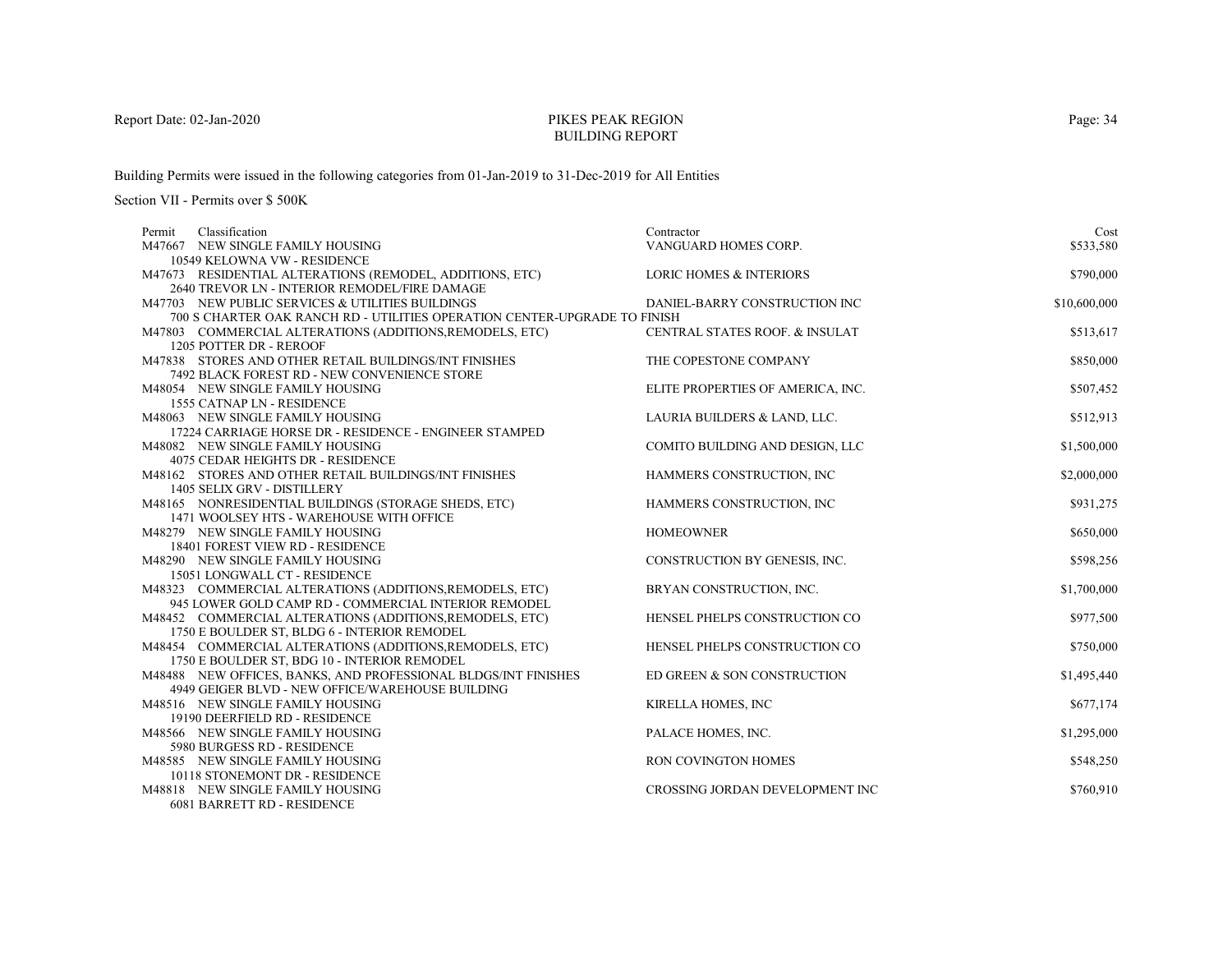# PIKES PEAK REGIONBUILDING REPORT

Building Permits were issued in the following categories from 01-Jan-2019 to 31-Dec-2019 for All Entities

| Permit | Classification                                                                 | Contractor                                                 | Cost        |
|--------|--------------------------------------------------------------------------------|------------------------------------------------------------|-------------|
|        | M48849 COMMERCIAL ALTERATIONS (ADDITIONS, REMODELS, ETC)                       | MPB CONTRACTORS, INC.                                      | \$641,230   |
|        | 6620 CAMDEN BLVD - INTERIOR REMODEL- CHANGE OF OCCUPANCY                       |                                                            |             |
|        | M49095 NEW SINGLE FAMILY HOUSING                                               | ELITE PROPERTIES OF AMERICA, INC.                          | \$602,325   |
|        | 16270 SNOWY VISTA PL - RESIDENCE                                               |                                                            |             |
|        | M49098 NEW SINGLE FAMILY HOUSING                                               | ELITE PROPERTIES OF AMERICA, INC.                          | \$561,420   |
|        | 16260 SUNRISE GLORY LN - RESIDENCE                                             |                                                            |             |
|        | M49102 NEW SINGLE FAMILY HOUSING                                               | ELITE PROPERTIES OF AMERICA, INC.                          | \$632,736   |
|        | 969 TREE BARK TER - RESIDENCE                                                  |                                                            |             |
|        | M49411 NEW SINGLE FAMILY HOUSING                                               | VANTAGE HOMES CORPORATION                                  | \$504,561   |
|        | 4370 HANGING LAKE CIR - RESIDENCE                                              |                                                            |             |
|        | M49432 NEW SINGLE FAMILY HOUSING                                               | <b>RAMPART CONSTRUCTION</b>                                | \$645,692   |
|        | 5315 OLD STAGECOACH RD - RESIDENCE                                             |                                                            |             |
|        | M49499 NEW SINGLE FAMILY HOUSING                                               | <b>BOB MCGRATH CONSTRUCTION</b>                            | \$900,000   |
|        | 5172 GOLD RUN CT - RESIDENCE                                                   |                                                            |             |
|        | M49504 NEW SINGLE FAMILY HOUSING                                               | CLAYTON PROPERTIES GROUP II, INC. DBA OAKWOOD HOMES OF C/S | \$520,837   |
|        | 6998 COMPASS BEND DR - RESIDENCE                                               |                                                            |             |
|        | M49603 NEW SINGLE FAMILY HOUSING                                               | BLACK OAK HOMES, INC                                       | \$644,943   |
|        | 12050 SILVER CONCHO TRL - RESIDENCE                                            |                                                            |             |
|        | M49605 COMMERCIAL ALTERATIONS (ADDITIONS, REMODELS, ETC)                       | T. N. PARKER CONSTRUCTION, LLC                             | \$1,185,239 |
|        | 2812 E BIJOU ST - INTERIOR REMODEL/CHANGE OF OCC - TO APARTMENTS               |                                                            |             |
|        | M49616 NEW SINGLE FAMILY HOUSING                                               | WEEKLEY HOMES LLC DBA DAVID WEEKLEY HOMES                  | \$512,592   |
|        | 13631 EVENING SKY DR - RESIDENCE                                               |                                                            |             |
|        | M49819 NEW SINGLE FAMILY HOUSING                                               | <b>HOMEOWNER</b>                                           | \$750,000   |
|        | 17240 E GOSHAWK RD - RESIDENCE                                                 |                                                            |             |
|        | M49863 NEW SINGLE FAMILY HOUSING                                               | <b>VANTAGE HOMES CORPORATION</b>                           | \$530,903   |
|        | 1081 GALLANT FOX TRL - RESIDENCE                                               |                                                            |             |
|        | M49888 NEW SINGLE FAMILY HOUSING                                               | <b>MORLEY ENTERPRISES</b>                                  | \$525,442   |
|        | 4065 RAMSHORN PT - RESIDENCE                                                   |                                                            |             |
|        | M49892 NEW SINGLE FAMILY HOUSING                                               | ASPEN COUNTRY HOMES                                        | \$600,000   |
|        | 5735 HODGEN RD - RESIDENCE                                                     |                                                            |             |
|        | M49899 NEW SINGLE FAMILY HOUSING                                               | PEACEMAKER BUILDERS INC DBA TRUE MOUNTAIN ROOFING          | \$800,000   |
|        | 13710 OLD PUEBLO RD, B - GUEST RESIDENCE AND CONNECTED MOTHER-IN-LAW RESIDENCE |                                                            |             |
|        | M49961 NEW SINGLE FAMILY HOUSING                                               | VANGUARD HOMES CORP.                                       | \$521,480   |
|        | 10508 KELOWNA VW - RESIDENCE                                                   |                                                            |             |
|        | M50088 NEW SINGLE FAMILY HOUSING                                               | <b>REUNION HOMES</b>                                       | \$791,107   |
|        | 10872 KLONDIKE DR - RESIDENCE                                                  |                                                            |             |
|        | M50154 NEW SINGLE FAMILY HOUSING                                               | <b>CUSTOM DESIGN BUILDERS, INC.</b>                        | \$550,000   |
|        | 14115 JUDGE ORR RD - RESIDENCE                                                 |                                                            |             |
|        | M50273 NEW SINGLE FAMILY HOUSING                                               | JP COOPER CONSTRUCTION/INTERIOR FINISHES LLC               | \$538,934   |
|        | 15480 BILLINGS CT - RESIDENCE                                                  |                                                            |             |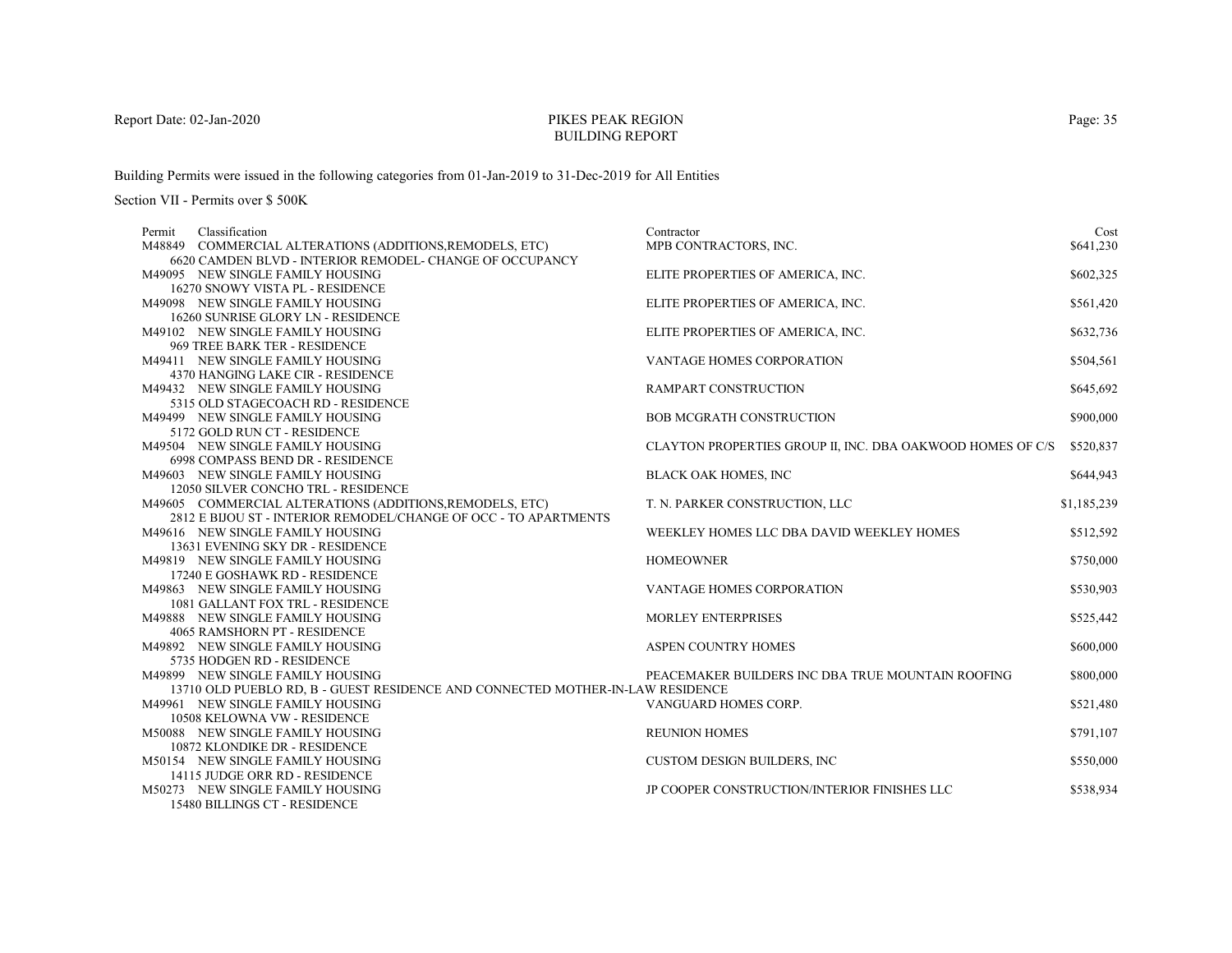# PIKES PEAK REGIONBUILDING REPORT

Building Permits were issued in the following categories from 01-Jan-2019 to 31-Dec-2019 for All Entities

| Classification<br>Permit                                                         | Contractor                        | Cost        |
|----------------------------------------------------------------------------------|-----------------------------------|-------------|
| M50355 NEW SINGLE FAMILY HOUSING                                                 | ELITE PROPERTIES OF AMERICA, INC. | \$559,172   |
| 6539 BACKCOUNTRY LOOP - RESIDENCE                                                |                                   |             |
| M50360 NEW SINGLE FAMILY HOUSING                                                 | ELITE PROPERTIES OF AMERICA, INC. | \$638,625   |
| 1821 CLAYHOUSE DR - RESIDENCE                                                    |                                   |             |
| M50361 NEW SINGLE FAMILY HOUSING                                                 | CREEKSTONE DEVELOPMENT, INC.      | \$502,205   |
| 10120 KENTWOOD DR - RESIDENCE                                                    |                                   |             |
| M50368 NEW SINGLE FAMILY HOUSING                                                 | ELITE PROPERTIES OF AMERICA, INC. | \$567,738   |
| 10108 HANNAWAY DR - RESIDENCE                                                    |                                   |             |
| M50398 STORES AND OTHER RETAIL BUILDINGS/INT FINISHES                            | SBARRA CONSTRUCTION WEST, INC.    | \$1,000,000 |
| 7939 SILICON HTS - CONVENIENCE STORE WITH GAS CANOPY                             |                                   |             |
| M50597 NONRESIDENTIAL BUILDINGS (STORAGE SHEDS, ETC)                             | HAMMERS CONSTRUCTION, INC.        | \$1,169,766 |
| 1223 N CIRCLE DR, D - MINI STORAGE WAREHOUSE                                     |                                   |             |
| M50599 NONRESIDENTIAL BUILDINGS (STORAGE SHEDS, ETC)                             | HAMMERS CONSTRUCTION, INC         | \$797,568   |
| 1223 N CIRCLE DR, C - MINI STORAGE WAREHOUSE                                     |                                   |             |
| M50629 NONRESIDENTIAL BUILDINGS (STORAGE SHEDS, ETC)                             | HAMMERS CONSTRUCTION, INC         | \$1,887,611 |
| 1223 N CIRCLE DR, B - MINI STORAGE WAREHOUSE AND OFFICE                          |                                   |             |
| M50631 NONRESIDENTIAL BUILDINGS (STORAGE SHEDS, ETC)                             | HAMMERS CONSTRUCTION, INC         | \$797,568   |
| 1223 N CIRCLE DR, A - MINI STORAGE WAREHOUSE<br>M50820 NEW SINGLE FAMILY HOUSING | <b>SHALAKO HOMES</b>              | \$650,000   |
| 960 TRUMPETERS CT - RESIDENCE                                                    |                                   |             |
| M50880 NEW SINGLE FAMILY HOUSING                                                 | ELITE PROPERTIES OF AMERICA, INC. | \$535,293   |
| 10156 KENTWOOD DR - RESIDENCE                                                    |                                   |             |
| M50883 NEW SINGLE FAMILY HOUSING                                                 | ELITE PROPERTIES OF AMERICA, INC. | \$514,091   |
| 8103 WHEATLAND DR - RESIDENCE                                                    |                                   |             |
| M50884 NEW SINGLE FAMILY HOUSING                                                 | GOETZMANN CUSTOM HOMES INC        | \$559,386   |
| 958 SIR BARTON DR - RESIDENCE                                                    |                                   |             |
| M50885 NEW SINGLE FAMILY HOUSING                                                 | ELITE PROPERTIES OF AMERICA, INC. | \$559,172   |
| 8294 SCOBY CT - RESIDENCE                                                        |                                   |             |
| M50886 NEW SINGLE FAMILY HOUSING                                                 | ELITE PROPERTIES OF AMERICA, INC. | \$533,473   |
| 8192 WHEATLAND DR - RESIDENCE                                                    |                                   |             |
| M50887 NEW SINGLE FAMILY HOUSING                                                 | ELITE PROPERTIES OF AMERICA, INC. | \$506,703   |
| 8263 WHEATLAND DR - RESIDENCE                                                    |                                   |             |
| M50888 NEW SINGLE FAMILY HOUSING                                                 | ELITE PROPERTIES OF AMERICA, INC. | \$504,347   |
| 8213 WHEATLAND DR - RESIDENCE                                                    |                                   |             |
| M50894 NEW SINGLE FAMILY HOUSING                                                 | ELITE PROPERTIES OF AMERICA, INC. | \$561,420   |
| 8152 WHEATLAND DR - RESIDENCE                                                    |                                   |             |
| M50901 NEW SINGLE FAMILY HOUSING                                                 | ELITE PROPERTIES OF AMERICA, INC. | \$542,039   |
| 8032 WHEATLAND DR - RESIDENCE                                                    |                                   |             |
| M50902 NEW SINGLE FAMILY HOUSING                                                 | ELITE PROPERTIES OF AMERICA, INC. | \$561,420   |
| 8193 WHEATLAND DR - RESIDENCE                                                    |                                   |             |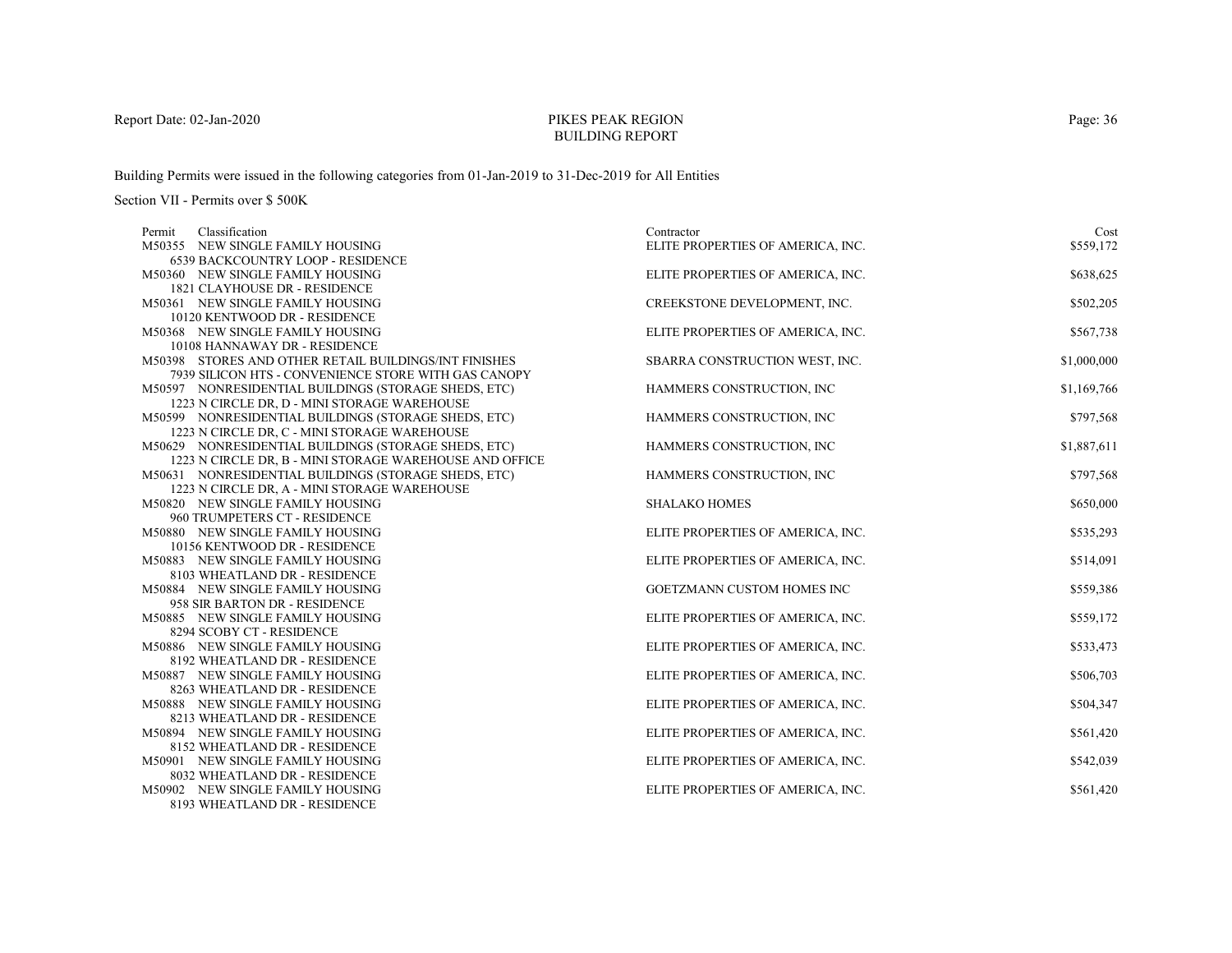# PIKES PEAK REGIONBUILDING REPORT

Building Permits were issued in the following categories from 01-Jan-2019 to 31-Dec-2019 for All Entities

| Classification<br>Contractor<br>Permit                                                                                                                           | Cost        |
|------------------------------------------------------------------------------------------------------------------------------------------------------------------|-------------|
| M50913 NEW SINGLE FAMILY HOUSING<br>ELITE PROPERTIES OF AMERICA, INC.                                                                                            | \$569,023   |
| 8052 WHEATLAND DR - RESIDENCE                                                                                                                                    |             |
| M50916 NEW SINGLE FAMILY HOUSING<br>VANTAGE HOMES CORPORATION                                                                                                    | \$546,001   |
| 8236 RYEGATE WAY - RESIDENCE                                                                                                                                     |             |
| M50921 NEW SINGLE FAMILY HOUSING<br><b>VANTAGE HOMES CORPORATION</b>                                                                                             | \$518,910   |
| 8278 SCOBY CT - RESIDENCE                                                                                                                                        |             |
| M50922 NEW SINGLE FAMILY HOUSING<br>VANTAGE HOMES CORPORATION                                                                                                    | \$550,070   |
| 8295 SCOBY CT - RESIDENCE                                                                                                                                        |             |
| <b>GREAT WEST CONSTRUCTION, LLC</b><br>M51063 COMMERCIAL ALTERATIONS (ADDITIONS, REMODELS, ETC)                                                                  | \$635,486   |
| 3704 E UINTAH ST - INTERIOR REMODEL TO ADD MAIN LEVEL FLOOR AREA                                                                                                 |             |
| M51071 NEW SINGLE FAMILY HOUSING<br>VANTAGE HOMES CORPORATION                                                                                                    | \$530,903   |
| 1061 NATIVE DANCER TER - RESIDENCE                                                                                                                               |             |
| M51095 NONRESIDENTIAL BUILDINGS (STORAGE SHEDS, ETC)<br>WYKOTA CONSTRUCTION INC.                                                                                 | \$580,000   |
| 3860 INTERPARK DR - WAREHOUSE                                                                                                                                    |             |
| M51099 COMMERCIAL ALTERATIONS (ADDITIONS, REMODELS, ETC)<br>MCWILLIAMS ROOFING, INC                                                                              | \$585,000   |
| 2322-2436 S ACADEMY BLVD - REROOF                                                                                                                                |             |
| O' CONNELL SPENCER CONSTRUCTION<br>M51111 NEW SINGLE FAMILY HOUSING                                                                                              | \$724,289   |
| 19075 DORNCLIFFE RD - RESIDENCE                                                                                                                                  |             |
| SADDLETREE HOLDINGS, INC<br>M51155 NEW SINGLE FAMILY HOUSING                                                                                                     | \$502,098   |
| <b>4558 OUTLOOK RIDGE TRL - RESIDENCE</b>                                                                                                                        |             |
| M51157 NEW SINGLE FAMILY HOUSING<br>SADDLETREE HOLDINGS, INC                                                                                                     | \$538,184   |
| 922 SIR BARTON DR - RESIDENCE                                                                                                                                    |             |
| M51164 NEW SINGLE FAMILY HOUSING<br>OX CONSTRUCTION LLC                                                                                                          | \$618,922   |
| 7165 RIO RD - RESIDENCE                                                                                                                                          |             |
| M51263 NEW SINGLE FAMILY HOUSING<br>THE FIRM, AN INS. CLAIM SPCS LLC                                                                                             | \$586,798   |
| 15420 BILLINGS CT - RESIDENCE - ENGINEER STAMPED                                                                                                                 |             |
| M51265 NEW OFFICES, BANKS, AND PROFESSIONAL BLDGS/INT FINISHES<br>TRI-STAR MASONRY, INC.<br>717 SEEDLING CT - OFFICE/WAREHOUSE                                   | \$540,991   |
|                                                                                                                                                                  |             |
| M51277 COMMERCIAL ALTERATIONS (ADDITIONS, REMODELS, ETC)<br>EMJAX CONSTRUCTION, INC.<br>575 W GARDEN OF THE GODS RD - INTERIOR REMODEL AND ADDITION - RESTAURANT | \$1,250,000 |
| M51302 NEW SCHOOLS AND OTHER EDUCATIONAL BUILDINGS<br>COLORADO COMMERCIAL CONSTRUCTION, INC.                                                                     | \$2,300,000 |
| <b>6585 ISSAQUAH DR - NEW DAY CARE FACILITY</b>                                                                                                                  |             |
| M51305 STORES AND OTHER RETAIL BUILDINGS/INT FINISHES<br>COLORADO COMMERCIAL CONSTRUCTION, INC.                                                                  | \$1,450,935 |
| 7636 DUBLIN BLVD - RETAIL BUILDING - CORE AND SHELL                                                                                                              |             |
| M51456 NEW SINGLE FAMILY HOUSING<br>CREEKSTONE DEVELOPMENT, INC.                                                                                                 | \$502,205   |
| 4361 HORSE GULCH LOOP - RESIDENCE                                                                                                                                |             |
| M51547 NEW SINGLE FAMILY HOUSING<br>ELITE PROPERTIES OF AMERICA, INC.                                                                                            | \$569,023   |
| 10116 HANNAWAY DR - RESIDENCE                                                                                                                                    |             |
| M51548 NEW SINGLE FAMILY HOUSING<br>ELITE PROPERTIES OF AMERICA, INC.                                                                                            | \$567,738   |
| 10216 KENTWOOD DR - RESIDENCE                                                                                                                                    |             |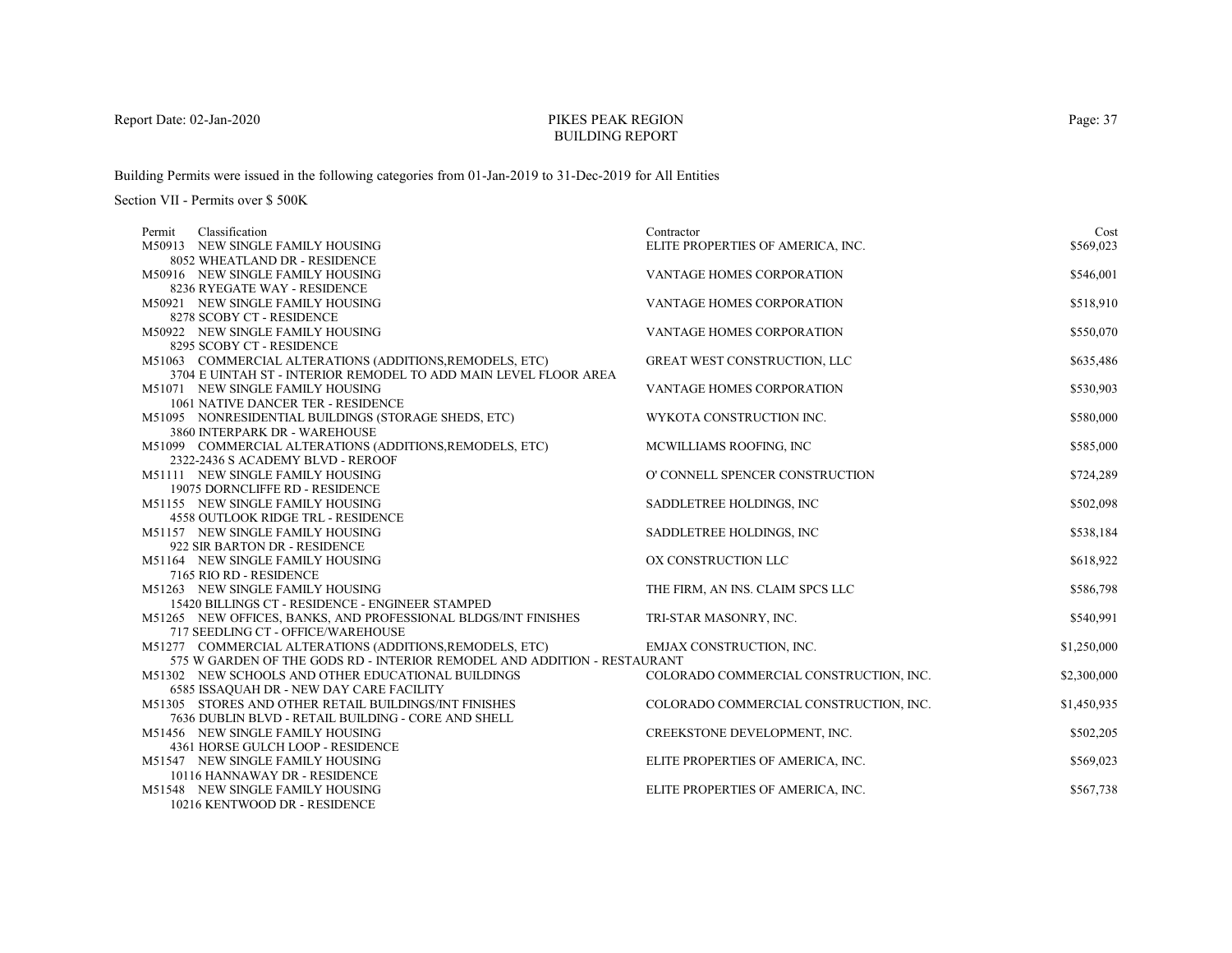# PIKES PEAK REGIONBUILDING REPORT

Building Permits were issued in the following categories from 01-Jan-2019 to 31-Dec-2019 for All Entities

Section VII - Permits over \$ 500K

| Classification<br>Permit                                                                                                       | Contractor                           | Cost         |
|--------------------------------------------------------------------------------------------------------------------------------|--------------------------------------|--------------|
| M51561 NEW SINGLE FAMILY HOUSING                                                                                               | <b>GALIANT HOMES, LLC.</b>           | \$1,800,000  |
| 1544 VINE CLIFF HTS - RESIDENCE                                                                                                |                                      |              |
| M51605 NEW SINGLE FAMILY HOUSING                                                                                               | <b>HOMEOWNER</b>                     | \$669,892    |
| 2440 CERESA LN - RESIDENCE - ENGINEER STAMPED                                                                                  |                                      |              |
| M51859 NEW SINGLE FAMILY HOUSING                                                                                               | <b>REUNION HOMES</b>                 | \$572,450    |
| 9583 SUMMER SKY LN - RESIDENCE                                                                                                 |                                      |              |
| M51862 NEW OFFICES, BANKS, AND PROFESSIONAL BLDGS/INT FINISHES                                                                 | G E JOHNSON CONSTR CO, INC           | \$52,460,976 |
| 11550 ENT PKWY - PHASED COMMERCIAL BLDG (FOUNDATION PLUS PRE-CAST ELEMENTS)                                                    |                                      |              |
| M51887 NEW SINGLE FAMILY HOUSING                                                                                               | VANTAGE HOMES CORPORATION            | \$518,910    |
| 8232 WHEATLAND DR - RESIDENCE                                                                                                  |                                      |              |
| M51939 NEW SINGLE FAMILY HOUSING                                                                                               | SADDLETREE HOLDINGS, INC.            | \$748,918    |
| 15725 WINDING TRAIL RD - RESIDENCE                                                                                             |                                      |              |
| M52316 NEW SINGLE FAMILY HOUSING                                                                                               | HI POINT HOME BUILDERS LLC           | \$548,464    |
| 8479 BUCKSKIN RANCH VW - RESIDENCE                                                                                             |                                      |              |
| M52397 NEW INDUSTRIAL BUILDINGS (MANUFACTURING ETC)                                                                            | THE HASKELL COMPANY                  | \$19,823,378 |
| 1935 INTERQUEST PKWY - DISTRIBUTION FACILITY - THRU FINISH                                                                     |                                      |              |
| M52407 COMMERCIAL ALTERATIONS (ADDITIONS, REMODELS, ETC)                                                                       | PEAK PROFESSIONAL CONTRS INC         | \$520,000    |
| <b>11 S TEJON ST - INTERIOR REMODEL</b>                                                                                        |                                      |              |
| M52596 COMMERCIAL ALTERATIONS (ADDITIONS, REMODELS, ETC)                                                                       | <b>ELDER CONSTRUCTION</b>            | \$2,000,000  |
| 7770 MILTON E PROBY PKWY - INTERIOR REMODEL - PHASE 3                                                                          |                                      |              |
| M52771 NEW SINGLE FAMILY HOUSING                                                                                               | ELITE PROPERTIES OF AMERICA, INC.    | \$632,736    |
| 1845 CLAYHOUSE DR - RESIDENCE                                                                                                  |                                      |              |
| M52776 NEW SINGLE FAMILY HOUSING                                                                                               | ELITE PROPERTIES OF AMERICA, INC.    | \$516,019    |
| 15748 LONG VALLEY DR - RESIDENCE                                                                                               |                                      |              |
| M52842 NEW HOTELS, MOTELS                                                                                                      | PATHWAYS COMMERCIAL LLC.             | \$9,603,492  |
| 5420 NEW CAR DR - NEW HOTEL (100)                                                                                              |                                      |              |
| M52882 NEW FIVE OR MORE FAMILY BUILDINGS                                                                                       | COLORADO STRUCTURES INC              | \$11,300,000 |
| 4135 CORDERA CREST AVE - NEW APARTMENT BUILDINGS (52 UNITS)                                                                    |                                      |              |
| M52947 COMMERCIAL ALTERATIONS (ADDITIONS, REMODELS, ETC)                                                                       | G E JOHNSON CONSTR CO, INC           | \$3,420,000  |
| 6001 E WOODMEN RD - INTERIOR FINISH/ REMODEL PHASE 2                                                                           |                                      |              |
| M52951 COMMERCIAL ALTERATIONS (ADDITIONS, REMODELS, ETC)                                                                       | <b>G E JOHNSON CONSTR CO, INC</b>    | \$3,420,000  |
| 6001 E WOODMEN RD - INTERIOR REMODEL PHASE 3                                                                                   |                                      |              |
| M52955 COMMERCIAL ALTERATIONS (ADDITIONS, REMODELS, ETC)<br>6001 E WOODMEN RD - INTERIOR FINISH/REMODEL OPERATING ROOM PHASE 2 | <b>GE JOHNSON CONSTR CO, INC</b>     | \$5,870,000  |
| M53075 STORES AND OTHER RETAIL BUILDINGS/INT FINISHES                                                                          | <b>EXECUTIVE CUSTOM CONSTRUCTION</b> | \$1,400,000  |
| 6616 DALBY DR - RETAIL BUILDING - CORE AND SHELL                                                                               |                                      |              |
| M53082 NEW SINGLE FAMILY HOUSING                                                                                               | VANTAGE HOMES CORPORATION            | \$530,903    |
| 1005 TREE BARK TER - RESIDENCE                                                                                                 |                                      |              |
| M53134 NEW SINGLE FAMILY HOUSING                                                                                               | <b>HOMEOWNER</b>                     | \$891,548    |
| 17001 LACKSON DAMCH CT. BESIDEMCE                                                                                              |                                      |              |

17221 JACKSON RANCH CT - RESIDENCE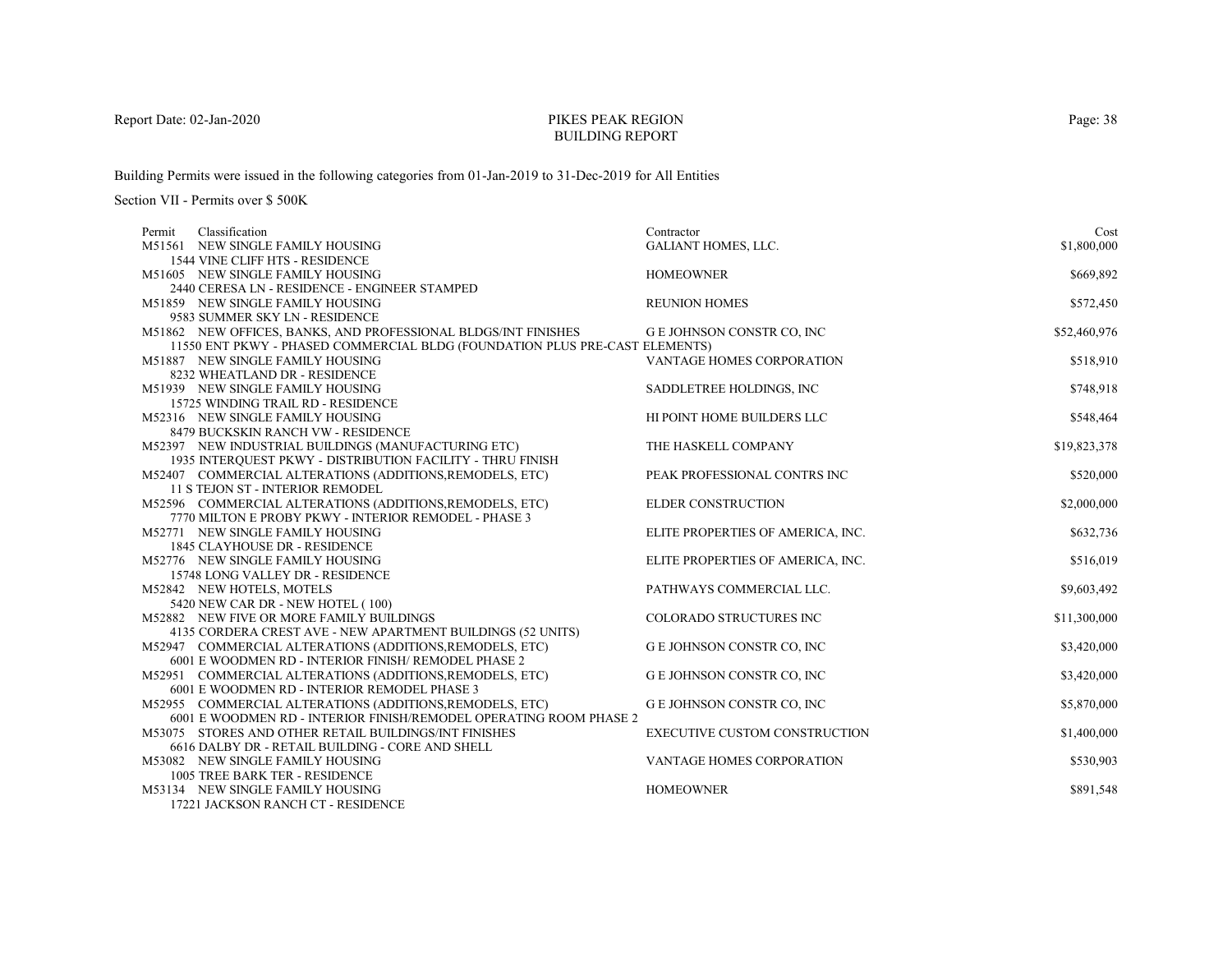# PIKES PEAK REGIONBUILDING REPORT

Building Permits were issued in the following categories from 01-Jan-2019 to 31-Dec-2019 for All Entities

| Classification<br>Permit                                              | Contractor                                | Cost        |
|-----------------------------------------------------------------------|-------------------------------------------|-------------|
| M53166 NEW SINGLE FAMILY HOUSING                                      | ALL ABOUT HOME DESIGN, LLC                | \$1,200,000 |
| 3645 HILL CIR - RESIDENCE                                             |                                           |             |
| M53469 NEW SINGLE FAMILY HOUSING                                      | <b>BUILTRITE BUILDERS</b>                 | \$819,236   |
| 3472 BLUE HERON SPRING LN - RESIDENCE                                 |                                           |             |
| M53664 COMMERCIAL ALTERATIONS (ADDITIONS, REMODELS, ETC)              | PEAK PROFESSIONAL CONTRS INC              | \$520,000   |
| 2233 ACADEMY PL, 200 - INTERIOR REMODEL                               |                                           |             |
| M53730 NEW SINGLE FAMILY HOUSING                                      | GOEBEL CONSTRUCTION, INC                  | \$695,592   |
| 13980 BLACK FOREST RD - RESIDENCE - ENGINEER STAMPED                  |                                           |             |
| M53803 NEW SINGLE FAMILY HOUSING                                      | <b>GREGOIRE HOMES</b>                     | \$1,400,000 |
| 3008 TREELINE VW - RESIDENCE                                          |                                           |             |
| M53815 NEW SINGLE FAMILY HOUSING                                      | <b>HAMMER HOMES</b>                       | \$570,415   |
| 17222 JACKSON RANCH CT - RESIDENCE                                    |                                           |             |
| M53824 COMMERCIAL ALTERATIONS (ADDITIONS, REMODELS, ETC)              | OGC MANAGEMENT, LLC                       | \$550,000   |
| 3410 N CAREFREE CIR - OFFICE CONVERSION TO APTS (CHG OF OCCUP)        |                                           |             |
| M53827 NEW SINGLE FAMILY HOUSING                                      | <b>HOMEOWNER</b>                          | \$844,861   |
| 18790 BROCKENBURY CT - RESIDENCE - ENGINEER STAMPED                   |                                           |             |
| M53956 NEW SINGLE FAMILY HOUSING                                      | ELITE PROPERTIES OF AMERICA, INC.         | \$638,625   |
| 16053 ENCHANTED PEAK WAY - RESIDENCE                                  |                                           |             |
| M53957 NEW SINGLE FAMILY HOUSING                                      | ELITE PROPERTIES OF AMERICA, INC.         | \$559,172   |
| 16094 ENCHANTED PEAK WAY - RESIDENCE                                  |                                           |             |
| M53960 NEW SINGLE FAMILY HOUSING                                      | ELITE PROPERTIES OF AMERICA, INC.         | \$500,278   |
| 16062 SUNRISE GLORY LN - RESIDENCE                                    |                                           |             |
| M53964 NEW SINGLE FAMILY HOUSING                                      | ELITE PROPERTIES OF AMERICA, INC.         | \$560,457   |
| 9323 BLUE BIRCH CT - RESIDENCE                                        |                                           |             |
| M53973 NEW SINGLE FAMILY HOUSING<br>11119 FALLING SNOW LN - RESIDENCE | ELITE PROPERTIES OF AMERICA, INC.         | \$560,457   |
| M53974 NEW SINGLE FAMILY HOUSING                                      | <b>REUNION HOMES</b>                      | \$687,239   |
| 9727 ARBOR WALK LN - RESIDENCE                                        |                                           |             |
| M54047 COMMERCIAL ALTERATIONS (ADDITIONS, REMODELS, ETC)              | WELLS & WEST GENERAL CONT. INC            | \$545,711   |
| 1101 SYNTHES AVE - INTERIOR REMODEL                                   |                                           |             |
| M54050 NEW SINGLE FAMILY HOUSING                                      | ALLIANCE HOMES, LLC DBA ALLIANCE BUILDERS | \$1,330,000 |
| 1827 REDBANK DR - RESIDENCE                                           |                                           |             |
| M54083 STRUCTURES OTHER THAN BUILDINGS (SWIMMING POOLS, ETC)          | <b>BCC BUILDERS</b>                       | \$1,600,000 |
| 7980 FOUNTAIN MESA RD - NEW CAR WASH                                  |                                           |             |
| M54247 NEW SINGLE FAMILY HOUSING                                      | <b>REUNION HOMES</b>                      | \$572,450   |
| 9711 ARBOR WALK LN - RESIDENCE                                        |                                           |             |
| M54445 NEW SINGLE FAMILY HOUSING                                      | <b>MURPHY'S CUSTOM HOMES</b>              | \$653,723   |
| 754 LONG TIMBER LN - RESIDENCE                                        |                                           |             |
| M54476 NEW SINGLE FAMILY HOUSING                                      | VILLAGREE, LLC                            | \$674,497   |
| 5290 SAXTON HOLLOW RD - RESIDENCE                                     |                                           |             |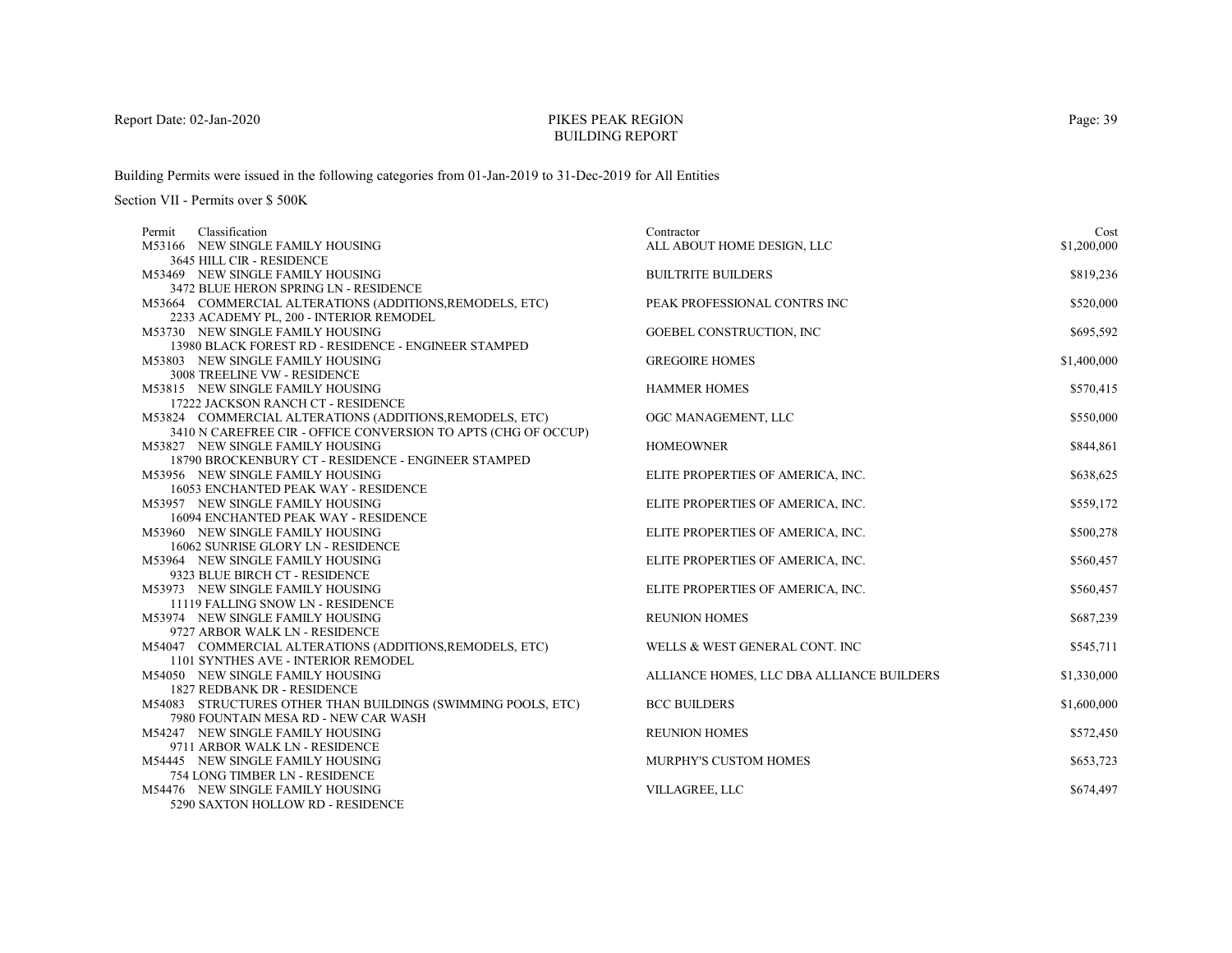# PIKES PEAK REGIONBUILDING REPORT

Building Permits were issued in the following categories from 01-Jan-2019 to 31-Dec-2019 for All Entities

| Permit | Classification                                                                                      | Contractor                                                 | Cost         |
|--------|-----------------------------------------------------------------------------------------------------|------------------------------------------------------------|--------------|
|        | M54499 NEW SINGLE FAMILY HOUSING                                                                    | VANTAGE HOMES CORPORATION                                  | \$548,035    |
|        | 16013 ENCHANTED PEAK WAY - RESIDENCE                                                                |                                                            |              |
|        | M54500 NEW SINGLE FAMILY HOUSING                                                                    | VANTAGE HOMES CORPORATION                                  | \$598,042    |
|        | 1907 WALNUT CREEK CT - RESIDENCE                                                                    |                                                            |              |
|        | M54502 NEW SINGLE FAMILY HOUSING                                                                    | VANTAGE HOMES CORPORATION                                  | \$519,980    |
|        | 4362 HANGING LAKE CIR - RESIDENCE                                                                   |                                                            |              |
|        | M54506 NEW SINGLE FAMILY HOUSING                                                                    | CLAYTON PROPERTIES GROUP II, INC. DBA OAKWOOD HOMES OF C/S | \$561,528    |
|        | 9395 DOME RUN CT - RESIDENCE                                                                        |                                                            |              |
|        | M54630 NEW SINGLE FAMILY HOUSING                                                                    | ELITE PROPERTIES OF AMERICA, INC.                          | \$683,492    |
|        | 10905 RHINESTONE DR - RESIDENCE                                                                     |                                                            |              |
|        | M54653 NEW OFFICES, BANKS, AND PROFESSIONAL BLDGS/INT FINISHES                                      | S & R CONSTRUCTION INC                                     | \$750,000    |
|        | 415 E PIKES PEAK AVE, 4TH FL - INTERIOR FINISH - R-2                                                |                                                            |              |
|        | M54677 NEW SINGLE FAMILY HOUSING                                                                    | <b>HOMEOWNER</b>                                           | \$800,000    |
|        | 2481 LYONS VIEW PT - RESIDENCE                                                                      |                                                            |              |
|        | M54743 COMMERCIAL ALTERATIONS (ADDITIONS, REMODELS, ETC)                                            | <b>CENTRAL STATES ROOF. &amp; INSULAT</b>                  | \$997,496    |
|        | 3820 N 30TH ST - REROOF                                                                             |                                                            |              |
|        | M54858 STRUCTURES OTHER THAN BUILDINGS (SWIMMING POOLS, ETC)                                        | LONE STAR BUILDERS, LLC                                    | \$530,000    |
|        | 6020 BARNES RD - CAR WASH W/VACUUM CANOPIES                                                         |                                                            |              |
|        | M54927 NEW SINGLE FAMILY HOUSING                                                                    | <b>CUSTOM DESIGN BUILDERS, INC.</b>                        | \$715,000    |
|        | 2065 MAHAFFIE CT - RESIDENCE                                                                        |                                                            |              |
|        | M54929 COMMERCIAL ALTERATIONS (ADDITIONS, REMODELS, ETC)                                            | BRYAN CONSTRUCTION, INC.                                   | \$525,000    |
|        | 3535 NORTHROP GRUMMAN PT - INTERIOR REMODEL                                                         |                                                            |              |
|        | M54941 NEW OFFICES, BANKS, AND PROFESSIONAL BLDGS/INT FINISHES                                      | HENSEL PHELPS CONSTRUCTION CO                              | \$13,800,000 |
|        | 5818 N NEVADA AVE - MEDICAL OFFICE PHASED (THRU SUPERSTRUCTURE)<br>M55003 NEW SINGLE FAMILY HOUSING | CHALLENGER BUILDING, LLC                                   |              |
|        | <b>6574 MANCALA WAY - RESIDENCE</b>                                                                 |                                                            | \$575,127    |
|        | M55130 NEW HOTELS, MOTELS                                                                           | A & R CONSTRUCTION MANAGEMENT AND DEVELOPMENT, LLC         | \$7,200,000  |
|        | 4380 INTEGRITY CENTER PT - NEW 4 STORY HOTEL THRU FINISH                                            |                                                            |              |
|        | M55210 NEW SINGLE FAMILY HOUSING                                                                    | ELITE PROPERTIES OF AMERICA, INC.                          | \$539,041    |
|        | 2677 SHAWNEE DR - RESIDENCE                                                                         |                                                            |              |
|        | M55224 NEW SINGLE FAMILY HOUSING                                                                    | SADDLETREE HOLDINGS, INC                                   | \$514,948    |
|        | 4017 NOTCH TRL - RESIDENCE                                                                          |                                                            |              |
|        | M55233 NEW SINGLE FAMILY HOUSING                                                                    | <b>GOWLER CUSTOM HOMES, INC</b>                            | \$765,836    |
|        | 17470 W CHERRY STAGE RD - RESIDENCE                                                                 |                                                            |              |
|        | M55282 NEW SINGLE FAMILY HOUSING                                                                    | HEREBIC HOMES, INC                                         | \$865,000    |
|        | 5070 OLD STAGECOACH RD - RESIDENCE                                                                  |                                                            |              |
|        | M55294 COMMERCIAL ALTERATIONS (ADDITIONS, REMODELS, ETC)                                            | ART C KLEIN CONSTRUCTION, INC.                             | \$7,751,431  |
|        | 400 CAMINO DEL REY - ADDITION                                                                       |                                                            |              |
|        | M55334 NEW SINGLE FAMILY HOUSING                                                                    | VANTAGE HOMES CORPORATION                                  | \$508,095    |
|        | 1008 NATIVE DANCER TER - RESIDENCE                                                                  |                                                            |              |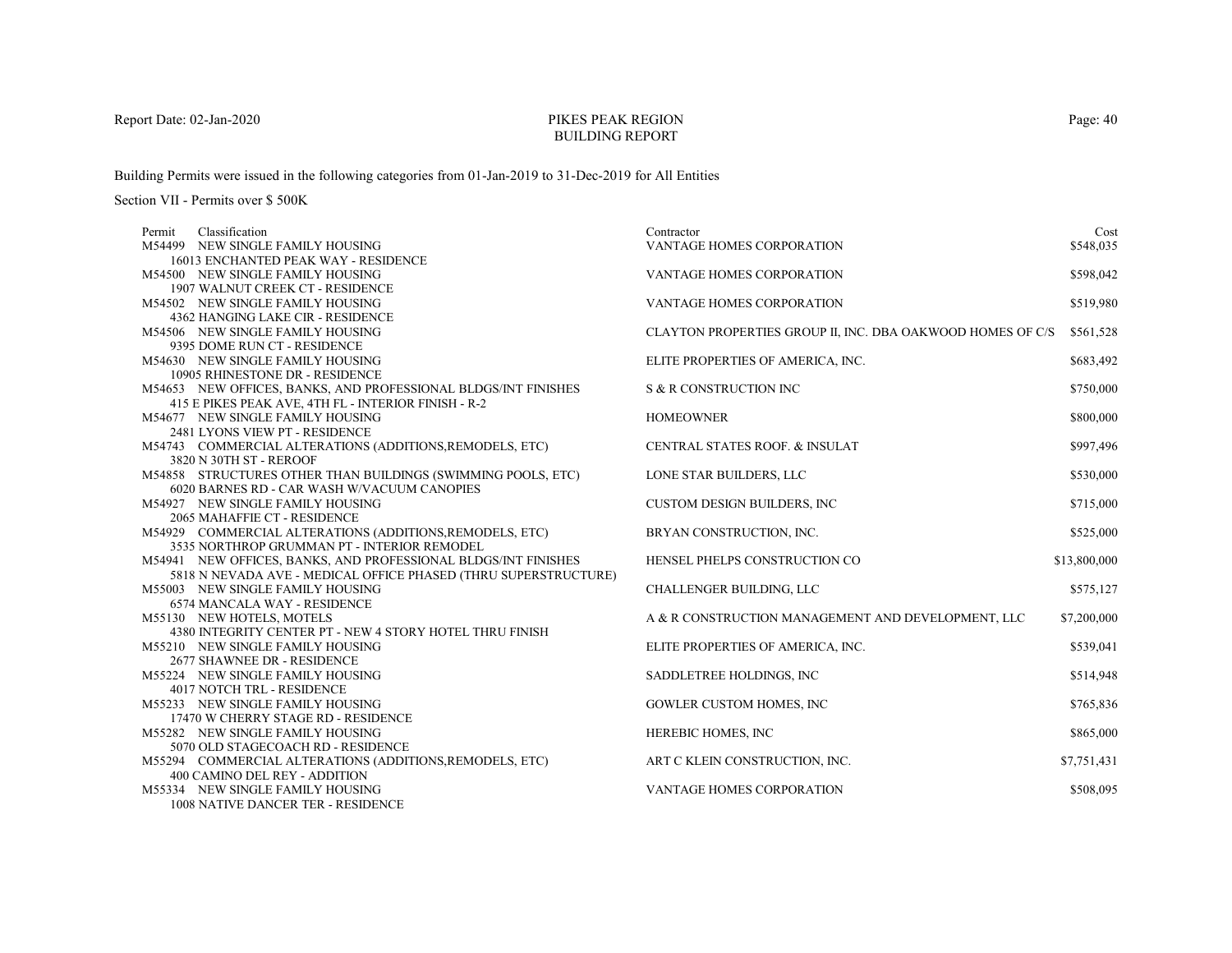# PIKES PEAK REGIONBUILDING REPORT

Building Permits were issued in the following categories from 01-Jan-2019 to 31-Dec-2019 for All Entities

| Permit | Classification                                                     | Contractor                                                 | Cost        |
|--------|--------------------------------------------------------------------|------------------------------------------------------------|-------------|
|        | M55483 NEW SINGLE FAMILY HOUSING                                   | WATERS CONSTRUCTION CO., INC.                              | \$501,991   |
|        | 235 WILDROSE CT - RESIDENCE                                        |                                                            |             |
|        | M55508 NEW OFFICES, BANKS, AND PROFESSIONAL BLDGS/INT FINISHES     | ROCKY VIEW CONSTRUCTION LLC                                | \$800,000   |
|        | 9419 BANDLEY DR - NEW DOG KENNEL                                   |                                                            |             |
|        | M55595 NEW OFFICES, BANKS, AND PROFESSIONAL BLDGS/INT FINISHES     | DAYSTAR BUILDING COMPANY                                   | \$1,300,000 |
|        | 8140-8170 SANDY CT - OFFICE/WAREHOUSE                              |                                                            |             |
|        | M55626 NEW SINGLE FAMILY HOUSING                                   | RON COVINGTON HOMES                                        | \$548,250   |
|        | 9529 DEWITT DR - RESIDENCE                                         |                                                            |             |
|        | M55653 NEW SINGLE FAMILY HOUSING                                   | TIFFANY HOMES, LLC.                                        | \$561,099   |
|        | 3770 STAGECOACH RD - RESIDENCE - ENGINEER STAMPED                  |                                                            |             |
|        | M55784 NEW SINGLE FAMILY HOUSING                                   | VANGUARD HOMES CORP.                                       | \$521,480   |
|        | 10163 HANNAWAY DR - RESIDENCE                                      |                                                            |             |
|        | M55788 NEW OFFICES, BANKS, AND PROFESSIONAL BLDGS/INT FINISHES     | CASCO ENTERPRISES, INC.                                    | \$710,618   |
|        | 11681 VOYAGER PKWY, 150 - INTERIOR REMODEL - OFFICE                |                                                            |             |
|        | M55791 NEW SINGLE FAMILY HOUSING                                   | <b>VANTAGE HOMES CORPORATION</b>                           | \$519,552   |
|        | 16093 ENCHANTED PEAK WAY - RESIDENCE                               |                                                            |             |
|        | M55817 NEW SINGLE FAMILY HOUSING                                   | <b>HOMEOWNER</b>                                           | \$583,479   |
|        | 11520 HOWELLS RD - RESIDENCE                                       |                                                            |             |
|        | M55910 NEW SINGLE FAMILY HOUSING                                   | CLAYTON PROPERTIES GROUP II, INC. DBA OAKWOOD HOMES OF C/S | \$736,496   |
|        | 9379 VALLEY RUN CT - RESIDENCE                                     |                                                            |             |
|        | M55913 NEW SINGLE FAMILY HOUSING                                   | CLAYTON PROPERTIES GROUP II, INC. DBA OAKWOOD HOMES OF C/S | \$555,424   |
|        | 9393 VALLEY RUN CT - RESIDENCE                                     |                                                            |             |
|        | M55963 COMMERCIAL ALTERATIONS (ADDITIONS, REMODELS, ETC)           | <b>BECKRICH CONSTRUCTION</b>                               | \$2,000,000 |
|        | 5070 CENTENNIAL BLVD - INTERIOR REMODEL                            |                                                            |             |
|        | M56052 NEW SINGLE FAMILY HOUSING                                   | ELEVATION HOMES, LLC                                       | \$596,221   |
|        | 6590 OLD STAGECOACH RD - RESIDENCE                                 |                                                            |             |
|        | M56248 NEW SINGLE FAMILY HOUSING                                   | ELITE PROPERTIES OF AMERICA, INC.                          | \$576,519   |
|        | 16113 ENCHANTED PEAK WAY - RESIDENCE                               |                                                            |             |
|        | M56249 NEW SINGLE FAMILY HOUSING                                   | ELITE PROPERTIES OF AMERICA, INC.                          | \$576,519   |
|        | 16466 FLORAWOOD PL - RESIDENCE                                     |                                                            |             |
|        | M56250 NEW SINGLE FAMILY HOUSING<br>16476 FLORAWOOD PL - RESIDENCE | ELITE PROPERTIES OF AMERICA, INC.                          | \$638,625   |
|        | M56251 NEW SINGLE FAMILY HOUSING                                   |                                                            |             |
|        | 6987 FAUNA GLEN DR - RESIDENCE                                     | ELITE PROPERTIES OF AMERICA, INC.                          | \$516,126   |
|        | M56252 NEW SINGLE FAMILY HOUSING                                   | ELITE PROPERTIES OF AMERICA, INC.                          | \$561,420   |
|        | 1919 WALNUT CREEK CT - RESIDENCE                                   |                                                            |             |
|        | M56257 NEW SINGLE FAMILY HOUSING                                   | ELITE PROPERTIES OF AMERICA, INC.                          | \$503,276   |
|        | 3251 RED CAVERN RD - RESIDENCE                                     |                                                            |             |
|        | M56274 COMMERCIAL ALTERATIONS (ADDITIONS, REMODELS, ETC)           | BRYAN SHERWOOD CONSTRUCTION, LLC.                          | \$700,000   |
|        | 3820 N 30TH ST - COMMERCIAL INTERIOR REMODEL                       |                                                            |             |
|        |                                                                    |                                                            |             |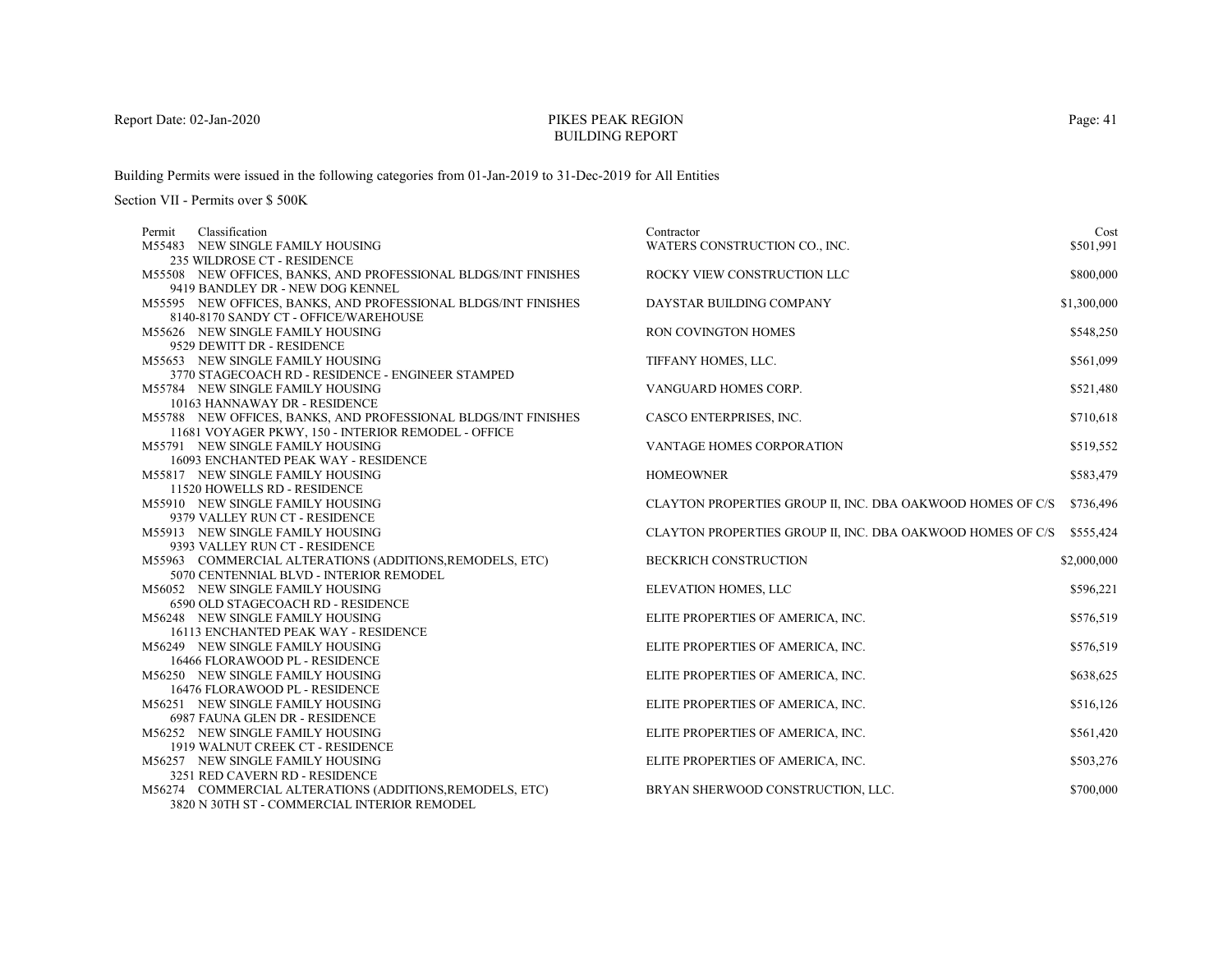# PIKES PEAK REGIONBUILDING REPORT

Building Permits were issued in the following categories from 01-Jan-2019 to 31-Dec-2019 for All Entities

| Permit | Classification                                           | Contractor                                                 | Cost        |
|--------|----------------------------------------------------------|------------------------------------------------------------|-------------|
|        | M56456 NEW SINGLE FAMILY HOUSING                         | CAMPBELL HOMES LTD.                                        | \$508,202   |
|        | 4296 NEW SANTA FE TRL - RESIDENCE                        |                                                            |             |
|        | M56469 NONRESIDENTIAL BUILDINGS (STORAGE SHEDS, ETC)     | HAMMERS CONSTRUCTION, INC                                  | \$1,000,000 |
|        | 1495 WOOLSEY HTS - OFFICE / WAREHOUSE                    |                                                            |             |
|        | M56481 NONRESIDENTIAL BUILDINGS (STORAGE SHEDS, ETC)     | HAMMERS CONSTRUCTION, INC.                                 | \$1,000,000 |
|        | 1491 WOOLSEY HTS - WAREHOUSE                             |                                                            |             |
|        | M56553 NEW SINGLE FAMILY HOUSING                         | <b>CUSTOM CASTLES</b>                                      | \$800,637   |
|        | 1310 EMBASSY CT - RESIDENCE                              |                                                            |             |
|        | M56662 NEW SINGLE FAMILY HOUSING                         | TUSCANY HOMES LLC                                          | \$771,404   |
|        | 5021 GOLD RUN CT - RESIDENCE                             |                                                            |             |
|        | M56710 COMMERCIAL ALTERATIONS (ADDITIONS, REMODELS, ETC) | TRINITY CONSTRUCTION SERVICES, LLC                         | \$955,000   |
|        | 6200 PRUSSMAN BLVD - REROOF                              |                                                            |             |
|        | M56723 NEW SINGLE FAMILY HOUSING                         | BISON BUILDERS & ASSOCIATES, INC.                          | \$530,688   |
|        | 11770 BISON MEADOWS CT - RESIDENCE - ENGINEER STAMPED    |                                                            |             |
|        | M56736 NEW SINGLE FAMILY HOUSING                         | <b>GOETZMANN CUSTOM HOMES INC</b>                          | \$511,307   |
|        | 4002 HORSE GULCH LOOP - RESIDENCE                        |                                                            |             |
|        | M56898 NEW SINGLE FAMILY HOUSING                         | CLAYTON PROPERTIES GROUP II, INC. DBA OAKWOOD HOMES OF C/S | \$736,496   |
|        | 9365 VALLEY RUN CT - RESIDENCE                           |                                                            |             |
|        | M56951 NEW SINGLE FAMILY HOUSING                         | VANTAGE HOMES CORPORATION                                  | \$508,095   |
|        | 10452 MOUNT ROSA LN - RESIDENCE                          |                                                            |             |
|        | M57053 NEW SINGLE FAMILY HOUSING                         | <b>CHALLENGER BUILDING, LLC</b>                            | \$505,632   |
|        | 10845 LAVANYA PL - RESIDENCE                             |                                                            |             |
|        | M57217 NEW SINGLE FAMILY HOUSING                         | <b>HOMEOWNER</b>                                           | \$709,833   |
|        | 8240 J D JOHNSON RD - RESIDENCE                          |                                                            |             |
|        | M57225 NEW SINGLE FAMILY HOUSING                         | HIGH COUNTRY INTL LTD                                      | \$548,357   |
|        | 4435 CHIMNEY ROCK LN - RESIDENCE                         |                                                            |             |
|        | M57262 NEW SINGLE FAMILY HOUSING                         | <b>HOMEOWNER</b>                                           | \$541,396   |
|        | 2571 LYONS VIEW PT - RESIDENCE                           |                                                            |             |
|        | M57272 NEW SINGLE FAMILY HOUSING                         | <b>GRAY HOMES, INC</b>                                     | \$589,582   |
|        | 7450 COLTON BLUFFS VW - RESIDENCE                        |                                                            |             |
|        | M57273 NEW SINGLE FAMILY HOUSING                         | <b>GRAY HOMES, INC</b>                                     | \$540,000   |
|        | 6005 CUBBAGE DR - RESIDENCE                              |                                                            |             |
|        | M57280 NEW SINGLE FAMILY HOUSING                         | CLAYTON PROPERTIES GROUP II, INC. DBA OAKWOOD HOMES OF C/S | \$565,061   |
|        | 7067 SEDGEROCK LN - RESIDENCE                            |                                                            |             |
|        | M57306 NEW SINGLE FAMILY HOUSING                         | CHALLENGER BUILDING, LLC                                   | \$505,632   |
|        | 8291 MOSBY WAY - RESIDENCE                               |                                                            |             |
|        | M57317 NEW SINGLE FAMILY HOUSING                         | VANGUARD HOMES CORP.                                       | \$605,859   |
|        | 97 S OLYMPIAN DR - RESIDENCE                             |                                                            |             |
|        | M57409 NEW SCHOOLS AND OTHER EDUCATIONAL BUILDINGS       | <b>IICON CONSTRUCTION GROUP</b>                            | \$8,600,958 |
|        | 1515 PULSAR DR - NEW SCHOOL                              |                                                            |             |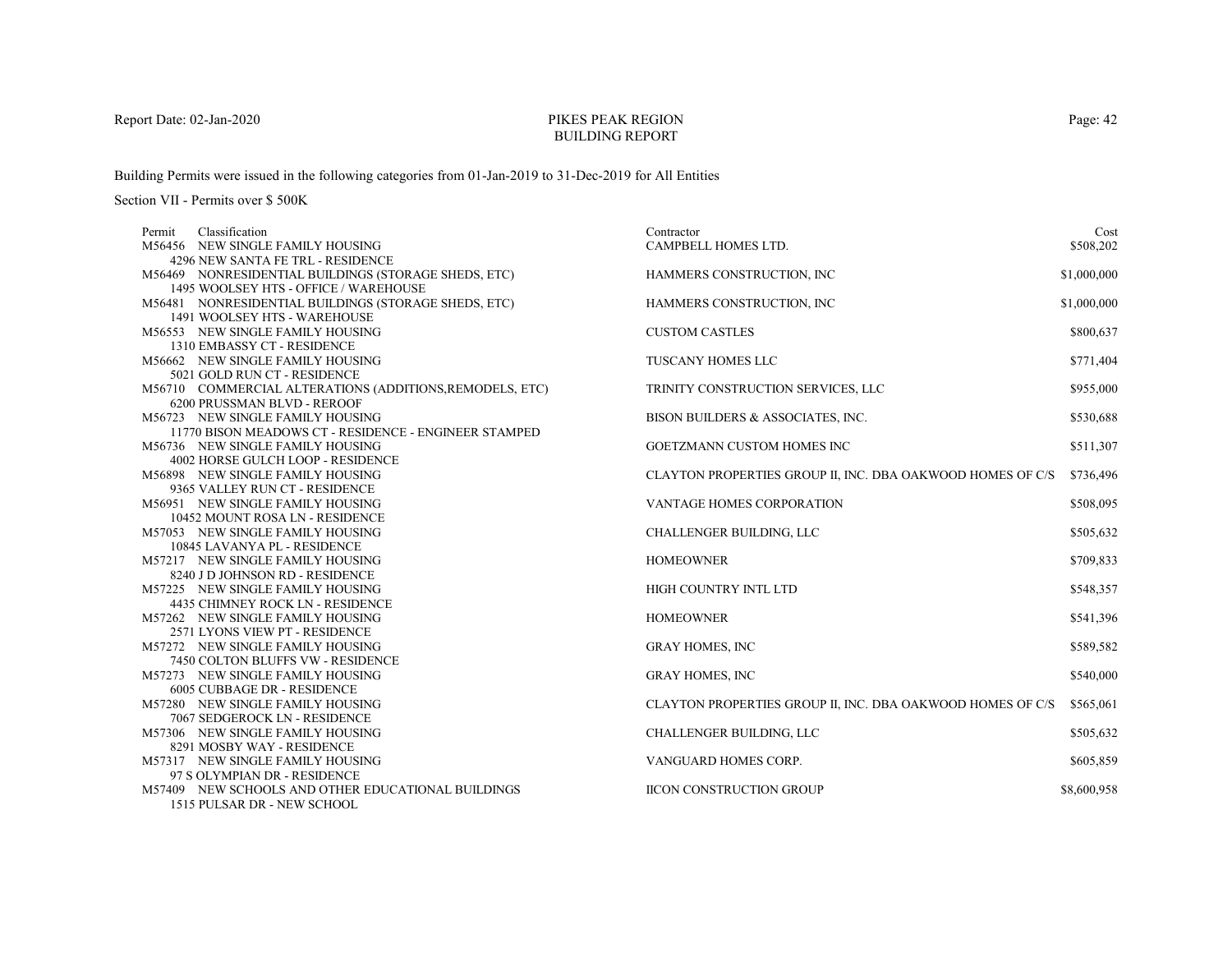# PIKES PEAK REGIONBUILDING REPORT

Building Permits were issued in the following categories from 01-Jan-2019 to 31-Dec-2019 for All Entities

| Classification<br>Permit                                              | Contractor                                         | Cost        |
|-----------------------------------------------------------------------|----------------------------------------------------|-------------|
| M57417 NEW SINGLE FAMILY HOUSING                                      | ELITE PROPERTIES OF AMERICA, INC.                  | \$563,669   |
| 16033 ENCHANTED PEAK WAY - RESIDENCE                                  |                                                    |             |
| M57418 NEW SINGLE FAMILY HOUSING                                      | ELITE PROPERTIES OF AMERICA, INC.                  | \$567,738   |
| 6745 SEDGEROCK LN - RESIDENCE                                         |                                                    |             |
| M57424 NEW SINGLE FAMILY HOUSING                                      | ELITE PROPERTIES OF AMERICA, INC.                  | \$521,051   |
| 8022 WHEATLAND DR - RESIDENCE                                         |                                                    |             |
| M57426 NEW SINGLE FAMILY HOUSING                                      | ELITE PROPERTIES OF AMERICA, INC.                  | \$569,023   |
| 10191 KENTWOOD DR - RESIDENCE                                         |                                                    |             |
| M57524 NEW SINGLE FAMILY HOUSING                                      | MBI CONTRACTORS, INC.                              | \$790,893   |
| 975 LOCKLIN WAY - RESIDENCE                                           |                                                    |             |
| M57583 NEW SINGLE FAMILY HOUSING                                      | CAMPBELL HOMES LTD.                                | \$504,133   |
| 13060 STONE VALLEY DR - RESIDENCE                                     |                                                    |             |
| M57650 NEW SINGLE FAMILY HOUSING                                      | JV SERVICES LLC DBA PINE MOUNTAIN CONSTRUCTION LLC | \$678,245   |
| 1335 MONTCOMBE DR - RESIDENCE                                         |                                                    |             |
| M57699 NEW SINGLE FAMILY HOUSING                                      | VANTAGE HOMES CORPORATION                          | \$507,345   |
| 1067 NATIVE DANCER TER - RESIDENCE                                    |                                                    |             |
| M57702 NEW SINGLE FAMILY HOUSING                                      | SAINT AUBYN HOMES, LLC                             | \$540,326   |
| 5318 ROCKING TREE GRV - RESIDENCE<br>M57707 NEW SINGLE FAMILY HOUSING | VANGUARD HOMES CORP.                               | \$518,803   |
| 85 S OLYMPIAN DR - RESIDENCE                                          |                                                    |             |
| M57859 NEW SINGLE FAMILY HOUSING                                      | OX CONSTRUCTION LLC                                | \$510,986   |
| 14155 GLENEAGLE DR - RESIDENCE - ENGINEER STAMPED                     |                                                    |             |
| M57938 NEW SINGLE FAMILY HOUSING                                      | <b>RON COVINGTON HOMES</b>                         | \$548,250   |
| 10132 BOULDER CREEK WAY - RESIDENCE                                   |                                                    |             |
| M57952 NEW SINGLE FAMILY HOUSING                                      | RON COVINGTON HOMES                                | \$516,768   |
| 7034 FAUNA GLEN DR - RESIDENCE                                        |                                                    |             |
| M58001 NONRESIDENTIAL BUILDINGS (STORAGE SHEDS, ETC)                  | HAMMERS CONSTRUCTION, INC                          | \$1,047,284 |
| 14074 E HWY 24 - NEW KENNEL                                           |                                                    |             |
| M58262 NEW SINGLE FAMILY HOUSING                                      | CAMPBELL HOMES LTD.                                | \$508,844   |
| 1598 CORONADO BEACH DR - RESIDENCE                                    |                                                    |             |
| M58373 NEW SINGLE FAMILY HOUSING                                      | <b>RON COVINGTON HOMES</b>                         | \$548,250   |
| 9921 LEDGESTONE TER - RESIDENCE                                       |                                                    |             |
| M58509 NEW SINGLE FAMILY HOUSING                                      | CAMPBELL HOMES LTD.                                | \$528,226   |
| 9832 FAIRWAY GLEN DR - RESIDENCE                                      |                                                    |             |
| M58602 NEW SINGLE FAMILY HOUSING                                      | <b>VANTAGE HOMES CORPORATION</b>                   | \$537,435   |
| 16044 SUNRISE GLORY LN - RESIDENCE                                    |                                                    |             |
| M58605 NEW SINGLE FAMILY HOUSING                                      | VANTAGE HOMES CORPORATION                          | \$563,669   |
| 16224 SUNRISE GLORY LN - RESIDENCE                                    |                                                    |             |
| M58606 NEW SINGLE FAMILY HOUSING                                      | <b>VANTAGE HOMES CORPORATION</b>                   | \$553,282   |
| 16051 MISTY RAIN CT - RESIDENCE                                       |                                                    |             |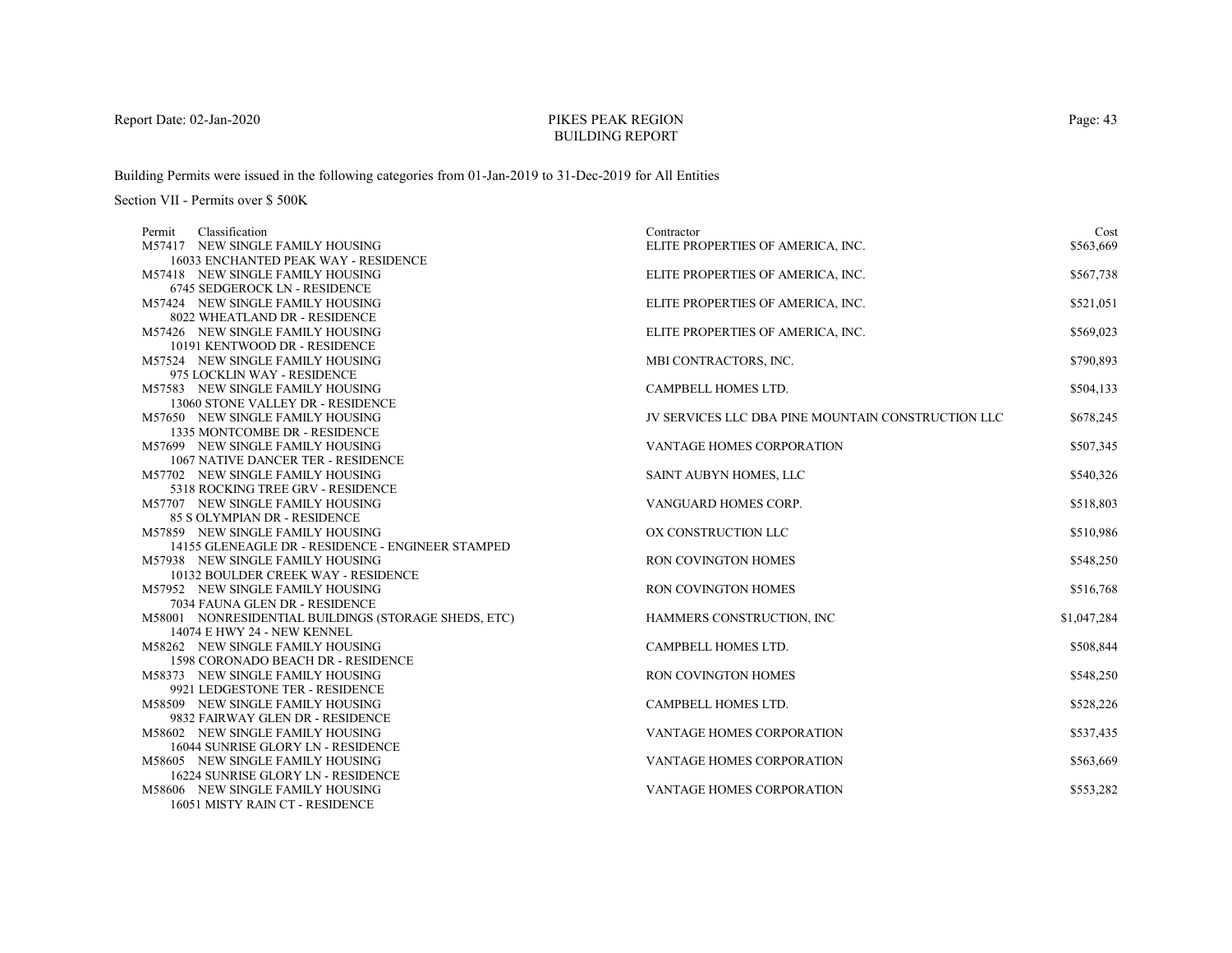# PIKES PEAK REGIONBUILDING REPORT

Building Permits were issued in the following categories from 01-Jan-2019 to 31-Dec-2019 for All Entities

| Contractor                       | Cost                                                                                                                                                                                                                                                                                                                                                                                                                                                                                                                                                                                                                                                                     |
|----------------------------------|--------------------------------------------------------------------------------------------------------------------------------------------------------------------------------------------------------------------------------------------------------------------------------------------------------------------------------------------------------------------------------------------------------------------------------------------------------------------------------------------------------------------------------------------------------------------------------------------------------------------------------------------------------------------------|
| <b>HAMMER HOMES</b>              | \$615,496                                                                                                                                                                                                                                                                                                                                                                                                                                                                                                                                                                                                                                                                |
|                                  |                                                                                                                                                                                                                                                                                                                                                                                                                                                                                                                                                                                                                                                                          |
|                                  | \$44,000,000                                                                                                                                                                                                                                                                                                                                                                                                                                                                                                                                                                                                                                                             |
|                                  |                                                                                                                                                                                                                                                                                                                                                                                                                                                                                                                                                                                                                                                                          |
| <b>VANTAGE HOMES CORPORATION</b> | \$523,514                                                                                                                                                                                                                                                                                                                                                                                                                                                                                                                                                                                                                                                                |
|                                  |                                                                                                                                                                                                                                                                                                                                                                                                                                                                                                                                                                                                                                                                          |
|                                  | \$848,181                                                                                                                                                                                                                                                                                                                                                                                                                                                                                                                                                                                                                                                                |
|                                  |                                                                                                                                                                                                                                                                                                                                                                                                                                                                                                                                                                                                                                                                          |
|                                  | \$562,063                                                                                                                                                                                                                                                                                                                                                                                                                                                                                                                                                                                                                                                                |
|                                  |                                                                                                                                                                                                                                                                                                                                                                                                                                                                                                                                                                                                                                                                          |
|                                  | \$4,500,000                                                                                                                                                                                                                                                                                                                                                                                                                                                                                                                                                                                                                                                              |
|                                  |                                                                                                                                                                                                                                                                                                                                                                                                                                                                                                                                                                                                                                                                          |
|                                  | \$2,185,000                                                                                                                                                                                                                                                                                                                                                                                                                                                                                                                                                                                                                                                              |
|                                  |                                                                                                                                                                                                                                                                                                                                                                                                                                                                                                                                                                                                                                                                          |
|                                  | \$516,019                                                                                                                                                                                                                                                                                                                                                                                                                                                                                                                                                                                                                                                                |
|                                  |                                                                                                                                                                                                                                                                                                                                                                                                                                                                                                                                                                                                                                                                          |
|                                  | \$559,386                                                                                                                                                                                                                                                                                                                                                                                                                                                                                                                                                                                                                                                                |
|                                  |                                                                                                                                                                                                                                                                                                                                                                                                                                                                                                                                                                                                                                                                          |
|                                  | \$655,651                                                                                                                                                                                                                                                                                                                                                                                                                                                                                                                                                                                                                                                                |
|                                  |                                                                                                                                                                                                                                                                                                                                                                                                                                                                                                                                                                                                                                                                          |
|                                  | \$659,506                                                                                                                                                                                                                                                                                                                                                                                                                                                                                                                                                                                                                                                                |
|                                  |                                                                                                                                                                                                                                                                                                                                                                                                                                                                                                                                                                                                                                                                          |
|                                  | \$520,944                                                                                                                                                                                                                                                                                                                                                                                                                                                                                                                                                                                                                                                                |
|                                  |                                                                                                                                                                                                                                                                                                                                                                                                                                                                                                                                                                                                                                                                          |
|                                  | \$535,293                                                                                                                                                                                                                                                                                                                                                                                                                                                                                                                                                                                                                                                                |
|                                  |                                                                                                                                                                                                                                                                                                                                                                                                                                                                                                                                                                                                                                                                          |
|                                  | \$583,800                                                                                                                                                                                                                                                                                                                                                                                                                                                                                                                                                                                                                                                                |
|                                  |                                                                                                                                                                                                                                                                                                                                                                                                                                                                                                                                                                                                                                                                          |
|                                  | \$9,400,000                                                                                                                                                                                                                                                                                                                                                                                                                                                                                                                                                                                                                                                              |
|                                  | \$513,020                                                                                                                                                                                                                                                                                                                                                                                                                                                                                                                                                                                                                                                                |
|                                  |                                                                                                                                                                                                                                                                                                                                                                                                                                                                                                                                                                                                                                                                          |
|                                  | \$1,496,122                                                                                                                                                                                                                                                                                                                                                                                                                                                                                                                                                                                                                                                              |
|                                  |                                                                                                                                                                                                                                                                                                                                                                                                                                                                                                                                                                                                                                                                          |
|                                  | \$508,630                                                                                                                                                                                                                                                                                                                                                                                                                                                                                                                                                                                                                                                                |
|                                  |                                                                                                                                                                                                                                                                                                                                                                                                                                                                                                                                                                                                                                                                          |
|                                  | \$519,980                                                                                                                                                                                                                                                                                                                                                                                                                                                                                                                                                                                                                                                                |
|                                  |                                                                                                                                                                                                                                                                                                                                                                                                                                                                                                                                                                                                                                                                          |
|                                  | \$537,542                                                                                                                                                                                                                                                                                                                                                                                                                                                                                                                                                                                                                                                                |
|                                  |                                                                                                                                                                                                                                                                                                                                                                                                                                                                                                                                                                                                                                                                          |
|                                  | COLARELLI CONSTRUCTION, INC.<br><b>HOMEOWNER</b><br>WEEKLEY HOMES LLC DBA DAVID WEEKLEY HOMES<br><b>GERALD H PHIPPS INC</b><br>GOLDEN TRIANGLE CONSTRUCTION, INC.<br>SADDLETREE HOLDINGS, INC.<br>GOETZMANN CUSTOM HOMES INC<br>ELITE PROPERTIES OF AMERICA, INC.<br>ELITE PROPERTIES OF AMERICA, INC.<br>ELITE PROPERTIES OF AMERICA, INC.<br>ELITE PROPERTIES OF AMERICA, INC.<br>CONSTRUCTION BY GENESIS, INC.<br>BRYAN CONSTRUCTION, INC.<br>6031 E WOODMEN RD - MEDICAL BUILDING - CORE AND SHELL+ TRASH ENCLOSURE<br>ADAMO BUILDING COMPANY, LLC<br><b>KELLER HOMES INC</b><br>VANTAGE HOMES CORPORATION<br>VANTAGE HOMES CORPORATION<br>VANTAGE HOMES CORPORATION |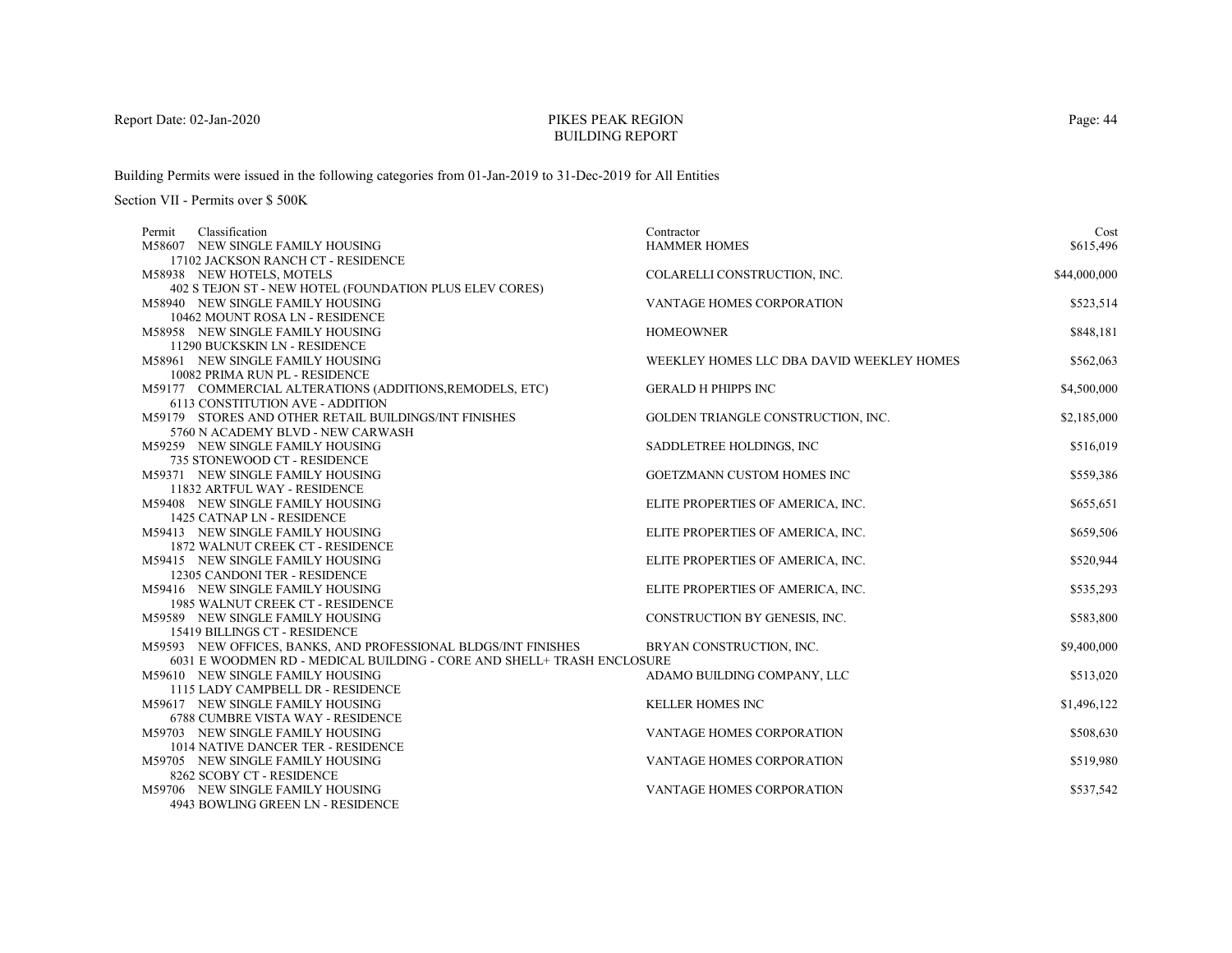# PIKES PEAK REGIONBUILDING REPORT

Building Permits were issued in the following categories from 01-Jan-2019 to 31-Dec-2019 for All Entities

| Permit | Classification                                                 | Contractor                                                           | Cost        |
|--------|----------------------------------------------------------------|----------------------------------------------------------------------|-------------|
|        | M59731 NEW SINGLE FAMILY HOUSING                               | BLACK OAK HOMES, INC                                                 | \$630,487   |
|        | 13790 IRISH HUNTER TRL - RESIDENCE                             |                                                                      |             |
|        | M59749 NEW OFFICES, BANKS, AND PROFESSIONAL BLDGS/INT FINISHES | ELITE PROPERTIES OF AMERICA, INC.                                    | \$725,000   |
|        | 5770 OLD STAGECOACH RD - NEW MAINTENANCE BUILDING W/OFFICES    |                                                                      |             |
|        | M59799 NEW SINGLE FAMILY HOUSING                               | ALLIANCE HOMES, LLC DBA ALLIANCE BUILDERS                            | \$1,445,185 |
|        | 5230 OLD STAGECOACH RD - RESIDENCE                             |                                                                      |             |
|        | M59911 NEW SINGLE FAMILY HOUSING                               | BRAD HORSLEY CONSTRUCTION, INC                                       | \$706,728   |
|        | 8045 DANFORD RD - RESIDENCE - ENGINEER STAMPED                 |                                                                      |             |
|        | M60088 NEW SINGLE FAMILY HOUSING                               | GOETZMANN CUSTOM HOMES INC                                           | \$624,383   |
|        | 10435 BERGAN PEAK CT - RESIDENCE                               |                                                                      |             |
|        | M60150 NEW SINGLE FAMILY HOUSING                               | VANGUARD HOMES CORP.                                                 | \$539,148   |
|        | 10285 RAVENCLAW DR - RESIDENCE                                 |                                                                      |             |
|        | M60199 COMMERCIAL ALTERATIONS (ADDITIONS, REMODELS, ETC)       | BRYAN CONSTRUCTION, INC.                                             | \$1,200,000 |
|        | 320 WOOTEN RD, 320 - INTERIOR REMODEL                          |                                                                      |             |
|        | M60308 NEW SINGLE FAMILY HOUSING                               | ELEVATION HOMES, LLC                                                 | \$600,933   |
|        | 351 SILVER ROCK PL - RESIDENCE                                 |                                                                      |             |
|        | M60338 NEW SINGLE FAMILY HOUSING                               | <b>RON COVINGTON HOMES</b>                                           | \$548,250   |
|        | 7425 RIM BLUFF LN - RESIDENCE                                  |                                                                      |             |
|        | M60339 NEW SINGLE FAMILY HOUSING                               | <b>RON COVINGTON HOMES</b>                                           | \$548,250   |
|        | 13213 STONE PEAKS WAY - RESIDENCE                              |                                                                      |             |
|        | M60561 NEW SINGLE FAMILY HOUSING                               | ELITE PROPERTIES OF AMERICA, INC.                                    | \$502,848   |
|        | 11076 FALLING SNOW LN - RESIDENCE                              |                                                                      |             |
|        | M60565 NEW SINGLE FAMILY HOUSING                               | ELITE PROPERTIES OF AMERICA, INC.                                    | \$560,457   |
|        | 8283 WHEATLAND DR - RESIDENCE                                  |                                                                      |             |
|        | M60566 NEW SINGLE FAMILY HOUSING                               | ELITE PROPERTIES OF AMERICA, INC.                                    | \$559,172   |
|        | 9308 BLUE BIRCH CT - RESIDENCE                                 |                                                                      |             |
|        | M60573 NEW SINGLE FAMILY HOUSING                               | <b>KELLER HOMES INC</b>                                              | \$508,951   |
|        | 6478 MANCALA WAY - RESIDENCE                                   |                                                                      |             |
|        | M60575 NEW SINGLE FAMILY HOUSING                               | <b>KELLER HOMES INC</b>                                              | \$500,706   |
|        | <b>6857 CUMBRE VISTA WAY - RESIDENCE</b>                       |                                                                      |             |
|        | M60643 NEW SINGLE FAMILY HOUSING                               | VANTAGE HOMES CORPORATION                                            | \$589,797   |
|        | 16486 FLORAWOOD PL - RESIDENCE                                 |                                                                      |             |
|        | M60716 NEW SINGLE FAMILY HOUSING                               | LOST CREEK CONSTRUCTION, LLC                                         | \$1,200,000 |
|        | 1634 VINE CLIFF HTS - RESIDENCE                                |                                                                      |             |
|        | M60772 NEW SINGLE FAMILY HOUSING                               | CLAYTON PROPERTIES GROUP II, INC. DBA OAKWOOD HOMES OF C/S           | \$507,345   |
|        | 5956 CALLAN DR - RESIDENCE                                     |                                                                      |             |
|        | M60773 NEW SINGLE FAMILY HOUSING                               | CLAYTON PROPERTIES GROUP II, INC. DBA OAKWOOD HOMES OF C/S           | \$502,526   |
|        | 5964 CALLAN DR - RESIDENCE                                     |                                                                      |             |
|        | M60783 NEW SINGLE FAMILY HOUSING                               | CLAYTON PROPERTIES GROUP II, INC. DBA OAKWOOD HOMES OF C/S \$710,476 |             |
|        | 6966 COMPASS BEND DR - RESIDENCE                               |                                                                      |             |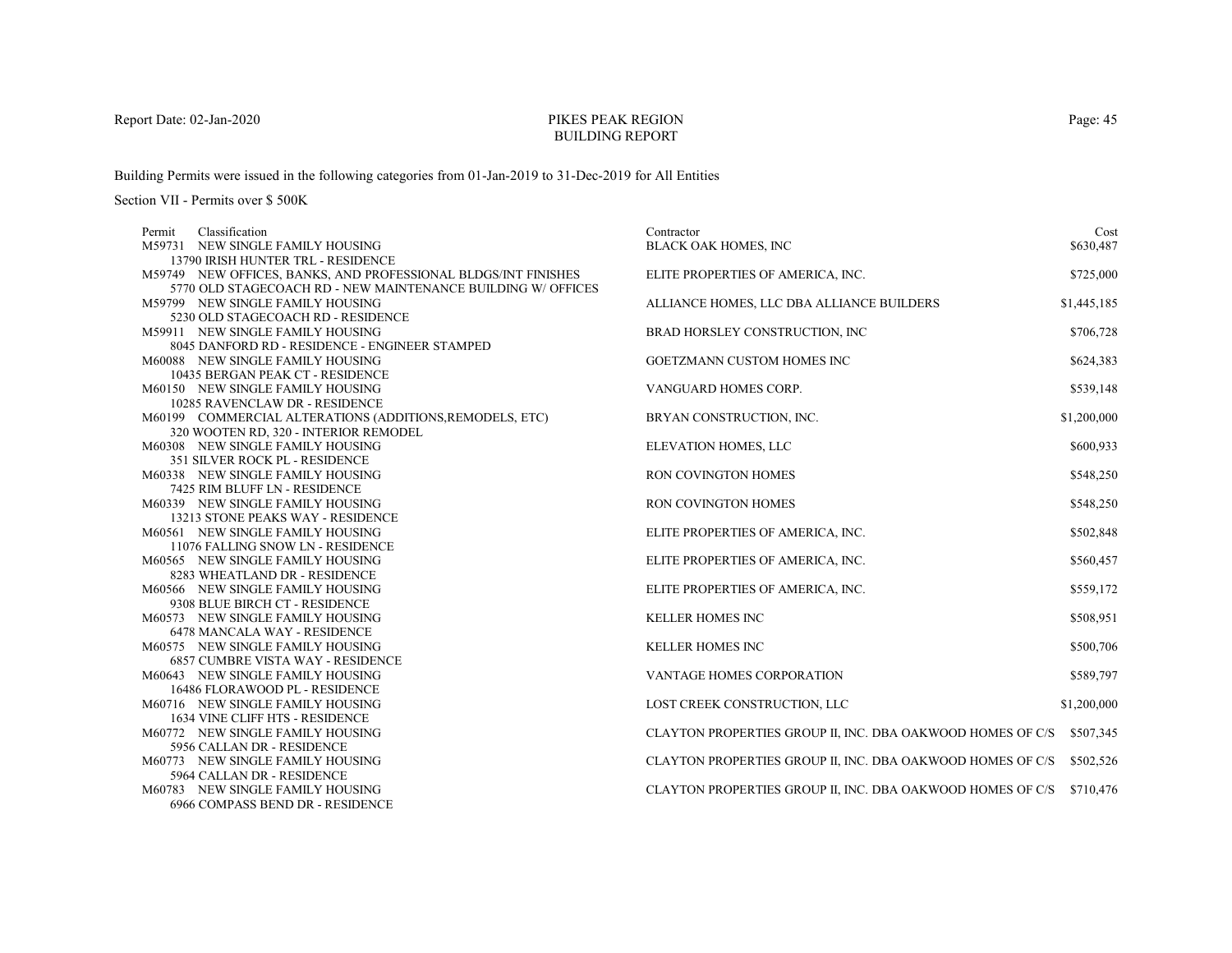# PIKES PEAK REGIONBUILDING REPORT

Building Permits were issued in the following categories from 01-Jan-2019 to 31-Dec-2019 for All Entities

| Permit | Classification                                                       | Contractor                                                 | Cost        |
|--------|----------------------------------------------------------------------|------------------------------------------------------------|-------------|
|        | M60784 NEW SINGLE FAMILY HOUSING                                     | CLAYTON PROPERTIES GROUP II, INC. DBA OAKWOOD HOMES OF C/S | \$736,496   |
|        | 7062 COMPASS BEND DR - RESIDENCE                                     |                                                            |             |
|        | M60786 NEW SINGLE FAMILY HOUSING                                     | CLAYTON PROPERTIES GROUP II, INC. DBA OAKWOOD HOMES OF C/S | \$736,496   |
|        | 7030 COMPASS BEND DR - RESIDENCE                                     |                                                            |             |
|        | M60951 COMMERCIAL ALTERATIONS (ADDITIONS, REMODELS, ETC)             | RAINE BUILDING LLC.                                        | \$900,000   |
|        | 2 N CASCADE AVE, 100 - INTERIOR REMODEL                              |                                                            |             |
|        | M61061 NEW SINGLE FAMILY HOUSING                                     | GOWLER CUSTOM HOMES, INC                                   | \$688,310   |
|        | 20447 HUNTING DOWNS WAY - RESIDENCE                                  |                                                            |             |
|        | M61076 NEW SINGLE FAMILY HOUSING                                     | VANTAGE HOMES CORPORATION                                  | \$530,903   |
|        | 16034 ENCHANTED PEAK WAY - RESIDENCE                                 |                                                            |             |
|        | M61105 NEW SINGLE FAMILY HOUSING                                     | JP COOPER CONSTRUCTION/INTERIOR FINISHES LLC               | \$902,149   |
|        | 15132 QUARTZ CREEK DR - RESIDENCE                                    |                                                            |             |
|        | M61112 COMMERCIAL ALTERATIONS (ADDITIONS, REMODELS, ETC)             | THOMAS GEN. CONTRACTORS, INC.                              | \$1,682,315 |
|        | 514 S TEJON ST - RETURN TO SHELL                                     |                                                            |             |
|        | M61187 NEW SINGLE FAMILY HOUSING                                     | ELEVATION HOMES, LLC                                       | \$550,000   |
|        | 8755 PONDEROSA SPRINGS PT - RESIDENCE                                |                                                            |             |
|        | M61192 NEW SINGLE FAMILY HOUSING                                     | ELEVATION HOMES, LLC                                       | \$750,000   |
|        | 19855 UPCHURCH WAY - RESIDENCE                                       |                                                            |             |
|        | M61299 NONRESIDENTIAL BUILDINGS (STORAGE SHEDS, ETC)                 | G E JOHNSON CONSTR CO, INC                                 | \$1,275,000 |
|        | 11888 GRAND LAWN CIR - AUXILIARY STRUCTURE + FIREPLACE               |                                                            |             |
|        | M61405 NEW SINGLE FAMILY HOUSING                                     | HEREBIC HOMES, INC                                         | \$507,131   |
|        | 18490 LOWER LAKE RD - RESIDENCE                                      |                                                            |             |
|        | M61416 NEW SINGLE FAMILY HOUSING                                     | <b>REUNION HOMES</b>                                       | \$687,239   |
|        | 10694 GREENBELT DR - RESIDENCE                                       |                                                            |             |
|        | M61417 NEW SINGLE FAMILY HOUSING                                     | <b>REUNION HOMES</b>                                       | \$687,239   |
|        | 10808 KLONDIKE DR - RESIDENCE                                        |                                                            |             |
|        | M61418 NEW SINGLE FAMILY HOUSING<br>9682 FAIRWAY GLEN DR - RESIDENCE | <b>REUNION HOMES</b>                                       | \$687,239   |
|        | M61436 STORES AND OTHER RETAIL BUILDINGS/INT FINISHES                | G E JOHNSON CONSTR CO, INC                                 | \$3,625,000 |
|        | 9 E LAS VEGAS ST - NEW DINING FACILITY                               |                                                            |             |
|        | M61496 NEW SINGLE FAMILY HOUSING                                     | STAUFFER AND SONS CONSTRUCTION                             | \$1,000,000 |
|        | 6965 WILDRIDGE RD - RESIDENCE                                        |                                                            |             |
|        | M61613 NEW SINGLE FAMILY HOUSING                                     | ELITE PROPERTIES OF AMERICA, INC.                          | \$504,347   |
|        | 1021 FOREST CHIME PL - RESIDENCE                                     |                                                            |             |
|        | M61614 NEW SINGLE FAMILY HOUSING                                     | ELITE PROPERTIES OF AMERICA, INC.                          | \$630,166   |
|        | 16174 ENCHANTED PEAK WAY - RESIDENCE                                 |                                                            |             |
|        | M61620 NEW SINGLE FAMILY HOUSING                                     | ELITE PROPERTIES OF AMERICA, INC.                          | \$632,736   |
|        | 2710 WASHITA CT - RESIDENCE                                          |                                                            |             |
|        | M61622 NEW SINGLE FAMILY HOUSING                                     | ELITE PROPERTIES OF AMERICA, INC.                          | \$550,712   |
|        | 1848 WALNUT CREEK CT - RESIDENCE                                     |                                                            |             |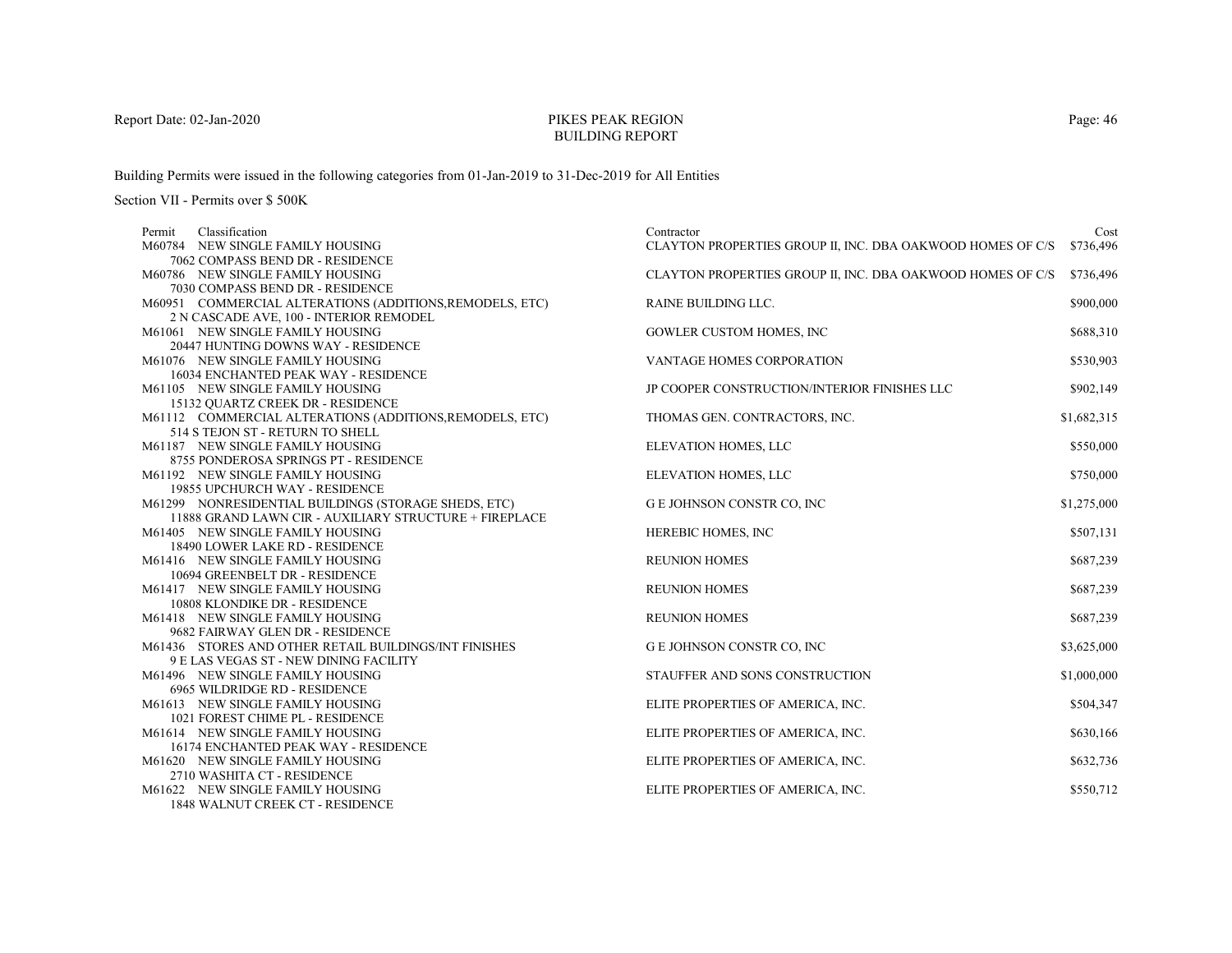# PIKES PEAK REGIONBUILDING REPORT

Building Permits were issued in the following categories from 01-Jan-2019 to 31-Dec-2019 for All Entities

| Classification<br>Permit                                 | Contractor                        | Cost        |
|----------------------------------------------------------|-----------------------------------|-------------|
| M61626 NEW SINGLE FAMILY HOUSING                         | ELITE PROPERTIES OF AMERICA, INC. | \$500,278   |
| <b>1854 ELEVATION WAY - RESIDENCE</b>                    |                                   |             |
| M61805 COMMERCIAL ALTERATIONS (ADDITIONS, REMODELS, ETC) | M.A. MORTENSON COMPANY            | \$2,291,300 |
| 4125 BRIARGATE PKWY - COMMERCIAL INTERIOR REMODEL        |                                   |             |
| M61814 NEW SINGLE FAMILY HOUSING                         | MASTER BILT HOMES, INC.           | \$567,310   |
| 8150 RANCH ESTATE HTS - RESIDENCE                        |                                   |             |
| M61828 NEW SINGLE FAMILY HOUSING                         | ALEC BUILDERS CORPORATION         | \$658,114   |
| 1465 KINGS CROWN RD - RESIDENCE - ENGINEER STAMPED       |                                   |             |
| M61882 NEW SINGLE FAMILY HOUSING                         | VANTAGE HOMES CORPORATION         | \$593,330   |
| 1842 WALNUT CREEK CT - RESIDENCE                         |                                   |             |
| M61895 NONRESIDENTIAL BUILDINGS (STORAGE SHEDS, ETC)     | ALLIANCE BUILDING SYSTEMS LLC     | \$2,000,000 |
| 1150 N NEWPORT RD - WAREHOUSE W/ OFFICE FOUNDATION ONLY  |                                   |             |
| M61976 COMMERCIAL ALTERATIONS (ADDITIONS, REMODELS, ETC) | DANIEL-BARRY CONSTRUCTION INC     | \$2,885,948 |
| 205 BYRON DR - SCHOOL ADDITION + REMODEL                 |                                   |             |
| M62024 NEW SINGLE FAMILY HOUSING                         | RON COVINGTON HOMES               | \$548,250   |
| 6949 COMPASS BEND DR - RESIDENCE                         |                                   |             |
| M62060 COMMERCIAL ALTERATIONS (ADDITIONS, REMODELS, ETC) | WEATHERCRAFT CO OF CO SPGS INC    | \$1,537,048 |
| 755 EL POMAR RD - REROOF                                 |                                   |             |
| M62062 NEW SCHOOLS AND OTHER EDUCATIONAL BUILDINGS       | HAMMERS CONSTRUCTION, INC         | \$700,000   |
| 4621 AUSTIN BLUFFS PKWY - NEW COOKING SCHOOL             |                                   |             |
| M62225 NEW SINGLE FAMILY HOUSING                         | ELITE PROPERTIES OF AMERICA, INC. | \$632,736   |
| 998 GRAYWOODS TER - RESIDENCE                            |                                   |             |
| M62226 NEW SINGLE FAMILY HOUSING                         | ELITE PROPERTIES OF AMERICA, INC. | \$610,784   |
| 1926 WALNUT CREEK CT - RESIDENCE                         |                                   |             |
| M62228 NEW SINGLE FAMILY HOUSING                         | ELITE PROPERTIES OF AMERICA, INC. | \$572,021   |
| <b>1844 ELEVATION WAY - RESIDENCE</b>                    |                                   |             |
| M62232 NEW SINGLE FAMILY HOUSING                         | ELITE PROPERTIES OF AMERICA, INC. | \$567,738   |
| 10245 RAVENCLAW DR - RESIDENCE                           |                                   |             |
| M62235 NEW SINGLE FAMILY HOUSING                         | ELITE PROPERTIES OF AMERICA, INC. | \$535,293   |
| 10168 KENTWOOD DR - RESIDENCE                            |                                   |             |
| M62264 NEW FIVE OR MORE FAMILY BUILDINGS                 | BRINKMAN CONSTRUCTION, INC        | \$3,112,734 |
| 11355 SARAZEN GRV - NEW APARTMENT BUILDING (24 UNITS)    |                                   |             |
| M62265 NEW FIVE OR MORE FAMILY BUILDINGS                 | BRINKMAN CONSTRUCTION, INC        | \$3,112,734 |
| 11315 SARAZEN GRV - NEW APARTMENT BUILDINGS (24 UNITS)   |                                   |             |
| M62266 NEW FIVE OR MORE FAMILY BUILDINGS                 | BRINKMAN CONSTRUCTION, INC        | \$3,112,734 |
| 11312 PENSIVE PT - NEW APARTMENT BUILDINGS (24 UNITS)    |                                   |             |
| M62267 NEW FIVE OR MORE FAMILY BUILDINGS                 | BRINKMAN CONSTRUCTION, INC        | \$3,112,734 |
| 1206 AFFIRMED VW - NEW APARTMENT BUILDINGS (24 UNITS)    |                                   |             |
| M62268 NEW FIVE OR MORE FAMILY BUILDINGS                 | BRINKMAN CONSTRUCTION, INC        | \$3,112,734 |
| 1140 FOREGO VW - NEW APARTMENT BUILDINGS (24 UNITS)      |                                   |             |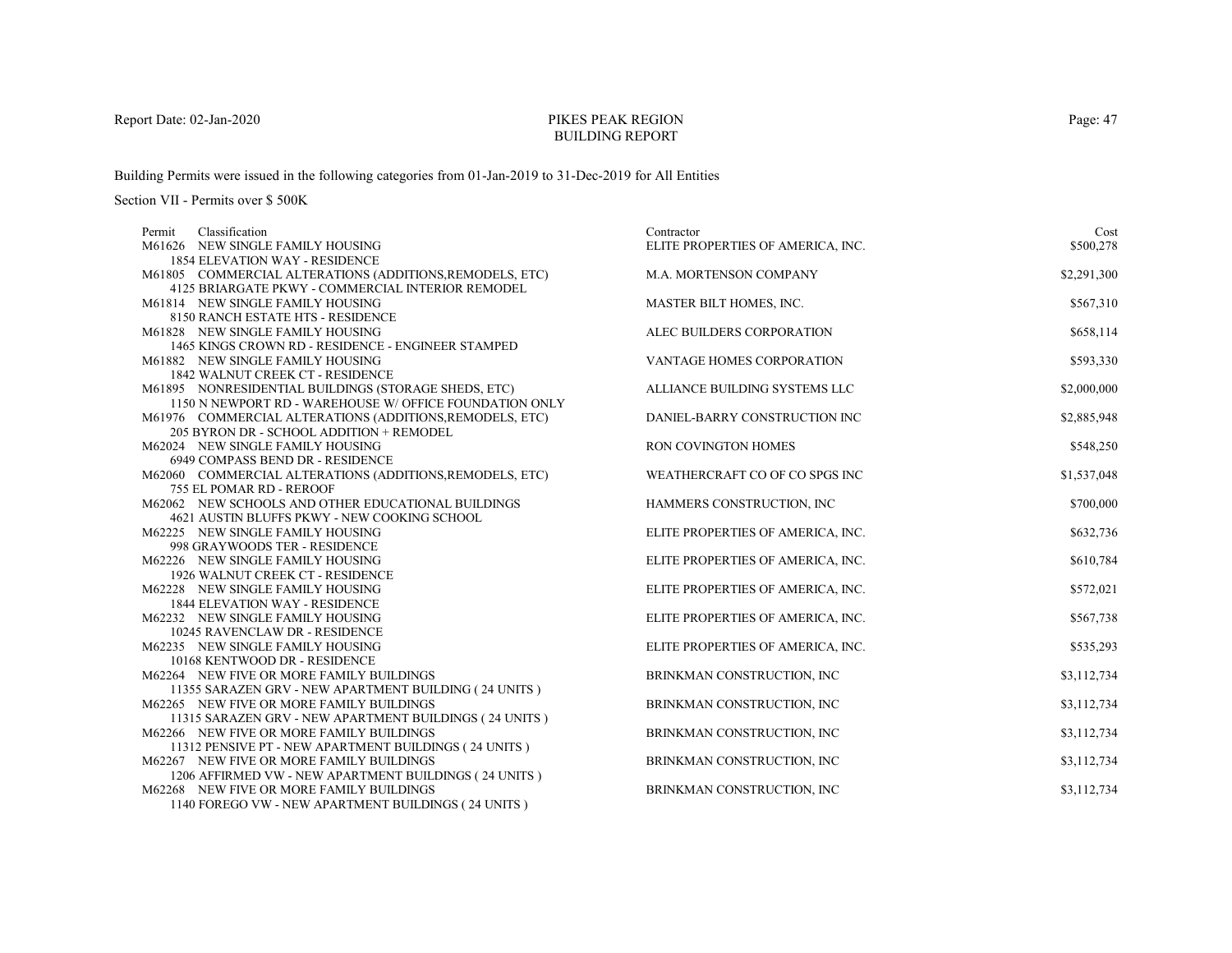# PIKES PEAK REGIONBUILDING REPORT

Building Permits were issued in the following categories from 01-Jan-2019 to 31-Dec-2019 for All Entities

| Classification<br>Permit                                                               | Contractor                        | Cost        |
|----------------------------------------------------------------------------------------|-----------------------------------|-------------|
| M62269 NEW FIVE OR MORE FAMILY BUILDINGS                                               | BRINKMAN CONSTRUCTION, INC        | \$3,112,734 |
| 1160 FOREGO VW - NEW APARTMENT BUILDINGS (24 UNITS)                                    |                                   |             |
| M62271 NEW FIVE OR MORE FAMILY BUILDINGS                                               | BRINKMAN CONSTRUCTION, INC        | \$2,898,715 |
| 11352 PENSIVE PT - NEW APARTMENT BUILDING (20 UNITS)                                   |                                   |             |
| M62274 NEW FIVE OR MORE FAMILY BUILDINGS                                               | BRINKMAN CONSTRUCTION, INC        | \$2,898,715 |
| 11332 PENSIVE PT - NEW APARTMENT BUILDING (20 UNITS)                                   |                                   |             |
| M62275 NEW FIVE OR MORE FAMILY BUILDINGS                                               | BRINKMAN CONSTRUCTION, INC        | \$2,898,715 |
| 11280 SARAZEN GRV - NEW APARTMENT BUILDING (20 UNITS)                                  |                                   |             |
| M62276 NEW FIVE OR MORE FAMILY BUILDINGS                                               | BRINKMAN CONSTRUCTION, INC        | \$2,898,715 |
| 1117 AFFIRMED VW - NEW APARTMENT BUILDING (20 UNITS)                                   |                                   |             |
| M62277 NEW FIVE OR MORE FAMILY BUILDINGS                                               | BRINKMAN CONSTRUCTION, INC        | \$2,898,715 |
| 11330 CARRY BACK HTS - NEW APARTMENT BUILDING (20 UNITS)                               |                                   |             |
| M62280 NEW FIVE OR MORE FAMILY BUILDINGS                                               | BRINKMAN CONSTRUCTION, INC        | \$2,898,715 |
| 11360 CARRY BACK HTS - NEW APARTMENT BUILDING (20 UNITS)                               |                                   |             |
| M62281 NEW AMUSEMENT AND RECREATION BUILDINGS                                          | BRINKMAN CONSTRUCTION, INC        | \$958,992   |
| 1203 AFFIRMED VW - CLUBHOUSE                                                           |                                   |             |
| M62285 NEW SINGLE FAMILY HOUSING                                                       | AHP CONSTRUCTION, INC.            | \$685,098   |
| 116 BRIGHAM CT - RESIDENCE                                                             |                                   |             |
| M62461 NEW SINGLE FAMILY HOUSING                                                       | CAMPBELL HOMES LTD.               | \$546,001   |
| 12777 CLARK PEAK CT - RESIDENCE                                                        |                                   |             |
| M62467 STORES AND OTHER RETAIL BUILDINGS/INT FINISHES                                  | WHITESTONE CONSTRUCTION SERV.     | \$550,000   |
| 7170 N ACADEMY BLVD - INTERIOR FINISH - RESTAURANT<br>M62501 NEW SINGLE FAMILY HOUSING |                                   |             |
| 8182 WHEATLAND DR - RESIDENCE                                                          | VANTAGE HOMES CORPORATION         | \$519,552   |
| M62705 NEW SINGLE FAMILY HOUSING                                                       | <b>HAMMER HOMES</b>               | \$615,068   |
| 17171 JACKSON RANCH CT - RESIDENCE                                                     |                                   |             |
| M63090 NEW SINGLE FAMILY HOUSING                                                       | ELITE PROPERTIES OF AMERICA, INC. | \$630,166   |
| 10935 RHINESTONE DR - RESIDENCE                                                        |                                   |             |
| M63154 NEW SINGLE FAMILY HOUSING                                                       | MBI CONTRACTORS, INC.             | \$757,163   |
| 1010 LOCKLIN WAY - RESIDENCE                                                           |                                   |             |
| M63338 NONRESIDENTIAL BUILDINGS (STORAGE SHEDS, ETC)                                   | <b>BAR Z CUSTOMS LLC</b>          | \$656,640   |
| 11355 OLD PUEBLO RD - EQUIPMENT SHED                                                   |                                   |             |
| M63431 NEW SINGLE FAMILY HOUSING                                                       | <b>ASPEN VIEW HOMES</b>           | \$511,628   |
| 10055 HENMAN TER - RESIDENCE                                                           |                                   |             |
| M63502 NEW SINGLE FAMILY HOUSING                                                       | VANTAGE HOMES CORPORATION         | \$525,227   |
| 11952 ARTFUL WAY - RESIDENCE                                                           |                                   |             |
| M63551 NEW SINGLE FAMILY HOUSING                                                       | BRAD HORSLEY CONSTRUCTION, INC    | \$685,740   |
| 4115 CROSSLEN LN - RESIDENCE - ENGINEER STAMPED                                        |                                   |             |
| M63573 NEW SINGLE FAMILY HOUSING                                                       | MAJESTIC CUSTOM HOMES, INC.       | \$668,286   |
| 7625 RANNOCH MOOR WAY - RESIDENCE                                                      |                                   |             |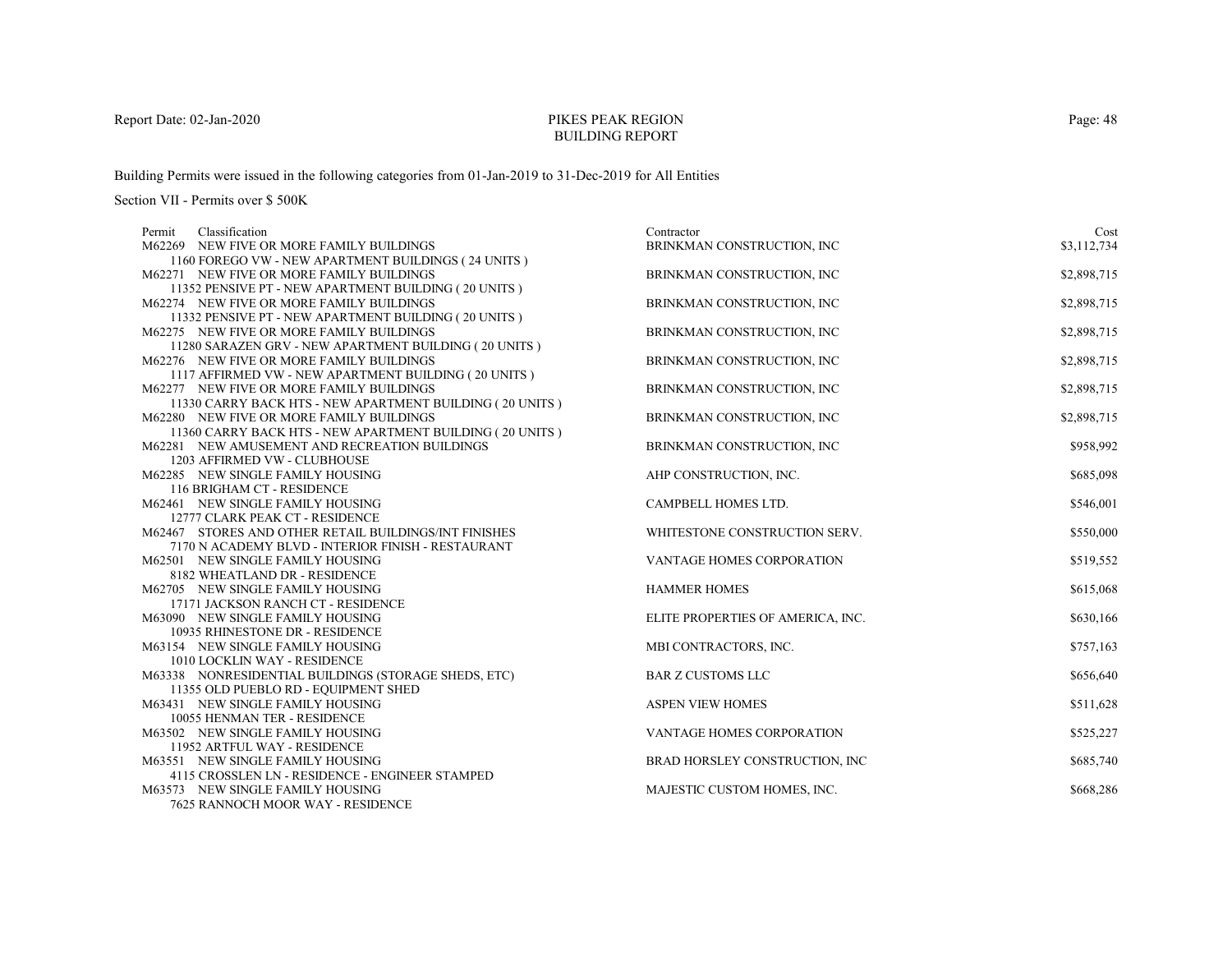# PIKES PEAK REGIONBUILDING REPORT

Building Permits were issued in the following categories from 01-Jan-2019 to 31-Dec-2019 for All Entities

| Classification<br>Permit                                                      | Contractor                                | Cost         |
|-------------------------------------------------------------------------------|-------------------------------------------|--------------|
| M63657 NEW SINGLE FAMILY HOUSING                                              | VANTAGE HOMES CORPORATION                 | \$591,189    |
| 1095 TREE BARK TER - RESIDENCE                                                |                                           |              |
| M63791 STORES AND OTHER RETAIL BUILDINGS/INT FINISHES                         | CHRISTOFFERSON COMM BLDRS INC             | \$1,250,000  |
| 1304 INTERQUEST PKWY - NEW RESTAURANT                                         |                                           |              |
| M63857 NEW SINGLE FAMILY HOUSING                                              | <b>GOETZMANN CUSTOM HOMES INC</b>         | \$559,386    |
| 1138 KELSO PL - RESIDENCE                                                     |                                           |              |
| M63948 COMMERCIAL ALTERATIONS (ADDITIONS, REMODELS, ETC)                      | DOUGLASS COLONY GROUP INC.                | \$709,421    |
| <b>455 E CHEYENNE MOUNTAIN BLVD - REROOF</b>                                  |                                           |              |
| M64009 NEW SINGLE FAMILY HOUSING                                              | MAJESTIC CUSTOM HOMES, INC.               | \$579,731    |
| 12664 BLACK HILLS DR - RESIDENCE                                              |                                           |              |
| M64038 NEW SINGLE FAMILY HOUSING                                              | SADDLETREE HOLDINGS, INC.                 | \$627,596    |
| 15953 ENCHANTED PEAK WAY - RESIDENCE                                          |                                           |              |
| M64175 NEW SINGLE FAMILY HOUSING                                              | ELITE PROPERTIES OF AMERICA, INC.         | \$520,944    |
| 10945 RHINESTONE DR - RESIDENCE                                               |                                           |              |
| M64177 NEW SINGLE FAMILY HOUSING                                              | ELITE PROPERTIES OF AMERICA, INC.         | \$535,293    |
| 8122 WHEATLAND DR - RESIDENCE                                                 |                                           |              |
| M64294 NEW SINGLE FAMILY HOUSING                                              | MORTON BUILDING, INC.                     | \$657,900    |
| 1130 MONTEZUMA RD - RESIDENCE                                                 |                                           |              |
| M64361 NEW SINGLE FAMILY HOUSING                                              | CREEKSTONE DEVELOPMENT, INC.              | \$502,205    |
| 10185 GOLF CREST DR - RESIDENCE                                               |                                           |              |
| M64407 COMMERCIAL ALTERATIONS (ADDITIONS, REMODELS, ETC)                      | BRYAN CONSTRUCTION, INC.                  | \$597,000    |
| 3920 N UNION BLVD, 310 - INTERIOR REMODEL<br>M64464 NEW SINGLE FAMILY HOUSING | VANTAGE HOMES CORPORATION                 | \$545,680    |
| 8278 RYEGATE WAY - RESIDENCE                                                  |                                           |              |
| M64570 NEW SINGLE FAMILY HOUSING                                              | ELITE PROPERTIES OF AMERICA, INC.         | \$576,519    |
| 10036 ORO BELLE CT - RESIDENCE                                                |                                           |              |
| M64573 NEW SINGLE FAMILY HOUSING                                              | <b>HAMMER HOMES</b>                       | \$1,000,000  |
| 4258 SILVER NELL DR - RESIDENCE                                               |                                           |              |
| M64643 NEW PARKING GARAGES                                                    | G E JOHNSON CONSTR CO, INC                | \$25,844,718 |
| 11590 ENT PKWY - NEW PARKING GARAGE 4 LEVELS                                  |                                           |              |
| M64748 NEW SINGLE FAMILY HOUSING                                              | CRYSTAL RIVER HOMES, INC                  | \$543,324    |
| 17450 MINGLEWOOD TRL - RESIDENCE                                              |                                           |              |
| M64970 NEW SINGLE FAMILY HOUSING                                              | CUVALA CONSTRUCTION, INC.                 | \$865,000    |
| 719 FOREST VIEW WAY - RESIDENCE                                               |                                           |              |
| M64983 NEW SINGLE FAMILY HOUSING                                              | ALLIANCE HOMES, LLC DBA ALLIANCE BUILDERS | \$2,300,000  |
| 4915 OLD STAGECOACH RD - RESIDENCE                                            |                                           |              |
| M65056 STORES AND OTHER RETAIL BUILDINGS/INT FINISHES                         | DENVER COMMERCIAL BUILDERS INC            | \$850,000    |
| 435 W GARDEN OF THE GODS RD - NEW CONVENIENCE STORE                           |                                           |              |
| M65070 RESIDENTIAL ALTERATIONS (REMODEL, ADDITIONS, ETC)                      | <b>HOMEOWNER</b>                          | \$4,039,716  |
| 937 MIDLAND AVE - REROOF                                                      |                                           |              |